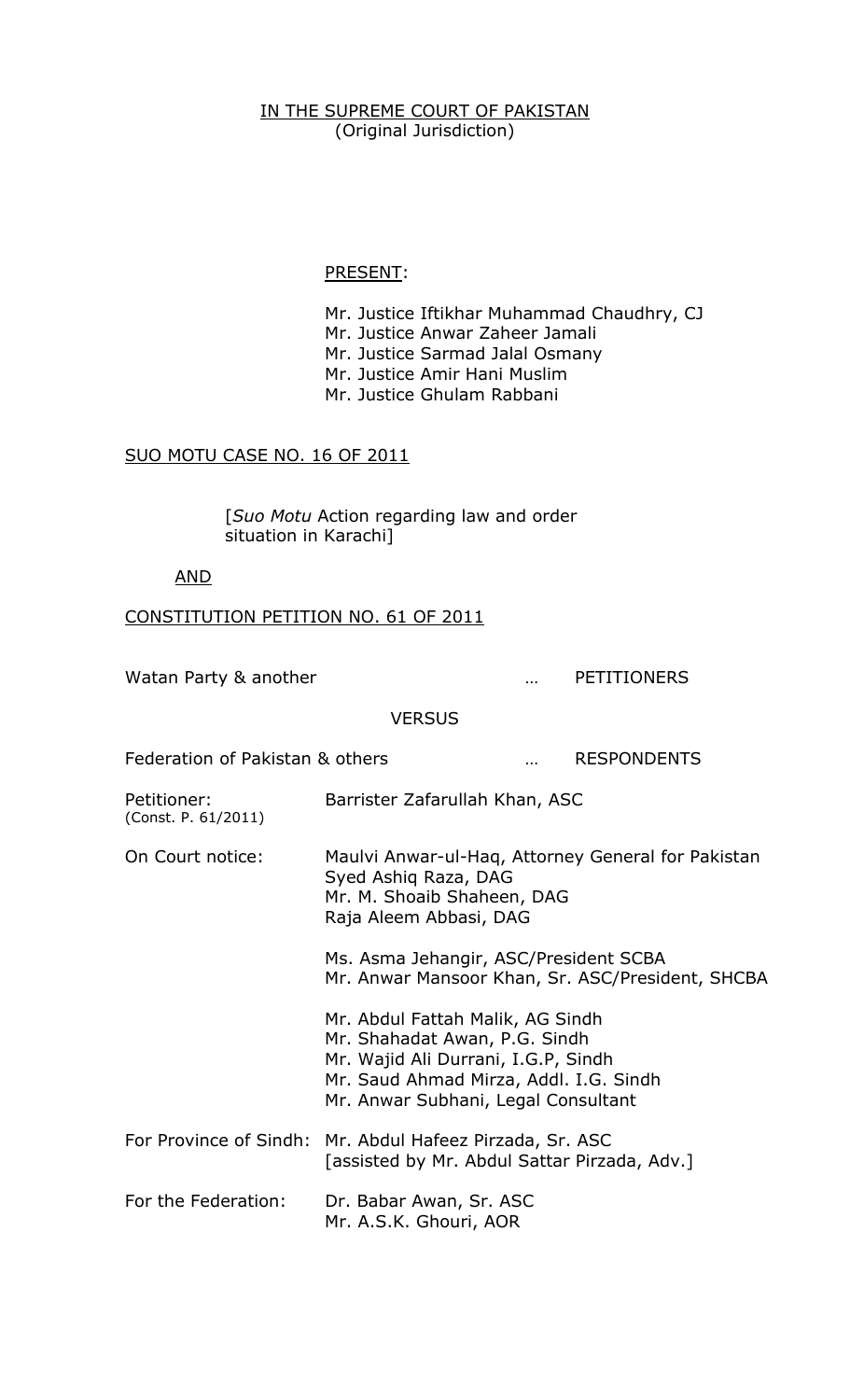| For M/o Interior:                         | Mr. Arif Chaudhry, ASC<br>Mr. A.S.K. Ghouri, AOR                                                                                                               |
|-------------------------------------------|----------------------------------------------------------------------------------------------------------------------------------------------------------------|
| For the applicant:<br>(CMA 4108/2011)     | Syed Iftikhar Hussain Gillani, Sr. ASC                                                                                                                         |
| For the applicant:<br>(CMA 531-K/2011)    | Mr. Abdul Mujeeb Pirzada, Sr. ASC<br>Mr. Mazhar Ali B. Chohan, AOR                                                                                             |
| Applicants:<br>(CMA 532-K/2011)           | Mr. Muhammad Aqil, Advocate, President KBA<br>Syed Haider Imam Rizvi, Advocate, Gen. Secy.<br>Mr. Iftikhar Javed Qazi, ASC, Vice Chairman<br>Sindh Bar Council |
| For the applicant:<br>(CMA 533-K/2011)    | Mr. Ghulam Qadir Jatoi, ASC/AOR                                                                                                                                |
| For the applicant:<br>(CMA 535-K/2011)    | Khawaja Naveed Ahmad, ASC<br>Mr. Mazhar Ali B. Chohan, AOR                                                                                                     |
| For the applicant:<br>(in CMA 541-K/2011) | Mr. Irfanullah Marwat in person                                                                                                                                |
| For the applicant:<br>(in CMA 544-K/2011) | Syed Iqbal Haider, Sr. ASC<br>Mr. K.A. Wahab, AOR                                                                                                              |
| For the applicant:<br>(in CMA 546-K/2011) | Mr. Faisal Kamal Aalam, ASC<br>Mr. Ghulam Qadir Jatoi, AOR                                                                                                     |
| For the applicant:<br>(in CMA 552-K/2011) | Mr. Rasool Bux Palijo, ASC<br>Mr. Ghulam Qadir Jatoi, AOR                                                                                                      |
| For the applicant:<br>(in CMA 555-K/2011) | Mr. Jamil Ahmad Virk, ASC<br>Mr. Mazhar Ali B. Chohan, AOR                                                                                                     |
| For the applicant:<br>(in CMA 558-K/2011) | Mr. Javed Ahmad Chhattari, Adv. In person                                                                                                                      |
| For the applicant:<br>(in CMA 560-K/2011) | Mr. Ashraf Samoo, Advocate/ President<br><b>Malir Bar Association</b>                                                                                          |
| For the applicant:<br>(in CMA 561-K/2011) | Mst. Surriya in person                                                                                                                                         |
| For the applicant:<br>(in CMA 565-K/2011) | Dr. Farogh Naseem, ASC<br>Dr. Kazi Khalid Ali, ASC<br>Mr. Izhar Alam Farooqi, AOR                                                                              |
| For the applicant:<br>(in CMA 569-K/2011) | Afaq Ahmed (through Jail)                                                                                                                                      |
| Dates of hearing:                         | 26 & 29-30 August, 5-9 & 13-16 September, 2011                                                                                                                 |

**…**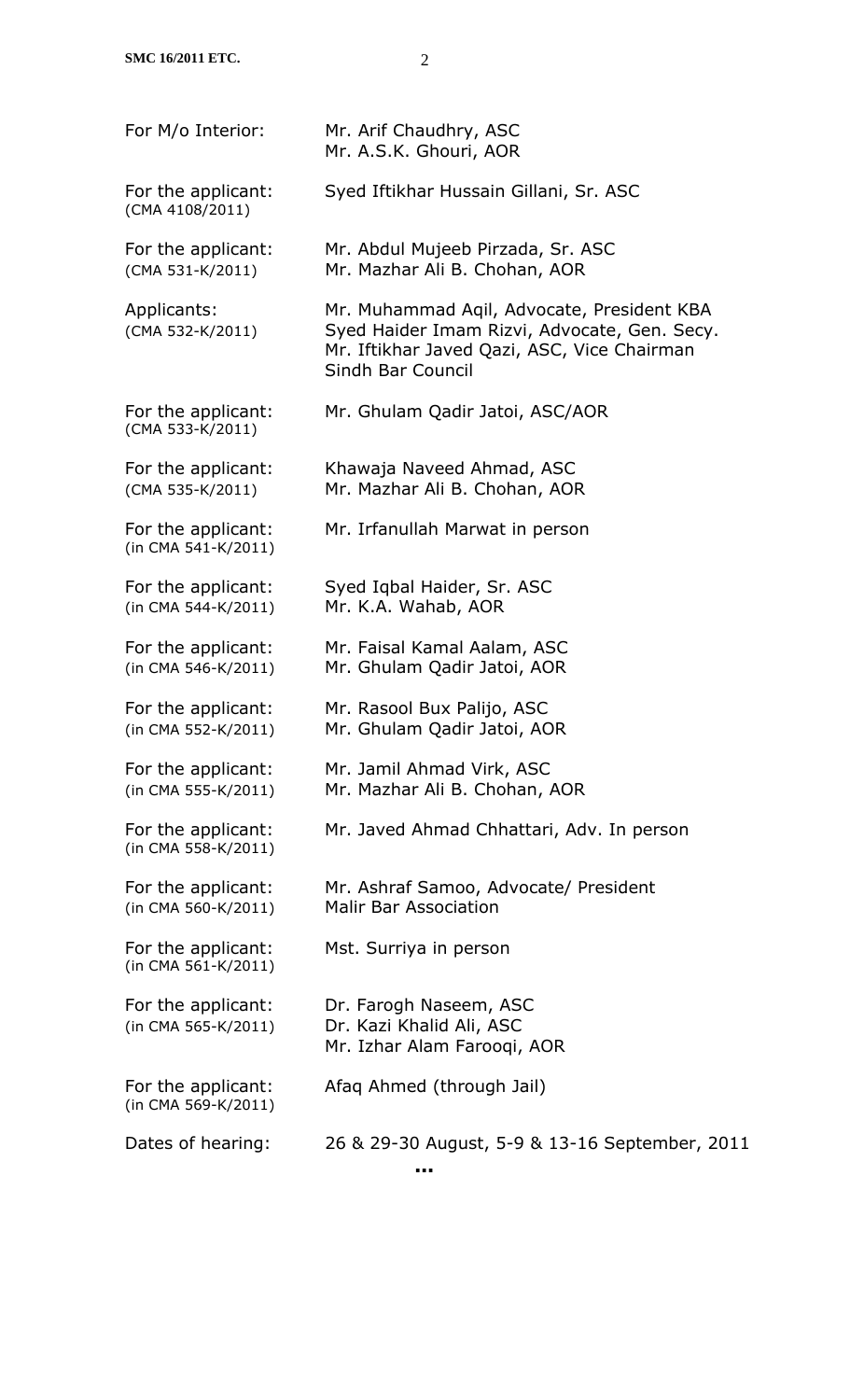## **JUDGMENT**

#### **IFTIKHAR MUHAMMAD CHAUDHRY, CJ**. **–** Islam

is a religion of peace and tolerance and it stands for safety, security and sanctity of human life. Islam abhors unlawful killing of innocent people and strictly prohibits it in a number of *Quranic* verses and *Ahadith*. In *Surah Al*-*Maidah* verse 32, Allah says:-

> "Because of that, We ordained for the Children of Israel that if anyone killed a person not in retaliation of murder, or to spread mischief in the land – it would be as if he killed all mankind, and if anyone saved a life, it would be as if he saved the life of all mankind. And indeed, there came to them Our Messengers with clear proofs, evidences, and signs, even then after that many of them continued to exceed the limits (e.g. by doing oppression unjustly and exceeding beyond the limits set by Allah by committing the major sins) in the land."

Some of the other verses of the Holy Quran are as under:-

"And (remember) when We took your covenant (saying): Shed not the blood of your (people), nor turn out your own people from their dwellings. Then, (this) you ratified and (to this) you bear witness." [Sura Al-Baqarah verse 84]

"And whoever kills a believer intentionally, his recompense is Hell to abide therein; and the Wrath and the Curse of Allah are upon him, and a great punishment is prepared for him." [Sura An-Nisa verse 93]

The Holy Prophet [SAW] said –

"O People, just as you regard this month, this day, this city as Sacred, so regard the life and property of every Muslim as a sacred trust. Return the goods entrusted to you to their rightful owners. Hurt no one so that no one may hurt you. Remember that you will indeed meet your Lord, and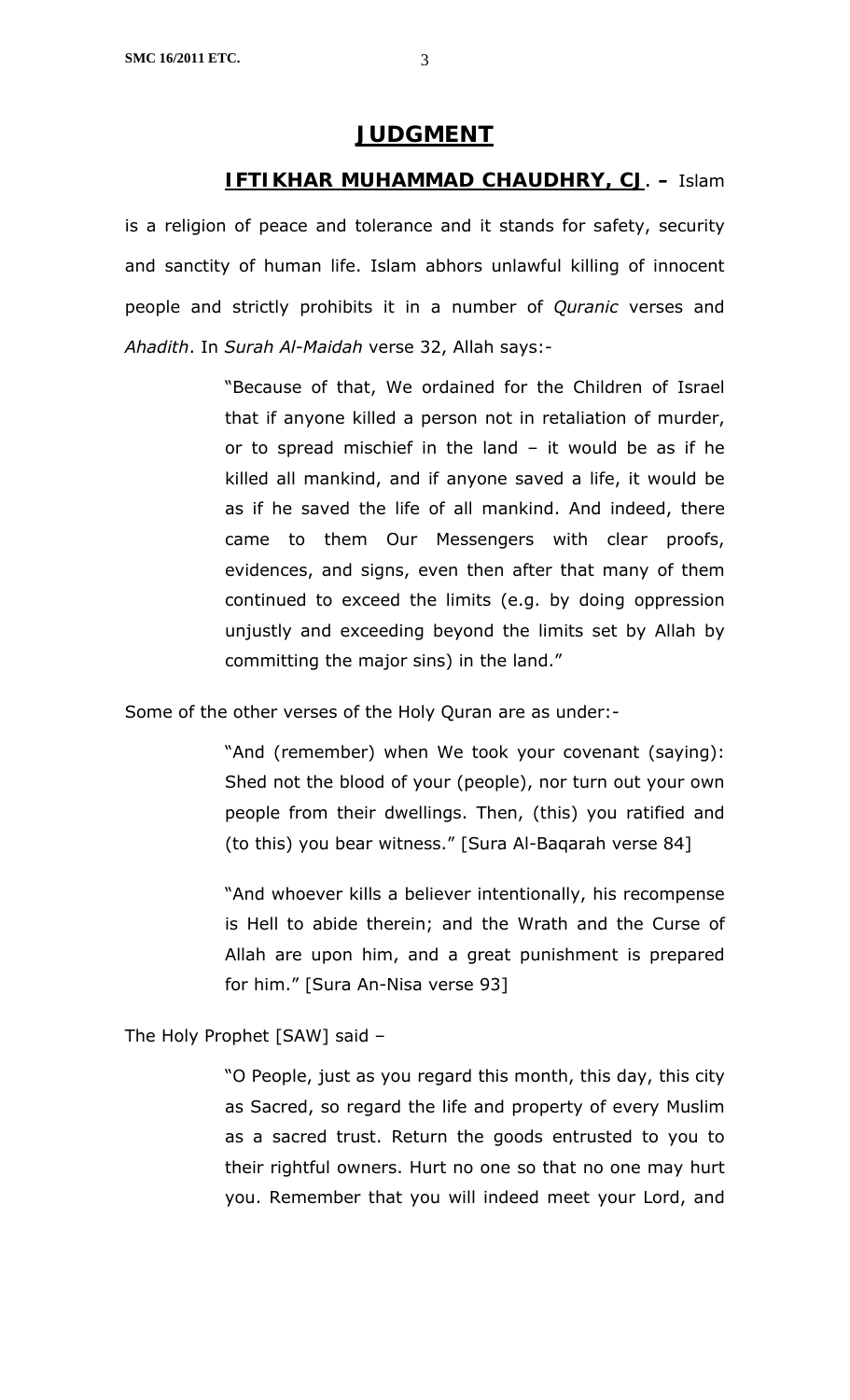that He will indeed reckon your deeds. … …" [The Farewell Sermon (*Khutbatul-Wadā*)]

"The biggest sins are: To join others in worship with Allah; to be undutiful to one's parents; to kill somebody unlawfully; and to take an oath Al-Ghamus." [Sahih Bukhari, Vol VIII, P.434, Number 667]

"Narrated Abdullah bin Umar: One of the evil deeds with bad consequence from which there is no escape for the one who is involved in it is to kill someone unlawfully." [Sahih Bukhari, Vol IX, P.2, Number 3]

2. This aspect of the Islamic teachings, as well finds its reflection in the Constitution of the Islamic Republic of Pakistan 1973. The Constitution, in its very Preamble, postulates that the principles of democracy, freedom, equality, tolerance and social justice, as enunciated by Islam, shall be fully observed and the fundamental rights, including equality of status, of opportunity and before the law, social, economic and political justice, and freedom of thought, expression, belief, faith, worship and association, subject to law and public morality; shall be fully guaranteed. These very principles have been made a substantive part of the Constitution under Article 2A. Thus, it is the duty of the State to protect and safeguard all these Fundamental Rights including the right to life and liberty as envisaged by Article 9 of the Constitution, which has been interpreted by this Court in *Shehla Zia's case* (PLD 1994 SC 693) as under: -

> "Article 9 of the Constitution provides that no person shall be deprived of life or liberty save in accordance with law. The word "life" is very significant as it covers all facts of human existence. The word "life" has not been defined in the Constitution but it does not mean nor can it be restricted only to the vegetative or animal life or mere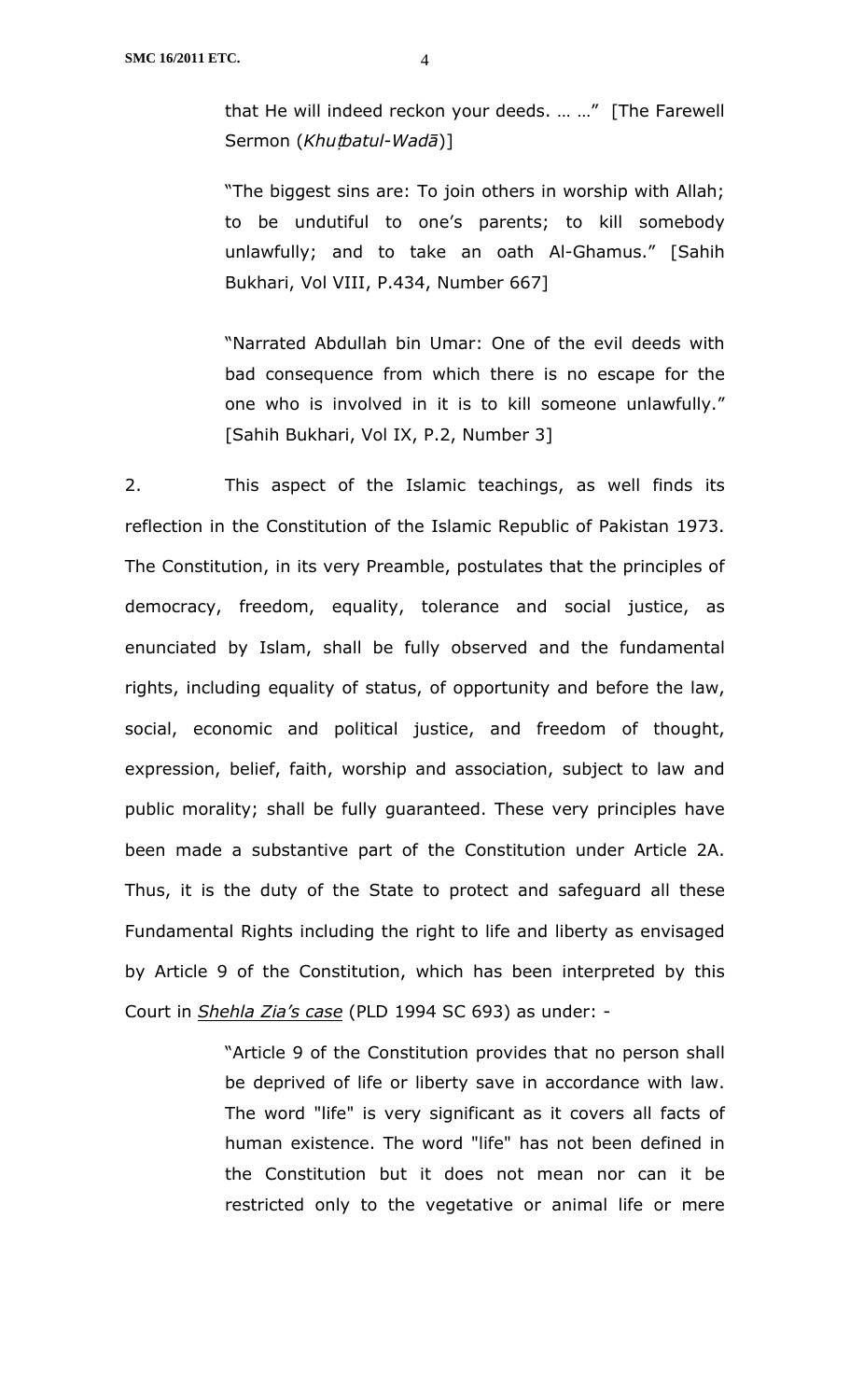existence from conception to death. Life includes all such amenities and facilities which a person born in a free country is entitled to enjoy with dignity, legally and constitutionally. For the purposes of present controversy suffice to say that a person is entitled to protection of law from being exposed to hazards of electromagnetic fields or any other such hazards which may be due to installation and construction of any grid station, any factory, power station or such like installations. Under the common law a person whose right of easement, property or health is adversely affected by any act of omission or commission of a third person in the neighbourhood or at a far off place, he is entitled to seek an injunction and also claim damages, but the Constitutional rights are higher than the legal rights conferred by law be it municipal law or the common law. Such a danger as depicted, the possibility of which cannot be excluded, is bound to affect a large number of people who may suffer from it unknowingly because of lack of awareness, information and education and also because such sufferance is silent and fatal and most of the people who would be residing near, under or at a dangerous distance of the grid station or such installation do not know that they are facing any risk or are likely to suffer by such risk. Therefore, Article 184 can be invoked because a large number of citizens throughout the country cannot make such representation and may not like to make it due to ignorance, poverty and disability. Only some conscientious citizens aware of their rights and the possibility of danger come forward."

3. In case of *Arshad Mehmood v. Government of Punjab* (PLD 2005 SC 193) also, the Court observed that the word 'life' used in Article 9 of the Constitution includes all such amenities and facilities which a person born in a free country is entitled to enjoy with dignity, legally and constitutionally. The word 'life' in the Constitution has not been used in a limited manner; a wide meaning should be given to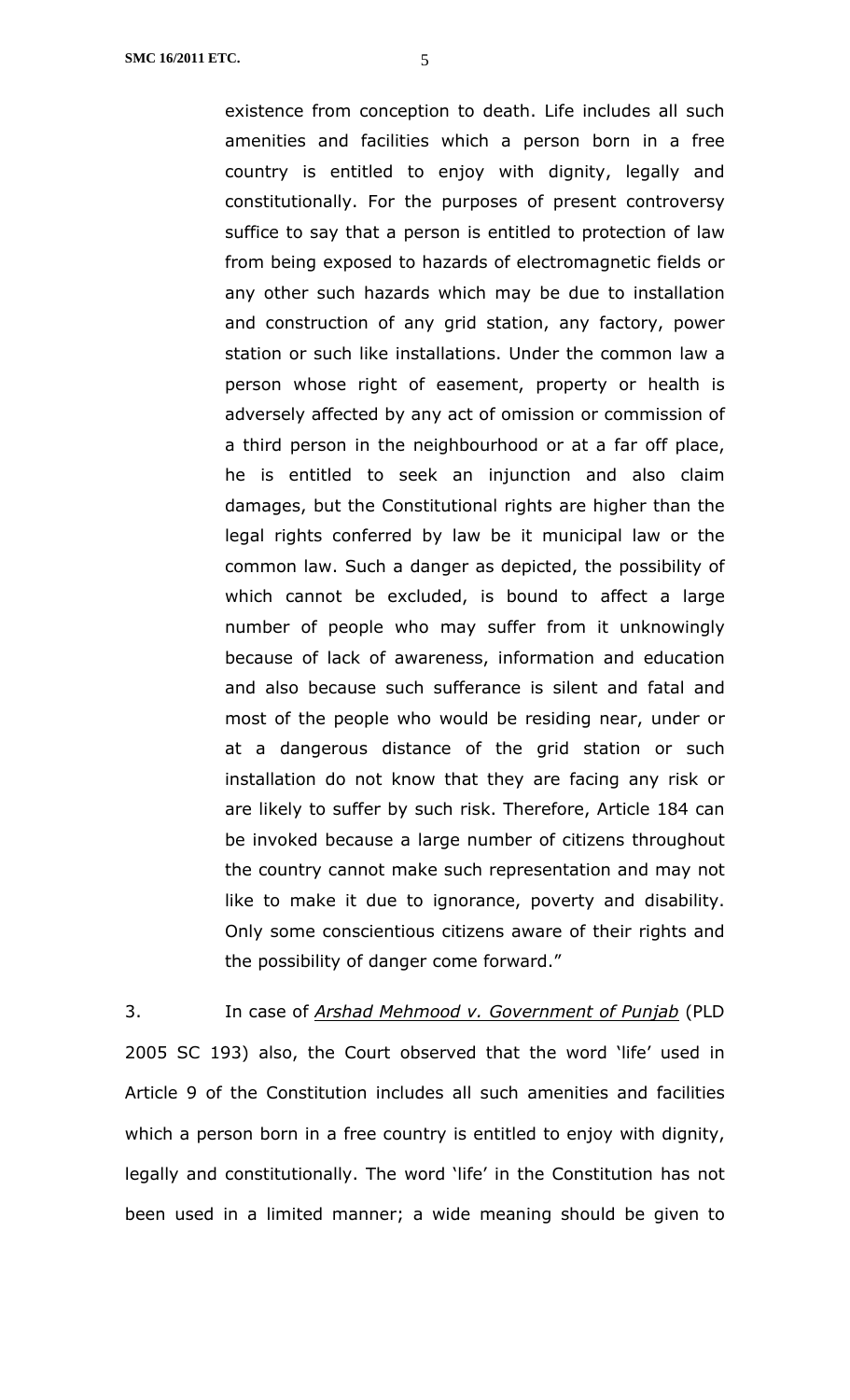enable a man not only to sustain life but to enjoy it. The State is duty bound to protect the life and property of its citizens in accordance with law against all the atrocities, target killings, homicide, etc. The basic human rights of life, liberty and enjoyment of one's property have been recognized nationally as well as internationally. Article 3 of the Universal Declaration of Human Rights provides that 'everyone has the right to life, liberty and security of person', no one shall be subjected to torture or to cruel, inhuman or degrading treatment or punishment; everyone has the right to recognition everywhere as a person before the law; and all are equal before the law and are entitled without any discrimination to equal protection of the law. Article 17 *ibid* lays down that 'every one has the right to own property alone as well as in association with others. It is worth mentioning here that no society can make any progress in a state of chaos and disorder. It is manifest to hypothesize that the law and order condition prevailing in a country has a direct and significant bearing on the pace and pattern of economic development of that country. The existence of basic socioeconomic framework of the country and the continuation of economic growth without any hindrance or interruption depends upon subsistence of better law and order situation. In case of break-down of peace on account of any factors negative effect is exerted on the economic growth. Better law and order as a determinant of economic development was spelled out in explicit terms in the theories of growth advanced by economists such as J.J Spangler and W. W. Rostow. In his *Theories of Socio-economic Growth, Problems in the Study of Economic Growth,* 1949, J.J. Spangler has mentioned that the structure of the prevalent value system of a community can reasonably be considered as an important condition of law and order,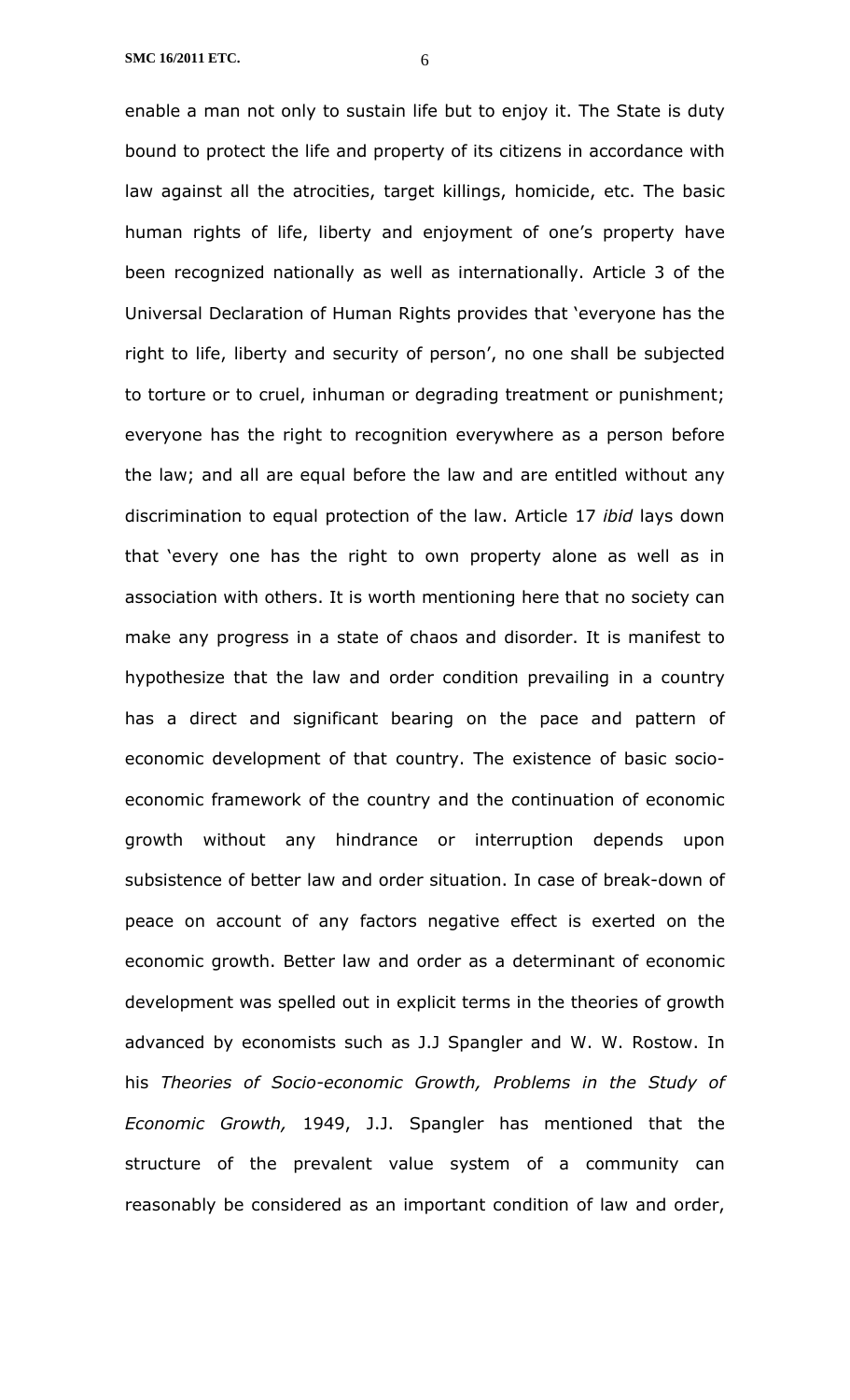because the value system defines the basic norms and ethos of human conduct. For example, if the value system of a society is predominated by sectarian or ethnic dispensations, then such a society would be continuously ridden by law and order problems, thus putting frequent twists and turns to the process of economic growth. W.W. Rostow, in *Politics and the Stages of Growth, 1971,* has extended the theme of *stage*, '*propensities'* and their linkages to the role of political factors, institutions and the law and order framework in determining the pattern of economic growth. The primary tasks of any legal government are defined as the provision of security, welfare and growth, and constitutional order. Thus there is a clear cut interconnection between law and order and economic development.

4. Article 14 of the Constitution of Pakistan ensures dignity of every individual. In the case of '*Commissioner of Income Tax v. Eli Lilly Pakistan*' reported as 2009 SCMR 1279, this Court observed that:

> "It is the duty and obligation of the State on account of the various provisions of the Constitution to provide the atmosphere based on honesty by providing equal protection of law. Every citizen must be treated equally, dignity of human being life should be maintained, and liberty of life and honour must be guaranteed as envisaged in the Articles 9, 14 and 25 of the Constitution."

5. Articles 15 and 18 of the Constitution, respectively relate to freedom of movement etc. and freedom of trade, business or profession and have been interpreted by this Court in the case titled "*Government of Pakistan v. Zamir Ahmad*" reported as PLD 1975 SC 667, in the following words: -

> "Article 18 of the Constitution of Pakistan, which relates to the freedom of trade, business or profession, which corresponds to Article 15 of the interim Constitution, and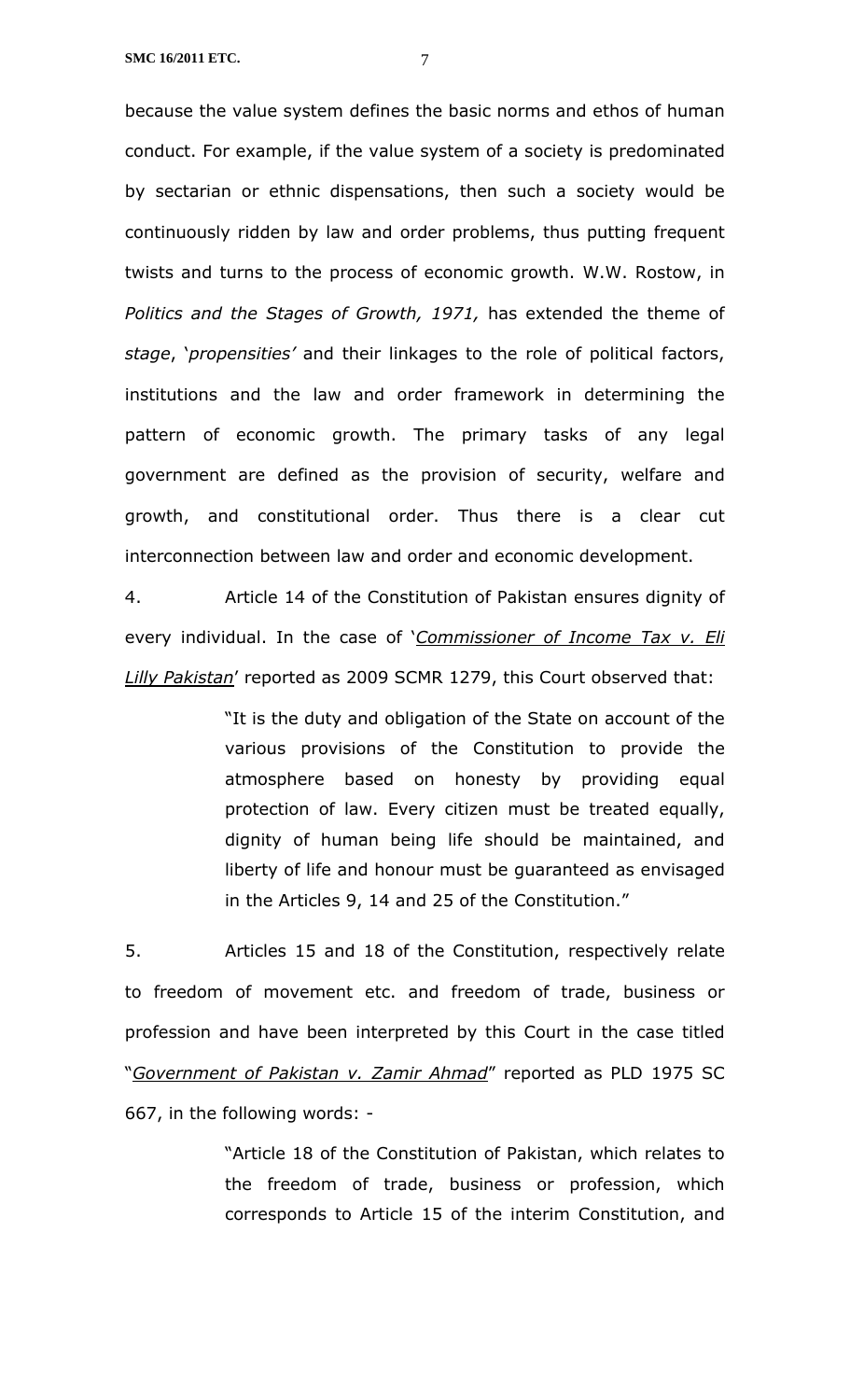which incidentally held the field at the relevant time, assures the citizens the right to enter upon any "lawful profession of occupation" and "to conduct any lawful trade or business". It is important to point out that the word "lawful" qualifies the right of the citizen in the relevant field. This clearly envisages that the State can by law ban a profession, occupation, trade or business by declaring it to be unlawful which in common parlance means anything forbidden by law. Prostitution, trafficking in women, gambling, trade in narcotics or dangerous drugs are common place instances of unlawful profession or trade. These are inherently dangerous to public health or welfare. Therefore, on the wording of Article 18 of the Constitution, the right to enter upon a profession or occupation or to conduct trade or business can hardly be described to be a Constitutional or Fundamental Right when such right may be denied by law. In this respect our Constitution stands in sharp contrast with the corresponding provision of the Indian Constitution which omits the use of word "lawful" in the relevant Provision."

The same principle was enunciated by this Court in the case of *Arshad Mehmood* (supra). This Court observed that the Government has the authority to regulate a lawful business or trade. Reasonable restriction, however, does not mean prohibition or prevention completely. Article 24(1) of the Constitution envisages that no person shall be deprived of his property save in accordance with law.

6. Any democratic set up consisting of citizens and functionaries in the country under the Constitution is bound to show its loyalty to the State, for to be loyal and faithful to the State is the basic duty of every citizen under Article 5 of the Constitution. This Court in the case of *Shahid Orakzai v. Pakistan through Secretary Law* (PLD 2011 SC 365) held that Article 5(2) of the Constitution has mandated that obedience to the Constitution and law is the inviolable obligation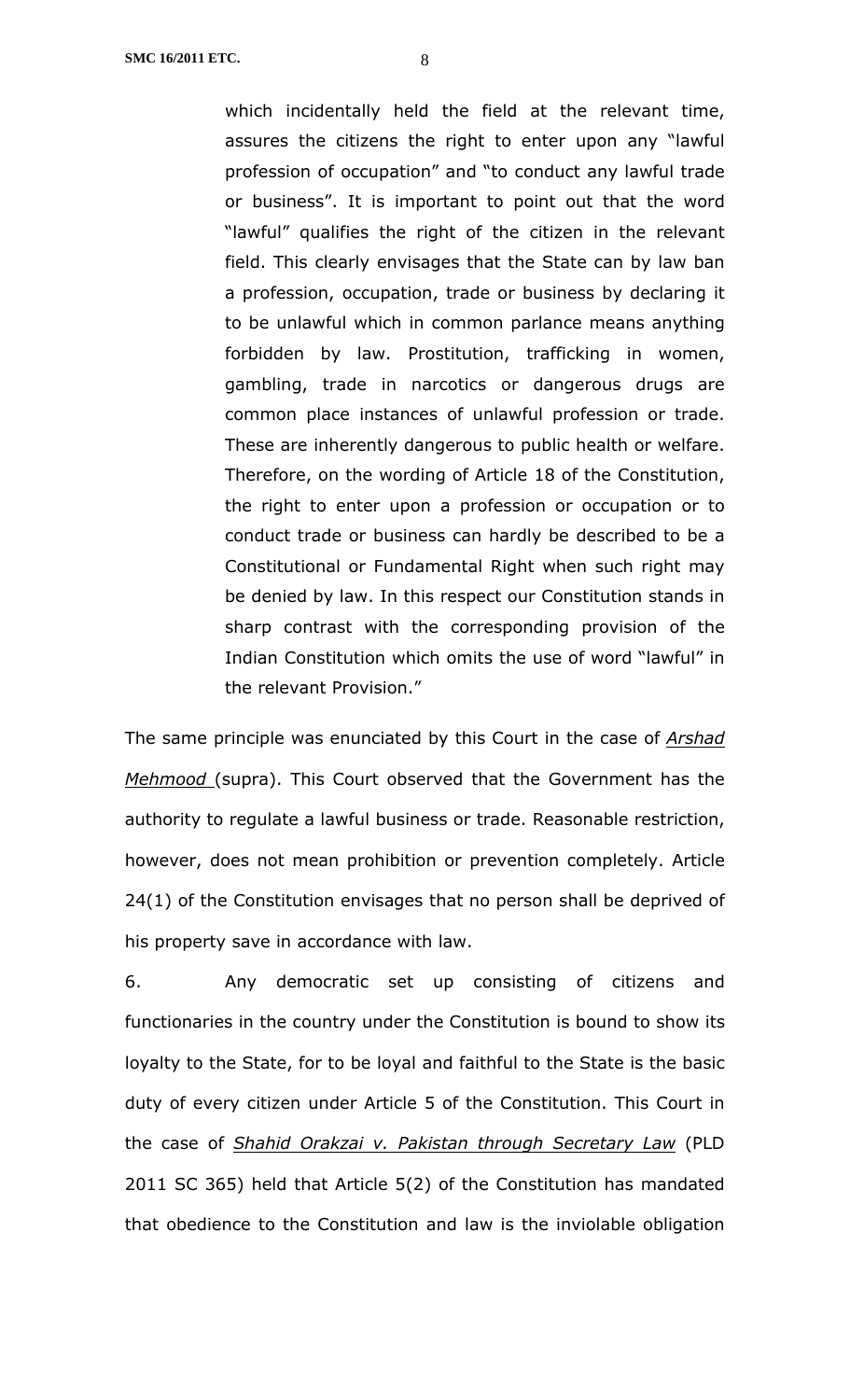of every citizen wherever he may be and for every other person for the time being within Pakistan. The chosen representatives, who have acquired authority on behalf of their electors as members of the National Assembly, Senate or Provincial Assemblies as per mandate of their oath, which they take before entering upon office, are bound to bear true faith and allegiance to Pakistan. The oath of the office of members of the National Assembly and Senate as set out in the Third Schedule provides that the members will perform their functions honestly, to the best of their ability, faithfully and in accordance with the Constitution and law; that they will act in the interest of the sovereignty, integrity, solidarity, well-being and prosperity of Pakistan and they will preserve, protect and defend the Constitution. Therefore, while holding a constitutional office, the chosen representatives of the people have to remain true to their oath and to observe constitutional limits in all circumstances.

7. As per the scheme of the Constitution, all the federating units, namely, *Balochistan*, *Khyber Pakhtunkhwa*, *Punjab* and *Sindh* are the essential components of the Federation by virtue of the parliamentary system of government prevalent in the country. The Federal Government is being run through Prime Minister and Federal Ministers and their executive authority extends to the matters with respect to which Parliament has power to make laws, etc. Similarly the Provincial set-up is being run through Chief Minister and the Provincial Ministers. The Governor of a Province is to be appointed as per Article 101 by the President on the advice of the Prime Minister. It is to be noted that the Governor who is holder of a constitutional post and acts as the agent of the President, has to keep the Federation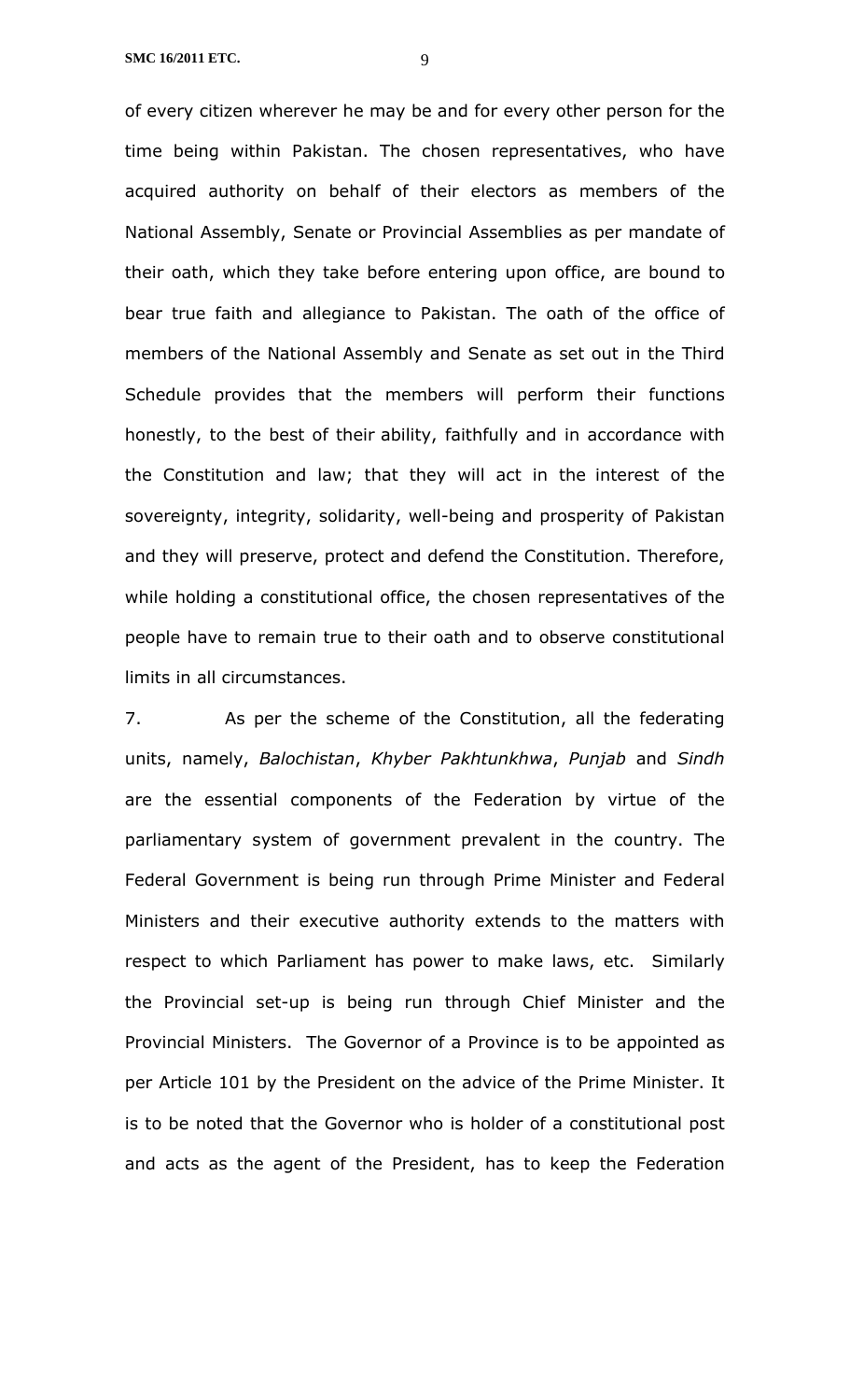informed of the affairs of the Province, although as per Article 105, the Governor shall act on the advice of the Cabinet or the Chief Minister.

8. Under Article 130 of the Constitution the Chief Minister of the Province has to be elected by the votes of the majority of the total membership of the Provincial Assembly. The member who gets majority votes of the total membership shall be called upon by the Governor to assume the office of the Chief Minister and holds office during the pleasure of the Governor, however, at any time, if the Governor is of the opinion that the Chief Minister is not commanding majority in the House, he shall summon the Provincial Assembly and require the Chief Minister to obtain a vote of confidence from the Assembly. The Chief Minister shall cease to hold office if a resolution for vote of no-confidence is passed by a majority of the total membership of the Provincial Assembly as per Article 136. The President can suspend the functions of the Provincial Assembly subject to availability of the circumstances under Article 234. The Governor shall not exercise his powers under this clause unless he is satisfied that the Chief Minister does not command the confidence of the majority of the members of the Provincial Assembly. In case the Governor intends to act against the Chief Minister, then it is incumbent upon him to summon the Provincial Assembly and require the Chief Minister to obtain a vote of confidence from the Assembly as referred to above. Reference may also be made to the case of *Muhammad Anwar Durrani v. Province of Baluchistan* reported as PLD 1989 Quetta 25 wherein the Court while interpreting Articles 107 and 112 of the Constitution observed as under: -

> "Under Article 107 of the Constitution, duration of Provincial Assembly is five years. Therefore, dissolution of Provincial Assembly before its constitutional period must be justified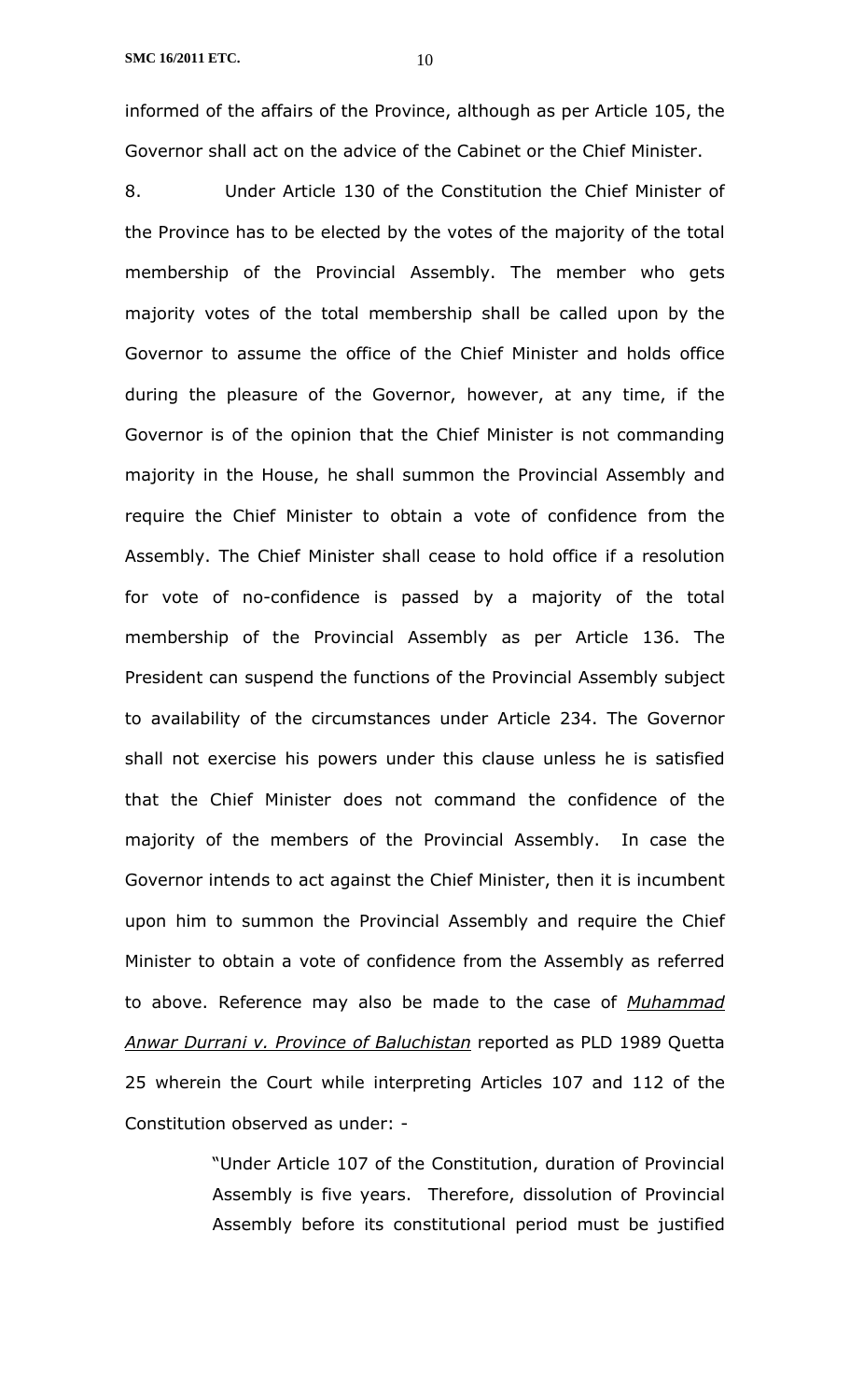on the definite reasons provided by the Constitution…... extraordinary powers of dissolution of Assembly, must be exercised carefully, faithfully and in accordance with the provisions of the Constitution. According to their admissions, the Chief Minister had no clear majority except with the casting vote of the Speaker. In such circumstances, Constitution properly demanded that advice of such Chief Minister should have been weighed with caution and sanctity of basic charter should have been maintained. An Assembly is an important organ of the State and every effort should have been explored which is possible under the law to save the Assembly from dissolution. … … Governor, before taking extreme action of dissolution of Assembly under the advice of Chief Minister, ought to have advised him to seek vote of confidence before his advice was accepted. We have come to the conclusion that a Chief Minister who had not obtained vote of confidence from majority members of an Assembly could not advise the Governor to dissolve the Assembly under Art. 112(1) of the Constitution."

However, a Provincial Assembly cannot be dissolved by the Governor except under circumstances warranting such dissolution as per Article 112.

9. A Proclamation of Emergency may be issued by the President of Pakistan providing for imposition of emergency due to internal disturbance beyond the power of Provincial Government to control, a resolution from Provincial Assembly of the Province shall be required, however, if the President acts on his own, the Proclamation shall be placed before both houses of parliament for approval of each house within 10 days. As per Article 232(7), a Proclamation of Emergency is to be laid before a joint sitting and shall cease to be in force at the expiration of two months, unless before the expiration of that period it has been approved by resolution of the joint sitting. A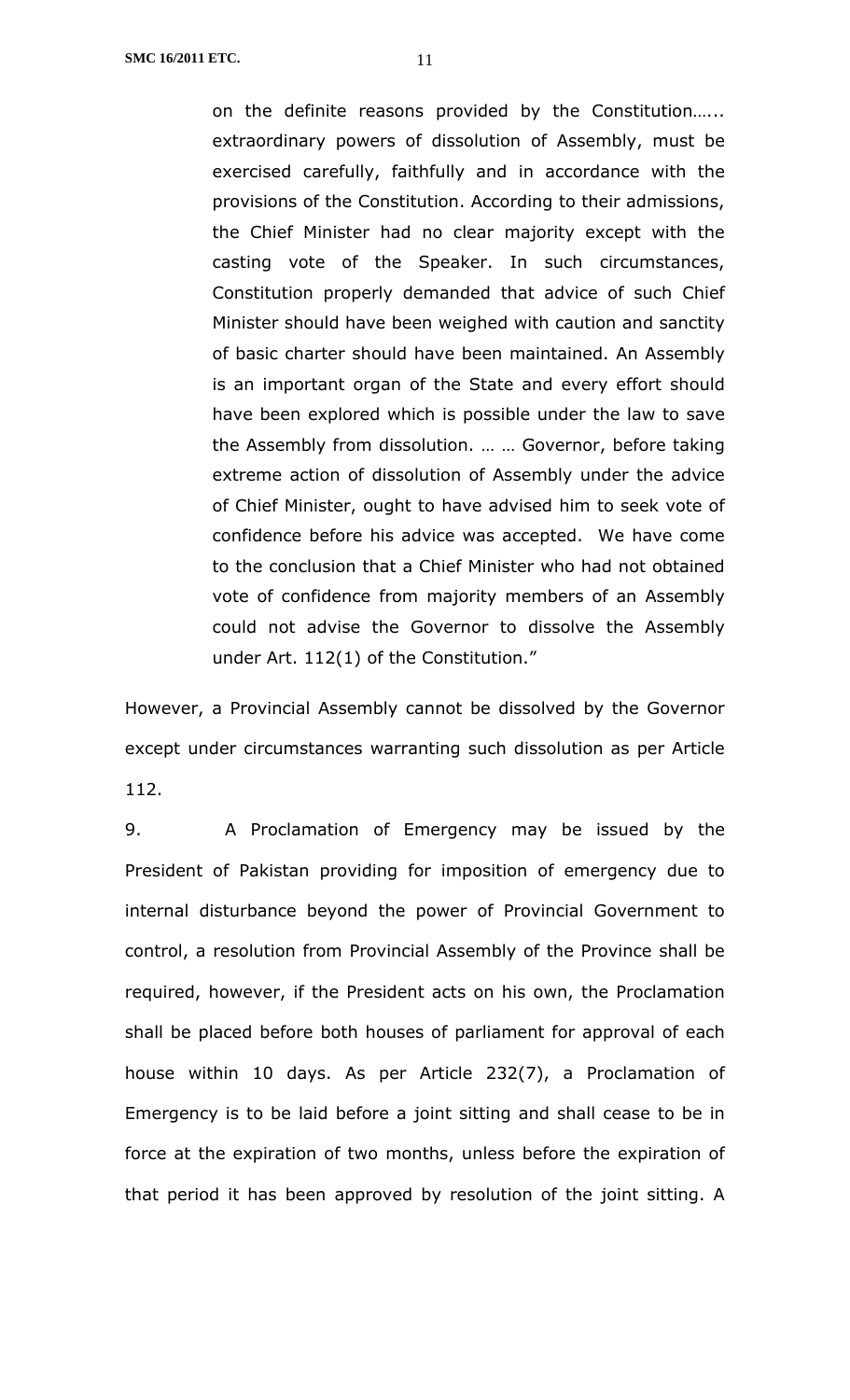proclamation issued under Article 234 may, by like resolution, be extended for a further period not exceeding two months at a time, but no such Proclamation shall in any case remain in force for more than six months. It is competent for the *Majlis-e-Shoora* (Parliament), in terms of Article 234(5) of the Constitution, in joint sitting to, *inter alia*, confer on the President the power to make laws with respect to any matter within the legislative competence of the Provincial Assembly. Under Article 245 of the Constitution, the Federal Government also intervenes in the affairs of the Provinces and may call upon the military to act in aid of civil administration.

10. The Federation and Provinces are equally responsible to adhere to the provisions of the Constitution, particularly for ensuring the enforcement of Fundamental Rights as guaranteed by the Constitution. The Federal and the Provincial Governments, though not directly, but indirectly share their responsibility in running the affairs of the Province in accordance with the relevant provisions of the Constitution.

11. The National as well as Provincial Assemblies have to uphold constitutional norms but unfortunately, in the past, the political parties were blamed for having failed to assert their role in bringing true democratic rule based on the norms of social justice, peace and tranquility and on account of non-adherence to the constitutional provisions, which, resulted in dissolution of these bodies. In the years 1958, 1977 and 1999, when the Army Generals, in their wisdom, dismissed the Governments, dissolved the Assemblies and imposed martial law in the country. Each time, the matter came up before this Court, but legality was accorded to the acts of the Generals. It was, however, for the first time in November, 2007 when like action taken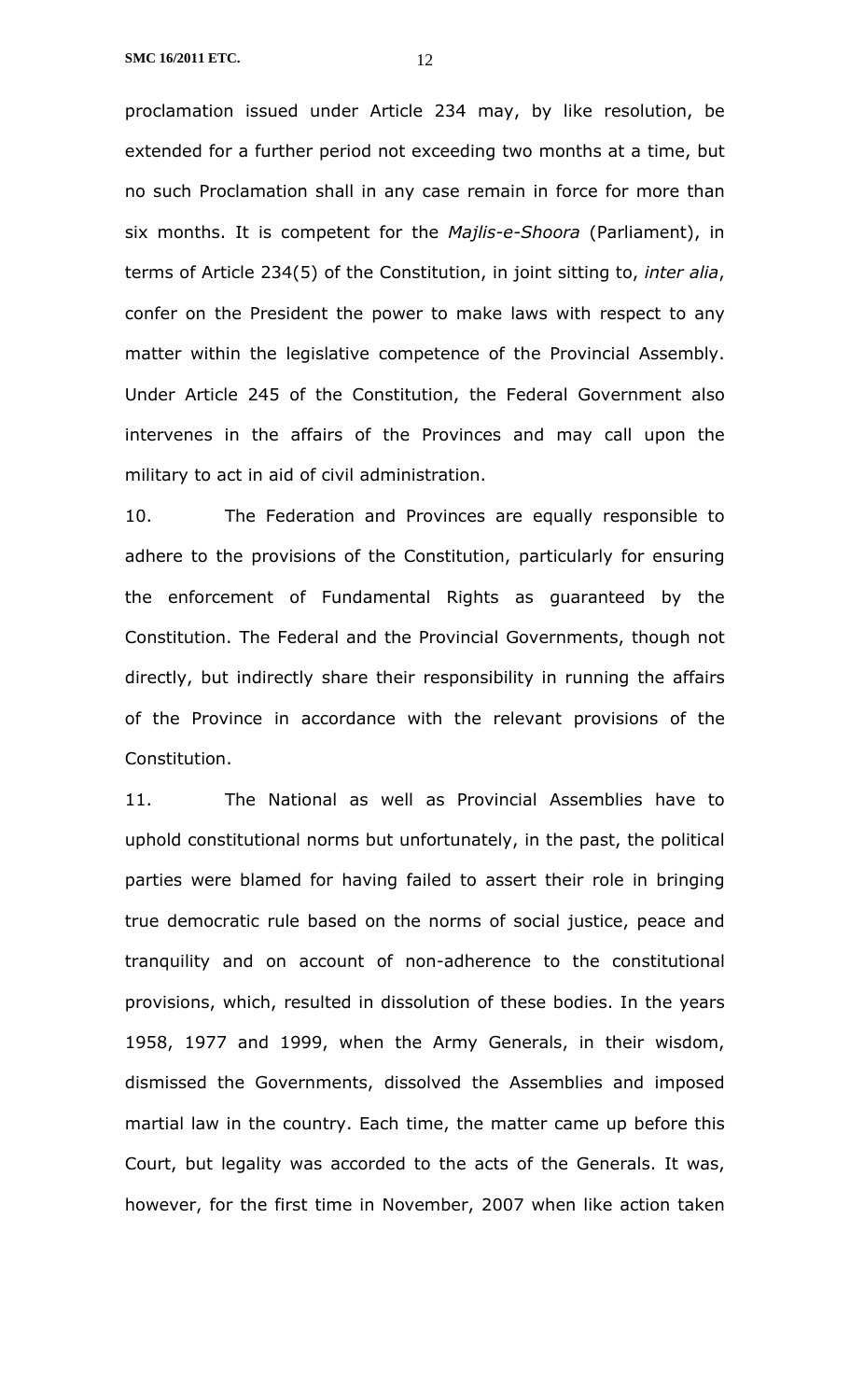by the then Chief of Army Staff was not accepted by the Superior Judiciary, which ultimately led to the ouster of the retired General and restoration of the democratic set up in the country.

12. Primarily, it is the responsibility of the Provincial Government to maintain law and order in the territories of the respective Provinces for the purpose of smooth running of economic and social life and without disturbance in the daily affairs because if the life and liberty of the citizens is, in any part of a Province at stake, highhandedness continues to remain unabated; atrocious acts like target killings, torture, extortion, etc., become the order of the day and then neither the Provincial Government can discharge its duties nor the people consider themselves safe and protected. Virtually, in that case, discomfort painfully envelops the whole Province and decay soon creeps in breaking the very fabric of human life of the citizens.

13. The city of Karachi is the Capital of the Province of Sindh, and undoubtedly the hub of great economic and financial activities. Karachi continues to be an important financial and industrial centre for Sindh and the whole country and handles most of the overseas trade of Pakistan and the Central Asian countries. It accounts for a large portion of the GDP of Pakistan. Karachi's population has continued to grow and is estimated to have exceeded 18 million people. According to a legend, this city started as a fishing settlement, where a fisherwoman, *Mai Kolachi*, settled and started a family. The village that grew out of this settlement was known as *Kolachi-jo-Goth* (The Village of *Kolachi* in Sindhi). When Sindh started trading across the sea with Muscat and the Persian Gulf in the late 18th century, Karachi gained in importance; a small fort was constructed for its protection with a few cannons imported from Muscat. The fort had two main gateways: one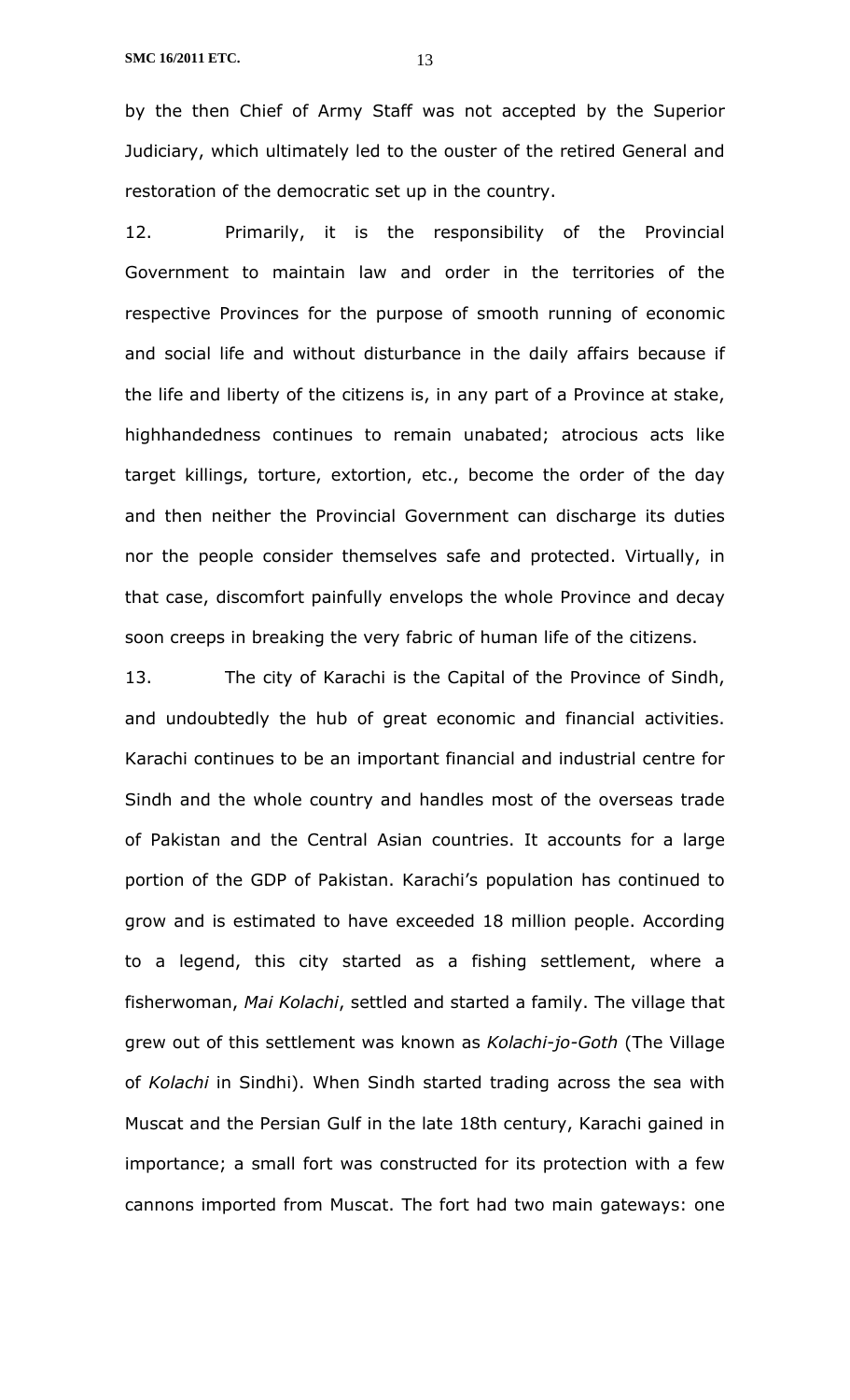facing the sea, known as *Khara Dar* (Brackish Gate) and the other facing the adjoining Lyari river, known as the *Meetha Dar* (Sweet Gate). The location of these gates corresponds to the present-day city localities of *Khaaradar* (*Khārā Dar*) and *Meethadar* (*Mī*ṭ*hā Dar*) respectively. By passage of time, it grew into a bigger city. The foundations of a city municipal government were laid down and infrastructure development was undertaken. New businesses started opening up and the population of the town began growing rapidly. In 1878, the city was connected to the rest of British India by rail. Public building projects such as Frere Hall (1865) and the Empress Market (1890) were undertaken. In 1876, **Muhammad Ali Jinnah, the founder of Pakistan**, was born in the city, which by now had become a bustling city with mosques, churches, courthouses, markets, paved streets and a magnificent harbour. By 1899 Karachi had become the largest wheat exporting port in the east. The population of the city was about 105,000 inhabitants by the end of the 19th century, with a cosmopolitan mix of Muslims, Hindus, Europeans, Jews, Parsis, Iranians, Lebanese, and Goans. By the turn of the century, the city faced street congestion, which led to South Asia's first tramway system being laid down in 1900. In later years, so Karachi prospered as a major centre of commerce and industry during the Raj, attracting communities of: Africans, Arabs, Armenians, Catholics from Goa, Jewish, Lebanese, Malays, and Zoroastrians (also known as Parsees) in addition to a large number of businessmen. As the movement for independence almost reached its conclusion, the city suffered widespread outbreaks of communal violence between the majority Muslims and the minority Hindus, who were often targeted by the incoming Muslim refugees. In response to the perceived threat of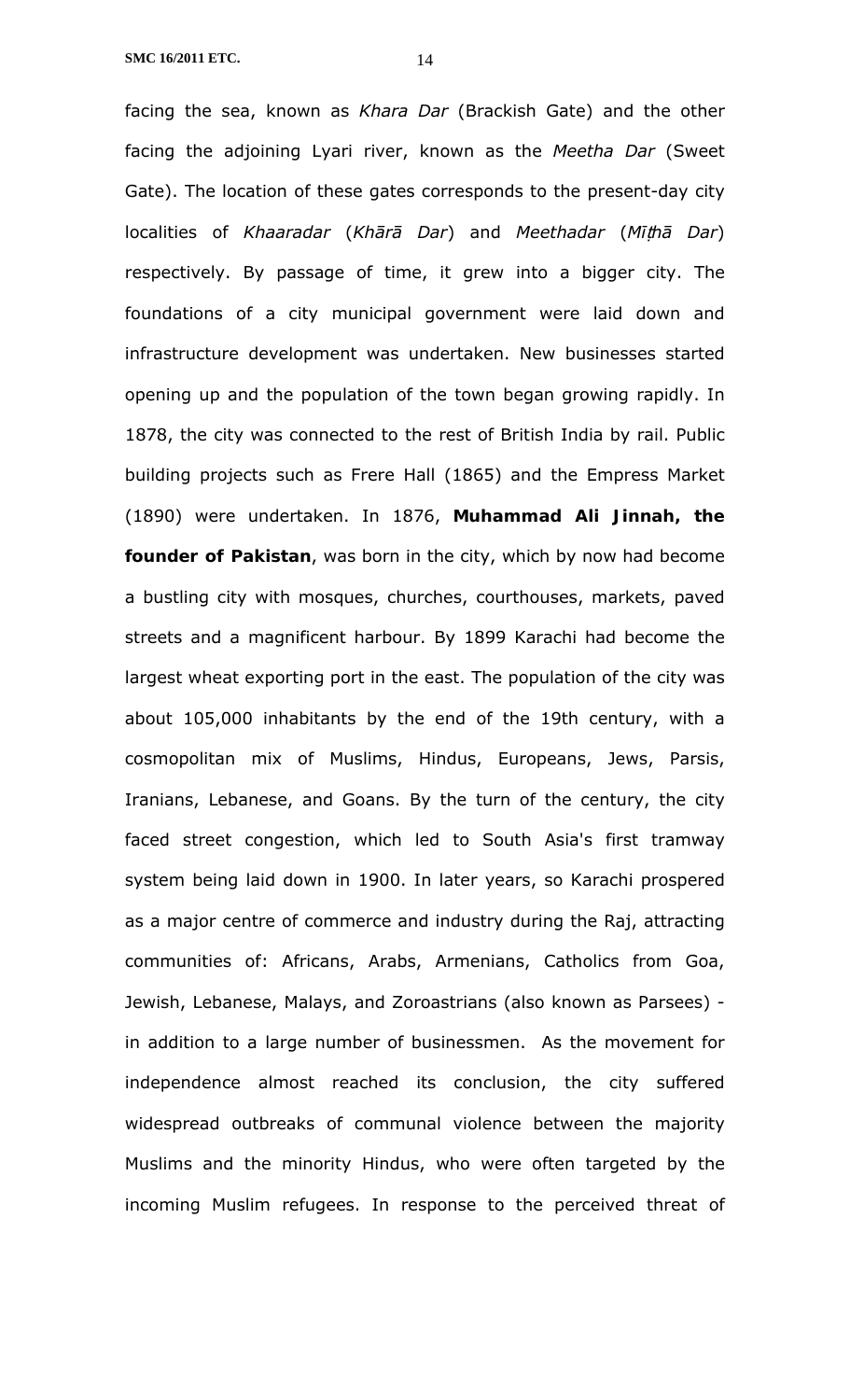Hindu domination, self preservation of identity, language and culture in combination with Sindhi Muslim resentment towards wealthy Sindhi Hindus, the **province of Sindh became the first province of India to pass the Pakistan Resolution**, in favour of the creation of the Pakistani state. The ensuing turmoil of independence led to the expulsion of most of Karachi's Hindu community. While many poor low caste Hindus, Christians, and wealthy Zoroastrians (Parsees) remained in the city, Karachi's native Sindhi Hindu community fled to India and was replaced by Muslim refugees who, in turn, had been uprooted from regions belonging to India. District Karachi was chosen as the capital city of Pakistan and it accommodated a huge influx of migrants and refugees from India to the newly formed country. As a consequence, the demographics of the city changed drastically. However, it still maintained a great cultural diversity as its new inhabitants arrived from different parts of India. In 1958, the capital of Pakistan was shifted from Karachi to Islamabad and Karachi thus became the capital of Sindh. During the 1960s, Karachi was seen as an economic role model around the world. Many countries sought to emulate Pakistan's economic planning strategy and one of them, South Korea, copied the city's second "Five-Year Plan" and World Financial Centre in Seoul is designed and modeled after Karachi. With economic growth and prosperity, peace and tranquility reigned in the city, business places were full of activity till late night with a lot of hustle and bustle seen all around and it came to be known as the city of lights. Being a big port city, it contributed, roughly stating, about 60– 70 per cent of the total revenue of the country.

14. The 1980s and 90's saw an influx of illegal Afghan refugees from the Afghan war into Karachi. Political tensions erupted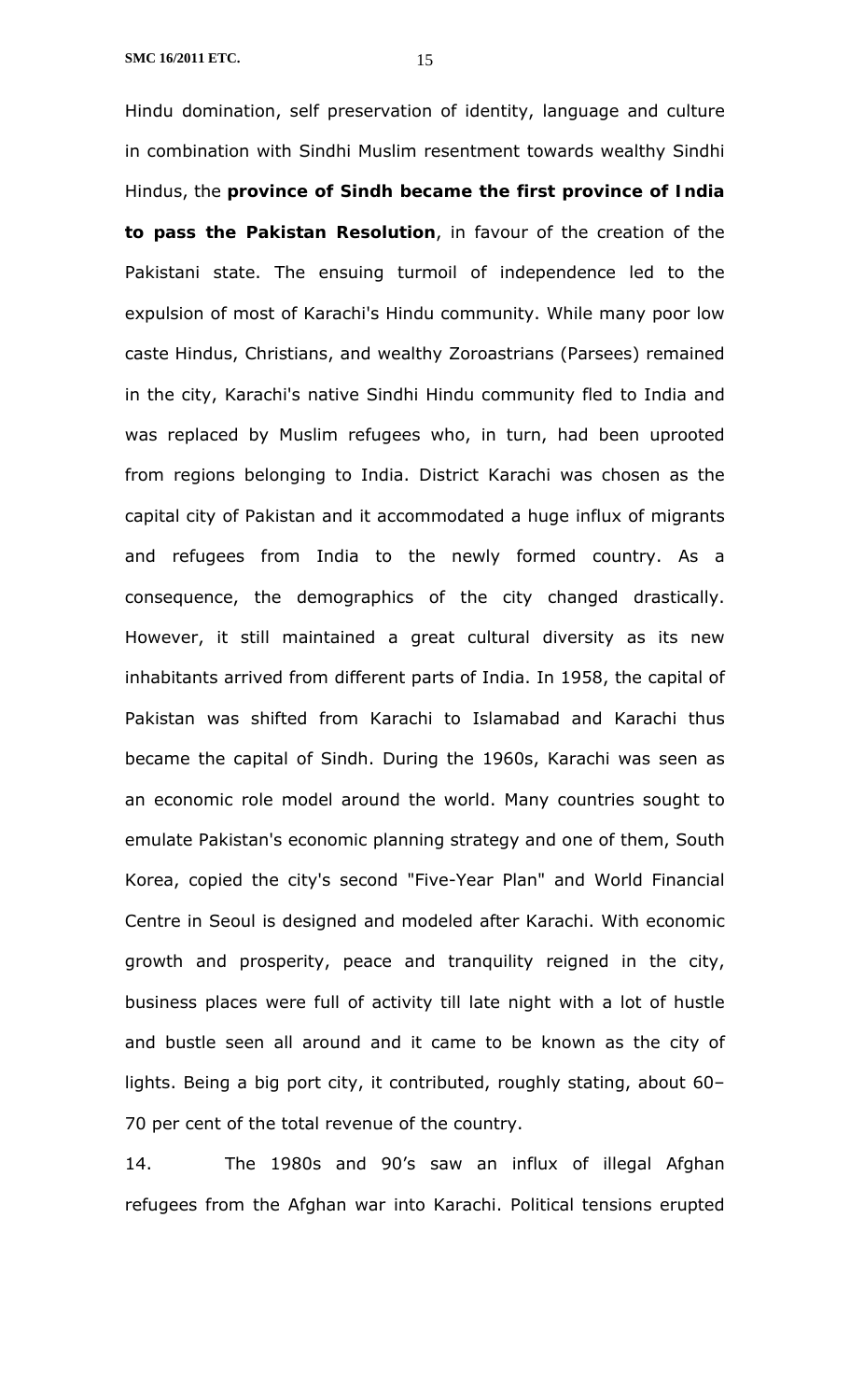and the city was wracked, at different points of time, with violence among groups widely speculated to be aligned with various political parties. In this behalf, a reference is made to the report of the Commission of Enquiry into Karachi Affairs filed by Syed Iqbal Haider, ASC, which reflects, *inter alia*, the figures relating to population, geographical area, roads, vehicles, housing, police, number of riot cases of the years from 1985 to 1989, number of persons killed/injured, number of police officers/men martyred/injured, damage to private and public property including vehicles, petrol pumps, houses, shops, factories, cinemas, offices, schools, banks, police stations, railway stations, telephone exchanges, hospitals, imposition of curfews on account of clashes between religious groups (*Shias* & *Sunnis*), clashes between police and residents, ethnic riots, drug mafia, firing and looting, etc.

15. The law and order worsened during the period from 1992 to 1994 when Operation Clean up was, allegedly, launched against *Mohajir Qaumi* Movement (MQM). Constitution Petition No.46 of 1994 was filed before this Court by MQM (Mohajir Qaumi Movement) through Senator Ishtiaq Azhar, Convener Central Coordination Committee. It was submitted in the said petition, *inter alia*, that the law and order situation in Karachi was deteriorating day by day, the workers of MQM were abducted, arrested and murdered and their dead bodies were not handed over to their relatives. It was further submitted that thousands of members of MQM were denied protection from illegal arrest without any warrant, extra-judicial detention, death in custody, etc. It was asserted that Fundamental Rights of the petitioner contained in Articles 9, 10, 14, 15, 16, 17, 18, 19, 22, 25 and 25 were violated, therefore, a declaration was sought that the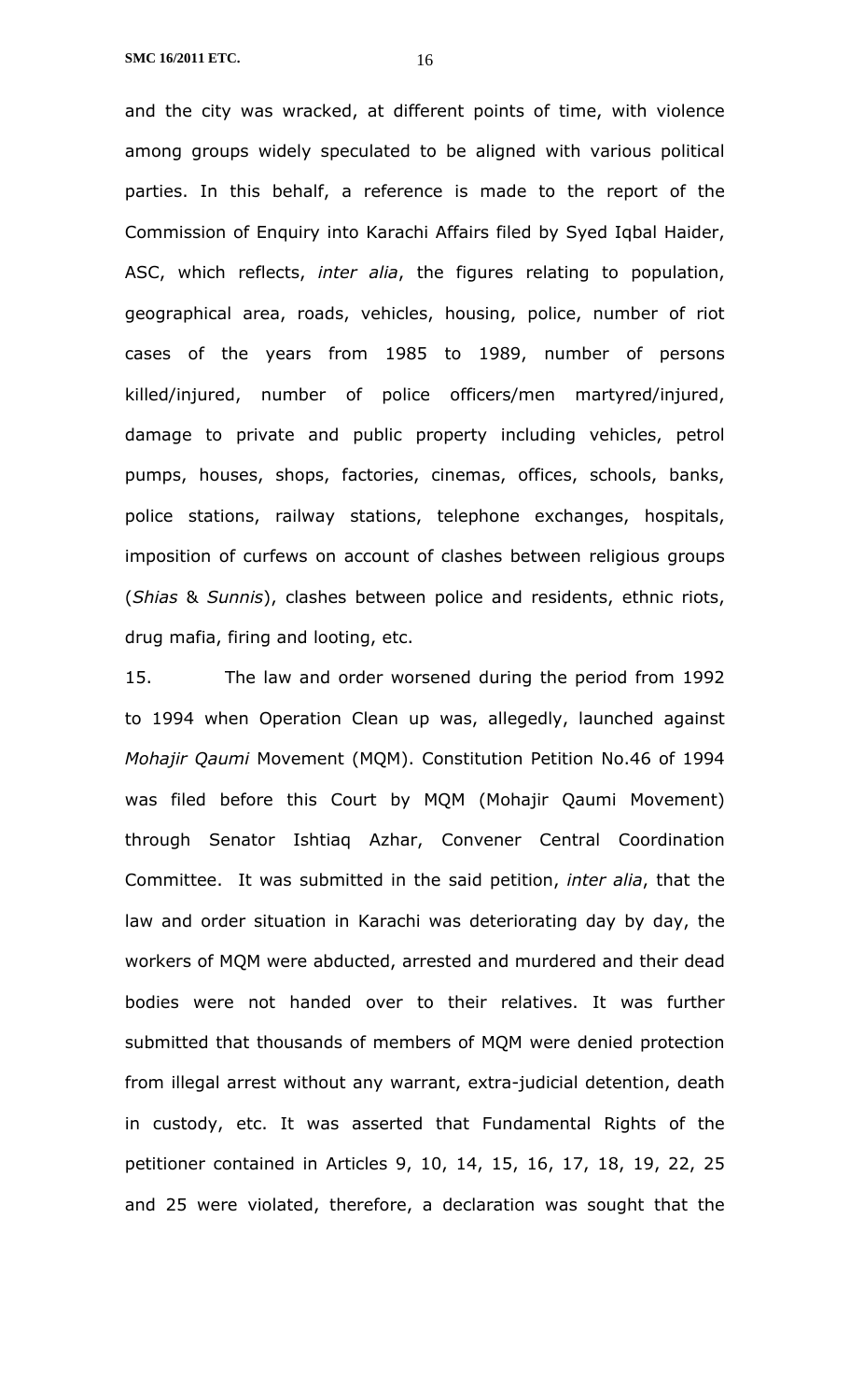petitioner be allowed to function in accordance with the scheme of the Constitution. A voluminous reply was filed on behalf of the Federation and the Province denying the allegations attempting to present, allegedly, their side of the case citing horrifying instances holding MQM responsible for the worsening situation. The case was fixed on various dates, but ultimately it was not pursued and *vide* order dated 26.10.1999, the above petition was dismissed for non-prosecution.

16. It appears that on account of the worsening law and order situation, another operation was conducted during the year 1996 and similar action continued thereafter also. In this context, Constitution Petitions Nos. 6 & 13 of 1999 were filed by the MQM wherein complaints of physical torture of the MQM workers and activists by the law enforcement agencies were agitated and directions to the law enforcement agencies for pre- and post-interrogation medical examination of all persons taken into custody by them by an independent medical practitioner of their choice to enable them to obtain certificate about their physical condition, were sought. It was pleaded that no suspect be subjected to any kind of interrogation until such a certificate is handed over to the next of his kin and in the event of evidence of physical torture, the respondent Governments be directed to register appropriate criminal cases against the members of the law enforcement agencies in whose custody the suspect was entrusted for interrogation. Protection was also sought against arrest of elected representatives of MQM unless any incriminating material was available to justify such an action. The case came up for hearing on 14.01.1999, but the representative of the petitioner stated that the case was to be argued by another counsel, therefore, request for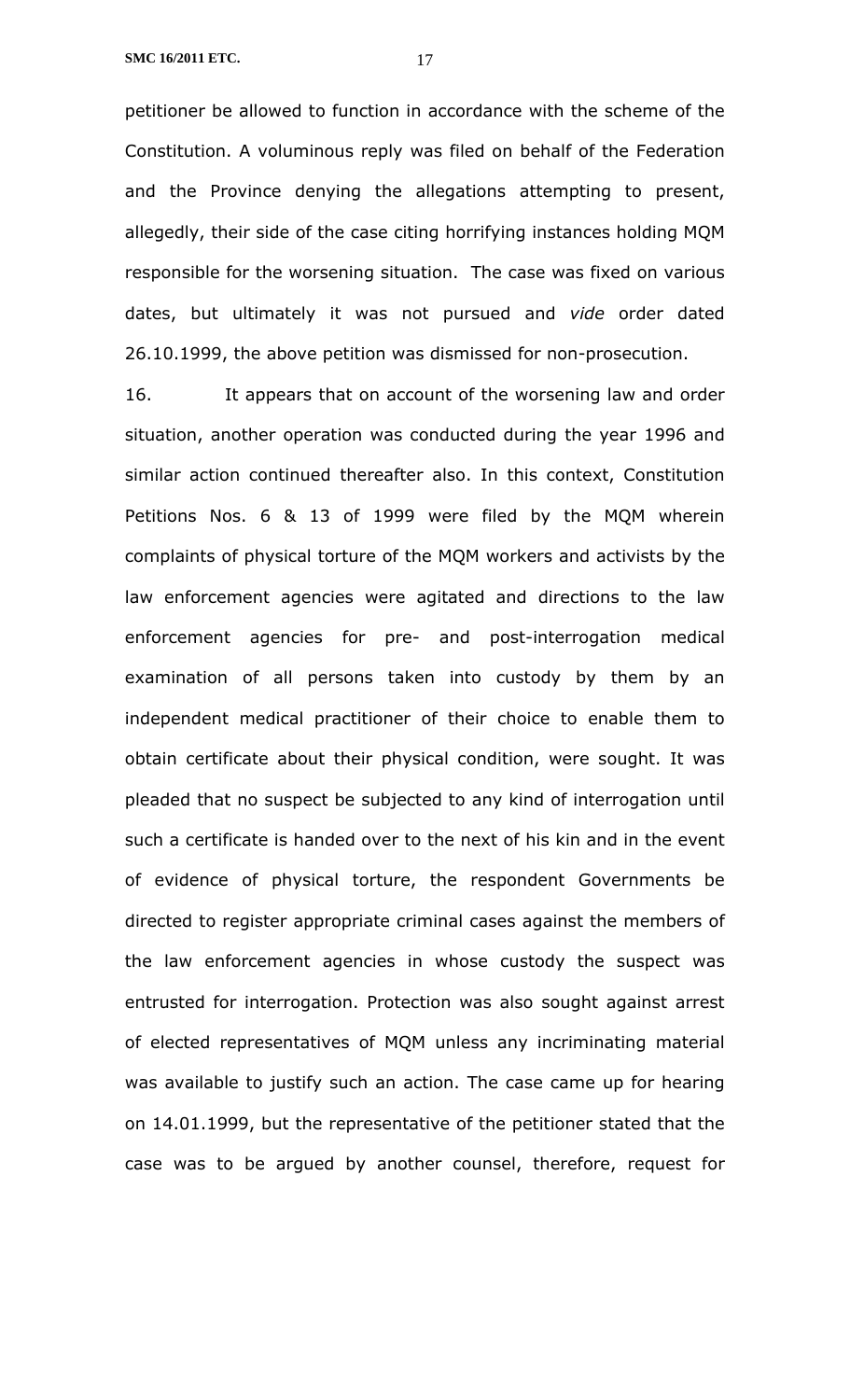adjournment was made. Thereafter, the petitioners never approached this Court for fixation of the petitions.

17. Critical/serious and dismal condition of law and order, once again emerged on account of various factors for the past few months, particularly in the months of July and August 2011 as widely reported in the print and electronic media, e.g. *Al-Akhbar*, The Daily Express, The News, The Daily *Nawa-e-Waqt*, The Daily *Jang*, The Daily Times, The Frontier Post, The Daily Nation, The Daily *Sahafat*, Aaj Ki Awaz and various News Channels, e.g., Express, GEO, SANA, PTV, AAJ, *Dunya*, Dawn, etc., that the lives and properties of the people of Karachi are not safe, frequent killings of innocent citizens have made their lives miserable; citizens are being abducted for ransom; beheaded dead bodies of innocent people with arms and legs tied and wrapped in sacs, are being recovered in large numbers; street crimes are in abundance and different groups are involved in target killings. Recovery of a large number of dead bodies almost everyday; brutality and heinousness of the offences; passivity of the Government functionaries; involvement of gangs in money extortion, nefarious and bloody activities of land mafia and drug mafia; damage to valuable properties of the citizens; shifting of capital from Pakistan to Malaysia and Bangladesh (as reported in some clippings) and transfer of dead bodies from Karachi to the places of their origins in different parts of the country causing discomforting stir, harassment and fear in the minds of people, provide substantial evidence that Karachi has reached the verge of destruction posing a threat to the very stability of Pakistan. Recently, on this issue, different views were being expressed by the observers, analysts and anchor persons about causes of the catastrophe.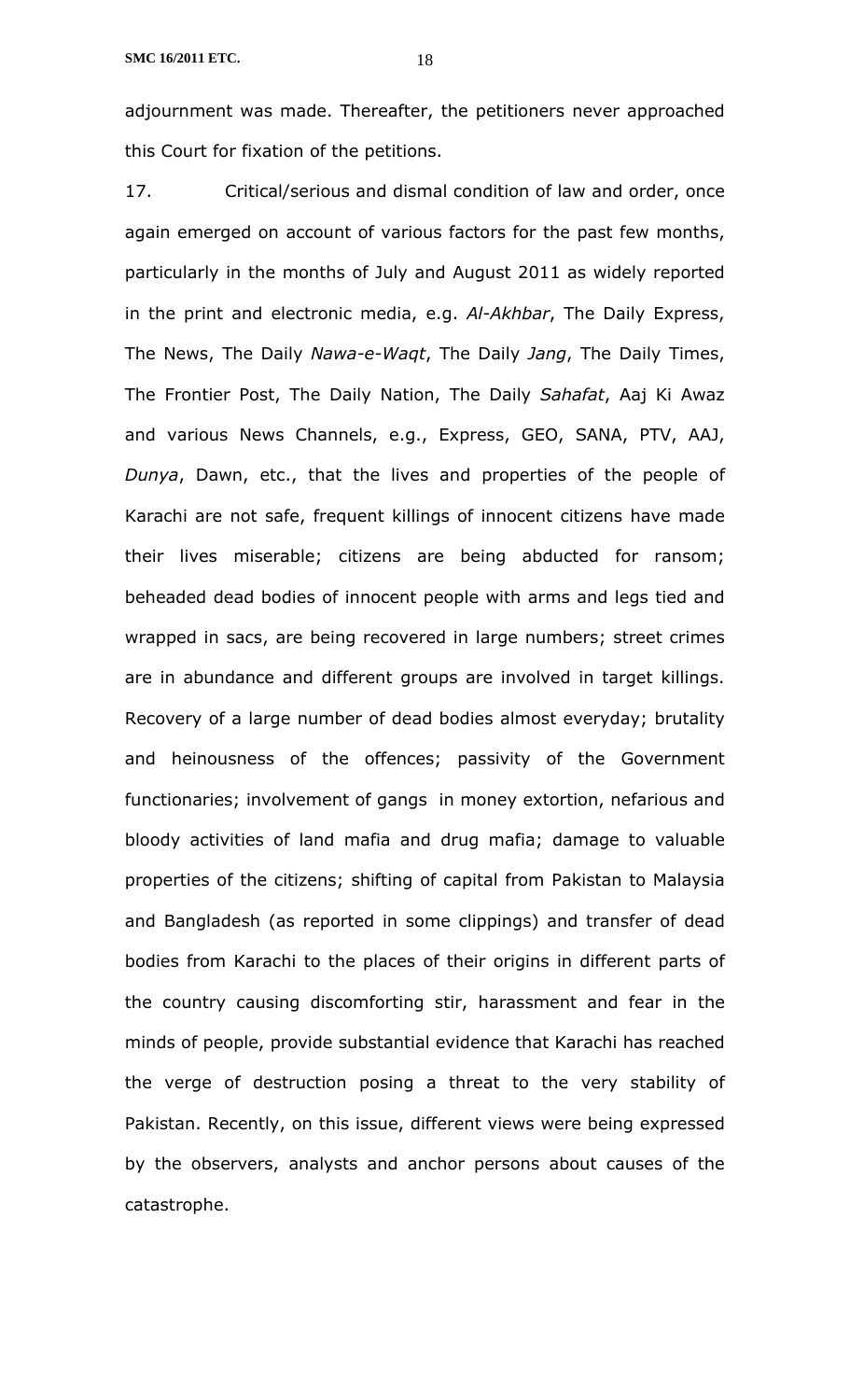18. In that scenario, on a note put up by the Registrar of this Court, based on press clippings, CDs and DVDs provided by private TV Channels showing a dismal situation within the jurisdiction of several police stations of Karachi, the instant proceedings were initiated under Article 184 (3) of the Constitution vide order passed on 24.08.2011 in the following terms: -

> "I have gone through above noted facts reported in the print/flashed in the electronic media, perusal whereof presents a bleak/dismal picture of bloodshed, arson, kidnapping/abduction for ransom, widespread violence, illegal collection of money (*Bhatta*) from traders, which *prima facie* are violative of Articles 9, 14, 15, 18 and 24 of the Constitution. Prima facie, the Executive has failed to protect the life, liberty, dignity, property and freedom of the general public as is manifested in the above note/reported. Therefore, let this note be converted into petition under Article 184(3) of the Constitution. Notice be issued to learned Attorney General for Pakistan to appear and submit a comprehensive report about the above incident, which have been taking place in Karachi for the last more than one month. The report should be based on the material to substantiate the same, which should be collected from the Federal and Provincial law enforcement and intelligence agencies.

> The Chief Secretary and PPO of the Province of Sindh are directed through Advocate general to submit details of the incidents in view of the fact noted herein above in the office note. They should also provide the number of persons who have been killed/injured in these incidents for the last one month. They should also place on record copies of the daily situation reports duly prepared by the concerned police officers for the perusal of PPO and the Chief Secretary.

> The FIRs and other material be also filed in order to assess violation of the fundamental rights of the citizens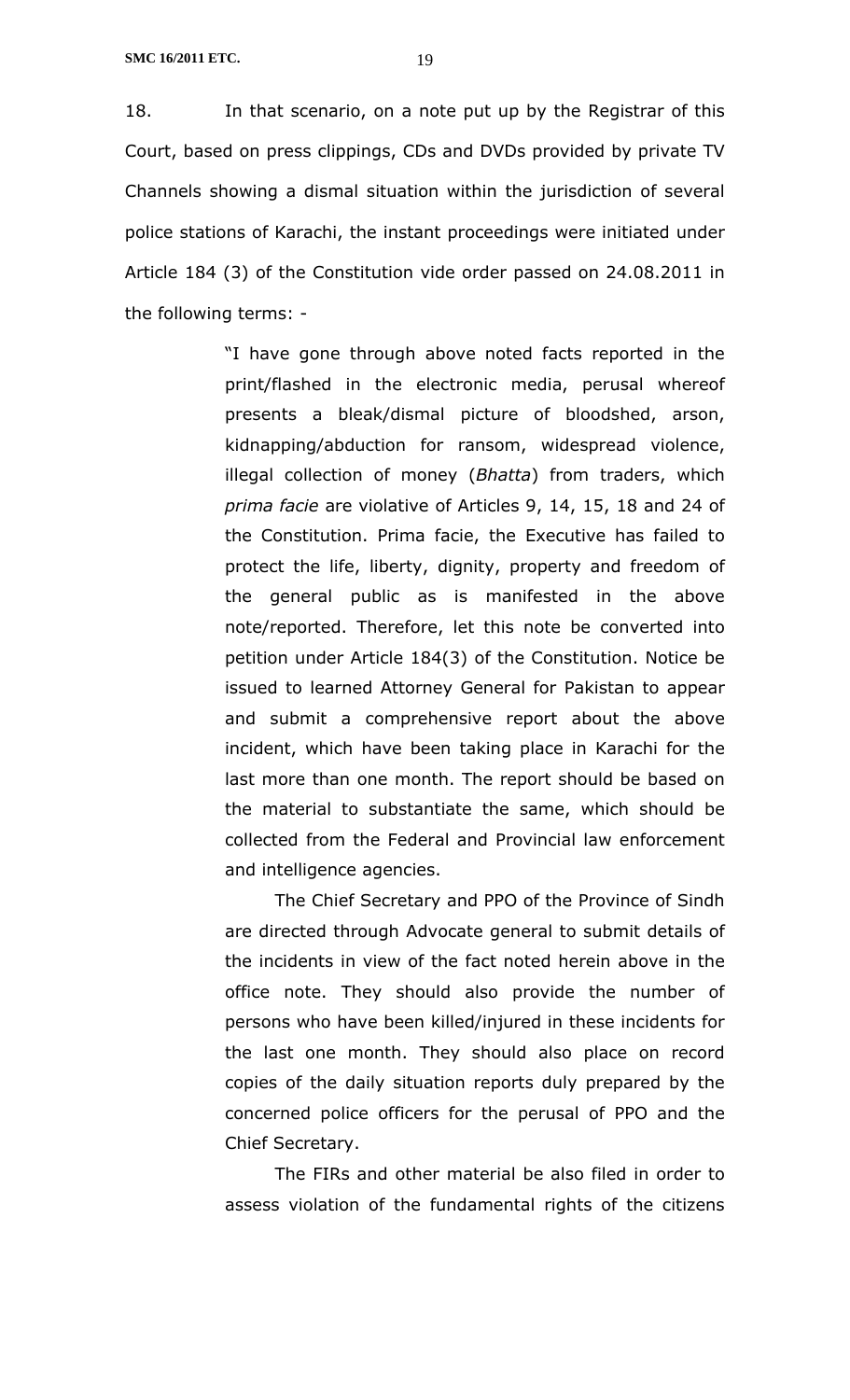noted herein above. Notices be also issued to President, Supreme Court Bar Association as well as President, Sindh High Court Bar Association to appear and assist the Court. Put up in Court on 26<sup>th</sup> August, 2011."

19. On 26.08.2011, this Court, after a preliminary hearing, in view of ongoing bloodshed, killing, arson, collection of *bhatta*, etc., being committed in Karachi, passed the following order: -

> "2. Learned Attorney General for Pakistan has stated that due to paucity of time he could not prepare a report as per the directions of the Court, therefore, he needs some time. It has been explained to him that on account of non-adherence to the constitutional provisions, reference to which has been made herein-above, incidents of brutal murders and commission of heinous crimes have occurred in which, according to the information laid before the Court by the media, gangs are involved in extortion of money, nefarious/bloody activities of land mafia and drugs mafia and damage to the valuable properties of the citizens have taken place, therefore, relevant material need to be collected for ascertaining the extent of the violation of the constitutional provisions as such he may convey to all the law enforcing agencies at Federal and Provincial level that they should provide all the necessary material highlighting the incidents with reference to the jurisdiction of various police stations, involvement of the accused persons, their identity, if possible, and failure of the police functionaries to proceed with them in accordance with law. To achieve this object, he should convene a meeting with the concerned functionaries and place a report on the next date of hearing, as is directed in order dated 24.08.2011.

> 3. Mr. Abdul Fattah Malik, learned Advocate General Sindh, has submitted copies of DSRs for the period commencing from 24.07.2001 to 23.08.2011 and has also filed brief of more than 232 FIRs which, according to him, could be collected by him so far, therefore, he is required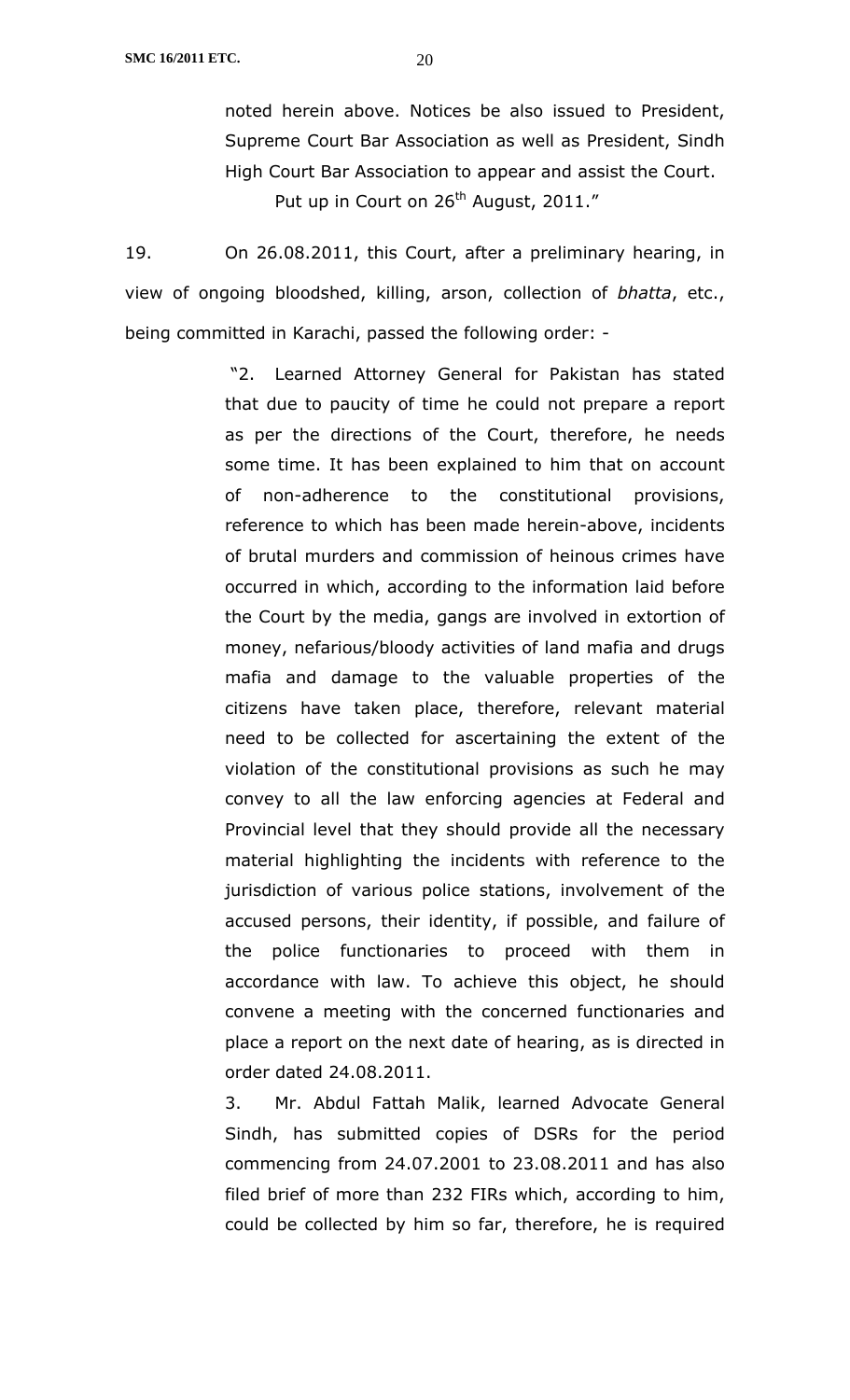to do the needful before the next date of hearing. Orally, he has pointed out that during the past one month 306 people have been killed and their particulars shall also be furnished. He is required to furnish the same indicating the police stations where people were killed; FIRs, if any, were registered; how many dead bodies of the killed person were found; how many of them were found beheaded and/or their arms and limbs were chopped and whether the investigation commenced and evidence collected or not against the accused involved. We have pointed out to him that he should convey to the Chief Secretary and IGP Sindh who are primarily responsible to ensure law and order in the Province that they should proceed against all types of accused persons across the board and on the next date of hearing he would arrange a presentation in the Court room with reference to details of the police stations where the incidents have taken place and the manner in which the victims were killed, the FIRs registered and the names of persons posted in the police station who are responsible etc. so we may understand that the police is serious in conducting the investigation and to report to/challan the accused; so also in prosecuting them in Courts on solid material so that they may not go scot free on the basis of said information. He is also directed to submit in the same manner the details of the injured persons and the properties destroyed in rowdyism by the culprits and whether in respect of such occurrences evidence has so far been collected or not. The report must be comprehensive one and there should be a presentation

on the Power Point by the police. It is to be noted that further proceedings shall, as well, take pace in respect of violation of the constitutional position.

4. Mr. Abdul Hafeez Pirzada, learned Sr. ASC, has stated that he would appear on behalf of the Province of Sindh through Chief Executive and shall place important documents on record on or before the next date of hearing.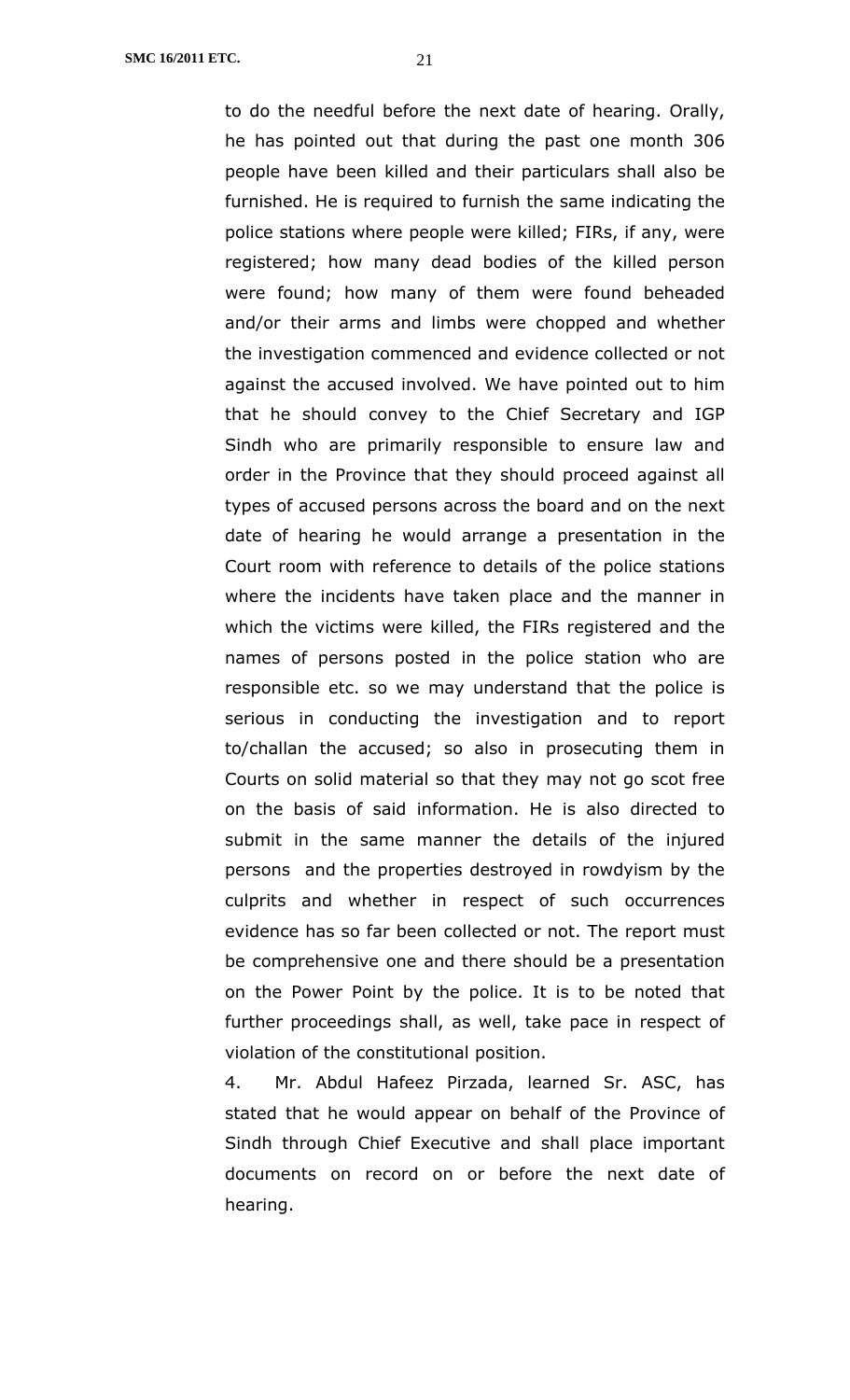5. Syed Iftikhar Hussain Gillani, learned Sr. ASC, stated that he intends to file an application on behalf of Awami National Party (ANP) to become a party in the instant case. He may do so and even otherwise being a Senior Counsel of this Court he can address the argument on the basis of material if he has in his possession to assist the Court.

6. Mr. Babar Awan, learned Sr. ASC, has stated that he will represent the Federation and he has filed nomination on behalf of Secretary, Ministry of Law and Justice, Islamabad.

7. Ms. Asma Jehangir, President Supreme Court Bar Association of Pakistan, has stated that there are certain preliminaries which need to be completed by the executive in respect of registration of cases, investigation and arrest of nominated accused persons. According to her, the names of all the accused persons have not been disclosed; no action has been taken against those accused persons whose names have appeared in the FIRs and they have not been arrested. On this, learned Advocate General Sindh has replied that few arrests have taken place. Be that as it may, he is required to submit on the next date of hearing, the details of the same because, unless sufficient evidence is collected, no useful purpose will be served by sending them to face trial.

8. Mr. Anwar Mansoor Khan, President Sindh High Court Bar Association, has filed copies of resolutions of the Bar Association as well as press clippings and has pointed out that during recent incidents starting from January, 2011, nineteen Advocates have been murdered. He has also pointed out that even yesterday i.e. 25.08.2011, one of brilliant Advocates of Sindh High Court namely Mr. Muhammad Murtaza Chinnoy has been brutally yet according to his information the investigation has not been conducted property. The IGP Sindh is directed to look into the matter personally and communicate the report in this behalf through Advocate General Sindh on the next date of hearing. Learned Advocate General Sindh is also required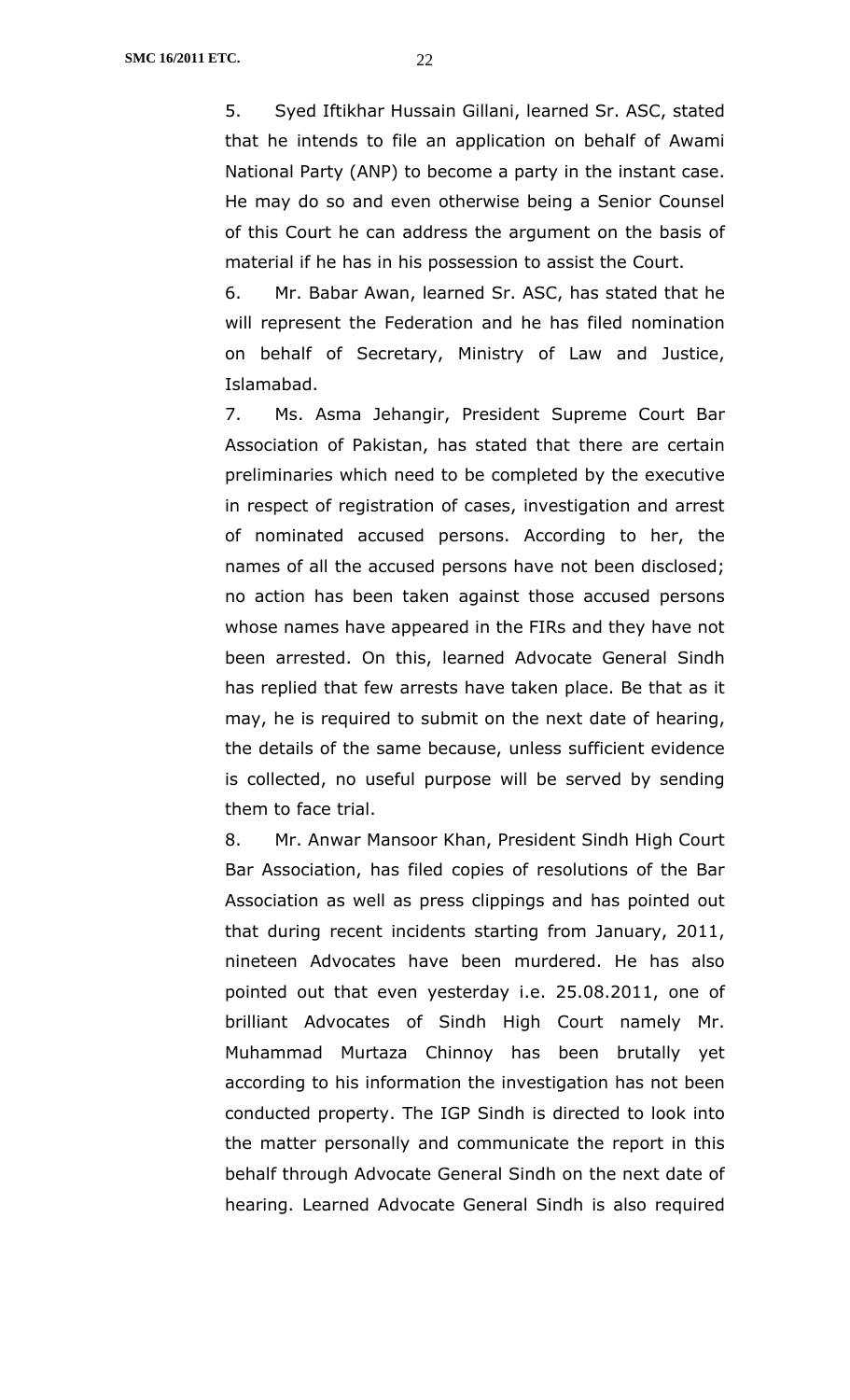to submit report mentioning the names of the culprits involved in the killings of the Advocates and showing whether they have been arrested or not.

9. The Chief Secretary and the IGP Sindh have submitted reports which may be kept on record. Let the case be adjourned to 29.08.2011 to be fixed at Branch Registry of this Court at Karachi."

20. It is important to note that in response to order dated 24.08.2011, the Chief Secretary in his report on the affairs of Karachi, stated as under: -

- After 9/11, the Phenomenon of international terrorism emerged in which bomb blasts and beheading of foreigners attracted world attention. The terrorist groups targeted US diplomats and carried out suicide attacks at US consulate thrice. The French engineers were killed outside the Sheraton Hotel, even Muharram processions and shrines were not spared, besides suicide attack at CID building.
- During the briefing sessions, it was pointed out to me that army operation in the north and insurgency in Balochistan had caused internal displacement, in the garb of which certain criminal/hostile elements have moved into Karachi and have also smuggled arms. The hostile foreign agencies are backing up to cause chaos in the economic capital of Pakistan under a clandestine was against the state. Citing various reasons the emerging situation, I was told that Karachi population is approaching 18 million with diverse ethnic communities competing for resources. This mega city has been allowed to expand and grown in an unplanned way by the city managers in the past. Resultantly, the city lacks basic infrastructure to support such a large human settlement and provide basic civic amenities to all the growing urban jungle of *Katchi Abadies.*
- The Police have its own short coming and weaknesses both in terms of man-power and other resources, and have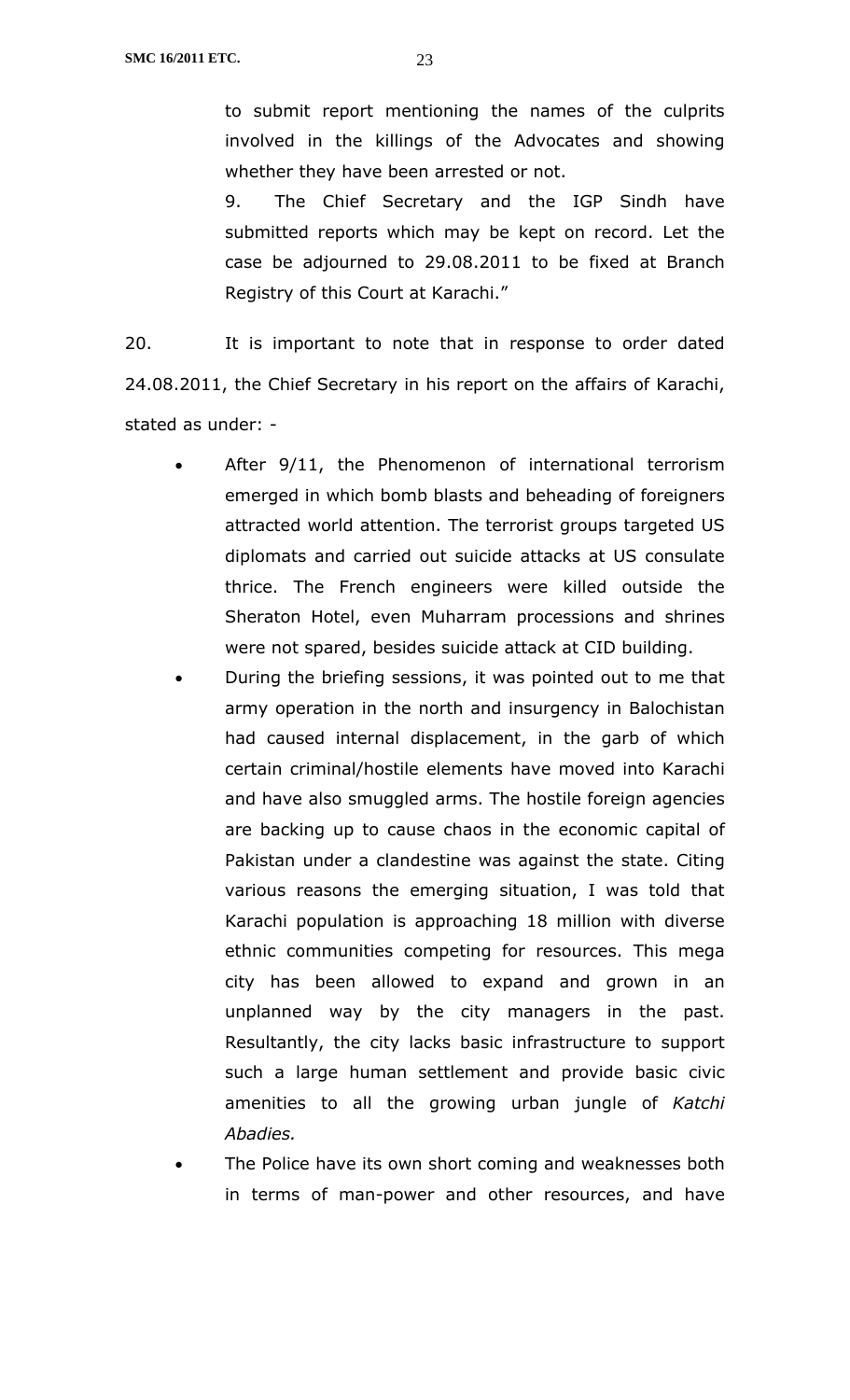further drained due to security challenged in the post 9/11 scenario.

- In early July, 2011 violent incidents took place in which 16 people were killed in Karachi. This was followed by an armed clash on  $22^{nd}$  July, 2011 between militant of two groups in the area of District East (Malir and Landhi), resultantly, 14 people lost their lives. The fragile peace in Orangi Town was disturbed again due to clash between two ethnic communities in the last week of July, 2011 taking a death toll of 37 lives.
- On  $17<sup>th</sup>$  August, 2011, Five (05) dead bodies were found in PS Garden area. On the same day, Ex-MNA was shot dead. These incidents triggered violence in other area i.e. *Kharadar, Lyari, Sher Shah, Baldia* and *Chakra Goth*. Resultantly, 62 persons were killed and 95 got injured from 17 to 20 August, 2011, which include 03 policemen, who embraced Shahadat in line of duty.
- During the past one month there has been incidents of killing.

| Cases Registered   |       | Persons Killed |
|--------------------|-------|----------------|
| Murder Killing     | - 232 | 306            |
| Gun shot injury 98 |       | 159            |

# STEPS TAKEN BY THE CHIEF SECRETARY, SINDH

- On  $8<sup>th</sup>$  July, 2011, the government of Sindh entrusted powers u/s 5 of ATA, 1997 to Pakistan Rangers (Sindh) enabling and making Rangers responsible to apprehend the criminal elements involved in firing and killing of innocent citizens.
- The Government of Sindh further authorized Rangers to cordon, search and use force to control the situation in the effected areas of Karachi. Copy of the Notification bearing No.SO(LE-I)/HD/6-66/11, dated  $8<sup>th</sup>$  July, 2011 (copy submitted as Annex A).
- $\bullet$  On 25<sup>th</sup> July, 2011, the President of Pakistan, while reviewing the Karachi situation, directed to enhance the operational capability of Police (Annex-B). Accordingly, the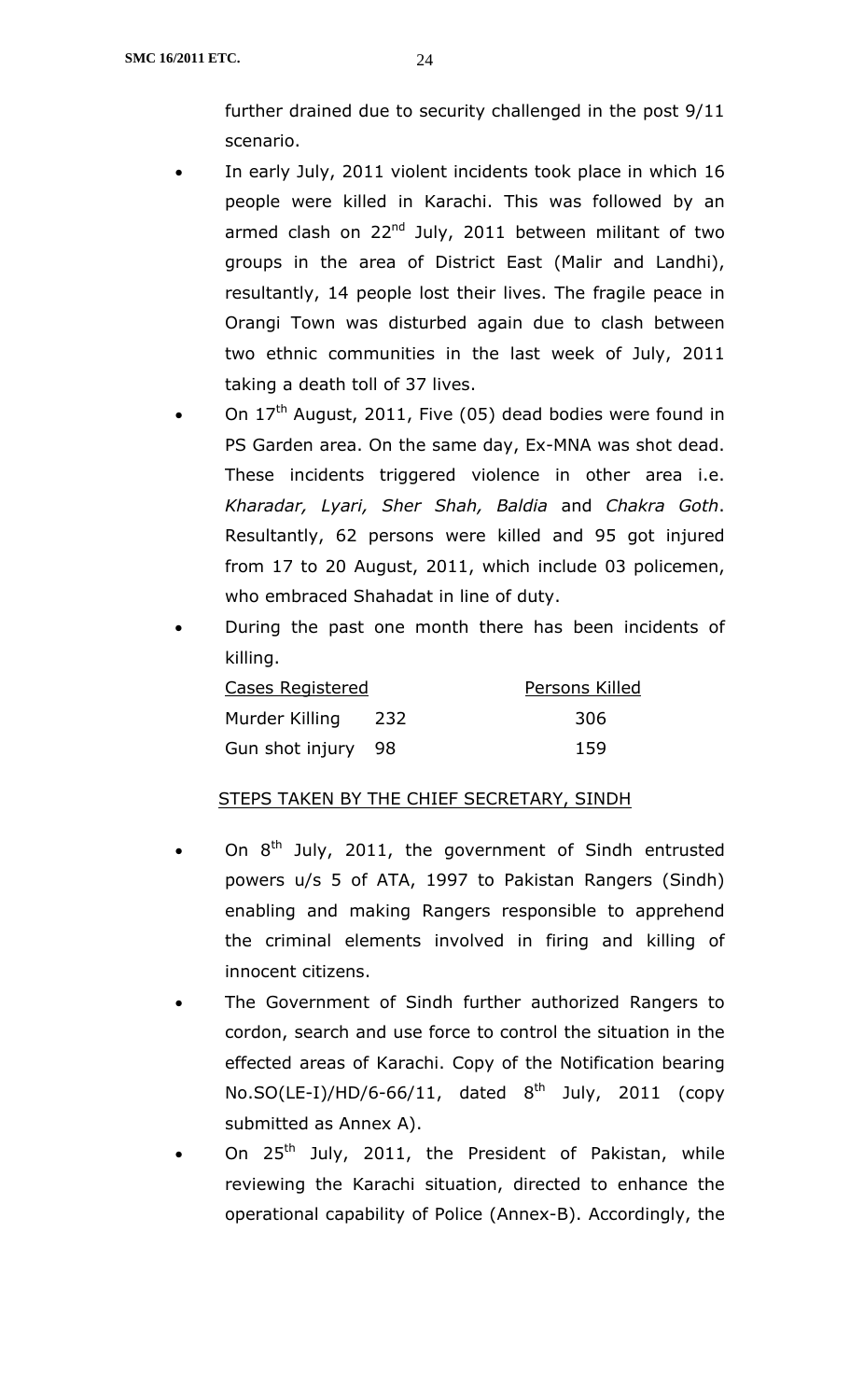Government of Sindh immediately made available and released Rs.450 million for procurement of APCs from HIT. These 15 APCs will be delivered by end of August, 2011 to Sindh Police.

- The policy directive on the subject was issued by the Home Department vide No.SO(LE-II)/HD/3-1/2011 dated 23 August, 2011, wherein the lead implementing agency i.e. Police was reminded of legal responsibility to ensure safety of people's life and establish public order as per law, irrespective of any consideration of political linkage of anyone involved in this cycle of violence. Copy of the letter spelling out the policy of the subject is attached as Annex 'C'.
- 21. The IGP Sindh also filed a report to the following effect:
	- Karachi is the  $7<sup>th</sup>$  largest city of the world having peculiar/ethnic nature comprising of Punjab, Pakhtoon, Balochi, Sindhi and Urdu speaking communities. It has a population of approximately  $18<sup>th</sup>$  million and spread over area on 3527 sq. kms.
	- The ethnic divide became pronounced during last few years as a result of influx of people from other parts of the country. With this change in demography, there are over 150 areas where two or more communities are facing each other.
	- It has long history of terrorism/violence as is indicated of the cases mentioned below:

| S# | Police Station            | Incidents                                                                                         | No. of   | No. of  |
|----|---------------------------|---------------------------------------------------------------------------------------------------|----------|---------|
|    |                           |                                                                                                   | Deceased | Injured |
| 1. | Mithadar<br>2004          | Bomb Blast in Haidery<br>Masjid situated inside<br>the compound of<br>Sindh Madrasat-ul-<br>Islam | 23       | 98      |
| 2. | Brigade 2004              | Bomb Blast in Imam<br>Bargah Ali Raza                                                             | 22       | 29      |
| 3. | <b>Boat Basin</b><br>2004 | Corps Commander<br>Motor Cade Firing<br>incident at Clifton<br><b>Bridge</b>                      | 10       | 13      |
| 4. | <b>Site 2004</b>          | Bomb Blast at Binoria                                                                             | 10       |         |

# HIGH PROFILE CASES (2004-2007)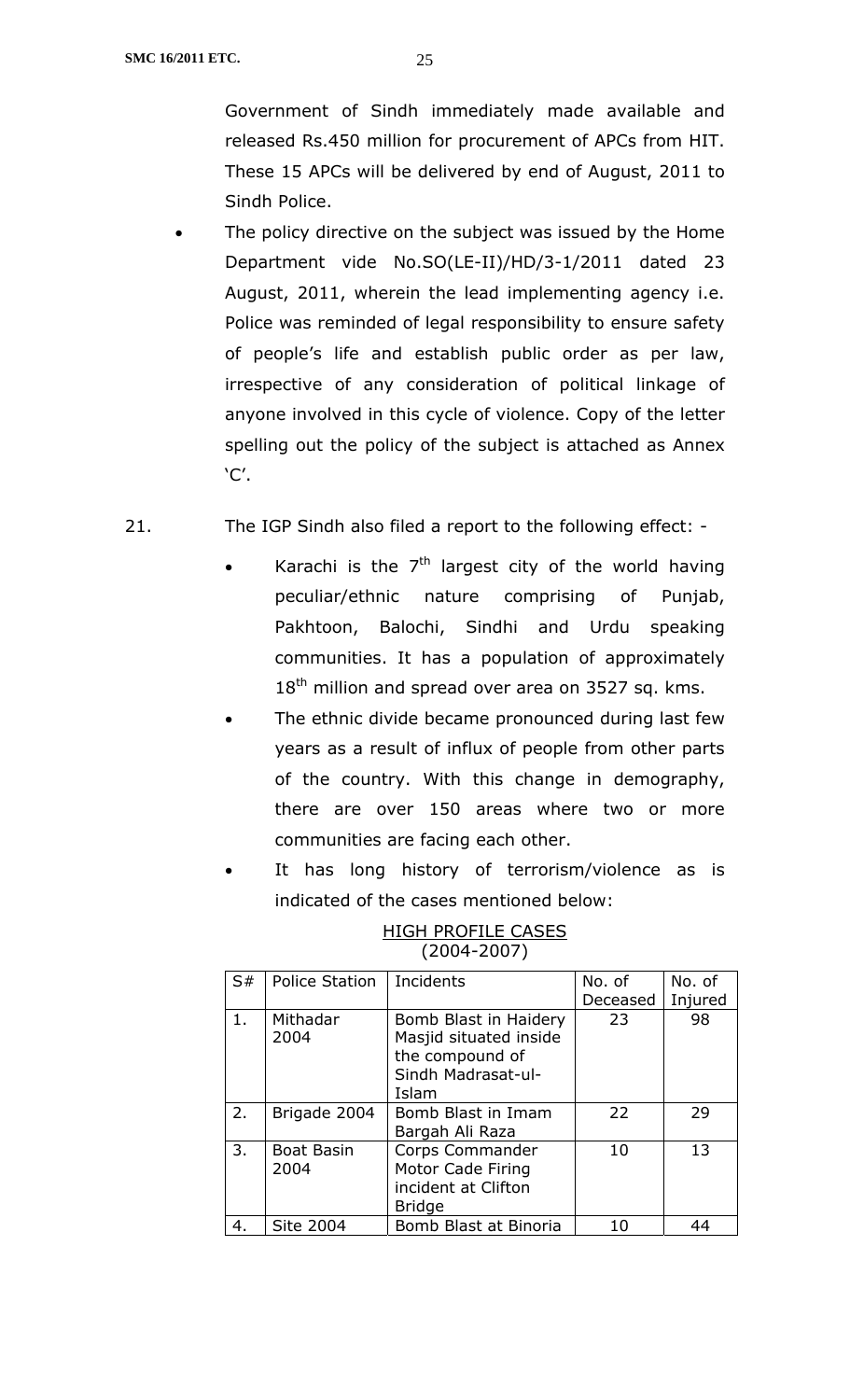|     |                       | restaurant                                                                                                 |     |     |
|-----|-----------------------|------------------------------------------------------------------------------------------------------------|-----|-----|
| 5.  | Soldier Bazar<br>2006 | Bomb Blast at Nishtar<br>Park                                                                              | 55  | 125 |
| 6.  | Various PSs<br>2007   | 12 May, 2007, arrival<br>of Chief Justice in<br>Karachi                                                    | 40  | 127 |
| 7.  | Bahadurabad<br>2007   | Bomb Blast in the<br>welcome procession<br>of Ms Benazir Bhutto<br>at Karsaz, Main<br>Shahrah-e-Faisal     | 119 | 353 |
| 8.  | Preedy 2009           | IED explosion in<br>Ashoora Procession<br>near Light House<br>Traffic Signal, M.A.<br>Jinnah Road, Karachi | 17  | 39  |
| 9.  | Saddar 2010           | <b>IED explosion Parking</b><br>Area in front of<br>emergency JPMC<br>Karachi                              | 16  | 19  |
| 10. | Ferozabad<br>2010     | <b>IED explosion Ramp</b><br>Shahrah-e-Quaideen<br>Nursery Bridge                                          | 11  | 24  |

During past one month there has been incidents of killing:

|                    | Cases Registered |     |
|--------------------|------------------|-----|
| Murder/Killing     | 232              | 306 |
| Gun shot injury 98 |                  | 159 |

- In response Karachi Police has arrested 26 accused in target killings in the last month. To date 117 target killings have been arrested and 179 cases have been deterred and challenged.
- In the last one month 3075 raids have been conducted wherein 495 Pos/absconders and 1162 criminals have been arrested. 03 K.Koves, 508 Pistols/Revolvers, 02 Rifles, 13 Repeaters and 03 Hand grenades have been recovered from criminals.
- The prolonged power and water shortage in Karachi city have also resulted in frequent public disorder on daily basis, which engages the police in fire fighting duties. In the previous months police has arrested 1142 miscreants involves in arson and breach of peace.
- Action is also being taken against extortionists/Bhatta collectors. 70 Bhatta collectors have been arrested and 43 cases have been detected. In the previous month 13 extortionists were arrested.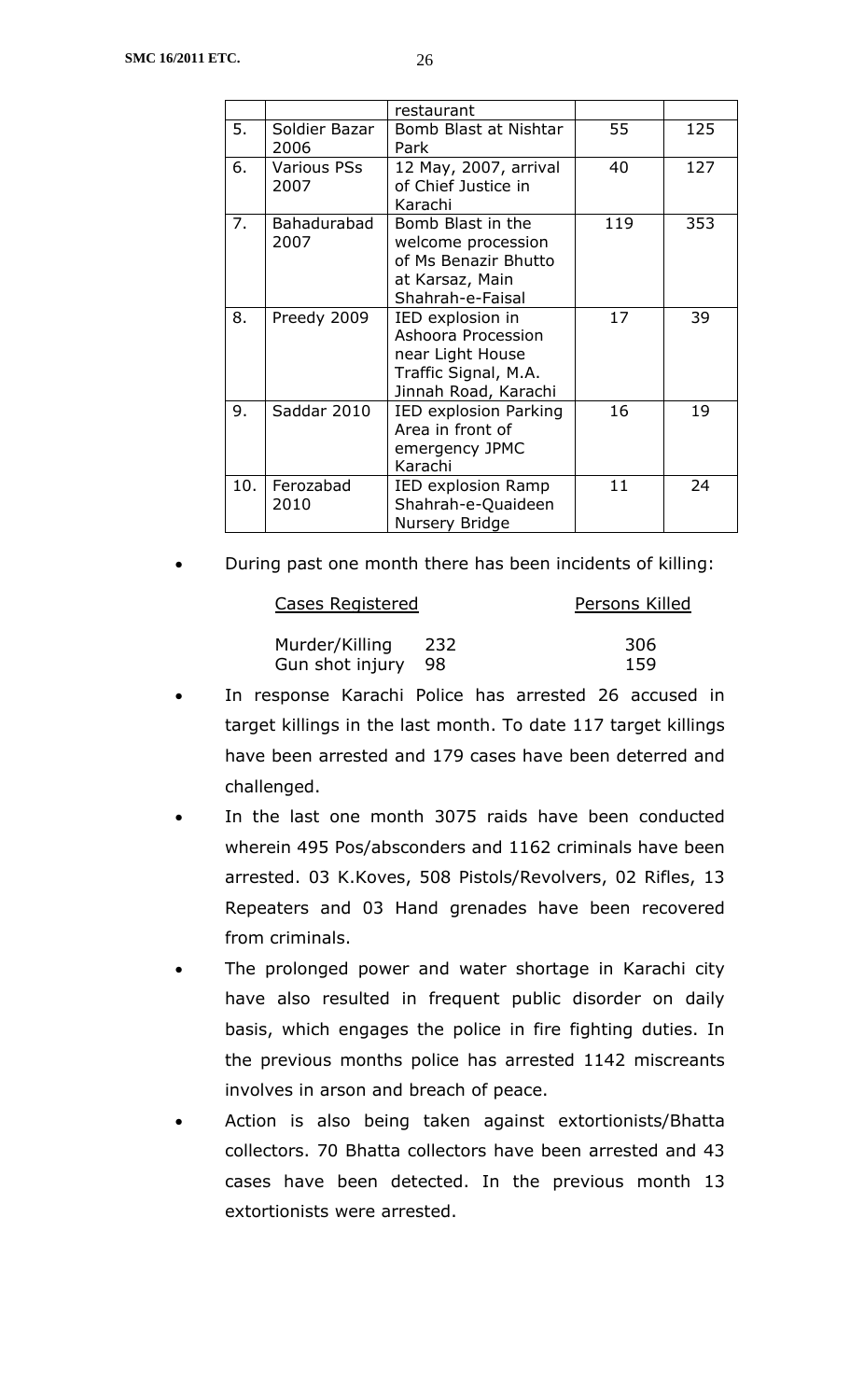- In spite of the limited resources the Police and Law Enforcing Agencies have made hectic efforts to combat the terrorist activities in the city and have been able to control the terrorism and target killing. The law enforcing agencies are now in full control of the situation and are prepared to met any challenging situation for ensuring the safety of life and property of the citizens.
- 22. On 29.08.2011, the IGP gave a power point presentation

in the Courtroom, relevant excerpts whereof are as under: -

#### Causes of Violence

- $\triangleright$  Recent demographic changes
- Ethnicity, Sectarianism and factional in-fighting
- $\triangleright$  Clashes between land and bhatta mafias
- $\triangleright$  Deep mistrust among the ethnic groups
- $\triangleright$  Easy access to illicit weapons and misuse of Arms Licenses

# Types of Killings

- $\triangleright$  Killings due to personal enmity
- $\triangleright$  Political motivated killings
- $\triangleright$  Sectarian killings
- $\triangleright$  Ethnic killings
- $\triangleright$  Gang war killings
- $\triangleright$  Target killing of Police Officials
- $\triangleright$  Victims of stray/cross fire

#### ETHNIC INTERFACES/FLASH POINTS IN KARACHI

| Katti Pahari         | Urdu speaking vs. Pathan        |
|----------------------|---------------------------------|
| Qasba Colony         | Urdu speaking vs Pathan         |
| Sharafi Goth         | Urdu speaking vs Baloch         |
| <b>Banaras Chowk</b> | Urdu speaking vs Pathan         |
| Quaidabad            | Urdu speaking vs Sunni Tehreek  |
| New Karachi          | Sunni Tehreek vs Sipah-e-Sahaba |
| Sachal               | Urdu speaking vs Afghanis       |
| Surjani Town         | Pathan vs Seraiki speaking      |
| Malir City           | Urdu speaking vs Baloch         |
| Landhi               | Urdu speaking vs Pathan         |
| Al-Falah             | Urdu speaking vs Baloch         |
| Korangi 2 1/2        | Urdu speaking vs Sindhi         |
| (Chakra Goth)        |                                 |
| Khokharpar/          | Urdu Speaking vs. Sindhi        |
| Saudabad             |                                 |

## DEAD BODIES FOUND BEHEADED/TORTURED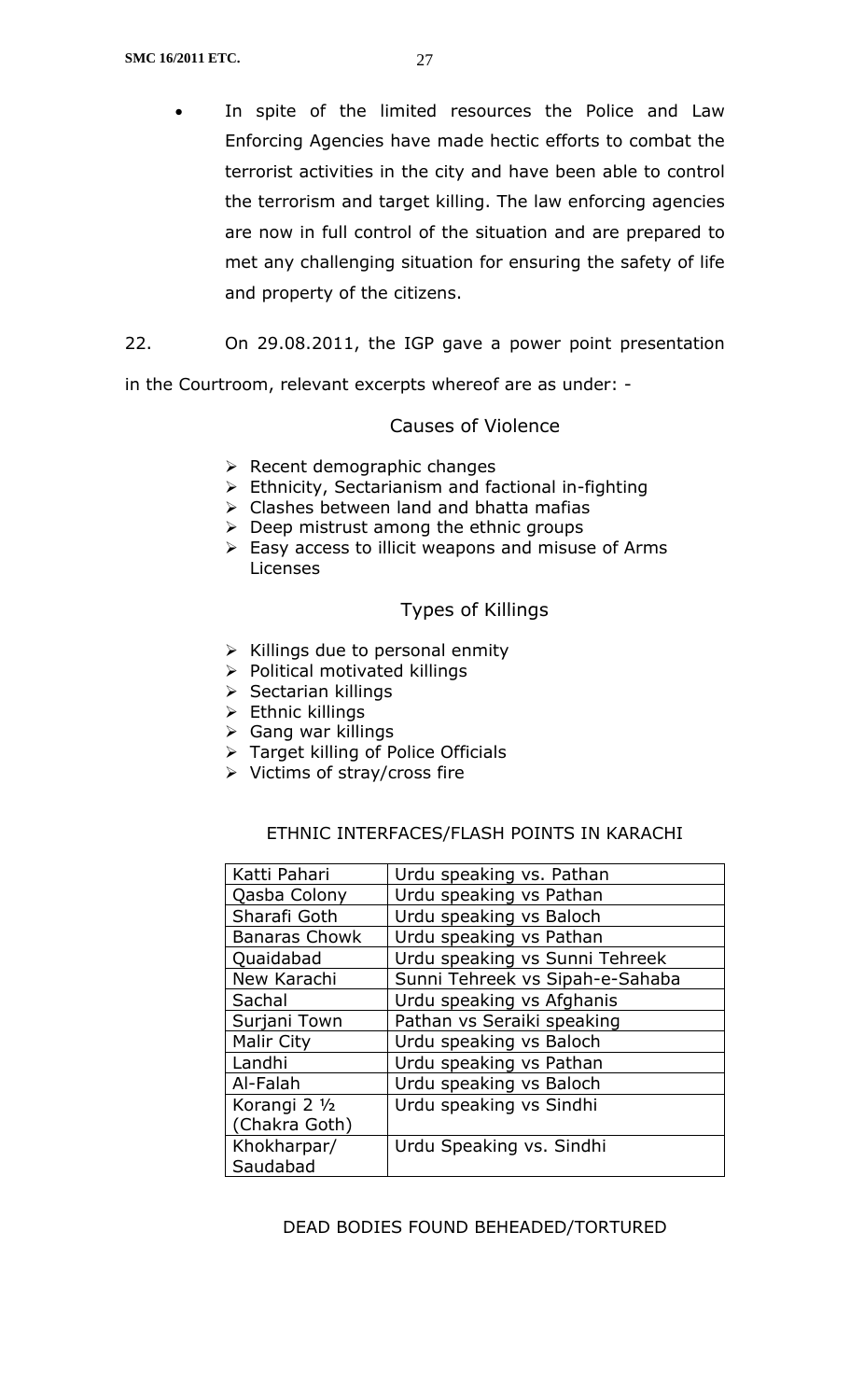| POLICE STATION | NO. OF DEAD BODIES |
|----------------|--------------------|
| N.K.I Area     |                    |
| Kalri          |                    |
| SITE-B         |                    |
| <b>Docks</b>   |                    |
| Total          |                    |

# FROM 24-07-2011 TO 24-08-2011

#### DEAD BODIES FOUND IN GUNNY BAGS FROM 24-07-2011 TO 24-08-2011

| S.No.          | POLICE STATION      | NO. OF DEAD BODIES |
|----------------|---------------------|--------------------|
| 1              | Baghdadi            | 6                  |
| $\overline{2}$ | Nazimabad           |                    |
| 3              | Darakhshan          |                    |
| 4              | Risala              |                    |
| 5              | Nabi Bux            |                    |
| 6              | Kharadar            |                    |
| 7              | <b>Bin</b>          |                    |
| 8              | Sharafi Goth        |                    |
| 9              | Rizvia              |                    |
| 10             | <b>Igbal Market</b> |                    |
|                | Mominabad           |                    |
|                | Total               |                    |

#### PATTERN OF VIOLENCE FROM 24.07-2011 TO 24-08-2011

| s.<br>$^{\#}$  | <b>DATE</b>                                                            | AREAS OF<br><b>VIOLENCE</b>                     | <b>DISPURTED</b><br><b>PARTIES</b>                                                                | <b>PERSONS</b><br><b>KILLED</b> | <b>PERSONS</b><br><b>INJURED</b> |
|----------------|------------------------------------------------------------------------|-------------------------------------------------|---------------------------------------------------------------------------------------------------|---------------------------------|----------------------------------|
| $\mathbf{1}$   | 24 July<br>to 31<br>July                                               | <b>Baldia</b><br>Taimoria<br>Kalakot            | i. Urdu<br>Speaking v/s<br>Pashtoon<br>ii. Urdu<br>Speaking v/s<br><b>Baloch</b>                  | 91                              | 47                               |
| $\overline{2}$ | $1st$ to<br>3rd Aug<br>2011                                            | Surjani Town                                    | Urdu<br>Speaking &<br>Seraiki v/s<br>Pashtoon                                                     | 38                              | 53                               |
| 3              | $6^{\overline{\text{th}}}$<br>August<br>2011                           | Peerabad<br>SITE, Orangi                        | Urdu<br>Speaking v/s<br>Pashtoon                                                                  | 13                              | 16                               |
| 4              | $\overline{17}$ <sup>th</sup> to<br>24 <sup>th</sup><br>August<br>2011 | Kharadar,<br>Mithadar,<br>Lyari, Chakra<br>Goth | Gang war<br>converting<br>into ethnic<br>violence<br>(Urdu<br>Speaking v/s<br>Baloch &<br>Sindhi) | 111                             | 146                              |

New Phenomena of abduction and killings Starting from 17<sup>th</sup> August 2011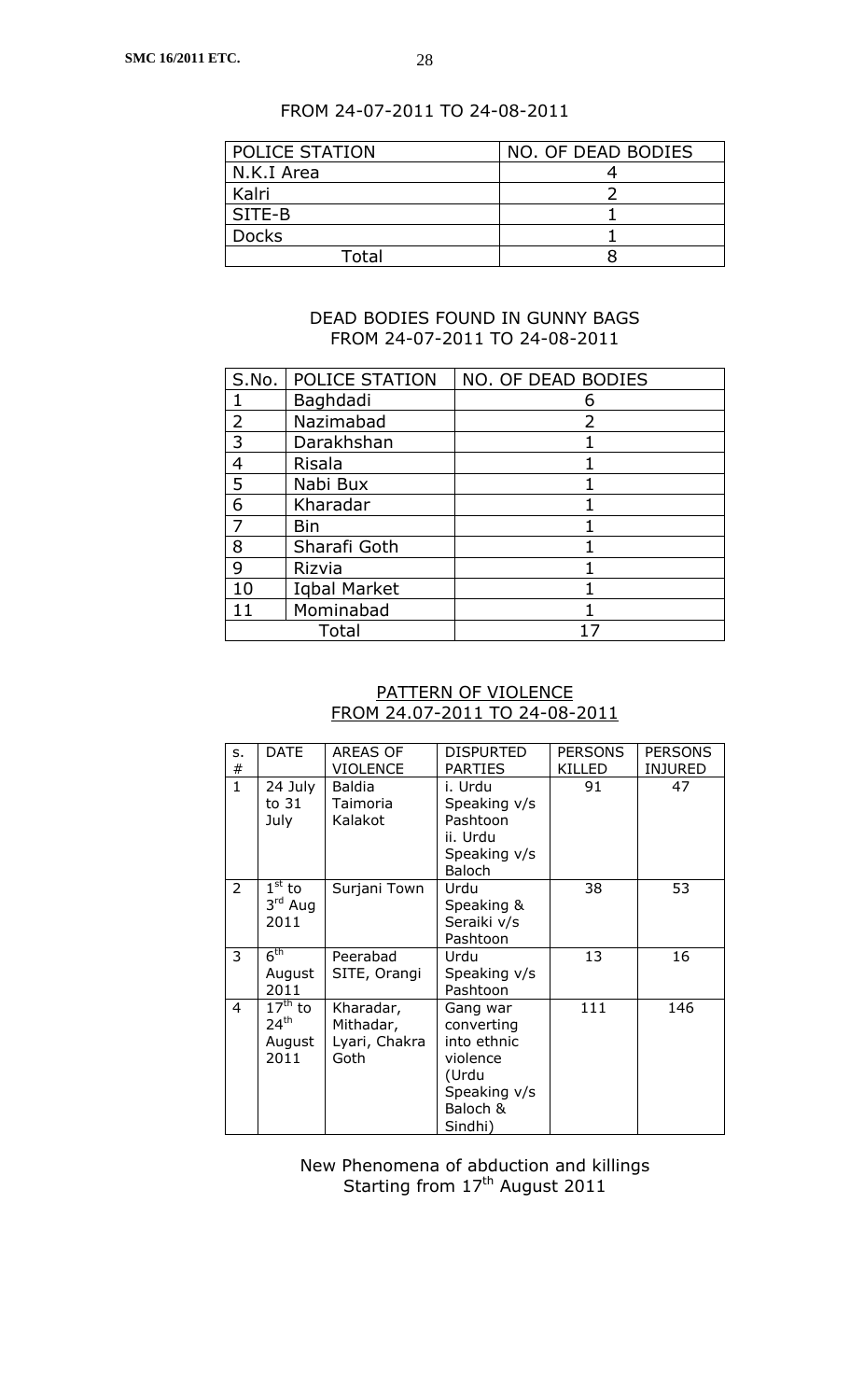| Date       | Death Toll | Injured |
|------------|------------|---------|
| 17.08.2011 | 17         | 30      |
| 18.08.2011 | 29         | 23      |
| 19.08.2011 | 22         | 39      |
| 20.08.2011 | 07         | 15      |
| 21.08.2011 | 13         | 09      |
| 22.08.2011 | 13         | 10      |
| 23.08.2011 | 08         | 09      |
| 24.08.2011 | 02         | 11      |
| 25.08.2011 | 04         | 02      |
| 26.08.2011 | 02         | 03      |
| 27.08.2011 | 01         | 06      |
| 28.08.2011 | 02         | 04      |

 $\triangleright$  Triggered by the kidnapping and killing of five Baloch residents of Singo Lane, Lyari (4 of them footballers)

POLICE SHAHEE/INJURED From 24-07-2011 to 24-08-2011

| S# | <b>Police Station</b> | No of Police<br>Shaheed | No of Police Injured |
|----|-----------------------|-------------------------|----------------------|
|    | SITE-B                |                         |                      |
| 2  | Zaman Town            |                         | 29                   |
| 3  | Rizvia                |                         |                      |
|    | Sharafi Goth          |                         |                      |
| 5  | Awami Colony          |                         |                      |
|    | Pak Colony            |                         |                      |
|    | ΤΩΤΑΙ                 |                         | つロ                   |

23. It has been pointed hereinabove that the peace of Karachi city had been disturbed by criminals by committing both heinous as well as petty crimes. Some of the major killings have been highlighted in the presentation given by the IGP, which has been reproduced hereinabove, including 232 incidents of murder wherein 306 persons were killed and 98 incidents of gunshots causing injuries to 159 persons also took place. According to available figures, approximately, more than 50 dead bodies in gunny bags have been recovered from several localities including areas where dominant majority of people speaking *Urdu*, *Pashto*, *Balochi* etc. are living. In this behalf, the IGP Sindh furnished details along with FIR numbers and the areas where such dead bodies were found, brief of which is as under:-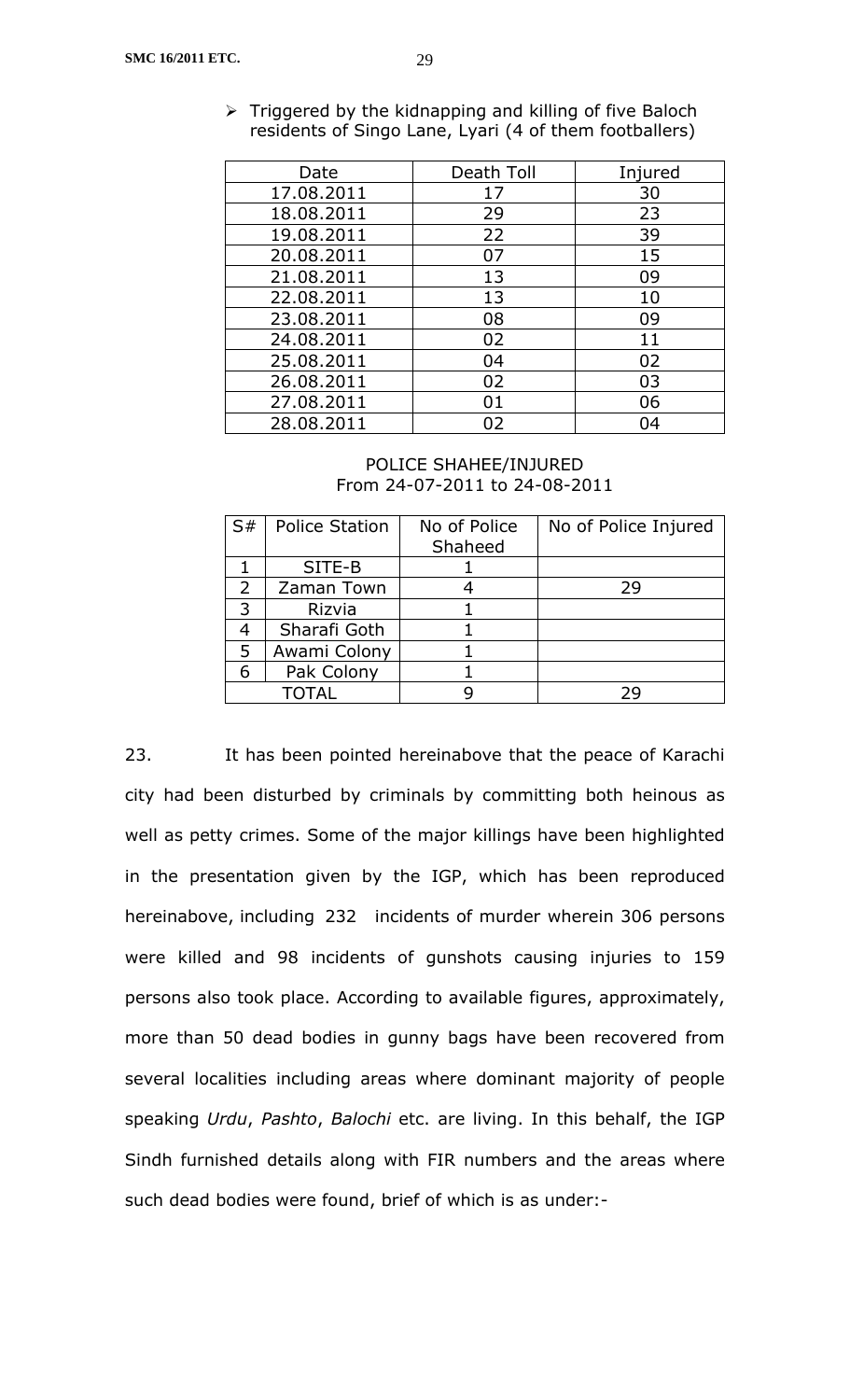| SI.No. | <b>Police Station</b> | <b>Number of Dead</b><br>bodies |
|--------|-----------------------|---------------------------------|
| 1.     | Baghdadi              | 06                              |
| 2.     | Nazimabad             | 02                              |
| 3.     | Darakshan             | 01                              |
| 4.     | Risala                | 01                              |
| 5.     | Nabi Bux              | 01                              |
| 6.     | Kharadar              | 01                              |
| 7.     | <b>Bin Qasim</b>      | 01                              |
| 8.     | Sharafi Goth          | 01                              |
| 9.     | Rizvia                | 01                              |
| 10.    | Iqbal Market          | 01                              |
| 11.    | Mominabad             |                                 |

24. Some torsos i.e. human bodies without heads and limbs, rendering it difficult to identify the same, have also been found. Besides, buses with passengers have been set on fire as a result whereof several passengers were burnt alive while others died inside the bus due to fear and shock. In this behalf, reference is made to FIR No. 460/2011 Police Station Jackson, West Karachi. Similarly, perusal of FIR No. 314/2011 under sections 302/324 PPC r/w section 7 ATA, dated 05.09.2011 registered at Police Station Pakistan Bazar, reveals how brutally people were killed by the criminals. Besides, so many persons were abducted and later their dead bodies were thrown in the streets. During the months of July and August 2011 the streets of Karachi, sorrowfully, saw a large number of such like dead bodies. Some of abducted persons were, however, recovered by the intervention of the law enforcing agencies and on our direction, their statements were recorded. Out of them, only four persons, namely, Muhammad Junaid s/o Muhammad Hussain, Muhammad Rafiq s/o Muhammad Hussain, Mehtab s/o Shakeel and Sarfaraz s/o M. Ahmed agreed to lodge the FIR whereas rest of them, on account of fear, were not agreeable to do it. Reference may be made to the following two statements: -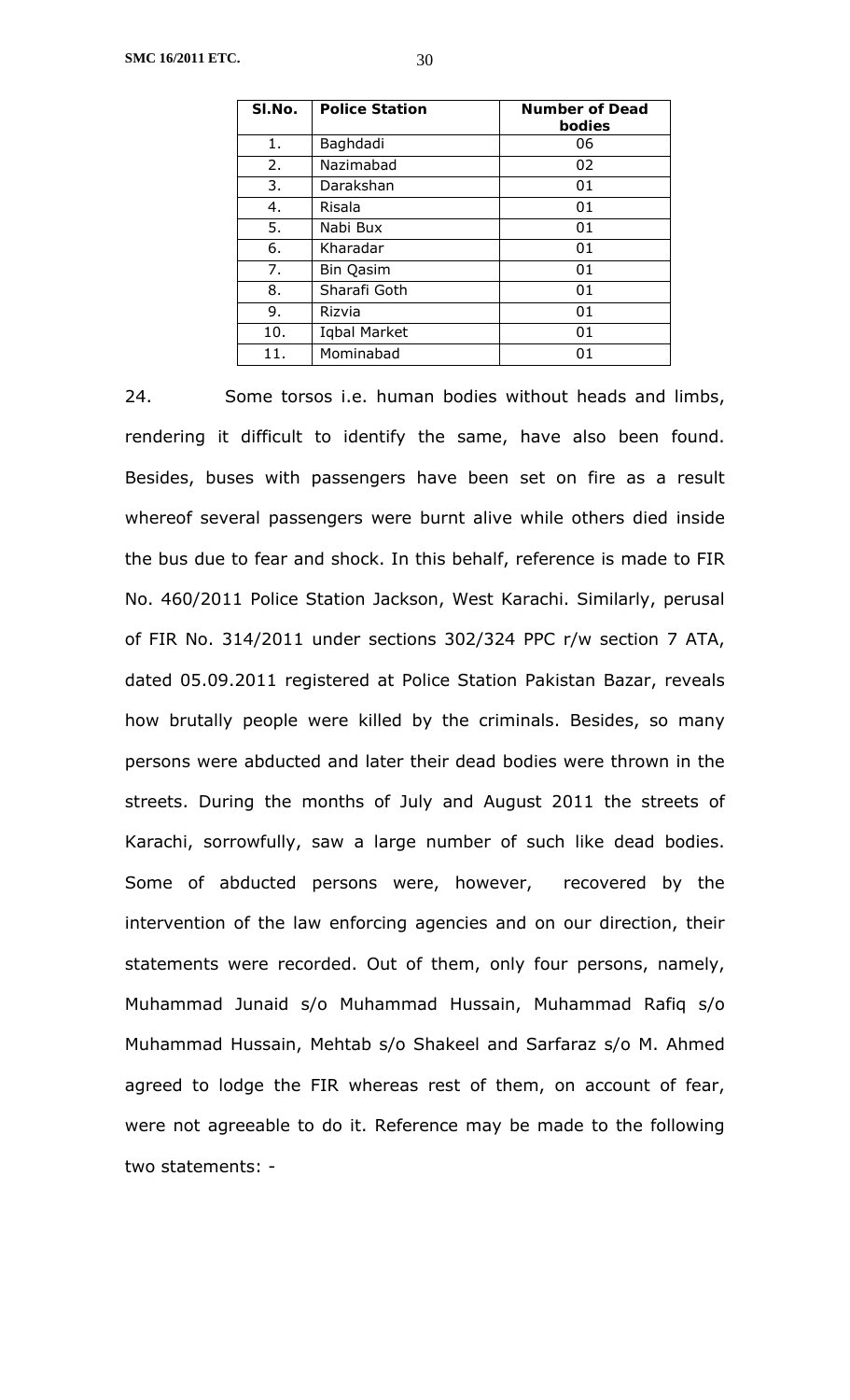ابوبكرصديق ولدجعفرعلى عمر 22سال ساكن فليث نمبر F-1 سرجاني ويوسر جاني ٹا ؤن کراچی 3682437-0312 شناختی کارڈنمبر 5-7742-0597742 نے دریافت کرنے پر بتایا کہ میں پید بالا پراپنی فیملی کے ساتھ رہتاہوں اوران کی ٹیکسٹائل میں ملا زم ہوں۔ میںمورنہ 11-08-16 کواپنے گھرسے کام پر صبح ساڑھے سات بچے گیا تھا۔مگر کام کے بجائے اورنگی ٹا وَن اپنے دوستوں کے پاِس چاا گیا تھا۔گھروالوں کواطلاع نہ دی تھی اورا پنافو ن بھی بندکر دیاتھا۔مورنعہ11-08-28 کومیں خوداپنے گھرواپس آگیاتھا۔میرے بھائی محمدصدیق نے میر کی گمشدگی تھا نہ سر جانی ٹا وَن میں درج کرا دی تھی ۔ میں خود تھا نہ آیا تھااورا بچی واپسی کی اطلاع دی تھی۔ مجھےکسی نے اغوا ء نہ کیا تھا۔آج تقانیہ سر جانی ٹاؤن میں مجھے بلوایا گیا اور میں خودآ بإہوںاورا پنا بیان دےر ہاہوں۔



25. When the hearing of this case was in progress, about four dead bodies were recovered and on our direction, the IGP submitted a report on 09.09.2011 to the following effect: -

> "(1) An unknown dead body was found (on 5.9.2011) in Red Color gunny Bag at Katchara Kundi, Grahaib Nawaz Dispensary, previous UC-8, Office Sector-14, B Orangi Town without head, hands and legs inquest u/s 174 Cr.P.C.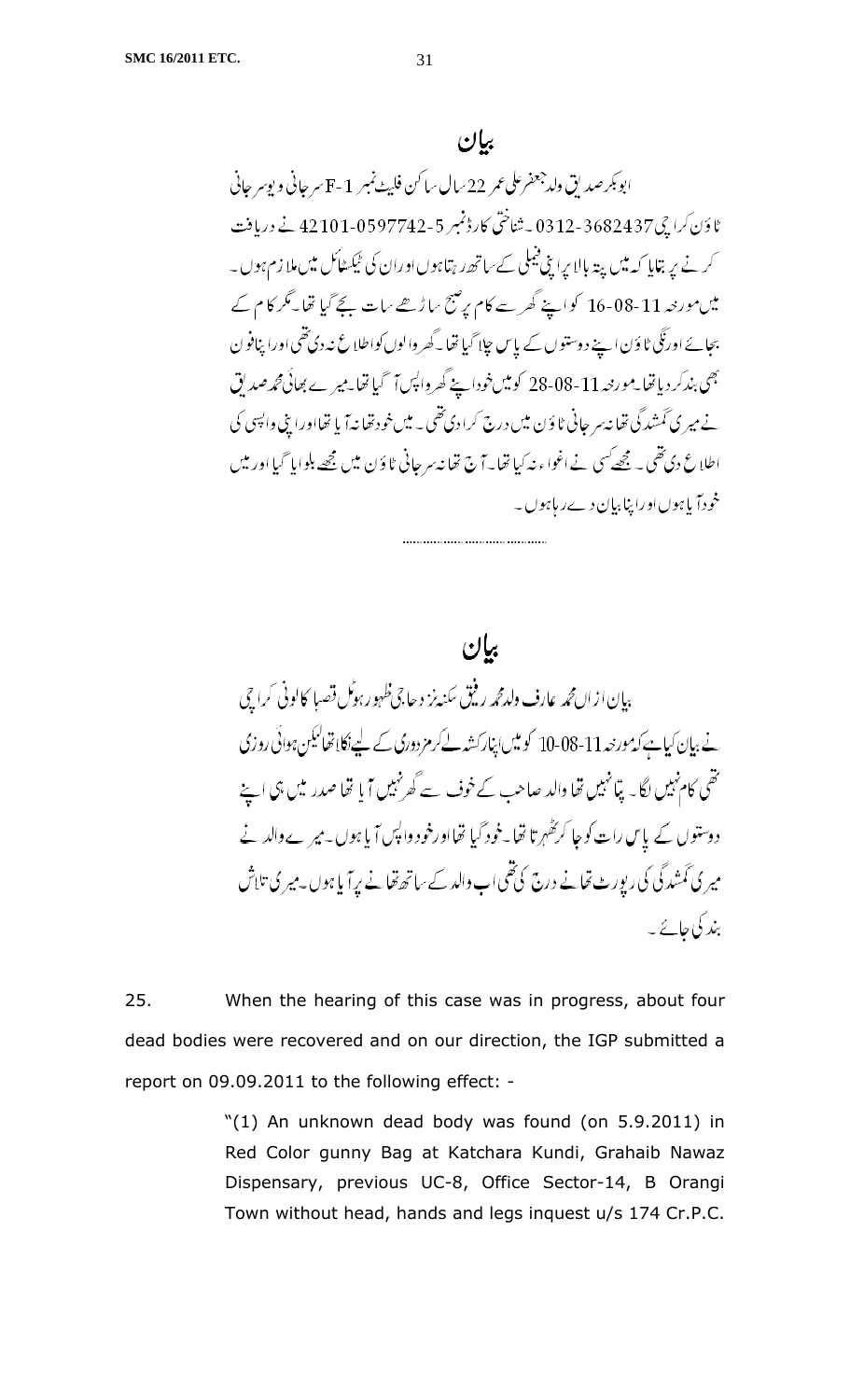has been conducted. The dead body is still un-identified. The dead body is kept in the Edhi Center. A case vide FIR No: 314/2011 u/s 302/324 PPC r/w 7-ATA has been

registered through state at Pakistan Bazar Police Station against unknown accused persons, on 5.9.2011. The investigation is under way. The detail report is enclosed at Annex "A"

(2) Another dead body was found in a Bag (Bori) on road between Country Heights & Yasir view Gulzar-e-Hijri Scheme No: 33, Karachi. A case vide FIR No. 580/2011 u/s 302/365/34 PPC, at Police Station Sachal on the complaint of one Zabih Khan s/o Haji Sardar Muhammad was registered against the nominated accused namely Sikandar Javed (APMSO), (2) Ahmed Shah, (3) Umair Siddiki, (4) Zohaib, (5) Liaquat Ali Qureshi s/o Ghazi Uddin, (6) Khurram, (7) Zeeshan. The incident was witnessed by one Muhammad Hassan Saleem s/o Muhammad Saleem Hussain, (2) Syed Obaid-ur-Rehman, along with other PWS Naseeb Ullah s/o badshah Gul. The I.O arrested one accused person namely Ahmed Khan s/o Khan Muhammad on the pointation of the complainant. Later on, after the satisfaction of the complainant he was released being not involved in this offence. Hectic efforts are underway to arrest the nominated accused person, copy of the compressive report is enclosed at Annex-"B".

(3) The third dead body was found in Garage behind Car Parking of JPMC Hospital, Karachi. Proceeding u/s 174 Cr.P.C. was conducted by police. (7.9.2011). No mark of torture was found on the dead body. Postmortem was held at Jinnah Hospital Karachi by MLO vide TM No: 741/2011, dated: 07.09.2011, in which MLO opined that his death was occurred due to asphyxia/strangulation. In this connection FIR No: 281/2011 u/s 302 PPC was lodged on behalf of state at Saddar Police Station. During investigation no any eye witness has appeared/traced as yet. Efforts are underway and NADRA head office was contacted to provide assistance, who cooperated and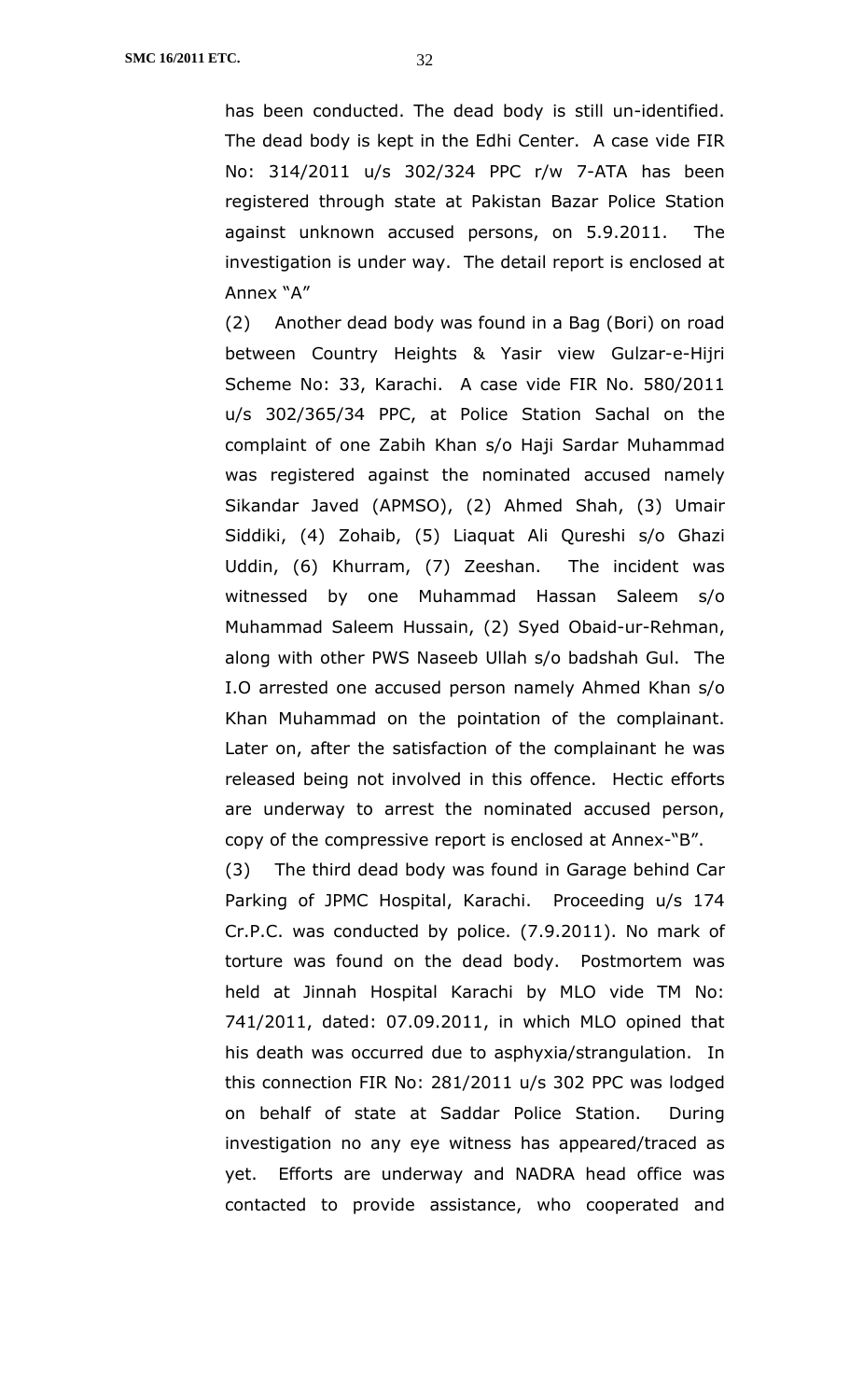identify the deceased as Muhammad Farukh Nawaz having CNIC No: 56302-2990221-9, his temporary address was provided as CB-58/4, Kakool road Abbottabad. The family of the deceased was traced out by the District Police Officer Abbottabad Mr. Muhammad Kareem Khan. The brother of the deceased namely Javed (Cell #. 0334- 8963217) was contacted who disclosed that his brother deceased was a chartered accountant and was doing his internship in some organization in Karachi and leaving in Defence Garden. He also disclosed that his brother returned to Karachi on 07.09.2011, after celebrating Eid with his family in Abbottabad. Further investigation is underway. The copy of the report as enclosed herewith at Annex-"C".

(4) On 7.9.2011, Police Constable No.18609 namely Javed Iqbal s/0 Abdul Ghafoor was going on his Motor Cycle. Two unknown Motor Cyclist stopped him at Bakra Peri Road, near Evergreen School, Malir City Karachi and opened fire upon him who sustained bullet injures and expired on the spot. A case FIR No.248/2011 u/s 302/34 PPC on 07.09.2011 at Police Station Malir City on behalf of state is registered. During investigation two persons from the locality disclosed involvement of two criminals namely Kaloo Baloch s/o Mawali Baloch & Akbar Punjabi s/o Baloch Khan in this offence. Hectic efforts are underway to arrest them. Copy of the report is attached herewith at Annex- "D".

The forth death body was found of one Faheem-ul-Kareem Advocate alongwith two other persons namely Wajid & Mst. Quratul ain from a Flat No.7/C, 14<sup>th</sup> Commercial Street, DHA, Ph-II, Karachi. A case vide FIR No: 340/2011 u/s 302/34 PPC at Police Station Defence is registered. A detailed report of Mr. Tariq Razzaq Dharejo, SP Saddar Division Sought, Karachi regarding efforts made to trace and arrest the accused is attached herewith at Annex-"E". (It has been taken back)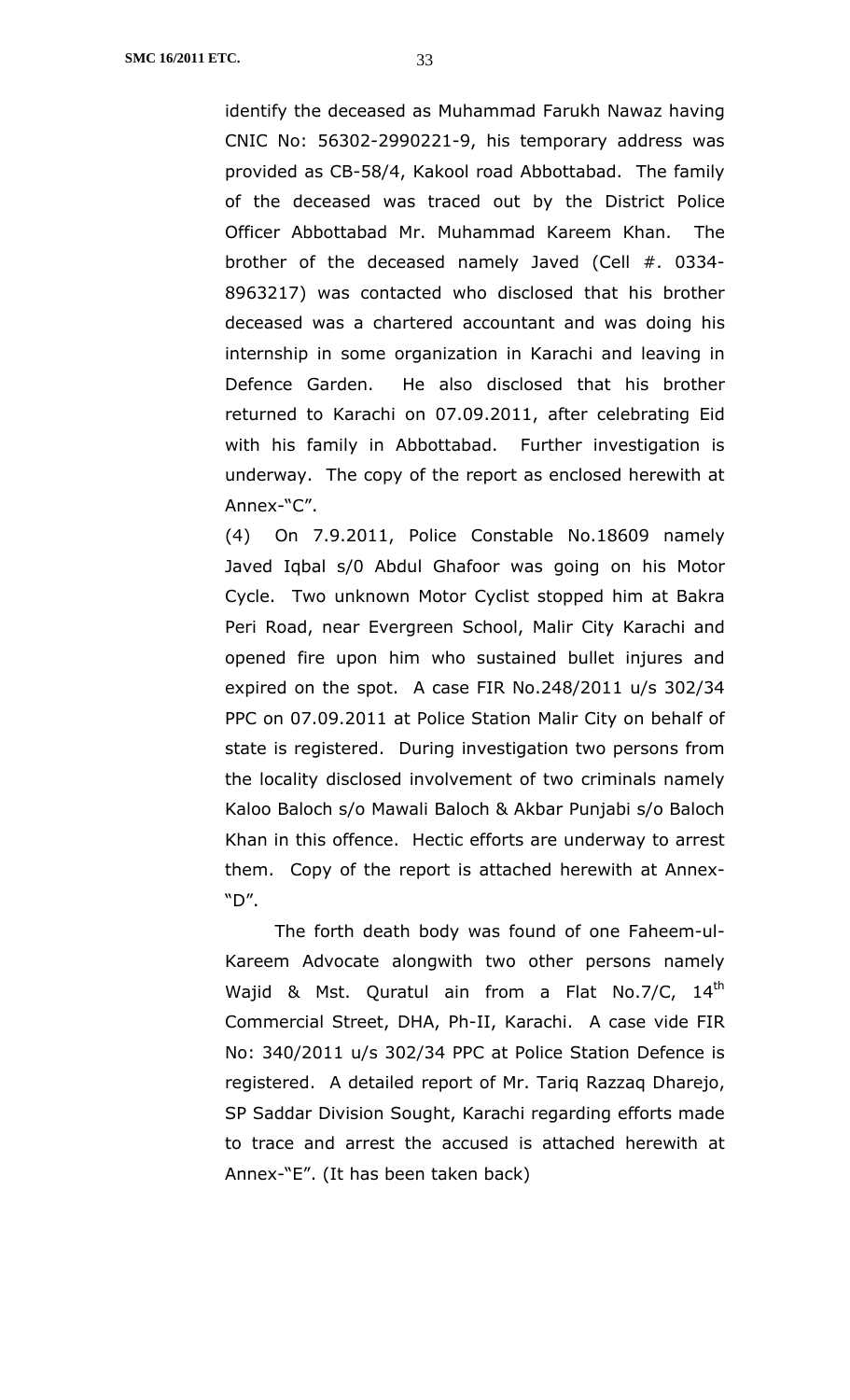(6) One young man namely Sahreef s/o Muhammad Anwar Baloch has been kidnapped from near NADRA Office, near Bahadurabad Police Station. In this regard FIR No.114/2011 u/s 365 PPC has been registered at Police Station Kalakot by one Muhammad Akram s/o Muhammad Anwar. Detail progress report is attached herewith as Annex-"F".

**The list of 17 kidnappees** supplied by Advocate Mr. Jameel Ahmed Virk on behalf of the applicants in CMA No.555/2011 who have returned to their homes in injured condition. In this regard the concerned quarters have submitted their report and in all 16 cases the FIRs have been registered the same is enclosed herewith as Annex "G". The investigation is under way.

Further 34 dead bodies have found in Bags. In this regard a comprehensive report has already been submitted before this Honorable Court on 26.8.2011. ……

26. It is noteworthy that the law enforcing agencies have detected a torture cell during hearing of the case at Karachi and succeeded in getting video clips of the most heinous, gruesome, brutal, horrible and inhuman acts of the criminals, who are found cutting throats of men and drilling their bodies. But, now it is informed that more such cells have been detected in different parts of Karachi.

27. As far as the injured or wounded persons are concerned, they are countless in number in all the disturbed areas of Karachi where different political parties have got dominant population on the basis of the language being spoken by them. It may be noted that the objective of above-noted brutal and gruesome incidents is to terrorize the citizens of Karachi and keep the entire society a hostage.

28. An impression has been created that on account of demographical reasons, the above issue has its origin on ethnic divides, but Mr. Abdul Hafeez Pirzada, Sr. ASC appearing for the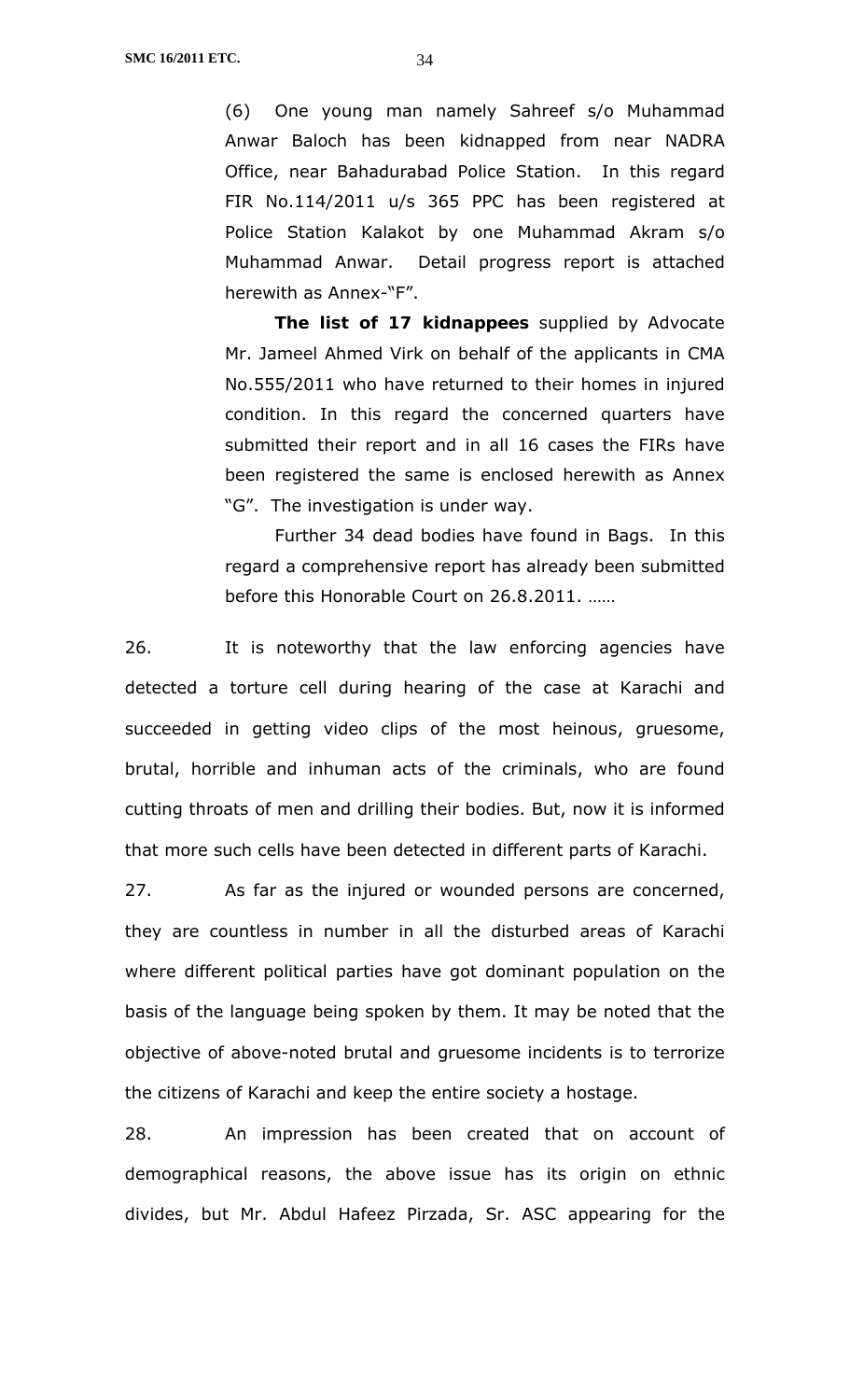Province of Sindh, and Syed Iftikhar Hussain Gillani, Sr. ASC for ANP vehemently dispelled such an impression and we also tend to agree with them because we feel that it is a turf war between various groups on account of their financial and economic interests in the huge economic, industrial and commercial activities, etc. of the city of Karachi highlighted in the presentation given by the IGP, relevant aspects whereof have been noted herein above. However, there is, and has for some time in the past, been a visible element of ethnic strife in Karachi and some elements and parties benefited from keeping the tension alive. There are not only *Urdu Speaking*, *(When the Court uses the term 'Urdu Speaking' it is for a specific purpose. As it is the language common to all and even those who proudly speak Pashto, Punjabi, Sindhi or Baluchi, can and do speak Urdu*), *Pashtun*, *Sindhis*, and *Balochis*, *Punjabis*, *Saraikis,* but foreigners and others also live in Karachi and all of them are the victims of violence, crime, fear and insecurity, as is evident from FIRs, reports, etc. submitted from time to time by the police department. Some of the hardened criminals, who associate themselves with the political parties do take support of the powerful groups/political parties as is evident from the reports of the **joint investigation team of various intelligence agencies including ISI and others**. These reports have been filed by Syed Iftikhar Hussain Gillani, throwing sufficient light on the criminal activities of these heartless criminals such as Ajmal Pahari, Kamran Madhuri and many others. It is to be noted that the aforementioned JIT reports were prepared after causing arrests of various accused persons involved in the commission of offences this year in the month of March.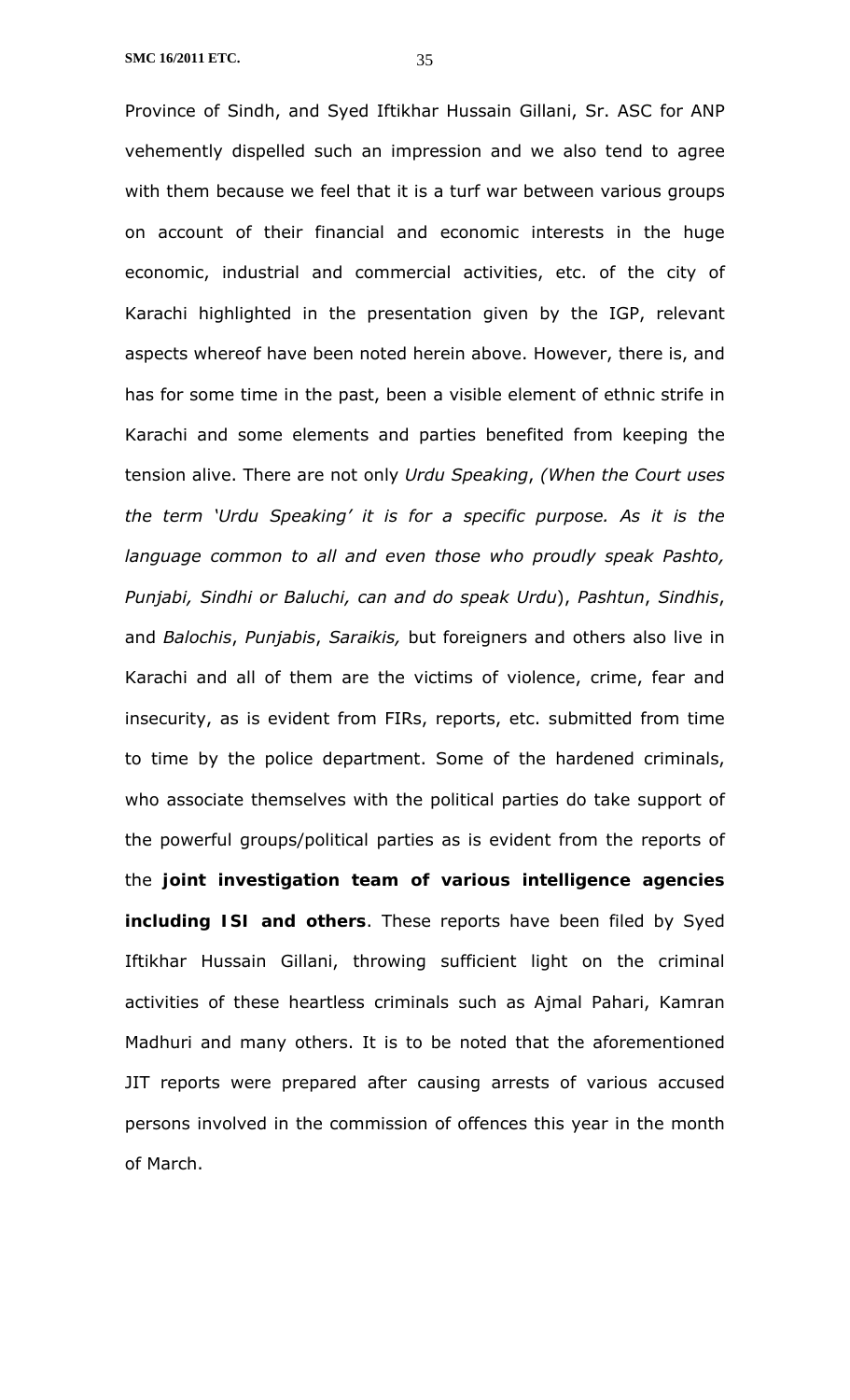**SMC 16/2011 ETC.** 36

29. It goes without saying that if the involvement of above accused persons allegedly aligned with a political party is established, it may entail serious consequences for said political party as well, because a political party cannot be formed or cannot operate in a manner prejudicial to the sovereignty or integrity of Pakistan.

30. It is important to note that the learned counsel representing various political parties have though not categorically denied affiliation of above noted persons with their parties, but have taken exception to the JIT report; on the ground that the same are not admissible in evidence. It is also important to note that during the discussion, it has been informed that two notorious accused persons, namely, Kamran Madhuri and Sohail Commander involved in criminal activities were not nominated in the FIRs, yet on arrest of one of them he has been found in injured condition. Investigation is being conducted to collect relevant material against them. It is also astonishing that most of the accused persons nominated in crimes have got their acquittal on the plea of *alibi* and false involvement. We are surprised to know that the law enforcement agencies, who are supposed to conduct investigation honestly, had allegedly involved persons falsely or half-heartedly in the commission of offences in which their fellow policemen were murdered. Indeed, they have not shown any professionalism and have failed to bring the real culprits to book.

31. It seems that the police primarily being responsible to enforce law and order has no intention to deliver. Either they are scared or they are dishonest or absolutely lack the requisite skills. It could be that in the year 1992 operation clean up was launched against MQM wherein statedly, the police had played an active role,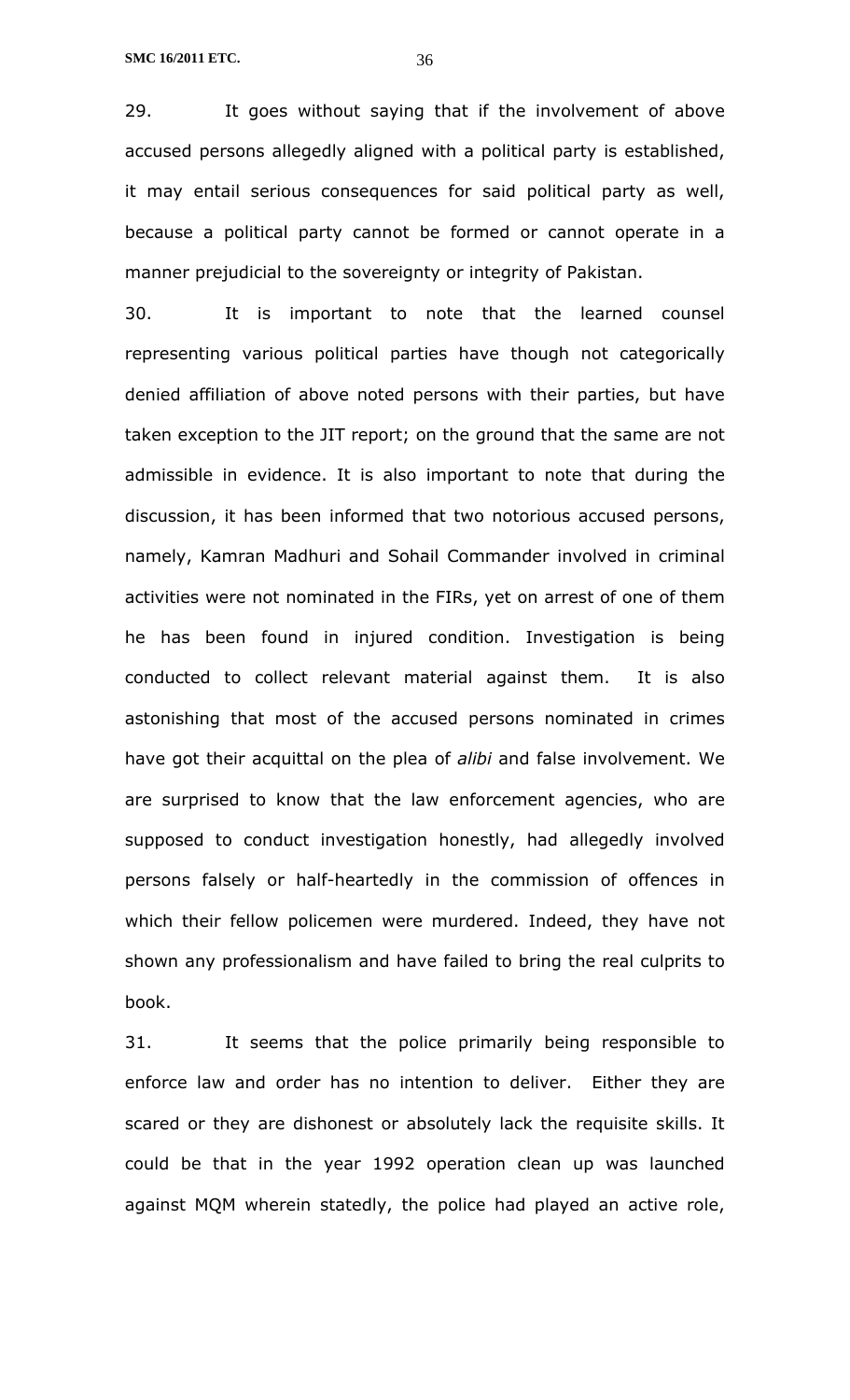but subsequently, 92 police officers/officials disappeared and up till now there is no clue of their whereabouts nor is it known that by whom, and under whose patronage, such persons were abducted and/or killed. Another reason appears to be that police force has been highly politicized, recruitments have been made on political considerations. It came to light during hearing of the case that in police force many police officers have been recruited on political considerations who have managed to occupy such posts for extraneous considerations and senior officers in the rank of SSP, SP and DSP etc. have been inducted into the force from other organizations without following any rules and even they have not undergone training for the purpose of policing. To highlight this aspect, following information has been obtained from the Advocate General, Sindh: -

- 1. Mr. Dost Ali Baloch from Intelligence Bureau, absorbed in Sindh Police with effect from 14.10.1998, presently working as Director General Finance, CPO Sindh Karachi (BS-20).
- 2. Mr. Muhammad Malik from FIA, absorbed in Sindh Police with effect from 31.10.2007, presently working as Director General Traffic, Planning & Regulation, Sindh Karachi (BS-20).
- 3. Mr. Muhammad Riaz Soomro from Anti-Narcotic Force, absorbed in Sindh Police with effect from 26.2.2008, presently working as SSP, District Mirpurkhas (BS-19).
- 4. Mr. Muhammad Ali Baloch appointed as Assistant Director (Computer) in Sindh Police on 6.4.1999, presently working as SSP, District Tando Muhammad Khan (BS-19).
- 5. Mr. Abdul Hadi Bullo from OMG, absorbed in Sindh Police with effect from 16.7.2003, presently working as SSP District Matiari (BS-19).
- 6. Mr. Attaullah K. Chandio, from Solicitor Department, absorbed in Sindh Police with effect from 1.6.1995, presently working as SP, Special Branch, Mirpurkhas (BS-18).
- 7. Mr. Shahid Hussain Mahesar on deputation from Intelligence Bureau, with effect from 26.7.2009, presently working as SSP Political (SB) Karachi (BS-18).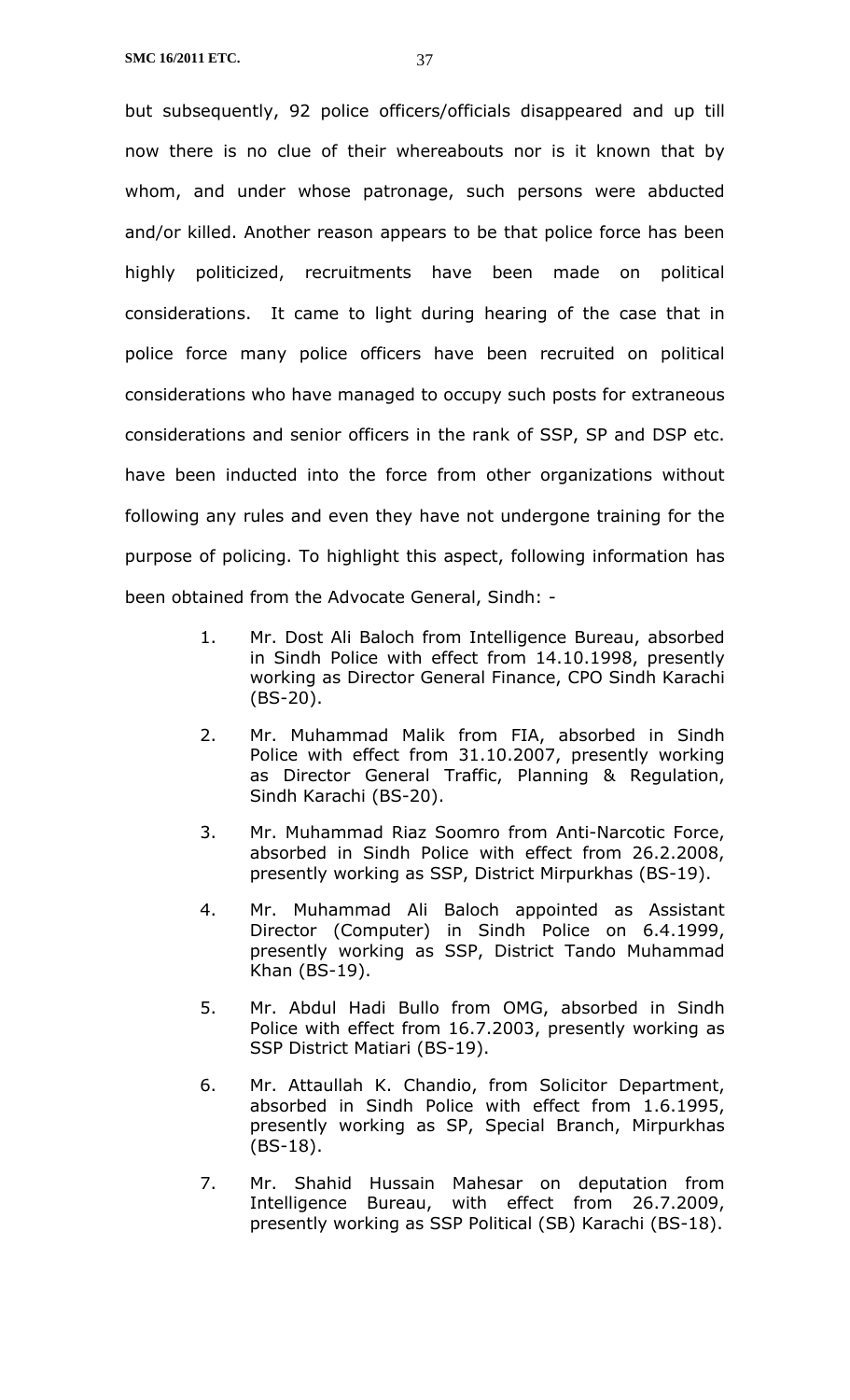- 8. Mr. Zameer Ahmed Abbasi on deputation from National Accountability Bureau with effect from 31.12.2008, presently working as SDPO/Frere, District South, Karachi Range (BS-17).
- 9. Mr. Shiraz Asghar Shaikh, on deputation from PEMRA with effect from 23.8.2008, presently working as SDPO/Darakhshan, District South, Karachi Range (BS-17).
- 10. Mr. Faisal Mukhtar Vakaasi on deputation from National Accountability Bureau with effect from 31.3.2009, presently working as Principal, Training & Recruitment, Karachi Range (BS-17).
- 11. Mr. I. D. Mangi, on deputation from ACE, Sindh with effect from 10.4.2009, presently working as DSP/ACLC, Karachi Range (BS-17).
- 12. Major (R) Khurram Gulzar, re-employed on contract basis as DIGP (BS-20) for a period of one year with effect from 27.12.2010.
- 13. Col.(R) M. A. Wahid Khan, re-employed as Principal, S.B.B. EPT Razzakabad, Karachi (BS-19) for a period of one year with effect from 1.9.2008. Extension granted for two years with effect from 1.9.2009.
- 14. Major Col. (R) Muhammad Ahsan Umar, re-employed as SSP, District East, Karachi Range (BS-19) for a period of two years with effect from 24.9.2010.

32. The IGP stated that presently, the total strength of police force is 32524, out of which approximately 12000 are performing security duties, including 8000 deployed with VIPs and only 20000 personnel of police force were left for the purpose of policing of 18 million people in Karachi. He stated that by means of the Sindh (Repeal of the Police Order, 2002 and Revival of the Police Act, 1861) Act, 2011 passed by the Provincial Assembly, the Police Order, 2002 has been repealed in the Sindh Province, as a result of which the Police Act, 1861 has been revived and the IGP is helpless in transferring even a DSP from one place to another.

33. The majority of the police force performing duty in Karachi comprises brave and devoted officers and men. They risk their lives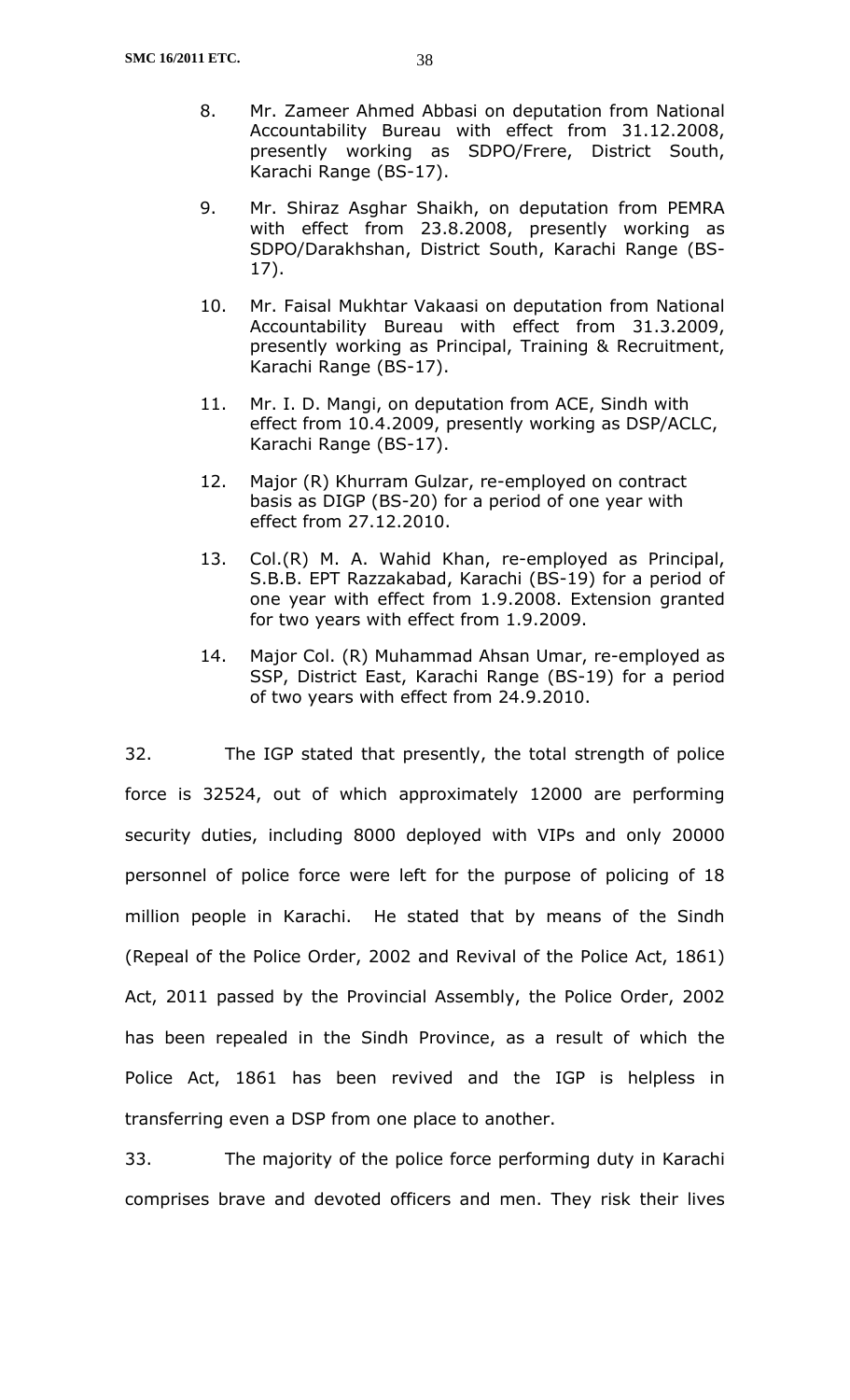often targeted by unidentifiable enemies enjoying mobility in action. They deserve the respect of the nation. However, as The IGP conceded that 30-40 percent of police force are non-cooperative either for the reasons that they have secured their appointments on political considerations or they have associated themselves with different groups including political parties, having vested interests in the affairs of Karachi, therefore, at times it becomes very difficult for him to effectively take action against the real culprits. When called upon to explain as to how two accused persons involved in case FIR No. 434/2011, Police Station Zaman Town, have been released by the Administrative Judge, ATC, accepting their plea of *alibi*, where a concerted attack was launched upon police officers/officials who were being transported in a private bus towards the disturbed areas for controlling riots and bringing peace, resulting in death of 6-7 policemen, causing injuries to others, the IGP disclosed that the investigating officer has been suspended and the then SHO of the relevant Police Station has already been moved out and disciplinary proceedings are in hand against him. **This categorical statement in respect of only one incident is sufficient to infer** that the statement so made by the IPG carries sufficient weight. If the police official/officers are not sincere with the victims belonging to their own rank and file, what expectation could one have from such force, which, admittedly, stands politicized, for initiating forceful action against the culprits involved in causing target killing, brutal murders, cutting limbs of human bodies and putting the dead bodies and torsos into bags with a view to terrorizing the society as a whole in general and the inhabitants of Karachi city in particular. During the period of one month, i.e. from 24 July to 24 August, 2011, as per information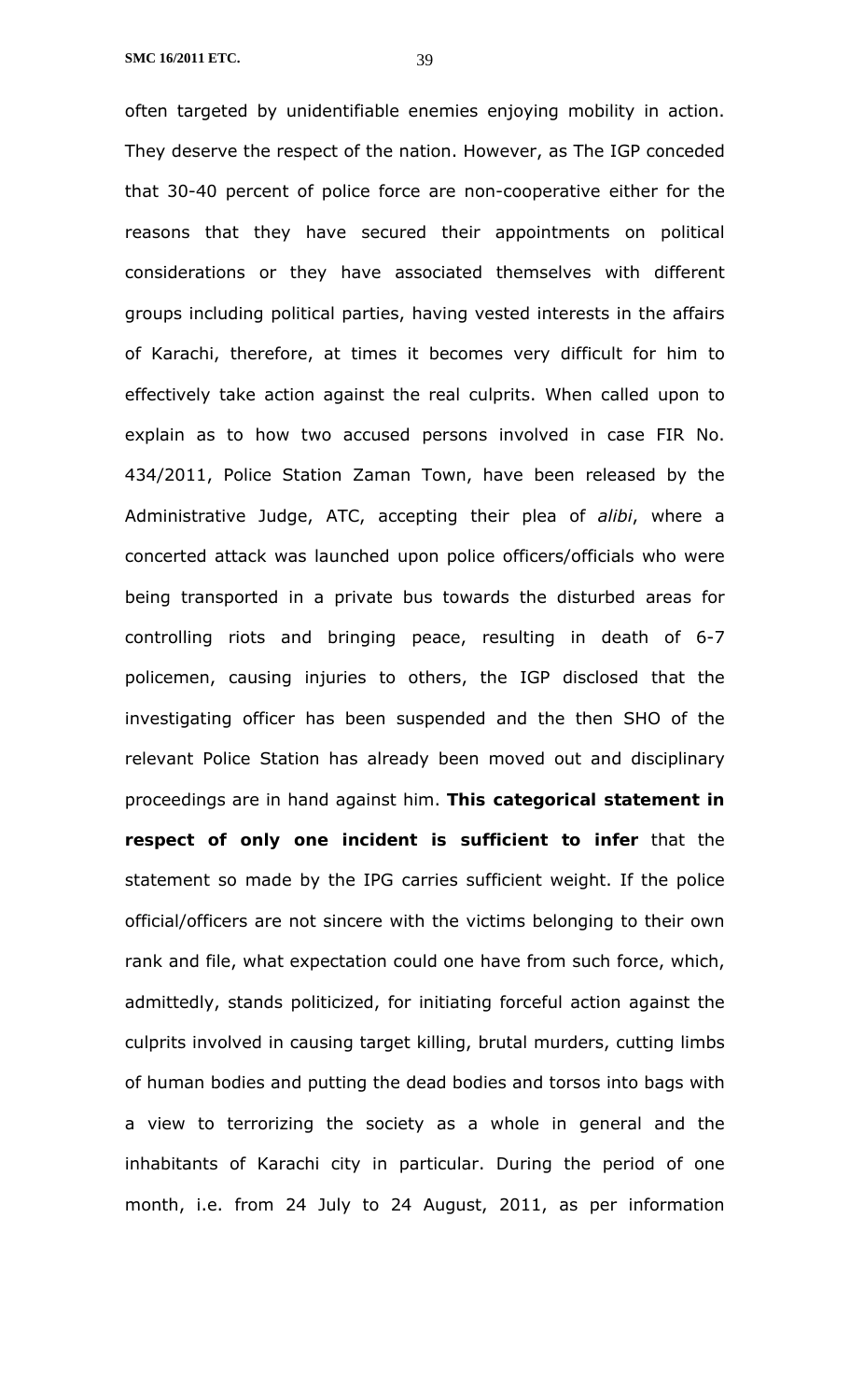submitted before the Court about the killing of people of 306 persons 232 FIRs have been registered mostly against unknown persons and on completion of investigation in many cases, reports have been submitted declaring the cases for disposal under A class, which according to the relevant Police Rules means that the crime is untraceable. Summary of the said cases is as under:-

| S.No. | Police         | FIR No. and date       | Status of     |
|-------|----------------|------------------------|---------------|
|       | <b>Station</b> |                        | Investigation |
| 1.    | Aram Bagh      | 189/2011 dt. 31.7.2011 | A-Class       |
|       |                | u/s 302/34 PPC         |               |
| 2.    | Darakshan      | 265/2011 dt.           | A-Class       |
|       |                | 03.08.2011 u/s 302 PPC |               |
| 3.    | Eidgah         | 197/2011 dt.           | A-Class       |
|       |                | 27.07.2011 u/s         |               |
|       |                | 302/324/34 PPC         |               |
| 4.    | Eidgah         | 200/2011 dt. 30.7.2011 | A-Class       |
|       |                | u/s 302/34 PPC         |               |
| 5.    | Eidgah         | 202/2011 dt.           | A-Class       |
|       |                | 01.08.2011 u/s         |               |
|       |                | 302/324/34 PPC         |               |
| 6.    | Eidgah         | 203/2011 dt.05.08.2011 | A-Class       |
|       |                | u/s 302/34 PPC         |               |
| 7.    | Eidgah         | 206/2011 dt.09.08.2011 | A-Class       |
|       |                | u/s 324/302/34 PPC     |               |
| 8.    | Frere          | 150/2011 dt.09.08.2011 | A-Class       |
|       |                | u/s 302 PPC            |               |
| 9.    | Garden         | 144/2011 dt.25.07.2011 | A-Class       |
|       |                | u/s 302 PPC            |               |
| 10.   | Garden         | 151/2011 dt.02.08.2011 | A-Class       |
|       |                | u/s 364/302            |               |
| 11.   | Garden         | 154/2011 dt.05.08.2011 | A-Class       |
|       |                | u/s 364/302 PPC        |               |
| 12.   | Garden         | 146/2011 dt.27.07.2011 | A-Class       |
|       |                | u/s 302/34 PPC         |               |
| 13.   | Kalakot        | 99/2011 dt.24.07.2011  | A-Class       |
|       |                | u/s 302/324/34 PPC     |               |
| 14.   | Kalakot        | 100/2011 dt.25.07.2011 | A-Class       |
|       |                | u/s 302/34 PPC         |               |
| 15.   | Kalakot        | 102/2011 dt.29.07.2011 | A-Class       |
|       |                | u/s 302/34 PPC         |               |
| 16.   | Nabi Bux       | 137/2011 dt.24.07.2011 | A-Class       |
|       |                | u/s 302 PPC            |               |
| 17.   | Napier         | 119/2011 dt.24.07.2011 | A-Class       |
|       |                | u/s 302/324/34 PPC     |               |
| 18.   | Napier         | 124/2011 dt.03.08.2011 | A-Class       |
|       |                | u/s 302/34 PPC         |               |
| 19.   | Napier         | 127/2011 dt.09.08.2011 | A-Class       |
|       |                | u/s 302/34 PPC         |               |
| 20.   | Preedy         | 473/2011 dt.09.08.2011 | A-Class       |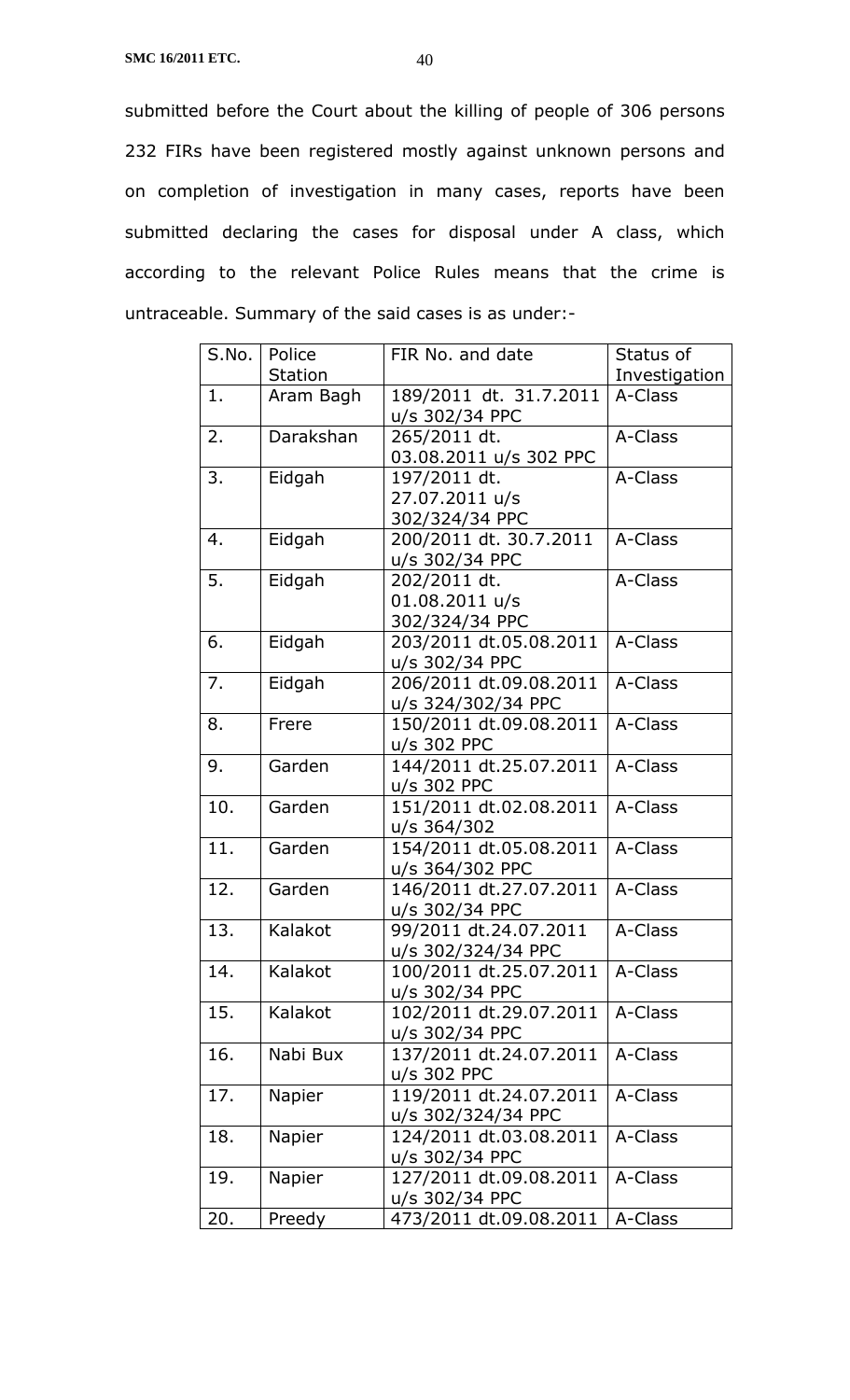|     |                   | u/s 302 PPC                                                 |         |
|-----|-------------------|-------------------------------------------------------------|---------|
| 21. | <b>Risala</b>     | 127/2011 dt.10.08.2011<br>u/s 302/34 PPC                    | A-Class |
| 22. | <b>Boat Basin</b> | 319/2011 dt.01.08.2011<br>u/s 324/34 PPC                    | A-Class |
| 23. | <b>Boat Basin</b> | 323/2011 dt.04.08.2011<br>u/s 324/34 PPC                    | A-Class |
| 24. | <b>Boat Basin</b> | 324/2011 dt.05.08.2011<br>u/s 324/34 PPC                    | A-Class |
| 25. | Defence           | 276/2011 dt.28.07.2011<br>u/s 324/34 PPC                    | A-Class |
| 26. | Garden            | 149/2011 dt.31.07.2011<br>u/s 324/34                        | A-Class |
| 27. | Eidgah            | 193/2011 dt.23.07.2011<br>u/s 302/34 PPC                    | A-Class |
| 28. | Kalri             | 176/2011 dt.08.08.2011<br>u/s 147/148/149/435<br><b>PPC</b> | A-Class |
| 29. | Preedy            | 474/2011 dt.09.08.2011<br>u/s 384 PPC                       | A-Class |

34. The IGP has also made before this Court another admission while giving his presentation, summary of which has been reproduced hereinabove, that there are **no go areas** within the jurisdiction of different police stations. In this view of the matter, we are of the opinion that the police without having any commitment/dedication and other reasons highlighted hereinabove, is not in a position to make any break through unless the whole force is **de-politicized** and their morale is boosted by the senior officers, having credible service/ training, commitment, dedication always ready to discharge their functions willingly and to the best of their ability. In the briefing, it has also been pointed out that so many members of the police lost their lives in encounters with the criminals. It is a matter of great concern that the perpetrators do not feel any hesitation in killing the police personnel for the purpose of creating atmosphere of fear, harassment to terrorize the whole society. The number of such police officers has been noted herein above. In addition to it, in recent incidents on  $5<sup>th</sup>$  or  $6<sup>th</sup>$  September, 2011, a dead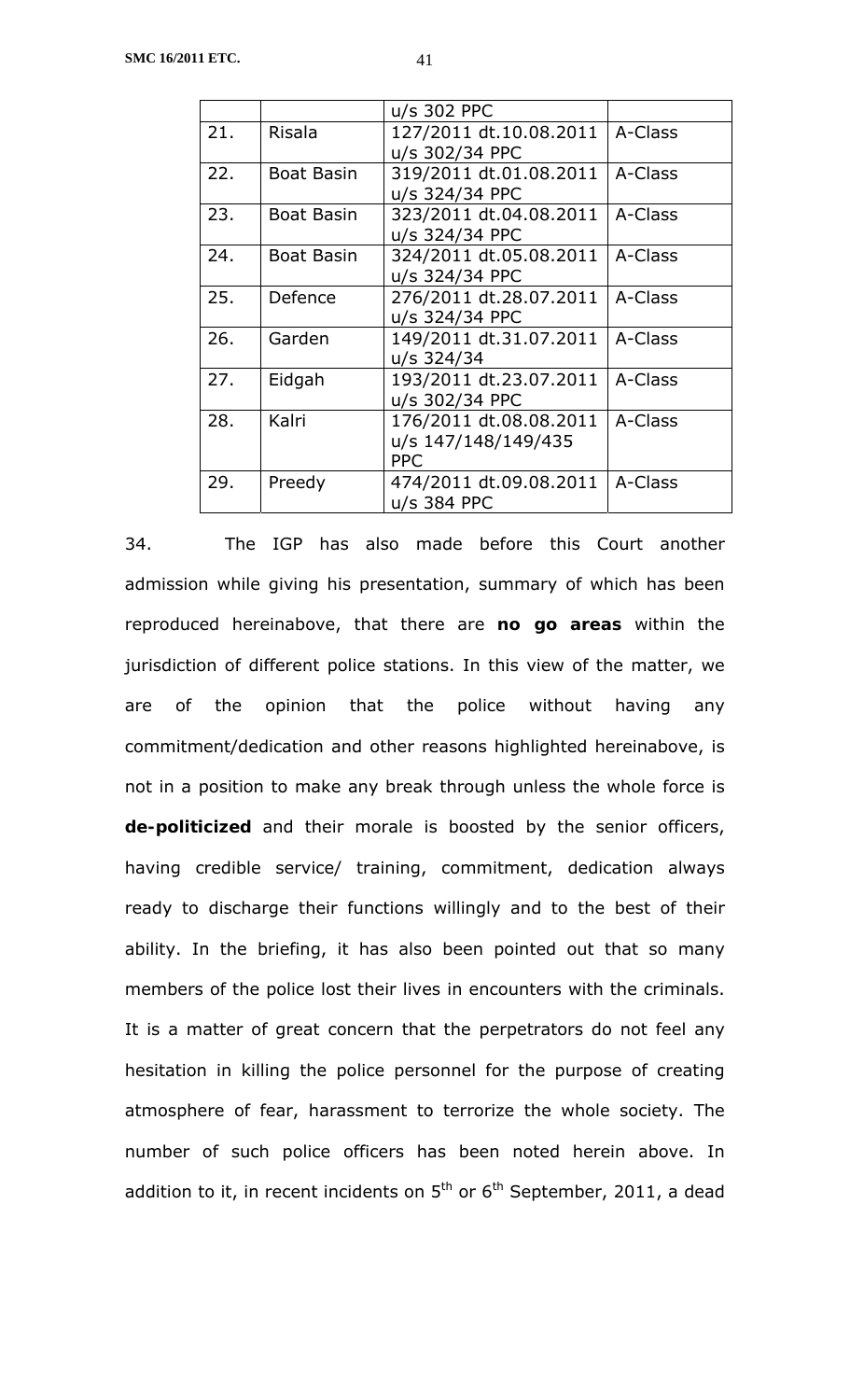body of a policeman, namely, Javed Iqbal was found in the area of Bakra Peri Road, near Evergreen School, Malir City Karachi, regarding which FIR No.248/2011 was registered at Police Station Malir City. The killing of the innocent persons has also not stopped even now, as has been pointed out that a dead body of an unknown person, who was badly tortured, was found lying in the car parking of a hospital, reference of which has already been made herein above. There are series of such incidents, which are taking place, one after the other. Statedly, one policeman succeeded in causing arrest of one alleged accused person, namely, Shah Zore on stated allegation that he was responsible for killing innocent persons and after his arrest, on his pointation, a dead body packed in a carton was recovered, reference of which has been made in the order dated 09.09.2011. In the case, where Rangers had succeeded in identifying a torture cell in Liyari area and a DVD was prepared in respect of an incident, reference of which has been made hereinabove, on watching it, one cannot explain in words the degree of shamelessness, cruelty, barbarity and brutality except summarizing that the heinous acts of committing sodomy upon the victims and butchering them with blunt knives/*churris* were committed brazenly. This is just one instance of the brutality and barbarity, taking place in a torture cell which has been pointed out to us, and it is not known that how many other such like torture cells are being maintained by the criminals in their dens here and there in the vastness of the city to satisfy their self as a vengeance. As a matter of tit for tat, gruesome and cruel methodologies have been adopted for the purpose.

35. On 07.09.2011, Director General Rangers Sindh, Major General Aijaz Ahmed Chaudhry appeared in Court and stated that the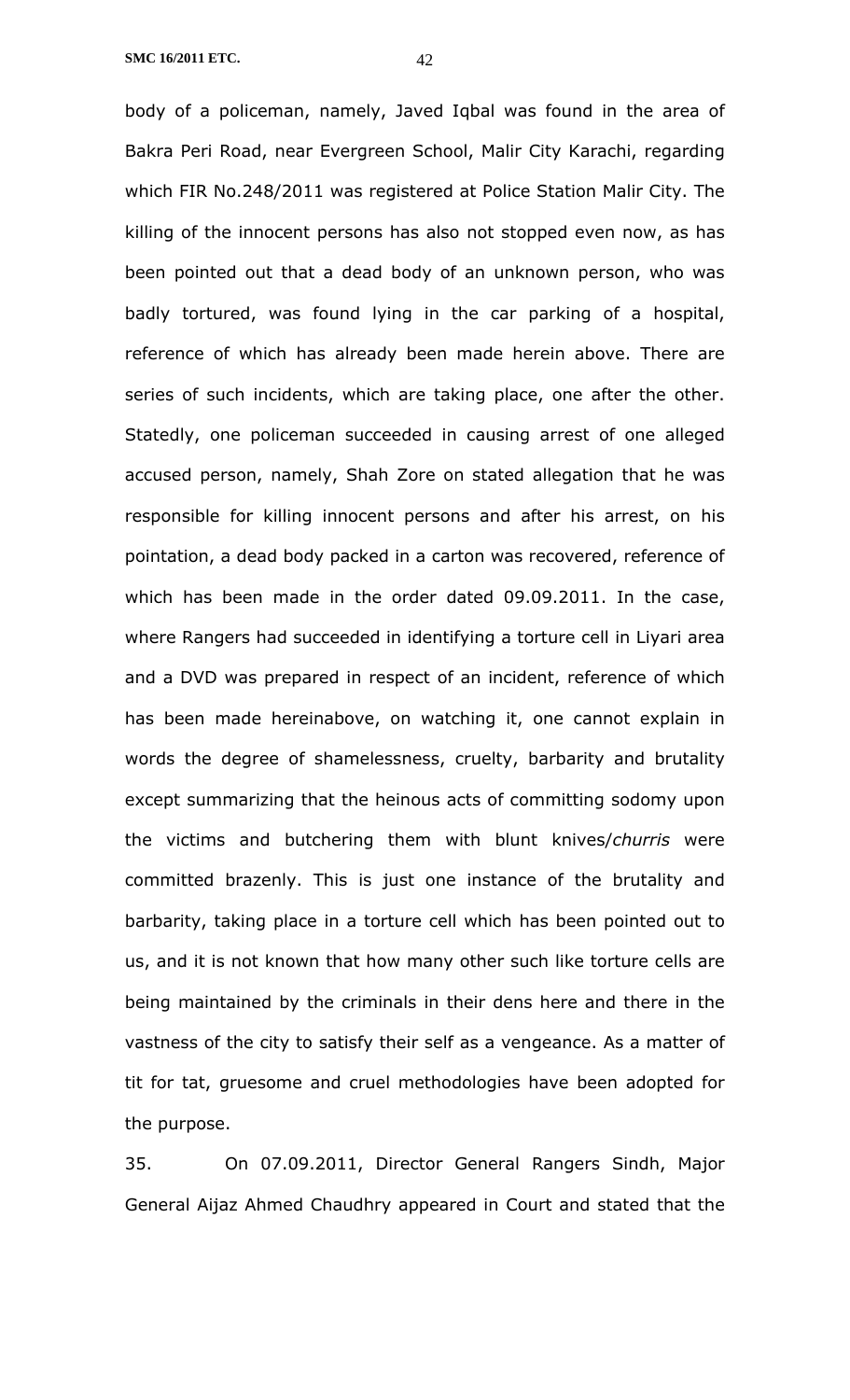problem in Karachi is very serious, rather more **serious than that of South Waziristan**. However, he submitted that if there was a will to do it and once the State decides to bring peace to the city of Karachi, no criminal could stand before the State and escape prosecution. He further stated that the factors which contributed to the problem of the city of Karachi happened to be that it is a huge city, it is based on community system, a lot of development work has been done, but there is unjust development of infrastructure on the basis of communities residing in various parts of the city. There is **polarization** to an unprecedented level on the political, ethnic, and/or religious divides. According to him one day ethnic problem occurs and next day religious problem starts. The situation has reached such a stage where even the health sector is divided on ethnic and parochial basis. A patient or injured person of one community is refused admission or medical treatment by a hospital under influence of another community. The problem can only be solved through application of special means as well as requesting **political leadership to eliminate militancy from their wings**. The political face of the city has been taken hostage by militant groups of political parties. Political parties are penetrated by the criminals under the garb of political groups who use party flags. The militants and criminals are taking refuge in the lap of political and ethnic parties which use the flags of these parties to commit illegal activities with impunity. The paramilitary force is, otherwise, fully capable of controlling the law and order situation, the deployment of Rangers be further extended to allow them to bring permanent peace in the city. There are religious gatherings, problems like KESC issue, ethnic violence, protests/riots over issues like *Watan* card distribution, *Namoos-e-Risalat*, as a result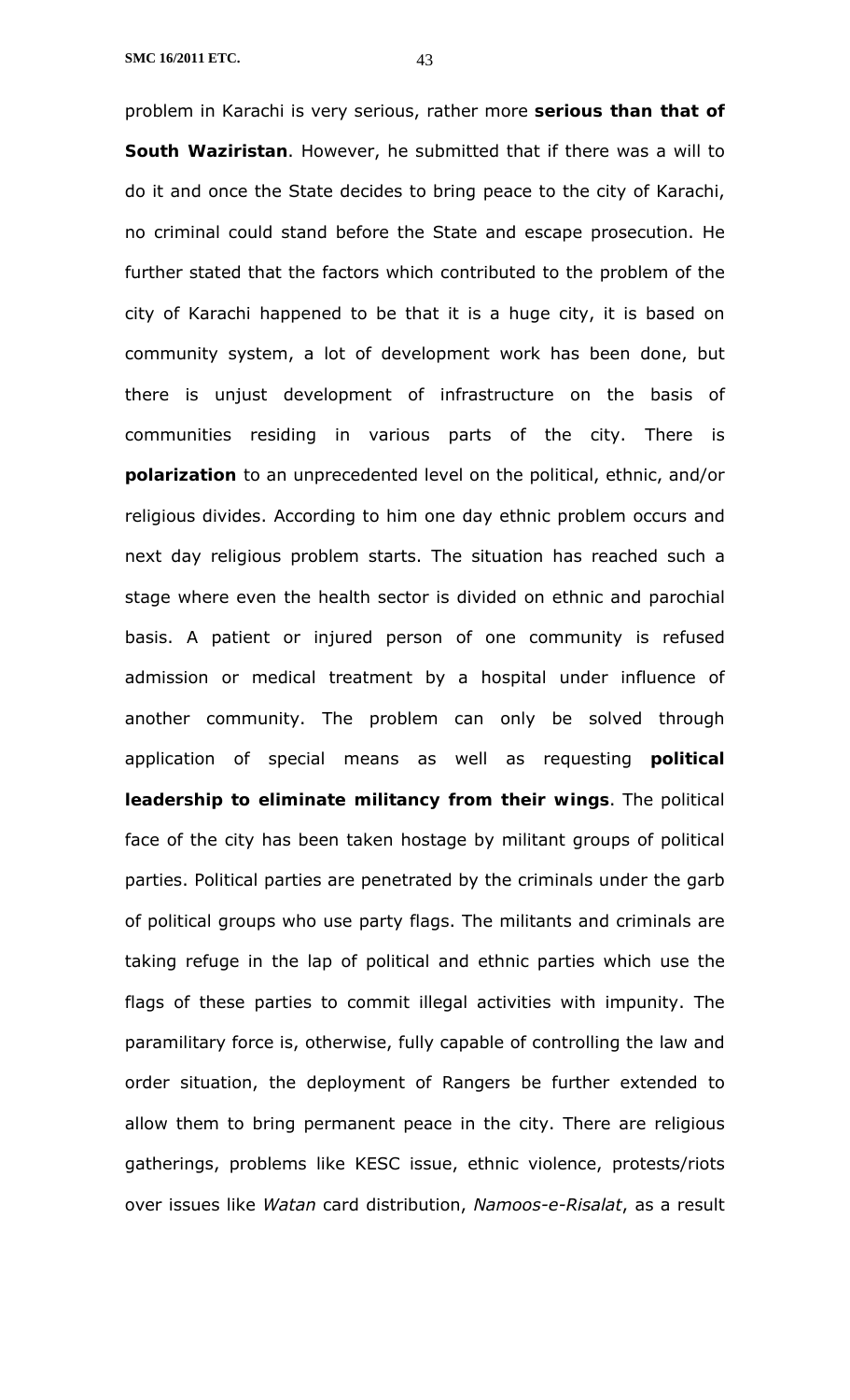whereof law enforcement agencies are over stretched. The Government machinery has realized the seriousness of the situation and assured that Rangers would bring the city back to normalcy and ensure that people feel safe. He also suggested the constitution of a high-level body comprising the Chief Minister and other stakeholders to monitor progress in maintaining law and order as well as ensuring good governance and social justice. The committee may be bound to send progress reports to the Chief Justices of the High Court and Supreme Court for perusal.

36. The DG Rangers further stated that he had requested in security conferences that there should be no bar for the Rangers to operate anywhere in the city, inasmuch as to go to the **offices of political parties**, which housed ammunition, weapons and criminals, and now by this notification this power has been given. According to him, in a recent briefing on the law and order situation, restrictions on the operations of the Rangers, were relaxed, directing that the police, Rangers and other law enforcement agencies should not be stopped from conducting raids in any area, including on the offices of political parties, if the criminals take refuge there. He said that Rangers had conducted successful raids and arrested culprits involved in target killings whose details would be shared with the Court. He said that Karachi is a mega city but unfortunately an unjust infrastructure had divided it on ethnic and political basis.

37. In conclusion, the DG stated that no amount of application of kinetic means, be it Rangers, or Army can fix the problem on long term, rather it is the political process, which finally prevails and provides hope to the nation. Suggesting the way forward, the DG Rangers submitted that there is a need to train prosecutors, improve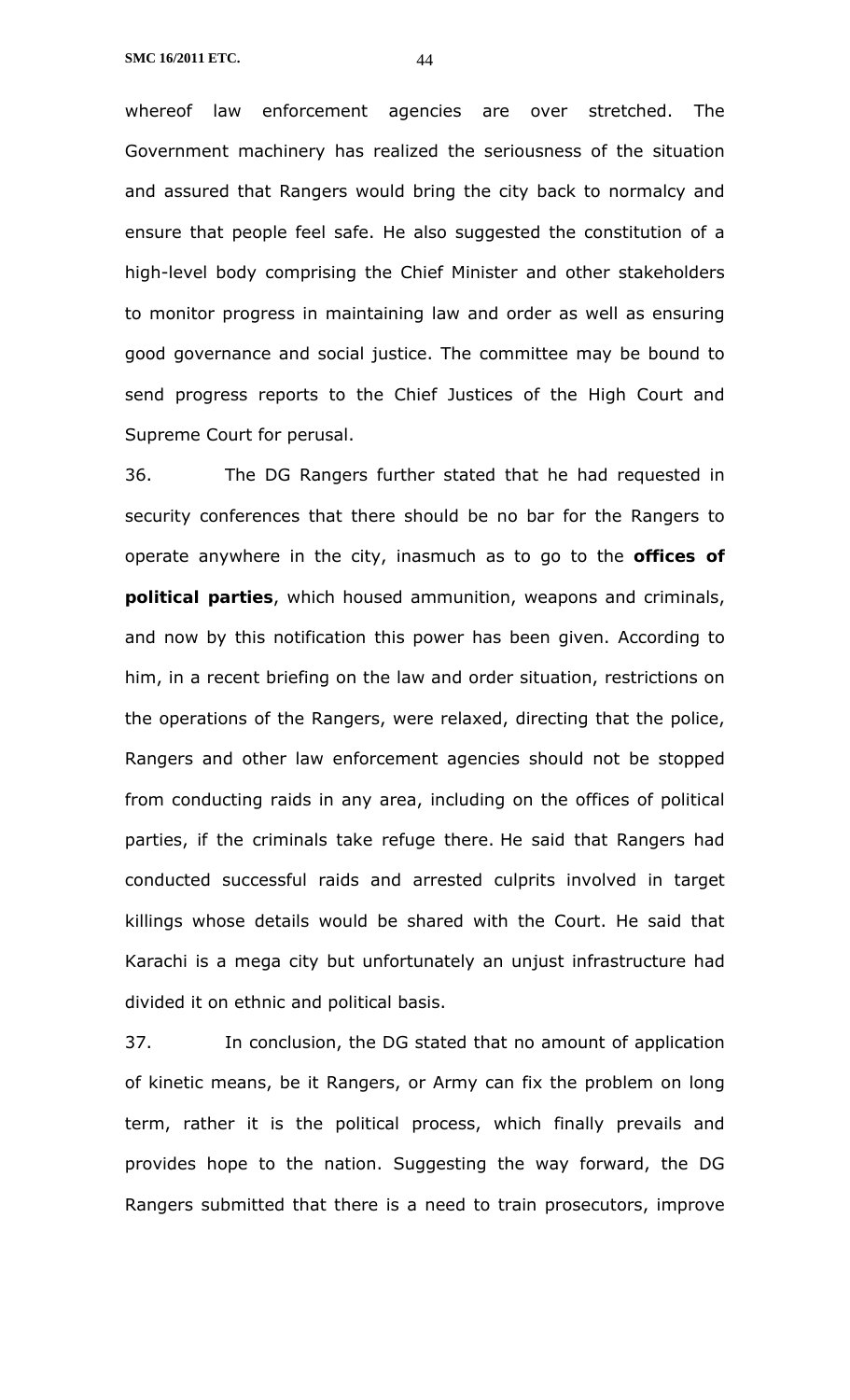forensic evidence, etc. According to him, the recent issuance of the notification indicates that there is a realization at the political and Government level, forcing them to come up with solution. He expressed the desire that the notification should continue until peace returns and so should the drive to round up the criminals and terrorists.

38. Besides, the DG Rangers candidly conceded that *bhatta* [extortion money] is a normal practice and criminals are collecting *bhatta*, which, every day, runs into at least 10 million rupees and it is being charged from an ordinary shopkeeper, *rehriwala* (push-cart peddler) up to the top businessman by criminals who have got the backing of the **political parties** who are the stakeholders. In this behalf, Special Branch of the Police Department had filed a report confidentiality of the same has not been claimed. In this report, a list of *chanda*/*bhatta* collectors is available, a perusal whereof indicates that *bhatta* is being collected invariably by the persons who claim their association with ANP, MQM, PPP, *Jamat-e-Islami*, *Sunni Tehrik*, etc. Besides, activists of the organizations banned under the Anti-Terrorism Act, 1997 are also indulging in these activities. It is an admitted fact that street crime like snatching cell phones, purses, etc. from the citizens is rampant in the city and there cannot be two opinions that the citizens, by and large, are suffering filled with fear and confusion. They are so frightened that none of them comes forward even to lodge the report, rather they prefer to pay *bhatta* or unhesitatingly agree to hand over their valuables during the commission of street crimes. The whole city seems to be in the grip of fear.

39. The learned Attorney General has also submitted a report of Intelligence Bureau without claiming confidentiality and also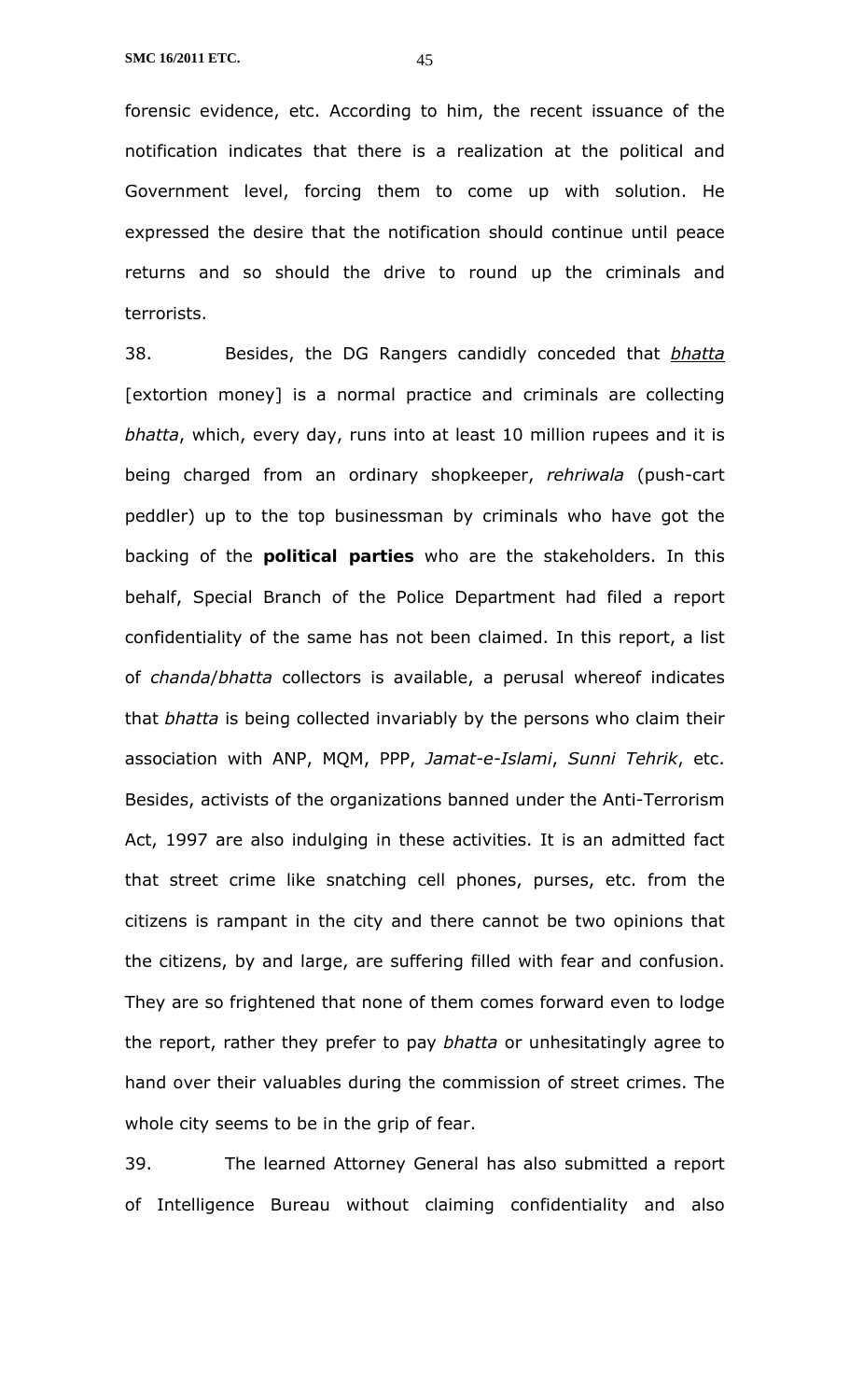arranged briefing of ISI only for the Members of the Bench. The Provincial Government also produced on record report of CID and it too has not claimed confidentiality in respect of the same. Here it will be pertinent to note that although, a notice was issued to the learned Attorney General but the Federation chose to be represented through a private counsel Dr. Babar Awan, learned Sr. ASC, who remained associated with the case throughout the proceedings. As far as Province of Sindh through Chief Minister is concerned, it is represented by Mr. Abdul Hafeez Pirzada, learned Sr. ASC and the learned Advocate General who represented the Chief Secretary and IGP. The names of the interveners are available in the title of the case, which includes MQM through Dr. Farogh Naseem, ANP through Syed Iftikhar Hussain Gillani, Sindh Bachayo Committee through Mr. Abdul Mujeeb Pirzada Sr.ASC, PML (N) through Faisal Kamal Alam ASC, Awami Tehrik Party through its President Mr. Rasool Bux Palijo ASC, etc. They have also put forward their respective pleas containing allegations and counter allegations. Except the learned counsel appearing for the official respondents i.e. Federation and the Province of Sindh, all others including the interveners, **unequivocally affirmed violation of fundamental rights of the public** enshrined in Articles 9, 14, 15, 18 and 24 of the Constitution.

40. How important has been the Suo Moto intervention of this court and how vital is the "depoliticization of the administration", particularly police, is indicated in the instant case itself. Although the notification ostensibly empowering the Rangers was issued on July 8, 2011, but the killing spree did not stop because, obviously, a depoliticized administration was not available. Thus, in July alone as many as 306 people were murdered as mentioned above, and a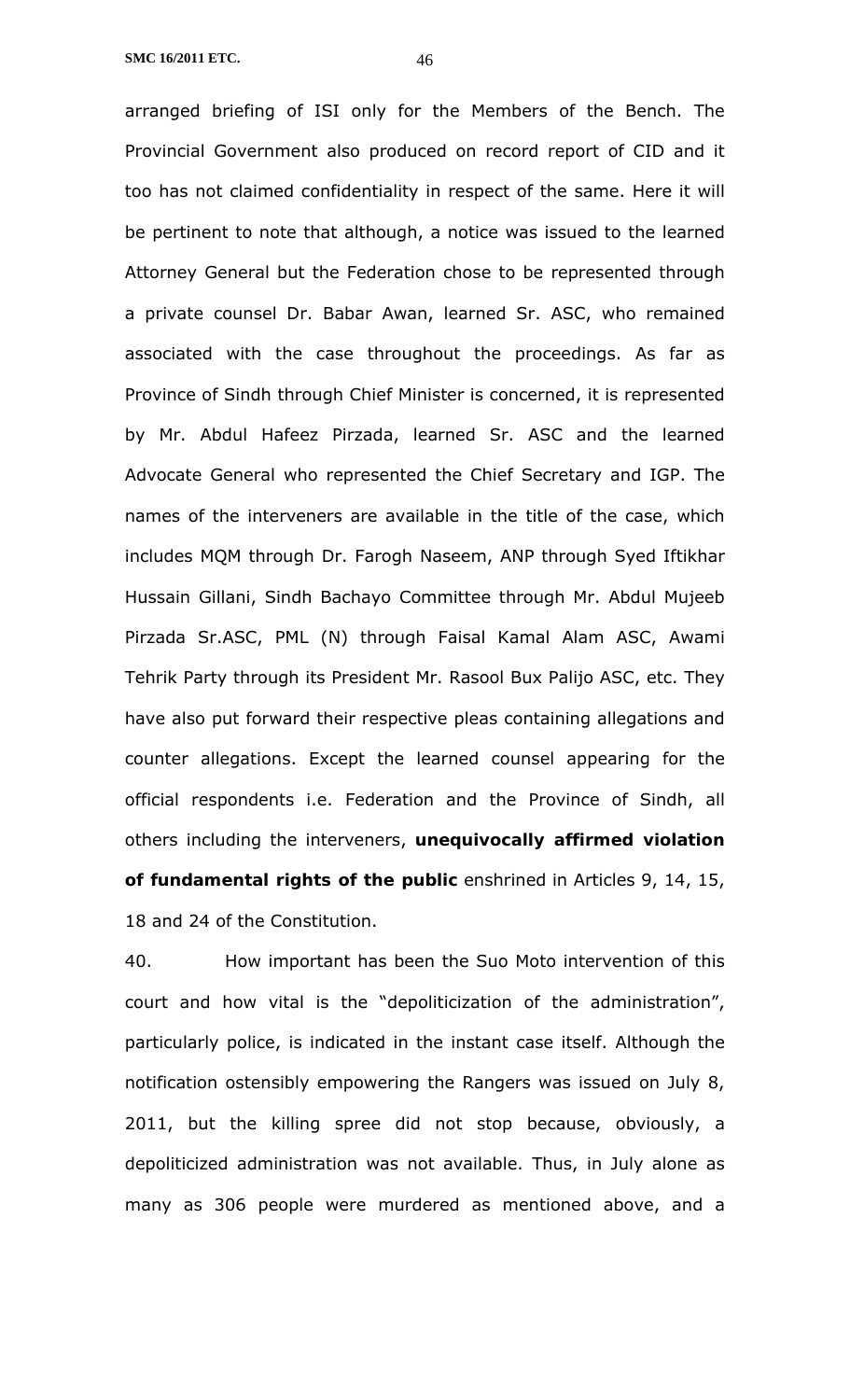greater number were injured. A number of dead bodies were discovered in gunny bags, many mutilated and disfigured. The killing spree continued at this pace and in just one week before this Court, on 24.08.2011, took Suo Moto notice of the situation as many as 109 citizens had been killed as per the power point presentation given by the IGP on 29.08.2011. Out of 25 dead bodies found in gunny bags, 9 were found beheaded and tortured. These, and other related figures, mentioned in para 22 above eminently justified interference by the Court under Article 184(3). In fact the situation was so grave that the Court decided immediately to shift the venue of the hearings to Karachi. All concerned were put on notice. Although a few more tragic incidents did take place during the hearing of the case and these have been mentioned in detail herein, but there was a dramatic drop in the number of crimes of the variety presently under consideration after the court had intervened.

 The lesson to be learned from this is simple. Initiation of Suo Moto proceedings by the Court sent one straight and simple message to an administration working under political pressures: "Take no political pressure from any quarter whatsoever". This was an unstated message, but it was loud and clear. The administration remained, and remains, under the political Government of the Province of Sindh but the administrators immediately understood that they would not be called upon to obey any illegal orders nor to discriminate between adversaries. They would be fair and impartial and the results have been dramatic so far. A depoliticized administration suddenly came to life in fighting crimes, criminals and Mafias, political and otherwise. That is what the intervention of the Court achieved. We the Judges have no guns to fight the terrorists, but we have the authority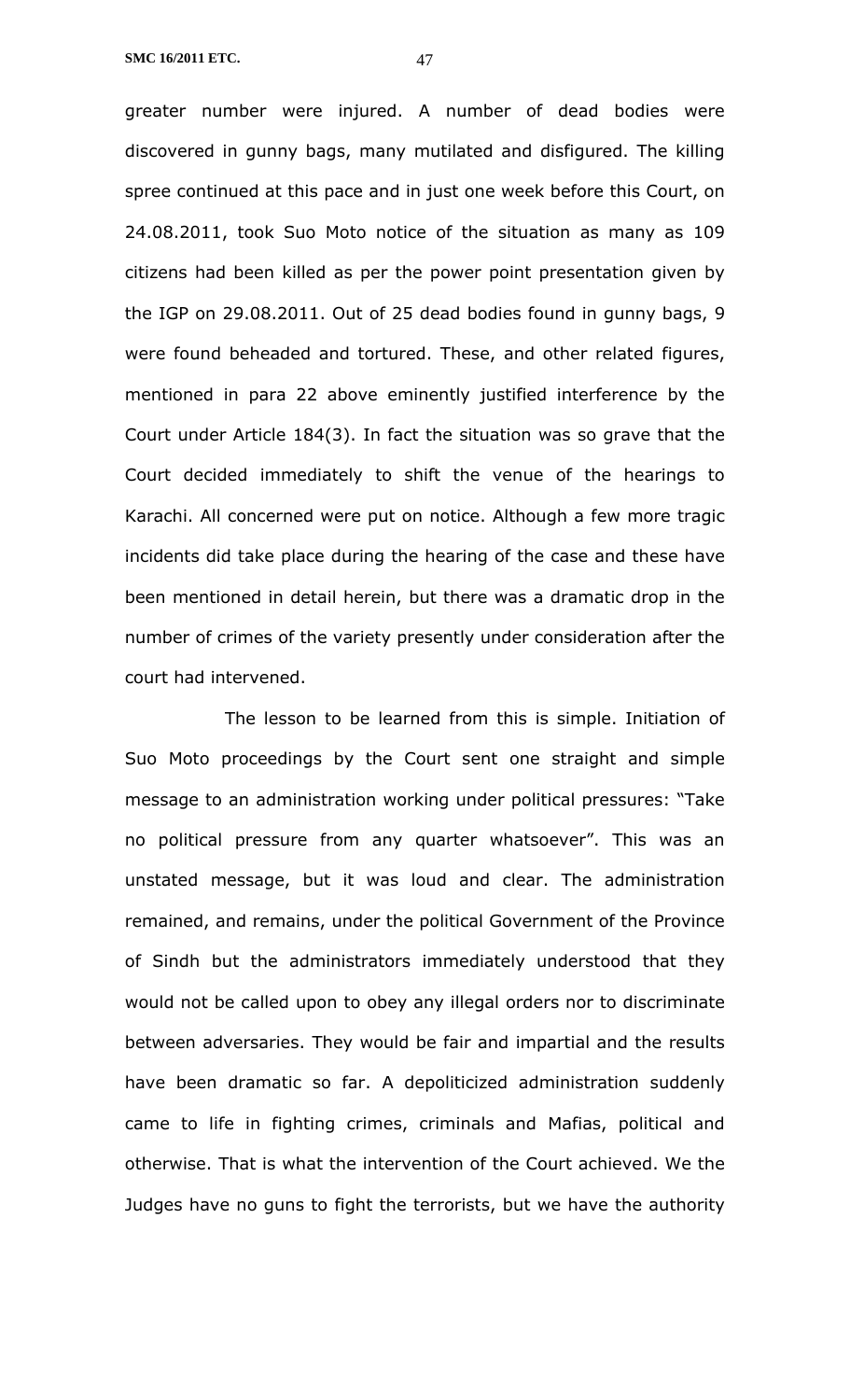to ensure and strengthen the hands of those who actually apply the law. In many cases the Suo Moto intervention of the Court has produced such results, stopping corruption and mal-administration, and Karachi demonstrates this. All over the democratic world judicial review only strengthens democracy and should be welcomed by democratic governments, not resented and resisted. It is now only hoped that this restraint on political and partisan interference will also continue after the Court winds up these proceedings so as to enable the Police, the administration, and the Rangers to do their jobs in accordance with the law.

41. Too often representatives of the Government are seen castigating the Courts for the release of alleged terrorists and criminals. This Court itself is often subjected to blistering criticism, especially by members or allies of the ruling party on talk shows and television programmes. The Court has shown restraint and has no illwill. Even otherwise the Judges cannot enter upon a public or private debate about their performance or judgments even though the criticism is highly politicized and unjustified as it often is these days. But the burden that rests upon the executive and the legislature cannot be passed on to the Courts. Courts can only act upon evidence and material presented before them. This has to be collected by the executive. The Courts cannot be blamed if the executive/police fail in their duty. Moreover the evidence thus collected must be evaluated according to the laws and rules prescribed by the legislature. In these especial circumstances it is for the Government to ensure that cogent evidence to support prosecution is collected and presented in the Court. It is for the legislature to provide processes for the protection of witnesses, Policemen and Judges and for the executive/government to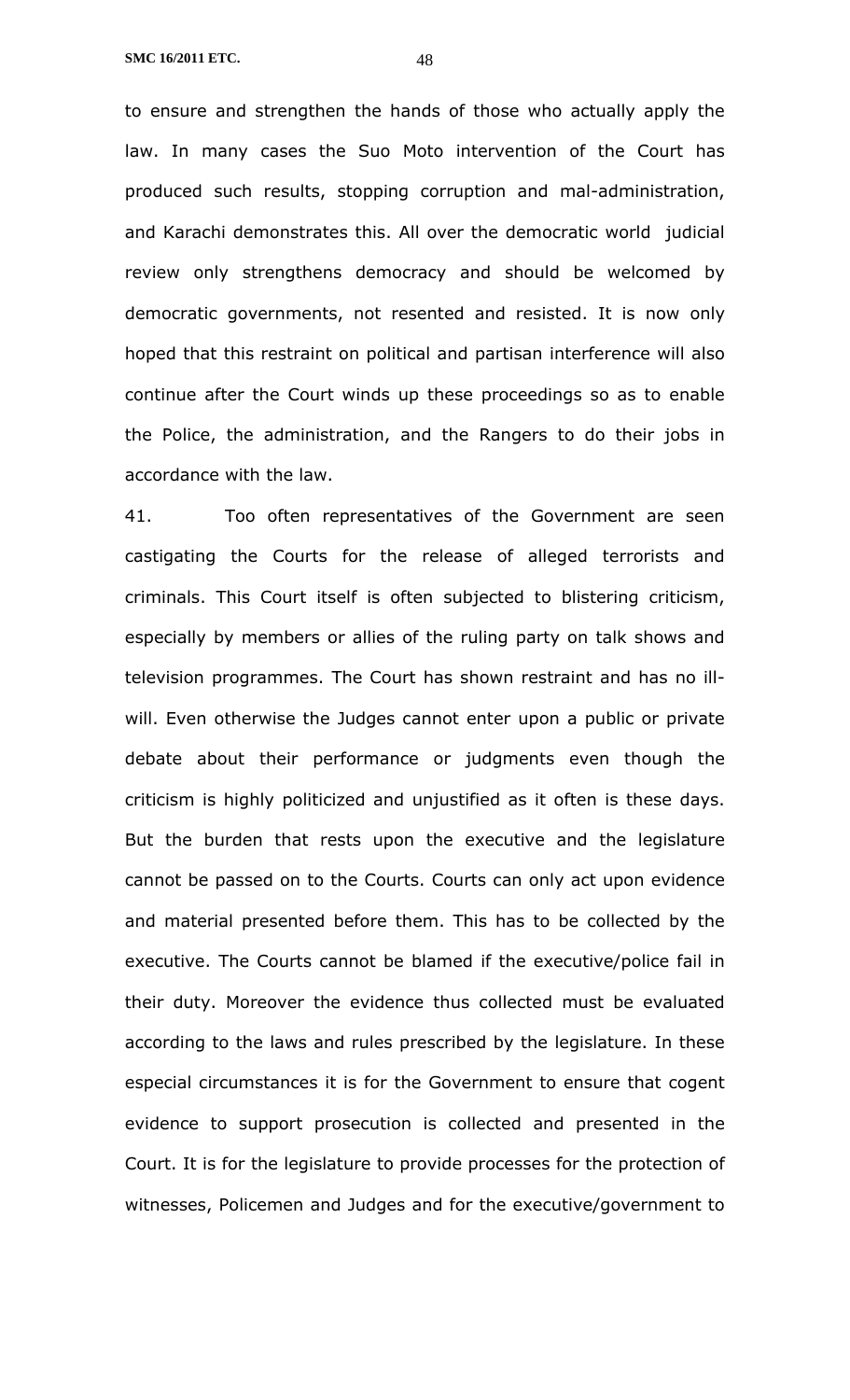fully implement these reforms. Intelligence sharing and action on intelligence that is uncorrupted by political or extraneous influence must also be ensured by the executive. The Court expects that a new culture of independent, depoliticized, and non-partisan prosecution comprising efficient, capable prosecutors will be established by the government to aid and assist the Courts. The Government must also depoliticize the administration/prosecution. This will be for its own good and for that of the nation. The Courts will keep a watchful eye and strike down all illegal pressures and orders that are brought to their notice.

42. Adversarial proceedings are defined as proceedings relating to, or characteristic of an adversary or adversary procedures. The term "adversarial" has been defined in the Concise Oxford English Dictionary, Eleventh Edition, Revised, as under: -

> "1. Involving or characterized by conflict or opposition. 2. Law (of legal proceedings) in which the parties involved have the responsibilities for finding and presenting evidence."

In "Advanced Law Lexicon" the term "Adversarial Process" has been defined as under: -

> "A process in which each party to a dispute puts forward its case to the other and before a neutral judge, soliciting to prove the fairness of their cases."

In the American Heritage Dictionary of the English Language, Fourth Edition: Published by Houghton Mifflin Company, the term is defined as under:-

> "Relating to or characteristic of an adversary; involving antagonistic elements: "the chasm between management and labor in this country, an often needlessly adversarial …… atmosphere" (Steve Lohr)."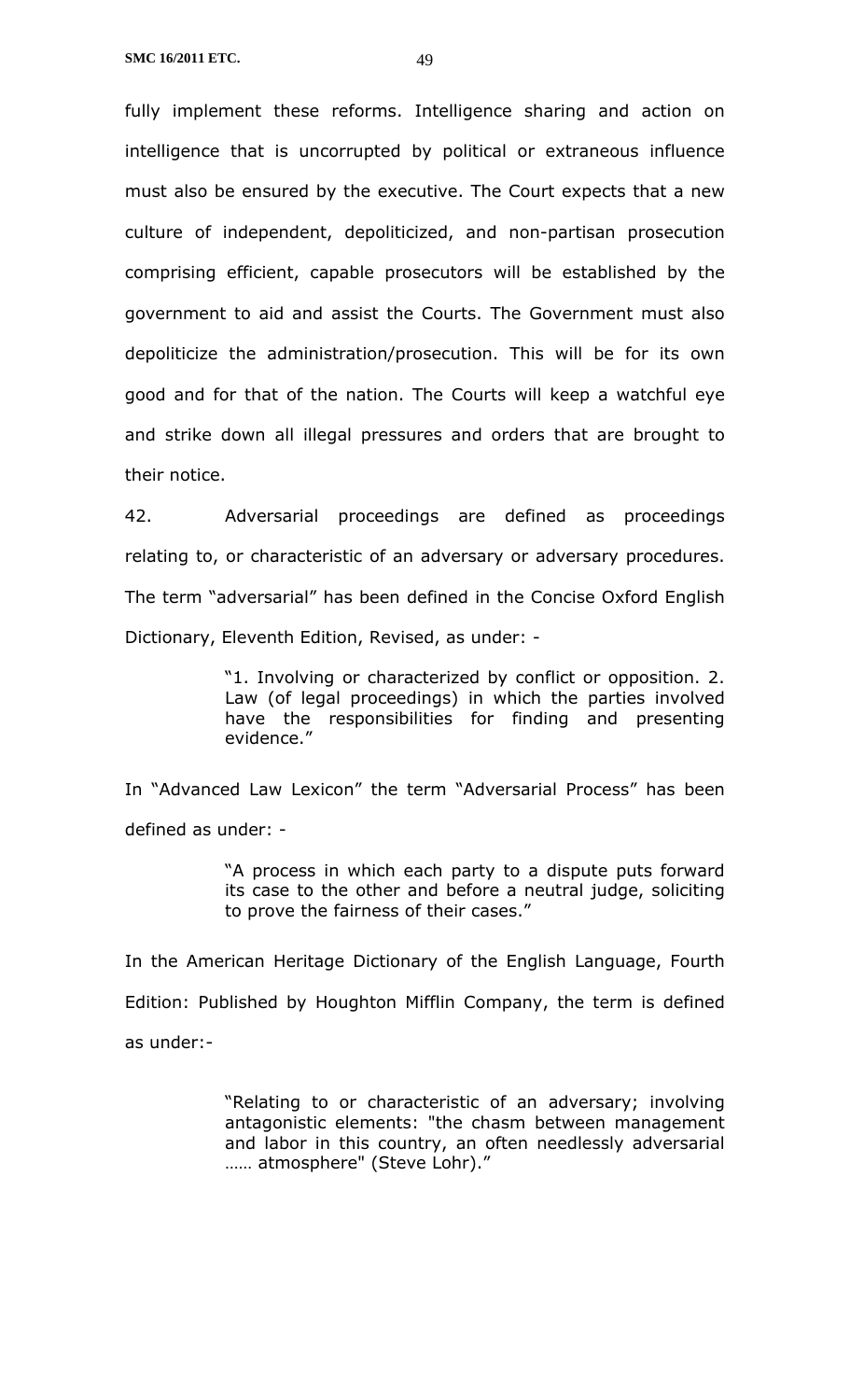In Collins English Dictionary – Complete and Unabridged, it is defined as under: -

- **"**1. Pertaining to or characterized by antagonism and conflict
- 2. (Law) *Brit* having or involving opposing parties or interests in a legal contest US term adversary"

The adversarial system (or adversary system) is a legal system where two advocates represent their parties' positions before an impartial person or group of people, usually a jury or judge, who attempt to determine the truth of the case, whereas, the inquisitorial system has a judge (or a group of judges who work together) whose task is to investigate the case.

43. The adversarial system is a two-sided structure under which criminal trial courts operate that pits the prosecution against the defense. Justice is done when the most effective and rightful adversary is able to convince the judge or jury that his or her perspective on the case is the correct one.

44. As against the above, the term "inquisitorial" is defined in "Concise Oxford English Dictionary, Eleventh Edition, Revised as under: -

"1. Of or like an inquisitor.

2. Law (of performing an examining role)"

In "Advanced Law Lexicon"  $3<sup>rd</sup>$  Edition, 2005, it is defined in the following words:-

> "The system of criminal justice in most civil law nations, where judges serve as prosecutors and have broad powers of discovery."

Webster's New World College Dictionary Copyright 2010, by Wiley Publishing, Inc., Cleveland, Ohio defines it as under:-

- "1. of or like an inquisitor or inquisition
- 2. inquisitive; prying"

Collins World English Dictionary defines it as under:-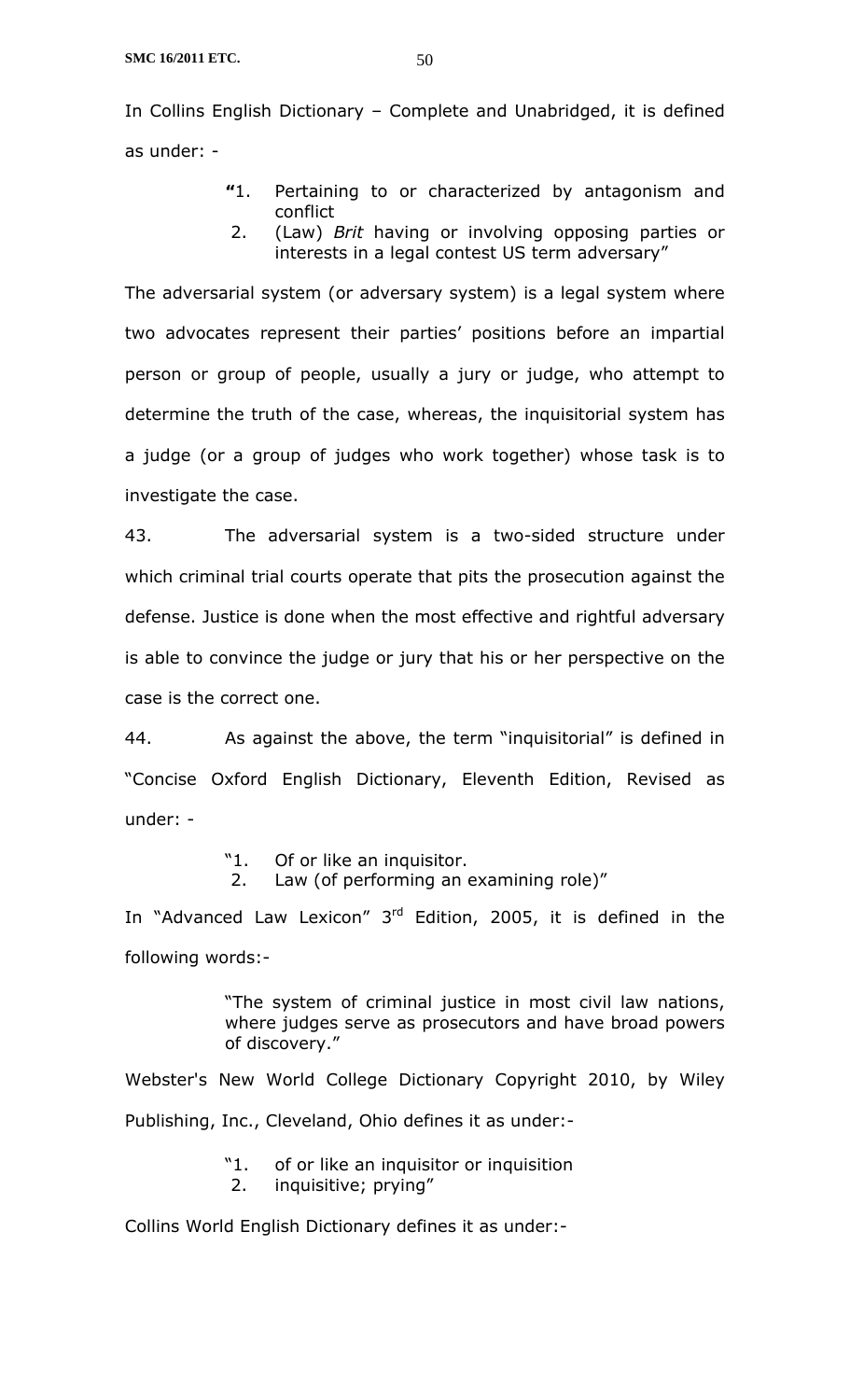- "1. of or pertaining to an inquisitor or inquisition.
- 2. exercising the office of an inquisitor.

3. law.

- a. pertaining to a trial with one person or group inquiring into the facts and acting as both prosecutor and judge.
- b. pertaining to secret criminal prosecutions.
- 4. resembling an inquisitor in harshness or intrusiveness.
- 5. inquisitive; prying.

45. The Free Dictionary describes it in part, as "a method of legal practice in which the judge endeavours to discover facts whilst simultaneously representing the interests of the state in a trial". Under the inquisitorial model, the obligations of a Judge are far greater and he is no longer a passive arbiter of proceedings but an active member of the fact finding process.

46. An inquisitorial system is a legal system where the court or a part of the court is actively involved in investigating the facts of the case, as opposed to an adversarial system where the role of the court is primarily that of an impartial referee between the prosecution and the defense. Inquisitorial systems are used in some countries with civil legal systems as opposed to common law systems. Also countries using common law, including the United States, may use an inquisitorial system for summary hearings in the case of misdemeanors such as minor traffic violations. In fact, the distinction between an adversarial and inquisitorial system is theoretically unrelated to the distinction between a civil legal and common law system. Some legal scholars consider the term "inquisitorial" misleading, and prefer the word "non-adversarial".

47. The inquisitorial system applies to questions of criminal procedure as opposed to questions of substantive law; that is, it determines how criminal enquiries and trials are conducted, not the kind of crimes for which one can be prosecuted, nor the sentences that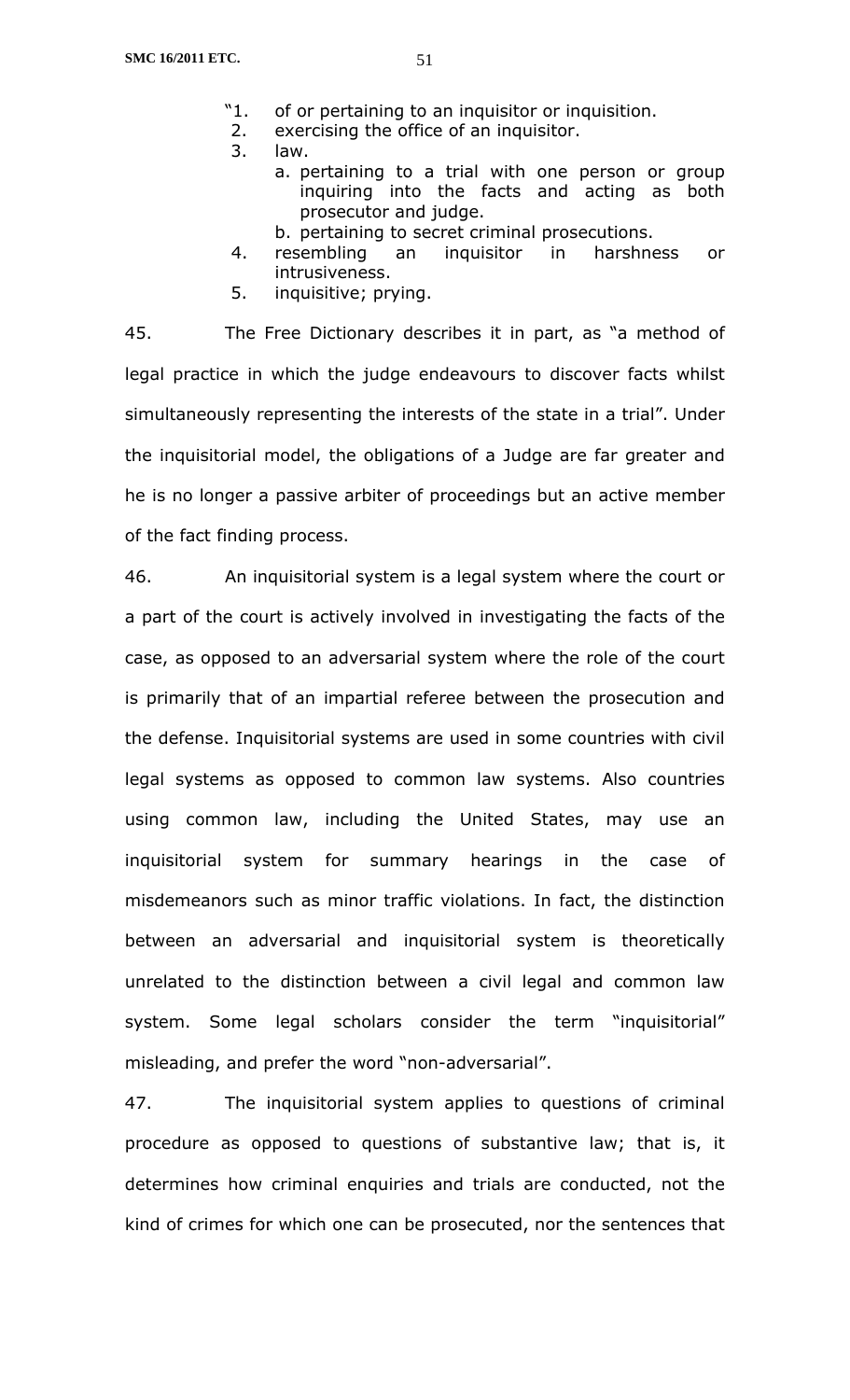they carry. It is most readily used in some civil legal systems. However, some jurists do not recognize this dichotomy and see procedure and substantive legal relationships as being interconnected and part of a theory of justice as applied differently in various legal cultures.

48. In some jurisdictions, the trial judge may participate in the fact-finding inquiry by questioning witnesses even in adversarial proceedings. The rules of admissibility of evidence may also allow the judge to act more like an inquisitor than an arbiter of justice.

49. The proceedings, which are initiated as public interest litigation in civil or criminal matters cannot be treated as adversarial because of the definition of nature of the proceedings where without contest between the parties a final finding has to be recorded, as it has so been held in the case of *Tobacco Board v. Tahir Raza* (2007 SCMR 97). In this judgment, matter relating to maintainability of writ of quo *warranto* was considered and it was held that such writ is to inquire from a person the authority of law under which he purports to hold public office and it is primarily inquisitorial and not adversarial, for the reason that a relater need not be a person aggrieved; such exercise can be done suo motu, even if attention of High Court is not drawn by the parties concerned. The same principle has been followed by the Court in *Ch. Muneer Ahmad v. Malik Nawab Sher* (PLD 2010 Lahore 625).

50. In the case of *Philips Electrical Industries of Pakistan Ltd. v. Pakistan* (2000 YLR 2724) it has been observed that public interest litigation is inquisitorial in nature where the Court may even delve into fact finding so as to promote public interest.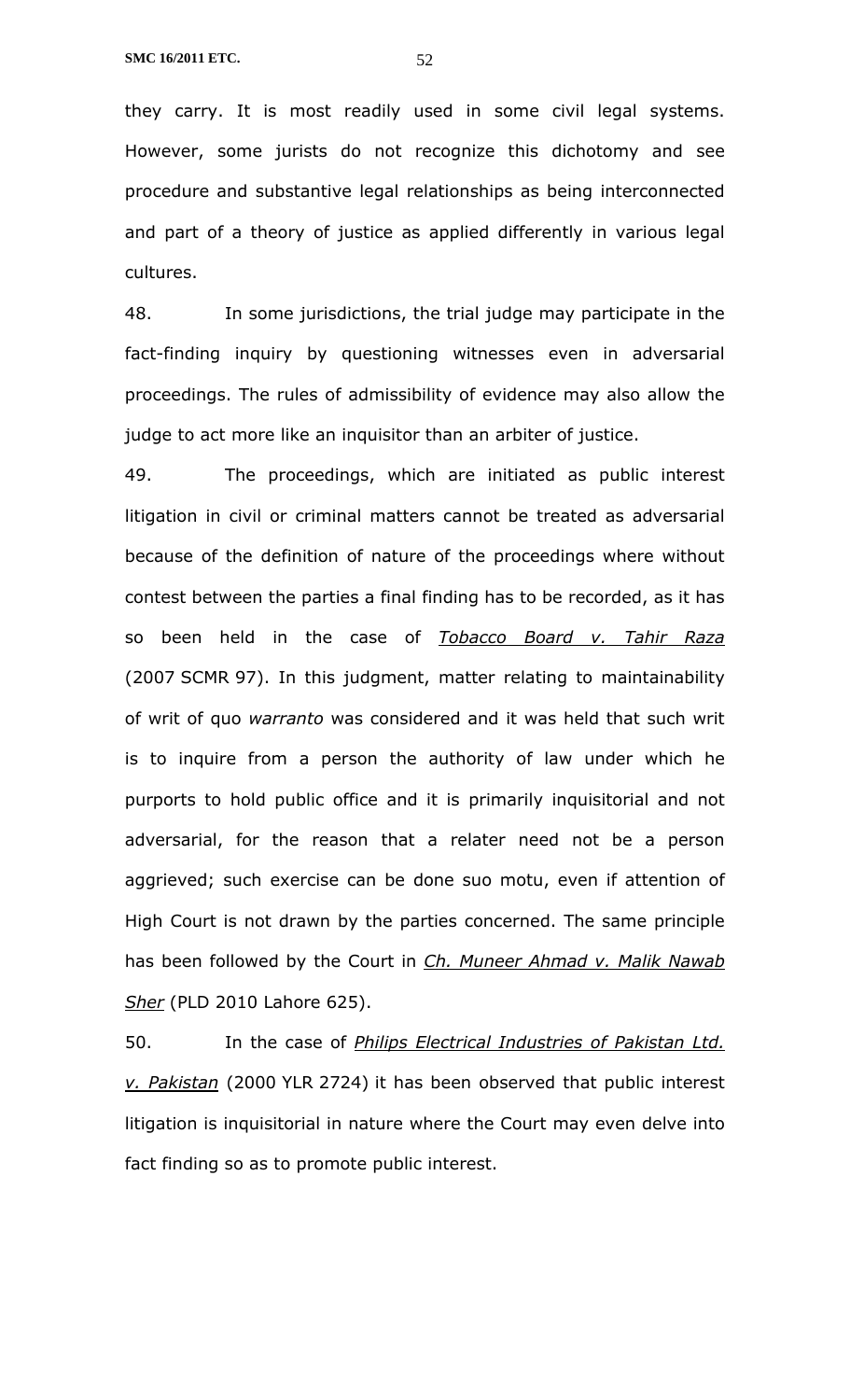51. In the case of *Muhammad Munawar v. Deputy Settlement Commissioner* (2001 YLR 2350) the Lahore High Court has observed that concept of adversarial proceedings under which it is the duty of the parties to produce all relevant evidence, has been departed from inasmuch as the Courts have also been called upon to share this burden either on the application of the parties or suo motu to summon and record all the relevant evidence in order to decide the case effectively and finally; such rule is one of wisdom, for if a party to the litigation fails in its duty, the Court is not denuded of its power to summon the relevant evidence so that the dispute between the parties is decided fairly and finally.

52. The Indian Supreme Court had the occasion to define these expressions in various cases, including the cases of *Peoples' Union for Democratic Rights v, Union of India* [AIR 1982 SC 1473] = [(1982)3 SCC 235], *Bandhua Mukti Morcha v. Union Of India* [AIR 1984 SC 802], *Peoples' Union for Liberties v. Union Of India* [AIR 1996 Cal 89] and *State of Uttaranchal v. Balwant Singh Chaufal* [(2010) 3 SCC 402]. In *Peoples' Union for Democratic Rights' case* (supra) the Indian Supreme Court has observed as follows:-

> "2. ……… We wish to point out with all the emphasis at our command that public interest litigation which is a strategic arm of the legal aid movement and which is intended to bring justice within the reach of the poor masses, who constitute the low visibility area of humanity, is a totally different kind of litigation from the ordinary traditional litigation which is essentially of an adversary character where there is a dispute between two litigating parties, one making claim or seeking relief against the other and that other opposing such claim or resisting such relief. Public interest litigation is brought before the court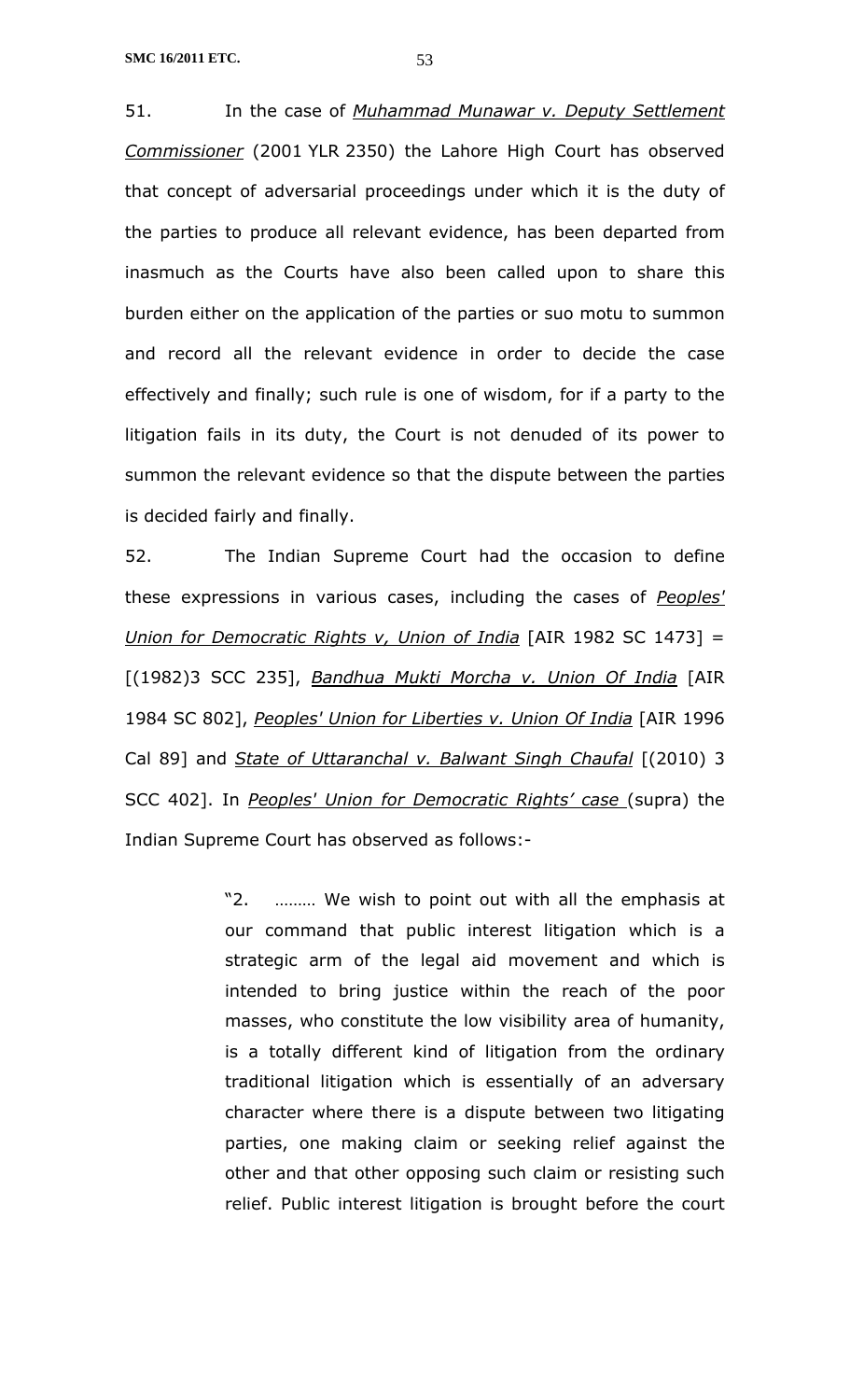not for the purpose of enforcing the right of one individual against another as happens in the case of ordinary litigation, but it is intended to promote and vindicate public interest which demands that violations of constitutional or legal rights of large numbers of people who are poor, ignorant or in a socially or economically disadvantaged position should not go unnoticed and unredressed. That would be destructive of the Rule of Law which forms one of the essential elements of public interest in any democratic form of government. The Rule of Law does not mean that the protection of the law must be available only to a fortunate few or that the law should be allowed to be prostituted by the vested interests for protecting and upholding the status quo under the guise of enforcement of their civil and political rights. The poor too have civil and political rights and the Rule of Law is meant for them also, though today it exists only on paper and not in reality. If the sugar barons and the alcohol kings have the Fundamental Right to carry on their business and to fatten their purses by exploiting the consuming public, have the 'chamars' belonging to the lowest strata of society no Fundamental Right to earn an honest living through their sweat and toil ? The former can approach the courts with a formidable army of distinguished lawyers paid in four or five figures per day and if their right to exploit is upheld against the government under the label of Fundamental Right, the courts are praised for their boldness and courage and their independence and fearlessness are applauded and acclaimed. But, if the Fundamental Right of the poor and helpless victims of injustice is sought to be enforced by public interest litigation, the so called champions of human rights frown upon it as waste of time of the highest court in the land, which, according to them, should not engage itself in such small and trifling matters. Moreover, these self-styled human rights activists forget that civil and political rights, priceless and invaluable as they are for freedom and democracy simply do not exist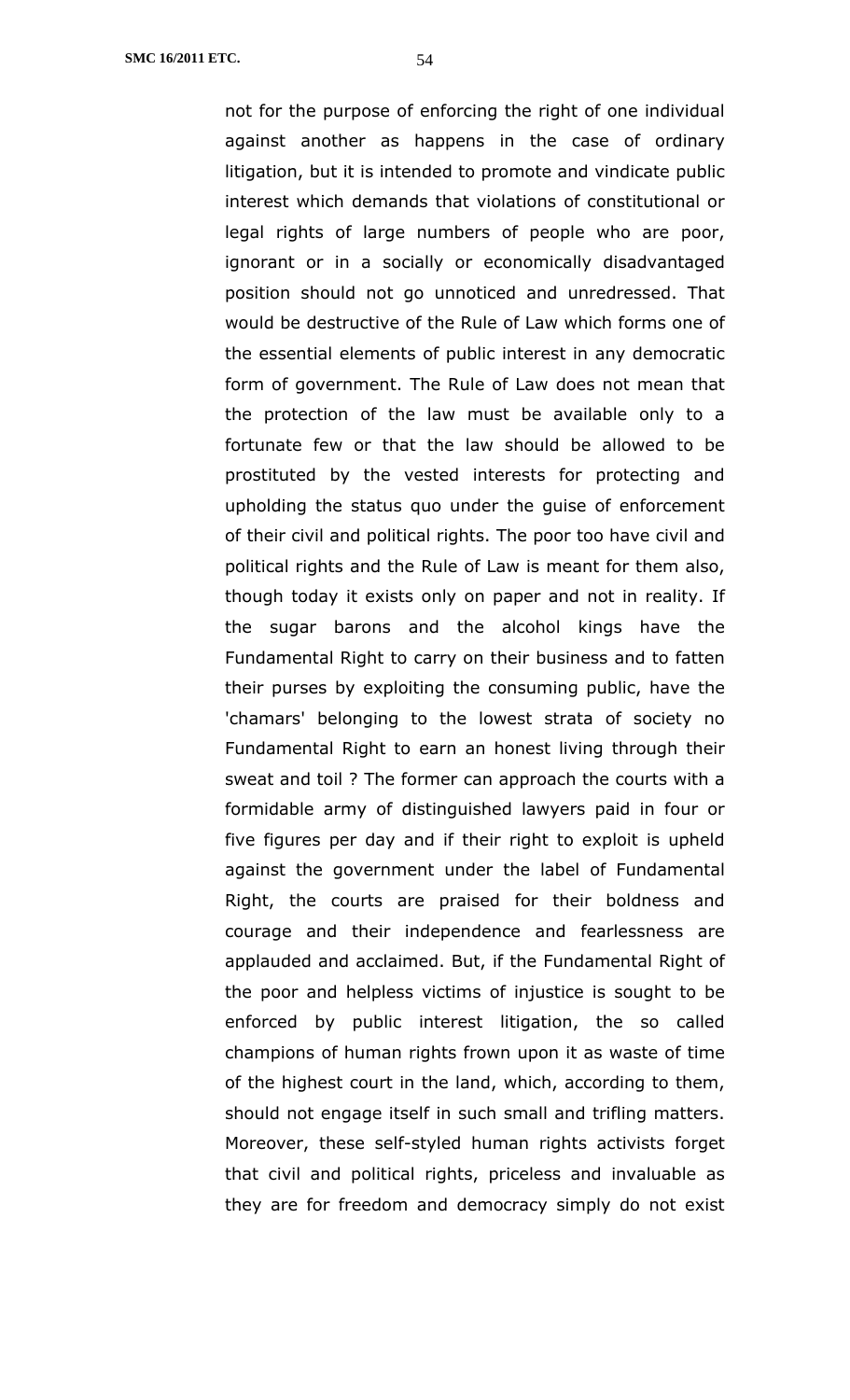for the vast masses of our people. Large numbers of men, women and children who constitute the bulk of our population are today living a sub-human existence in conditions of abject poverty, utter grinding poverty has broken their back and sapped their moral fibre. They have no faith in the existing social and economic system. What civil and political rights are these poor and deprived sections of humanity going to enforce? This was brought out forcibly by W. Paul Gormseley at the Silver Jubilee Celebrations of the Universal Declaration of Human Rights at the Banaras Hindu University: "Since India is one of those countries which has given a pride of place to the basic human rights and freedoms in its Constitution in its chapter on Fundamental Rights and on the Directive Principles of State Policy and has already completed twenty-five years of independence, the question may be raised whether or not the Fundamental Rights enshrined in our Constitution have any meaning to the millions of our people to whom food, drinking water, timely medical facilities and relief from disease and disaster, education and job opportunities still remain unavoidable. We, in India, should on this occasion study the Human Rights declared and defined by the United Nations and compare them with the rights available in practice and secured by the law of our country."

The only solution for making civil and political rights meaningful to these large sections of society would be to remake the material conditions and restructure the social and economic order so that they may be able to realise the economic, social and cultural rights. There is indeed close relationship between civil and political rights on the one hand and economic, social and cultural rights on the other and this relationship is so obvious that the International Human Rights Conference in Tehran called by the General Assembly in 1968 declared in a final proclamation: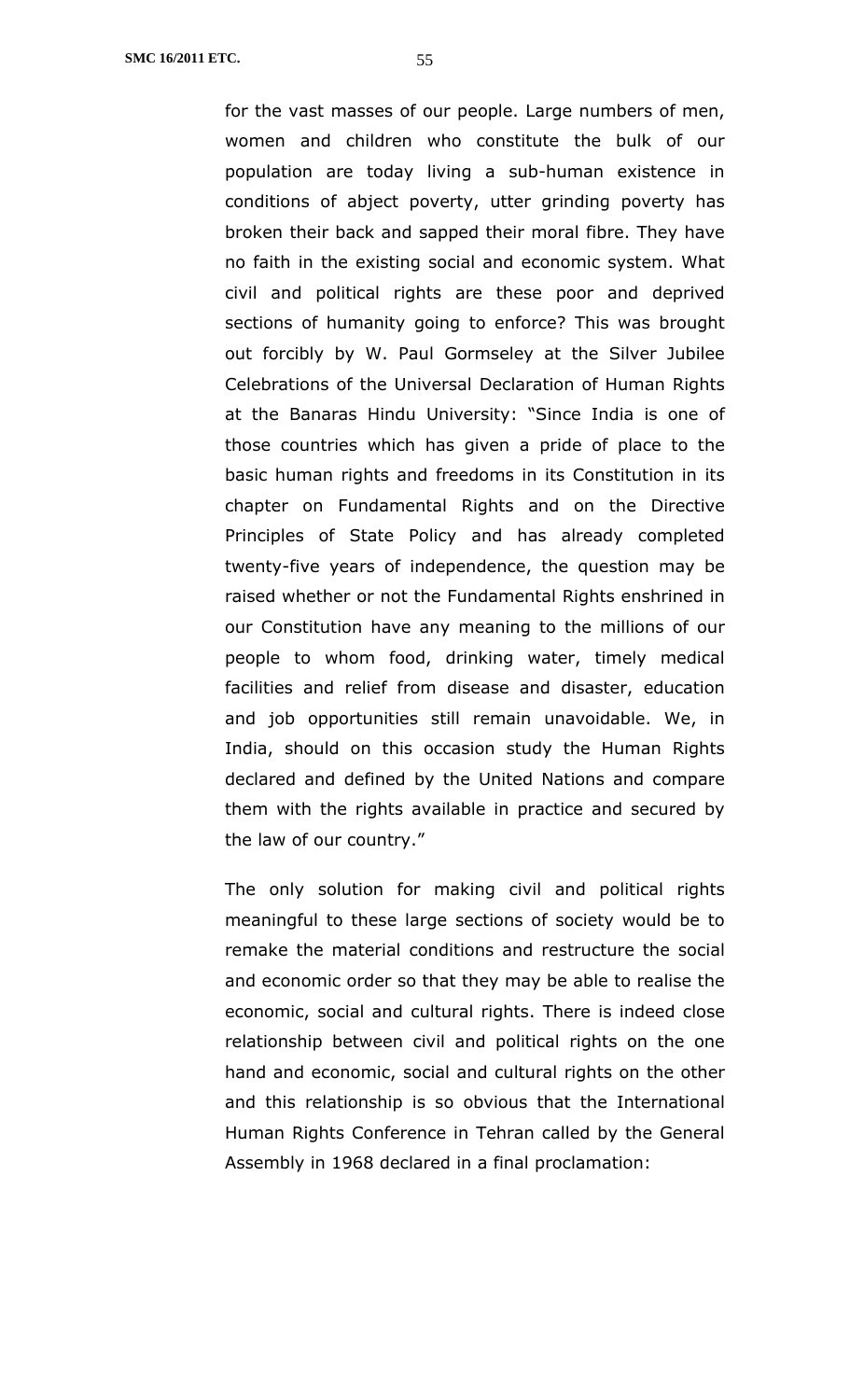"Since human rights and fundamental freedoms are indivisible, the full realisation of civil and political rights without the enjoyment of economic, social and cultural rights is impossible."

Of course, the task of restructuring the social and economic order so that the social and economic rights become a meaningful reality for the poor and lowly sections of the community is one which legitimately belongs to the legislature and the executive, but mere initiation of social and economic rescue programmes by the executive and the legislature would not be enough and it is only through multidimensional strategies including public interest litigation that these social and economic rescue programmes can be made effective. Public interest litigation, as we conceive it, is essentially a co-operative or collaborative effort on the part of the petitioner, the State or public authority and the court to secure observance of the constitutional or legal rights, benefits and privileges conferred upon the vulnerable sections of the community and to reach social justice to them. The State or public authority against whom public interest litigation is brought should be as much interested in ensuring basic human rights, constitutional as well as legal, to those who are in a socially and economically disadvantaged position, as the petitioner who brings the public interest litigation before the Court. The state or public authority which is arrayed as a respondent in public interest litigation should, in fact, welcome it, as it would give it an opportunity to right a wrong or to redress an injustice done to the poor and weaker sections of the community whose welfare is and must be the prime concern of the State or the public authority.

3. There is a misconception in the minds of some lawyers, journalists and men in public life that public interest litigation is unnecessarily cluttering up the files of the court and adding to the already staggering arrears of cases which are pending for long years and it should not therefore be encouraged by the court. This is, to our mind,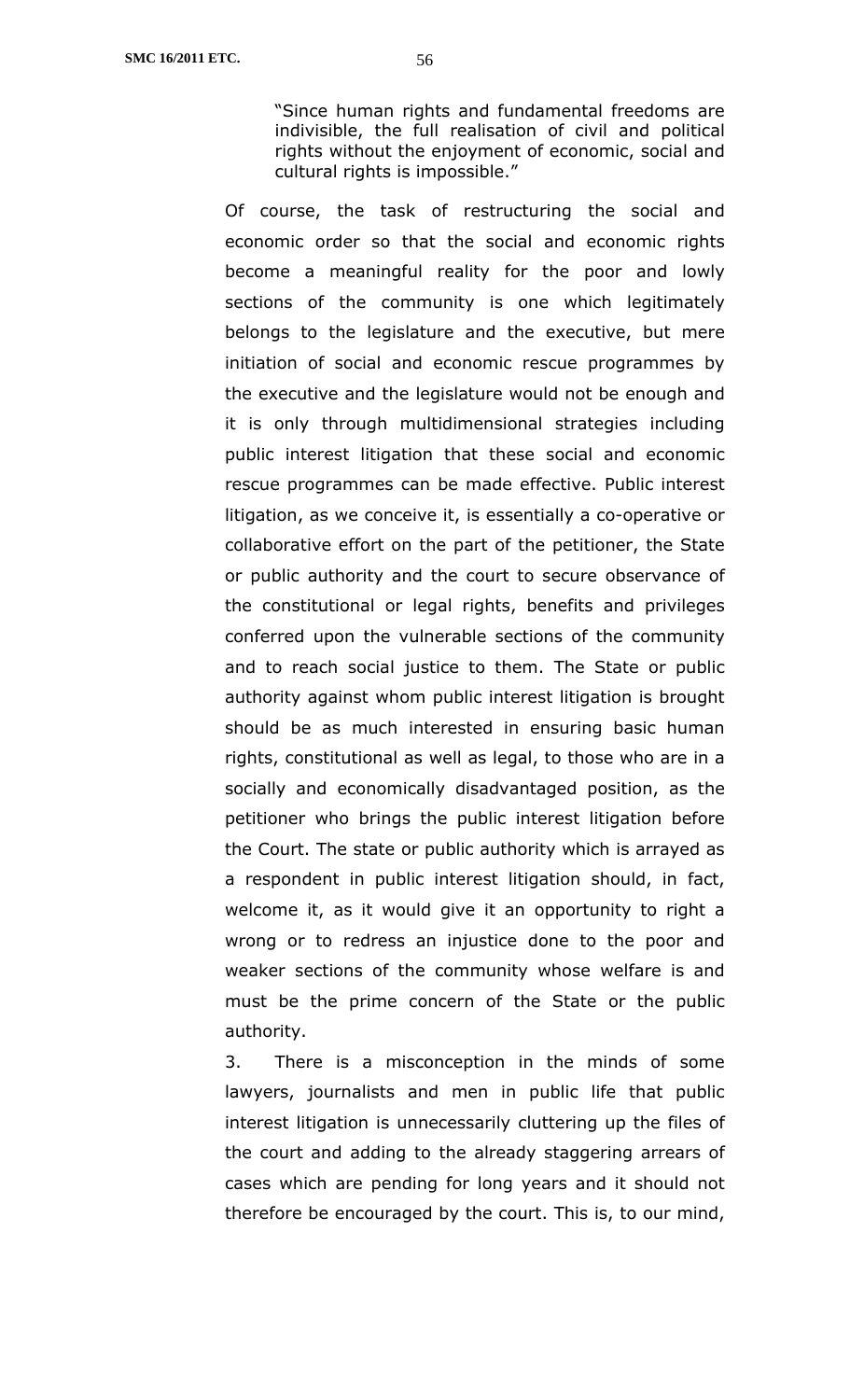a totally perverse view smacking of elitist and status quoist approach. Those who are decrying public interest litigation do not seem to realise that courts are not meant only for the rich and the well-to-do, for the landlord and the gentry, for the business magnate and the industrial tycoon, but they exist also for the poor and the downtrodden the have-nots and the handicapped and the halfhungry millions of our countrymen. So far the courts have been used only for the purpose of vindicating the rights of the wealthy and the affluent. It is only these privileged classes which have been able to approach the courts for protecting their vested interests. It is only the moneyed who have so far had the golden key to unlock the doors of justice. But, now for the first time the portals of the court are being thrown open to the poor and the down- trodden, the ignorant and the illiterate, and their cases are coming before the courts through public interest litigation which has been made possible by the recent judgment delivered by this Court in Judges Appointment and Transfer cases."

In *Bandhua Mukti Morcha's case* (supra) after referring to the cases of *Peoples' Union for Democratic Rights*, the Court has observed as under: -

> "9. ……………… We have on more occasions than one said that public interest litigation is not in the nature of adversary litigation but it is a challenge and an opportunity to the Government and its officers to make basic human rights meaningful to the deprived and vulnerable sections of the community and to assure them social and economic justice which is the signature tune of our Constitution. The Government and its officers must welcome public interest litigation, because it would provide them an occasion to examine whether the poor and the down-trodden are getting their social and economic entitlements or whether they are continuing to remain victims of deception and exploitation at the hands of strong and powerful sections of the community and whether social and economic justice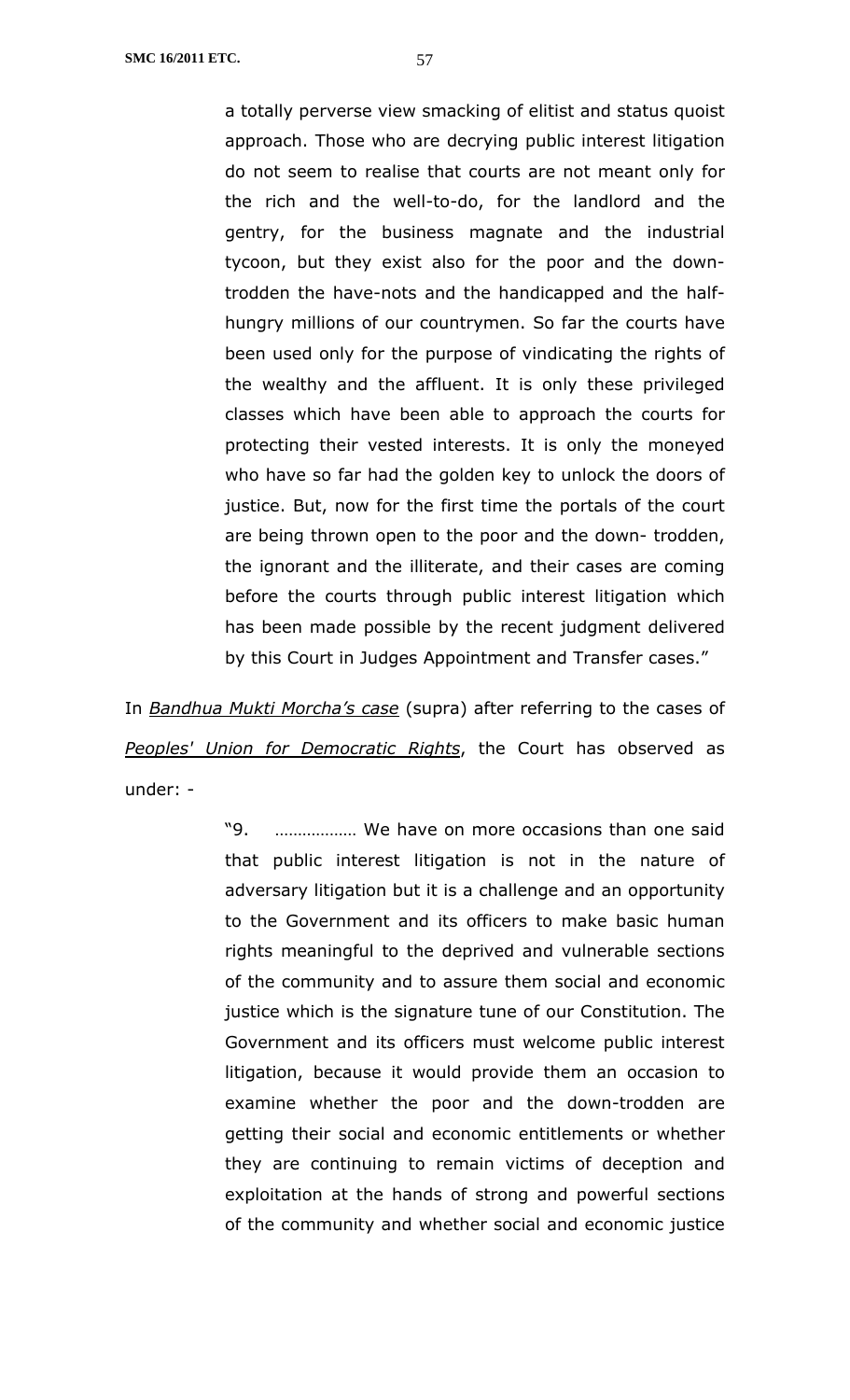has become a meaningful reality for them or it has remained merely a teasing illusion and a promise of unreality, so that in case the complaint in the public interest litigation is found to be true, they can in discharge of their constitutional obligation root out exploitation and injustice and ensure to the weaker sections their rights and entitlements. When the Court entertains public interest litigation, it does not do so in a caviling spirit or in a confrontational mood or with a view to tilting at executive authority or seeking to usurp it, but its attempt is only to ensure observance of social and economic rescue programmes, legislative as well as executive, framed for the benefit of the have-nots and the handicapped and to protect them against violation of their basic human rights, which is also the constitutional obligation of the executive. The Court is thus merely assisting in the realisation of the constitutional objectives."

In *Peoples' Union for Liberties's case* (supra) after referring to the cases of *Peoples' Union for Democratic Rights* and *Bandhua Mukti Morcha's case* (supra), the Calcutta High Court has observed as under:-

> "122. It is quite obvious that in a public interest litigation the petitioner and the State are not supposed to he pitted against each other, there is no question of one party claiming or asking for relief against the other and the Court deciding between them. Public interest litigation is a co-operative litigation in which the petitioner, the State or public authority and the Court arc to co-operate with one another in ensuring that the constitutional obligation towards those who cannot resort to the Courts to protect their constitu-tional or legal rights is fulfilled. In such a situation the concept of cause of action evolved in the background of private law and adversary procedure is out of place. The only question that can arise is whether the prayers in the petition, if granted, will ensure such constitutional or legal rights."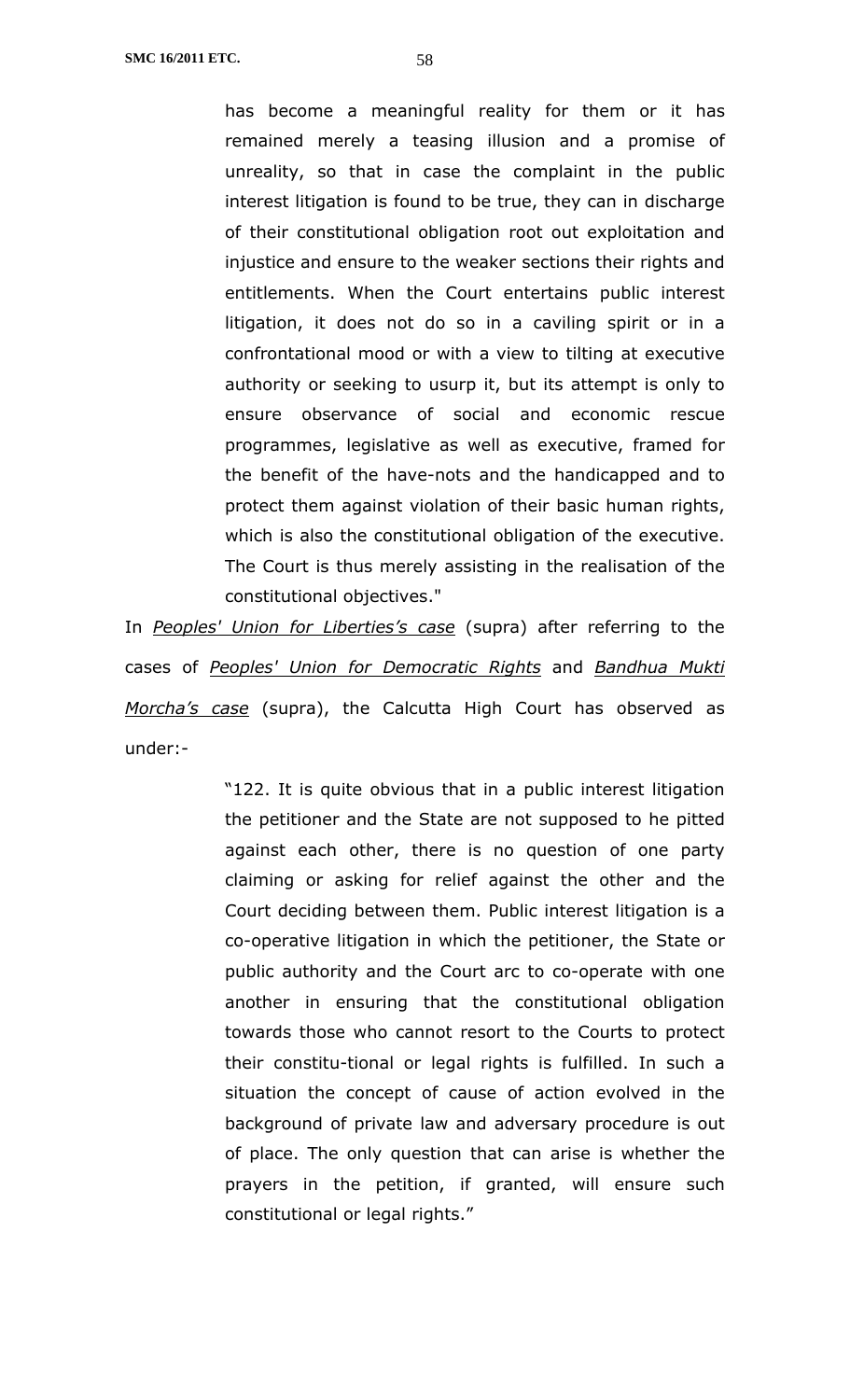53. We have observed during the hearing that instant proceedings are not adversarial, but inquisitorial. The information/ material laid/produced before this Court by the State functionaries in pursuance of the order dated 24.08.2011, followed by the order of the Full Bench dated 26.08.2011 and the material produced by the interveners, reference of which has been made in the order referred hereinabove is sufficient for making right conclusions. We were informed that besides figures of crimes committed during one month commencing from  $24^{th}$  July to  $24^{th}$  August, 2011 noted hereinabove; about 1300 persons were killed during this year, whereas about 1800 persons similarly lost their lives in the year 2010. Thus, having gone through the material, we have no hesitation in our mind that at large scale the residents of Karachi have been subjected to bloodshed, arson, kidnapping/abduction for ransom, widespread violence, illegal collection of money (*bhatta*) from traders, etc. and that their inalienable Fundamental Rights, such as, security of person; inviolability of dignity of man; freedom of movement; freedom of trade, business or profession and protection of property have been violated.

54. The fact that deadliest criminals having affiliation with various groups are responsible for bloodshed, arson, looting, recovery of money (*bhatta*) from common citizens and traders causing terror in the city of Karachi is not denied. Fearful as they are, the people of Karachi have been spending sleepless nights particularly during the past months of July and August is also not denied. The accused persons belonging to any political or specific group are so powerful that the police for the reason stated have failed to arrest or collect evidence for proving the guilt against them before a Court of Law as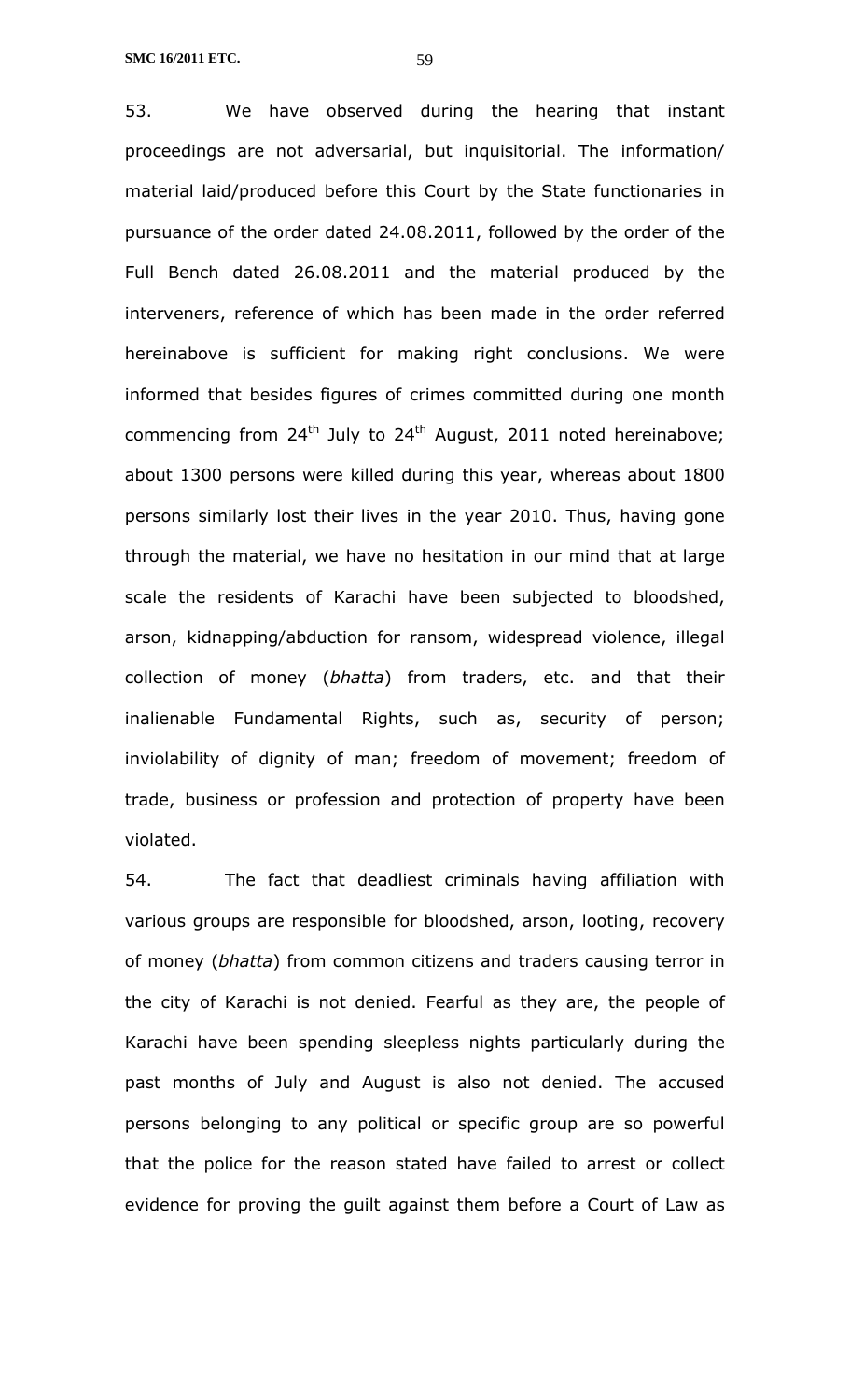we have noted hereinabove and according to summary of disposal of cases, most of the cases have already been disposed of as "A" Class, details of which have been mentioned hereinabove. M/S Syed Iftikhar Hussain Gillani, Abdul Mujeeb Pirzada, Ghulam Qadir Jatoi, Rasool Bakhsh Palijo and Syed Iqbal Haider representing various applicants/interveners have blamed MQM to have let their activists loose who, according to them, are largely responsible for creating dismal situation of law and order perpetrating the alleged wrongful acts and causing terrorism in the city. Whereas, Dr. Farogh Naseem, learned ASC, appearing on behalf of MQM voiced in his submissions that in actual fact the Urdu speaking inhabitants of Karachi are the victims of atrocious acts of criminals aligned with various other groups, particularly having influence in Baloch area of Lyari and Kati Pahari/Qasba Colony area largely inhabited by Pashtuns. According to him, hundreds of MQM workers have been tortured and killed at the hands of such groups. Thus, it is quite evident that uncontrollable law and order situation prevails, which has wrapped the city of Karachi in terror to the utmost discomfort of common citizens including traders, remains undisputed, the details of which are stated more specifically in the foregoing paragraphs. The DG Rangers, in his submissions, has been so vocal to say that the law and order situation in Karachi is worse than it happens to be in Waziristan. The IG Police has also not lagged behind in admitting the brazen facts. This situation has not only heavily affected the common citizens of Karachi, it has virtually paralyzed the industrial and commercial activities ultimately affecting the whole country as Karachi being a port city and commercial hub of country, it contributes  $60 - 70$  % of revenue. Thus, there cannot be two opinions that the worsening law and order situation in Karachi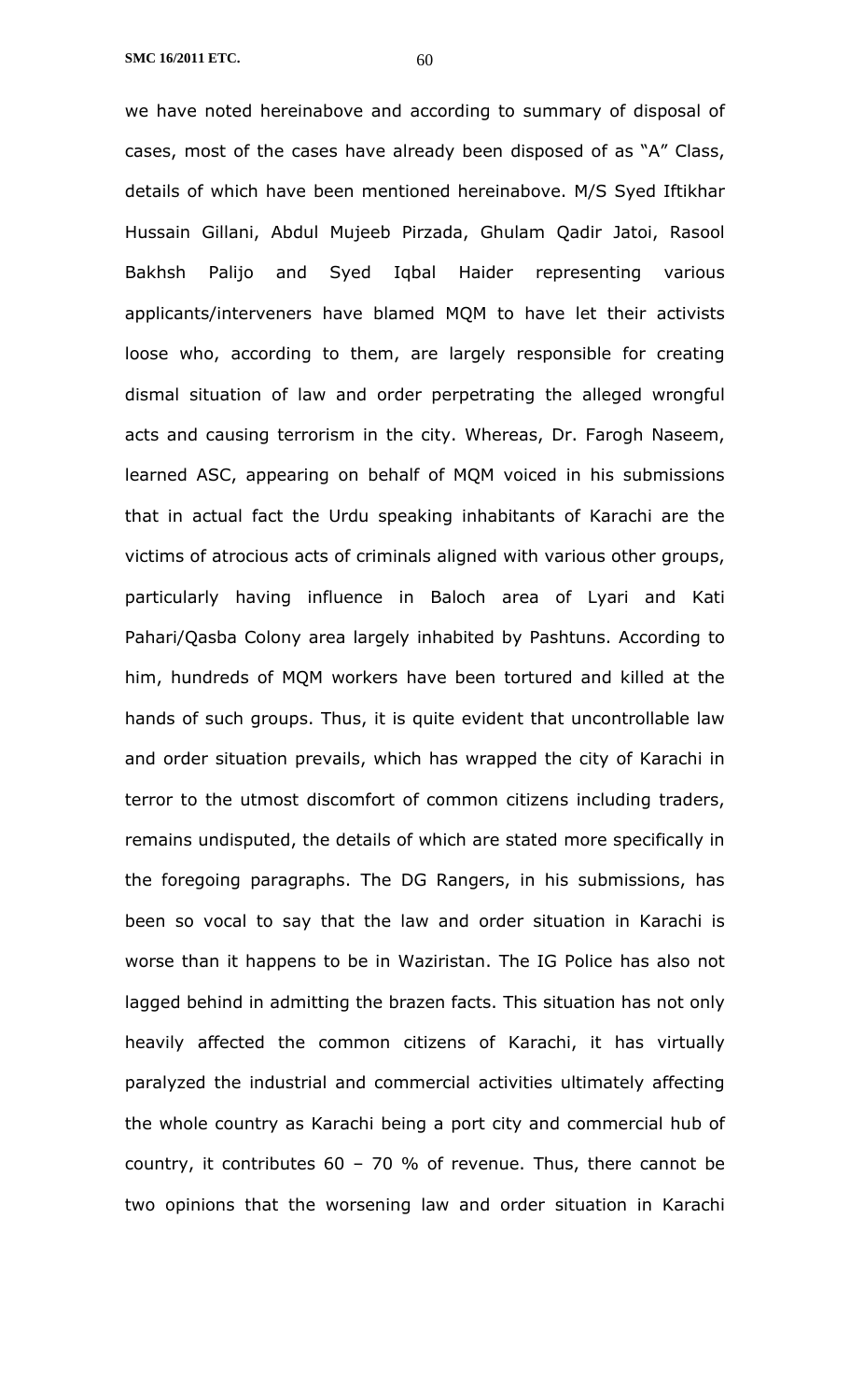badly affecting the inviolable dignity, life and liberty of multitudes of people; so also their property, movable and immovable involve violation of Fundamental Rights constituting it a matter of public importance.

55. It is to be noted that, primarily it is the duty of the Province through its executive authorities to control the law and order situation and ensure implementation of Fundamental Rights of citizens. But *prima-facie* it seems that the Provincial Authorities have not fulfilled their constitutional duty. Under the Constitution, equally it is the obligation of the Federation to protect every Province against internal disturbances as well as external aggression and to ensure that the Government of every Province is carried on in accordance with the provisions of the Constitution.

56. It has been pointed out by learned counsel for the interveners representing different parties and groups including MQM, ANP, *Baloch Ittehad Tehrik* and others that their supporters/party men have been butchered and are kidnapped and their whereabouts as yet are not known.

57. According to the opinion expressed before us, the Provincial as well as Federal Government cannot be considered to have been oblivious of their duties when right under their nose, a large number of persons were being brutally butchered everyday on the streets of Karachi, which are littered with dead bodies and torsos (human bodies without head and limbs); sometimes also found in abandoned places and the injured writhing in pain; so also when innocent citizens were being burnt inside vehicles and torture cells were being detected by the law enforcing agencies. The state of helplessness prevailed, throughout, in the city of Karachi – **the face**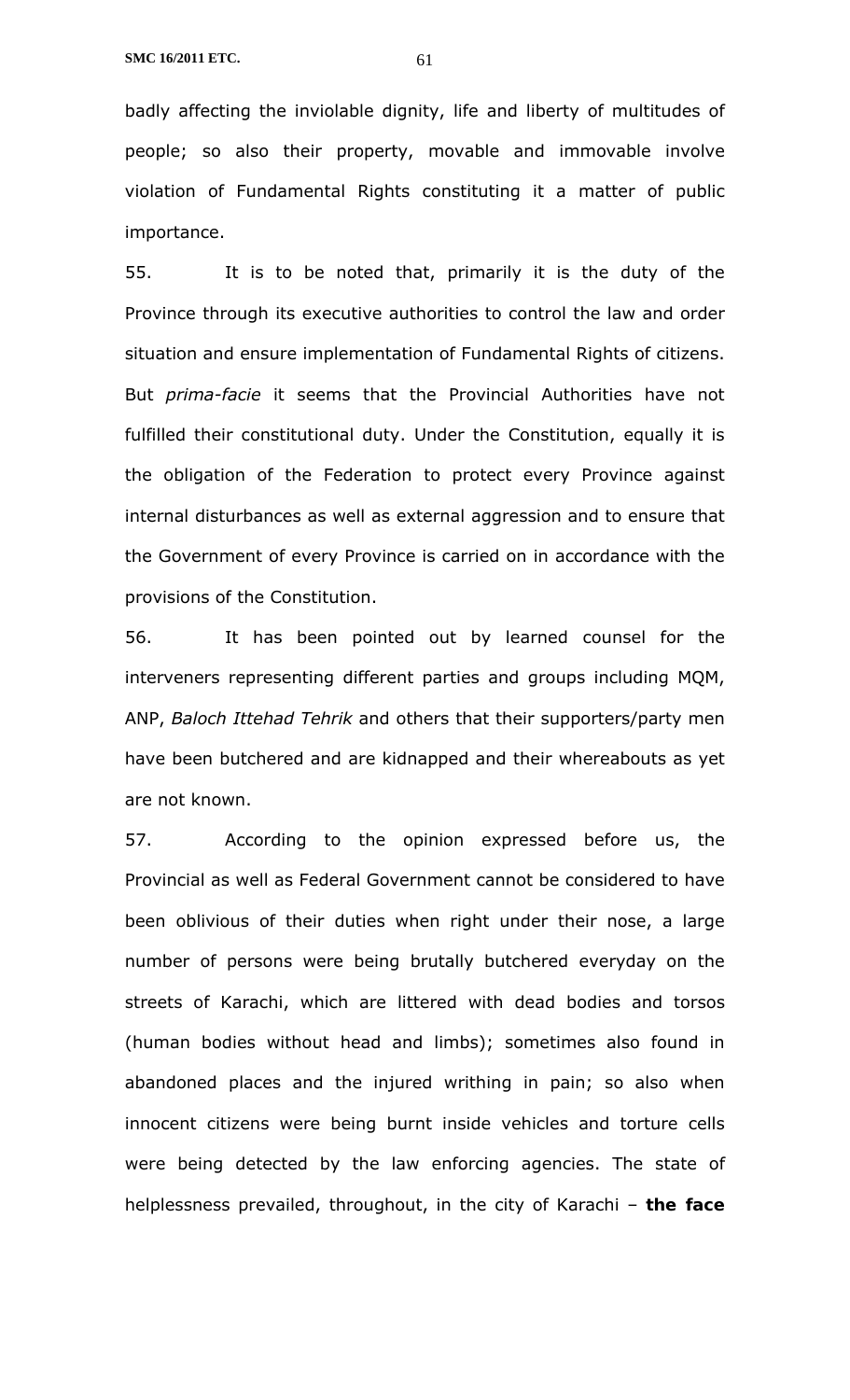**of Pakistan** being its economic hub – accommodating persons belonging to different communities, including Urdu speaking, *Pashtuns*, *Saraiki'is*, and others. The dead bodies of the persons belonging to all walks of life i.e. Urdu speaking (word used for the purpose of identifying in this case), *Pashtuns*, *Balochis* and *Punjabis* are being sent to their homes, within Karachi and outside Karachi i.e. to Khyber Pakhtunkhwa, Baluchistan and *Punjab*, which is causing insurmountable fear and harassment throughout the country badly affecting economic activities on account of disturbances taking place in Karachi. Many people have wound up their business and have shifted from Karachi to other places inside the country and outside causing colossal loss not only to the residents of Karachi individually, but to overall economy of the country. The whole nation is crying hoarse, media highlighting the tragic incidents day and night in such a state also cannot be considered to have not come to the knowledge of Provincial and Federal functionaries. Unfortunately, no appropriate and timely action has been taken by the Provincial as well as Federal Governments to stop these atrocious acts. Material has been brought on record, such as, reports of JIT, CID, IB, etc. (copies of which have been provided to us) bearing horrifying stories of heinous crimes committed by dangerous criminals aligned with various political parties and groups; besides very critical situation of law and order reflected in the classified briefing of ISI cannot be considered that the same are not within the knowledge of the Provincial and the Federal Governments. This sensitive material is, *prima-facie*, sufficient to hold that the Provincial Government has failed to perform its constitutional obligations and duties. Therefore, for the purpose of enforcement of Fundamental Rights denied to the people as highlighted hereinabove,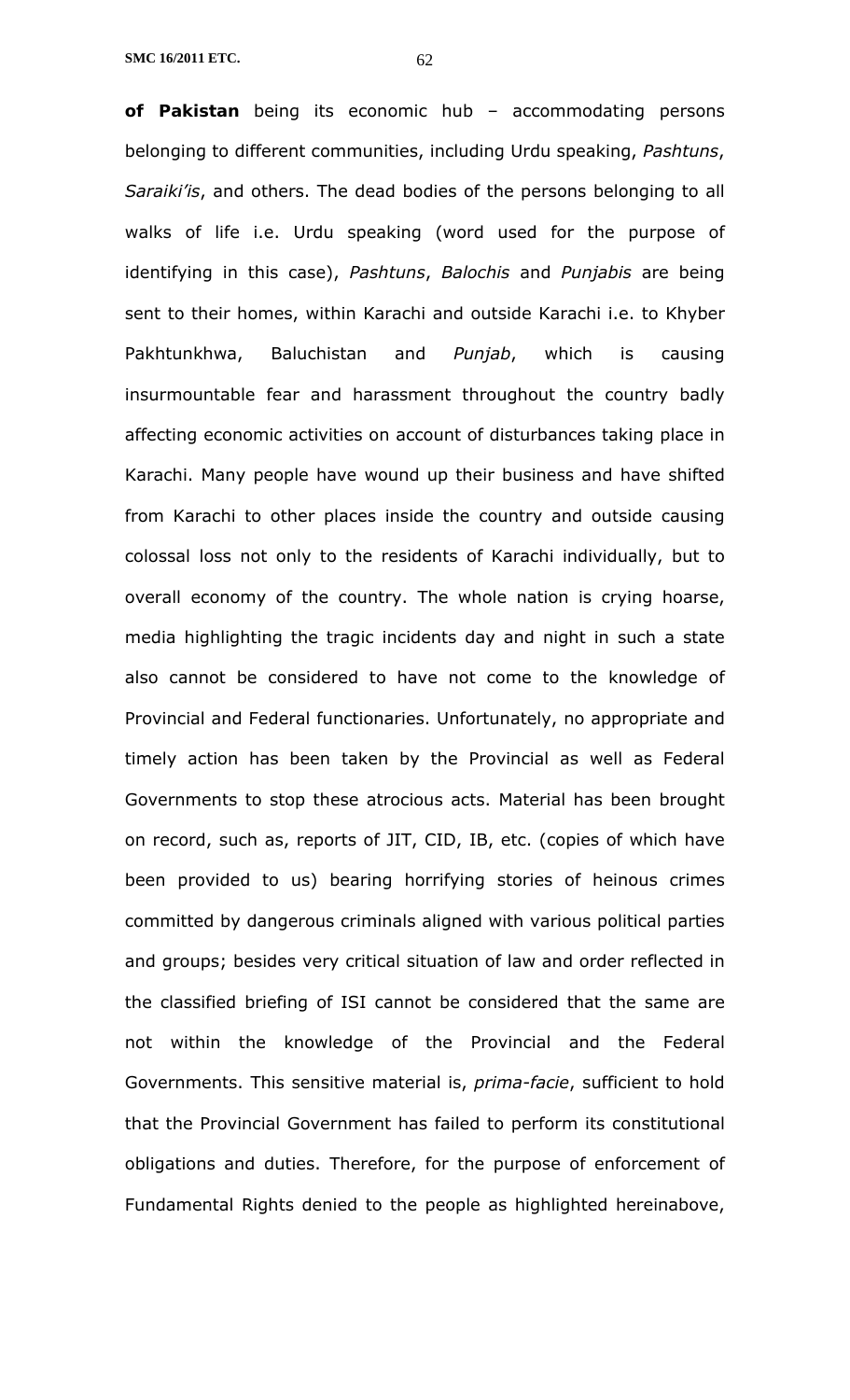this Court in exercise of its jurisdiction under Article 184(3), which is in the nature of inquisitorial proceedings, has the same powers as are available to the High Court under Article 199 of the Constitution in view of the judgments passed in the cases of *Muhammad Nawaz Sharif v. President of Pakistan* (PLD 1993 SC 473), *Syed Wasey Zafar v. Government of Pakistan* (PLD 1994 SC 621), *Bank of Punjab v. Haris Steel Industries (pvt.) Ltd.* (PLD 2010 SC 1109) and *Federation of Pakistan v. Munir Hussain Bhatti* (PLD 2011 SC 752).

58. There is no denial of the fact that ensuring good governance, maintaining law and order situation and providing security to the persons is a primary duty of the Government. Our religion has also emphasized upon the significance and sanctity of 'life' as it has been noted in the opening Para of the judgment, according to which, if anyone killed a person, it would be as if he killed the whole humanity, and similarly if anyone saved a life, it would be as if he saved the whole humanity. Similarly, it is the responsibility of the ruler (government) to ensure security of all its citizens, high or low, without any discrimination. It would be appropriate to refer here to the saying of the Second Caliph *Umar ibn al-Khattab (R.A)* that *if a dog dies of hunger on the banks of the River Euphrates, Umar will be held responsible for dereliction of duty*. [Mohtsham, Saeed M., *Vision and Visionary Leadership – An Islamic Perspective*]. Mr. Abdul Hafeez Pirzada, Sr. ASC appearing on behalf of the Chief Executive of the Province suggested in his arguments that a wake up call should be given to the Provincial Government by this Court, so that it may enforce the constitutional provisions. The suggestion of the learned counsel, however, does not sound well as this is the duty of the ruler to maintain the law and order without any interference of the Court. It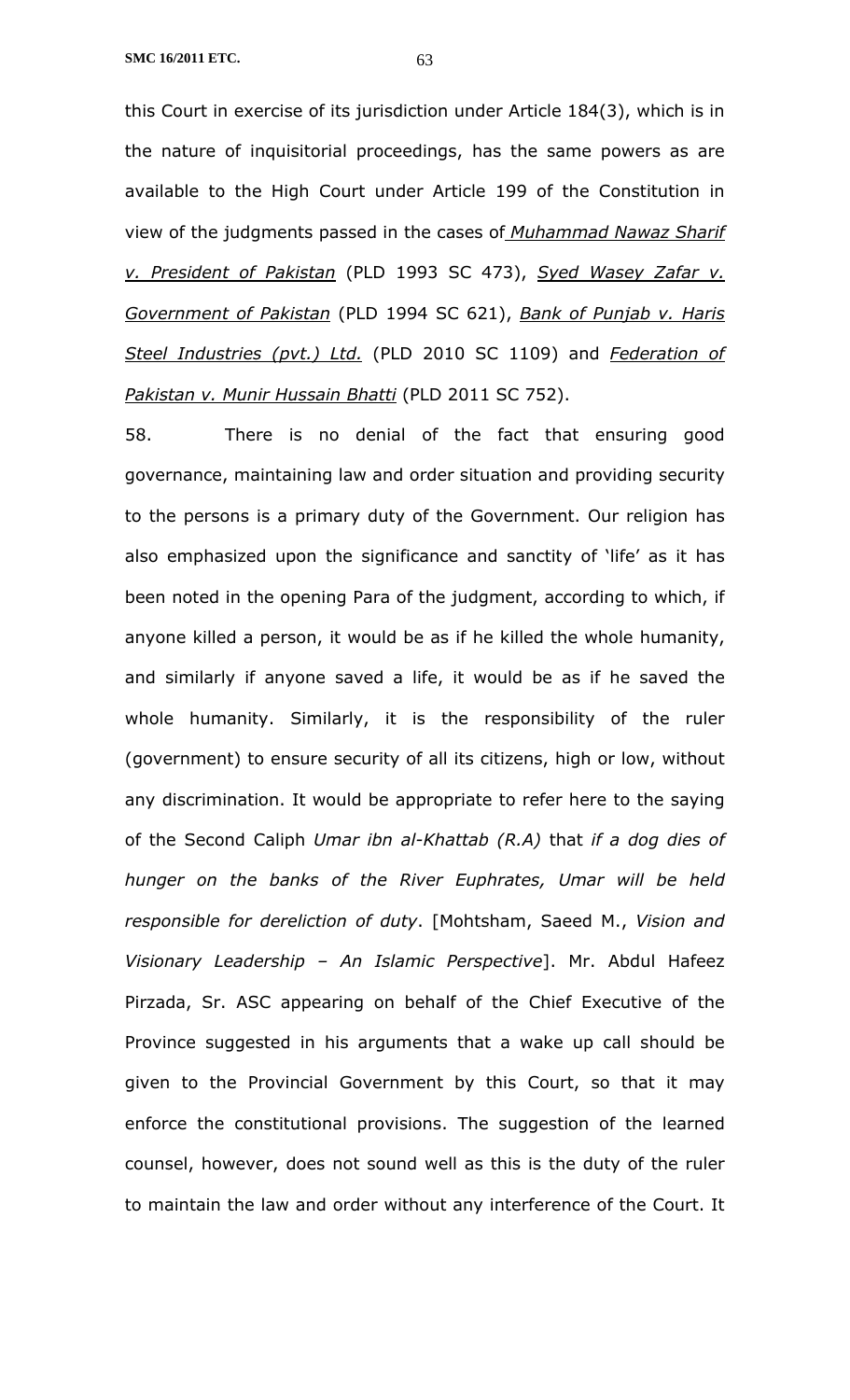is the history of this country that on account of law and order situation, disturbance, absence of peace, etc., many governments were dismissed in the past. In this behalf, reference may be made to the instruments of dissolution of Parliaments issued by civilian constitutionally elected Presidents which were upheld by the Supreme Court from time to time:-

> • Order dated 29.5.1988 whereby the President of Pakistan dissolved the National Assembly under Article 58(2)(b):

 "And whereas the law and order in the country have broken down to an alarming extent resulting in tragic loss of innumerable valuable lives as well as loss of property:

 And whereas the life, property, honour and security of the citizens of Pakistan have been rendered totally unsafe and the integrity and ideology of Pakistan have been seriously endangered. [*Federation of Pakistan v. Haji Muhammad Saifullah Khan* (PLD 1989 SC 166)]

• Order under Article 58(2)(b) of the Constitution on 6th of August, 1990 dissolved the National Assembly

 (d) The Federal Government has failed in its duty under Article 148(3) of the Constitution to protect the Province of Sindh against internal disturbances and to ensure that the Government of that Province is carried on in accordance with the provisions of Constitution, despite the heavy loss of life and property, the rule of terror in urban and rural areas, riots, arson, dacoities, kidnapping for ransom, politics of violence among citizens and widely condemned failure of the Provincial Government and its law enforcing agencies, and also, in this behalf, failed to act under appropriate provisions of the Constitution. [*Khawaja Ahmad Tariq Rahim v. the Federation of Pakistan* (PLD 1992 SC 646)]

 Order dated 5.11.1996 whereby the President dissolved the National Assembly under Article 58(2)(b)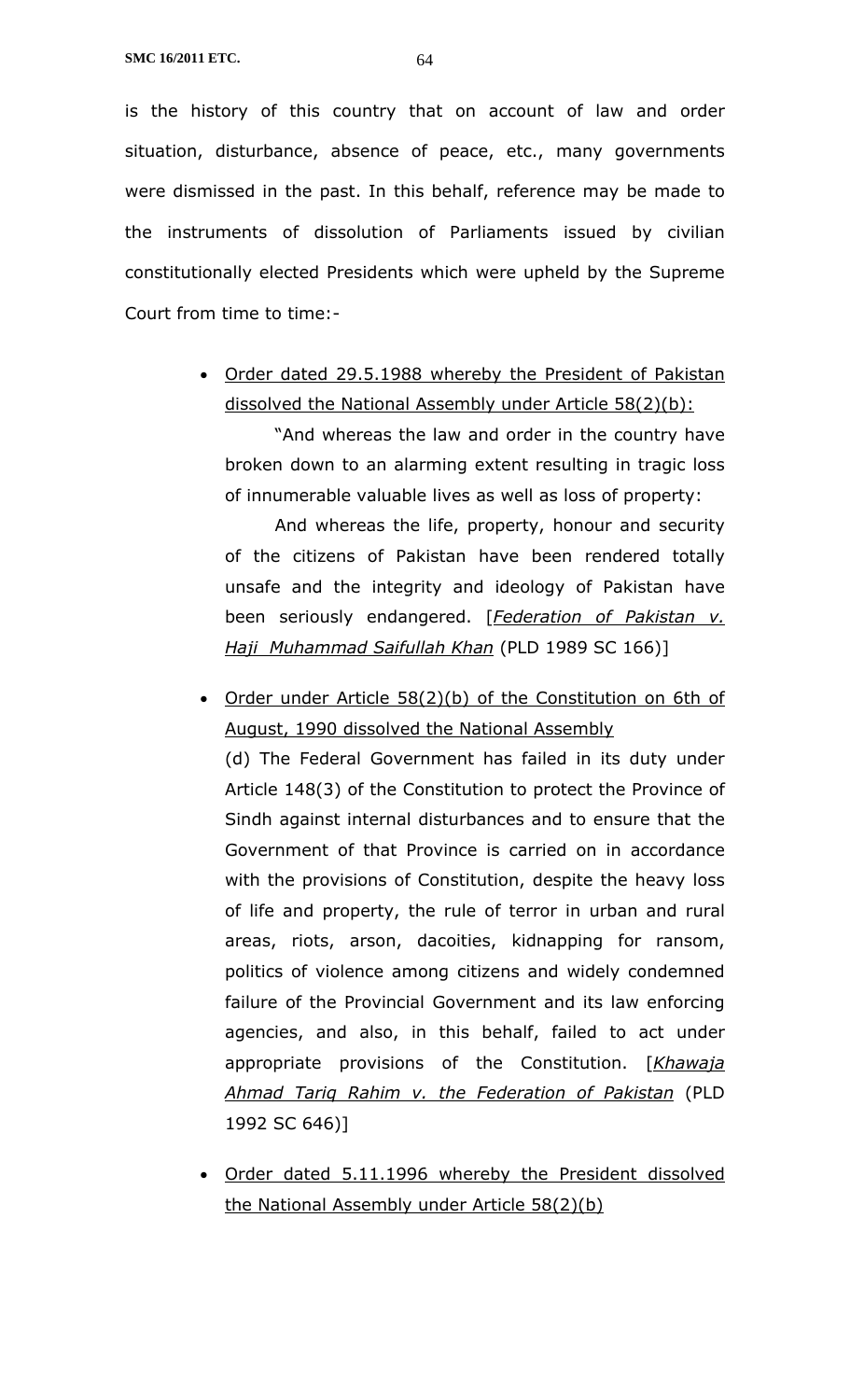"Whereas during the last three years thousands of persons in Karachi and other parts of Pakistan have been deprived of their right to life in violation of Article 9 of the Constitution. They have been killed in Police encounters and Police custody.

59. In *Ahmad Tariq Rahim's case* (*supra*), the dismissal of government was maintained by this Court because of failure of the Federal Government to protect the Provincial Government of Sindh from internal disturbances, relevant Para therefrom is reproduced herein below: -

> "28. Ground (d) in the order of dissolution is that the Federal Government had failed in its duty under Article 148(3) of the Constitution to protect Province of Sindh against internal disturbances despite heavy loss of life and property. In this respect, stand taken on behalf of the petitioner is that matter relating to law and order situation in the Province was responsibility of the Province as enshrined in the Constitution. It is stated in the rejoinder riled in the High Court that Government of PPP entered into accord with MOM accommodating its members in the Sindh Cabinet. Due to certain reasons there was unilateral break-up of the accord by MQM which had withdrawn support from the Government. The Provincial Government was doing its level best to deal with law and order situation as required under the Constitution and provisions of relevant laws. On this subject, there were several meetings between the Federal Government and the Provincial Government of Sindh and exchange of letters. took place between President, Prime Minister and the Governor of Sindh. In fact joint efforts were made sincerely to deal with the situation of law and order in Sindh to find a permanent solution. It is submitted on behalf of the petitioner that Federal Government and Government of Sindh wanted assistance of the army to the limited extent of aiding the civilian government as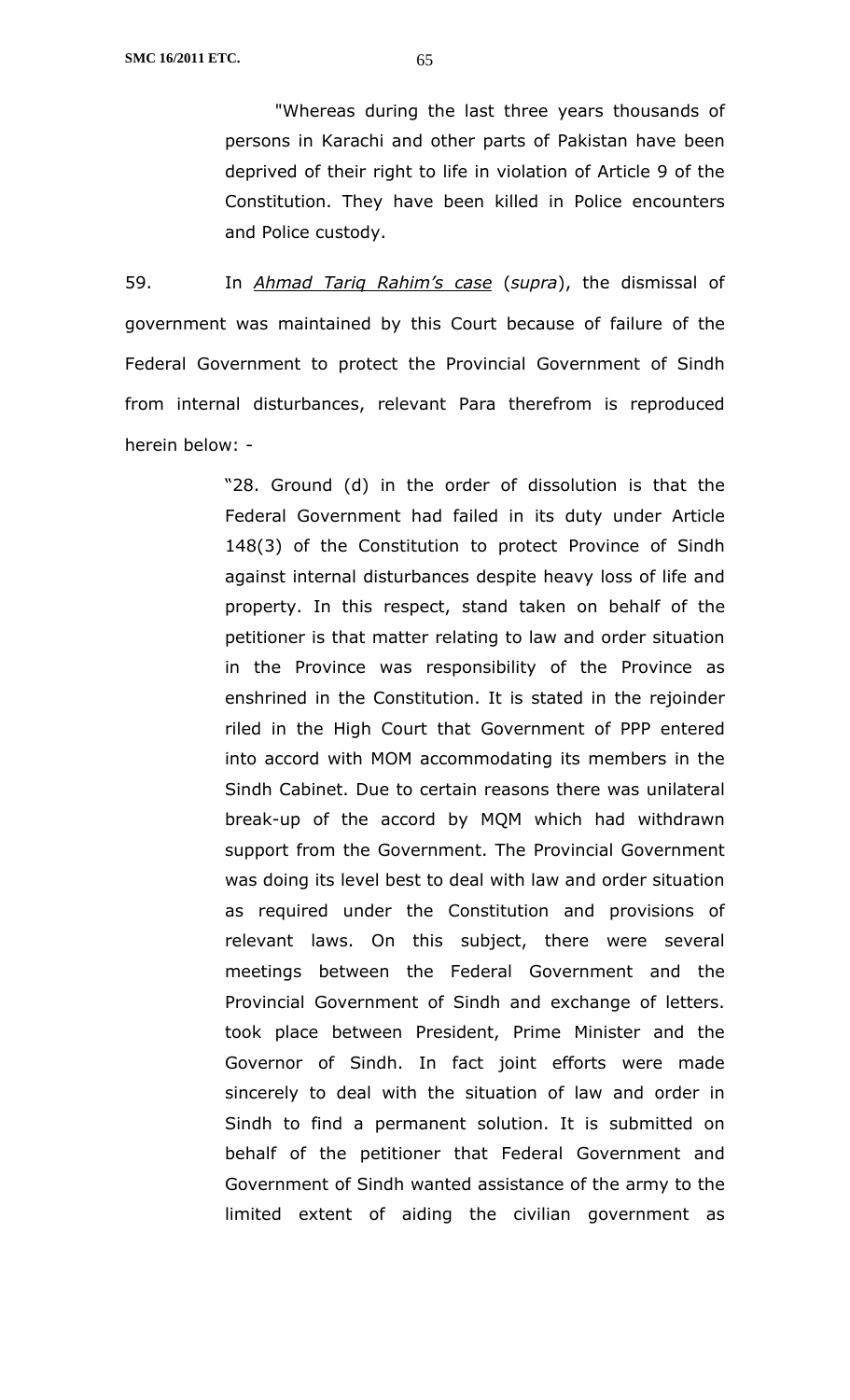contemplated under the provisions of Criminal Procedure Code but for some reason could not succeed in carrying out amendment in section 138-A of Criminal Procedure Code. One suggestion from the Provincial Government was that unlicensed arms should be recovered from people without any discrimination. Then unpleasant incident took place in Hyderabad on 26th and 27th May, 1990 in Pacca Qila. There were so many casualties in the firing. President wrote a letter on 28th May, 1990 addressed to the Prime Minister, asking hor to appoint judicial enquiry Commission to fix the responsibility for the events that took place in Hyderabad expressing his opinion in favour of use of armed forces in aid of civil power as contemplated under Article 245 of the Constitution."

Relevant Para from the judgment of this Court in *Benazir Bhutto v. Federation of Pakistan* (PLD 1988 SC 416) is also reproduced hereinbelow: -

> "54. The law and order situation in Karachi and other parts of Sindh should not have been allowed to deteriorate and get out of control. The custodial killings are to be explained satisfactorily as is required under the law. The killings in encounters with police are to be explained in proper manner and the Court has to give finding whether they were justified or not. There is absolutely no explanation available or produced on the record as to how the persons taken in custody and some of them in handcuffs while leading the Police party/Law Enforcing Agencies for making recoveries, were allowed to be killed by some unknown persons who did not want recoveries to be made. If a person is taken into custody then he is bound to be dealt with strictly according to law and is to be punished only when the case is proved against him. He cannot be allowed to be killed by any person while he is in custody. If this is done then it clearly shows that there is no writ of law but law of jungle. This shows inefficiency which tantamounts to total failure of the Constitutional machinery. If both the Provincial Government and the Federal Government jointly dealing with such situation fail then it can be said that the ground is available to the President to come to the conclusion that a situation has arisen in which the Government of the Federation cannot be run in accordance with the provisions of the Constitution and the Constitutional machinery has failed.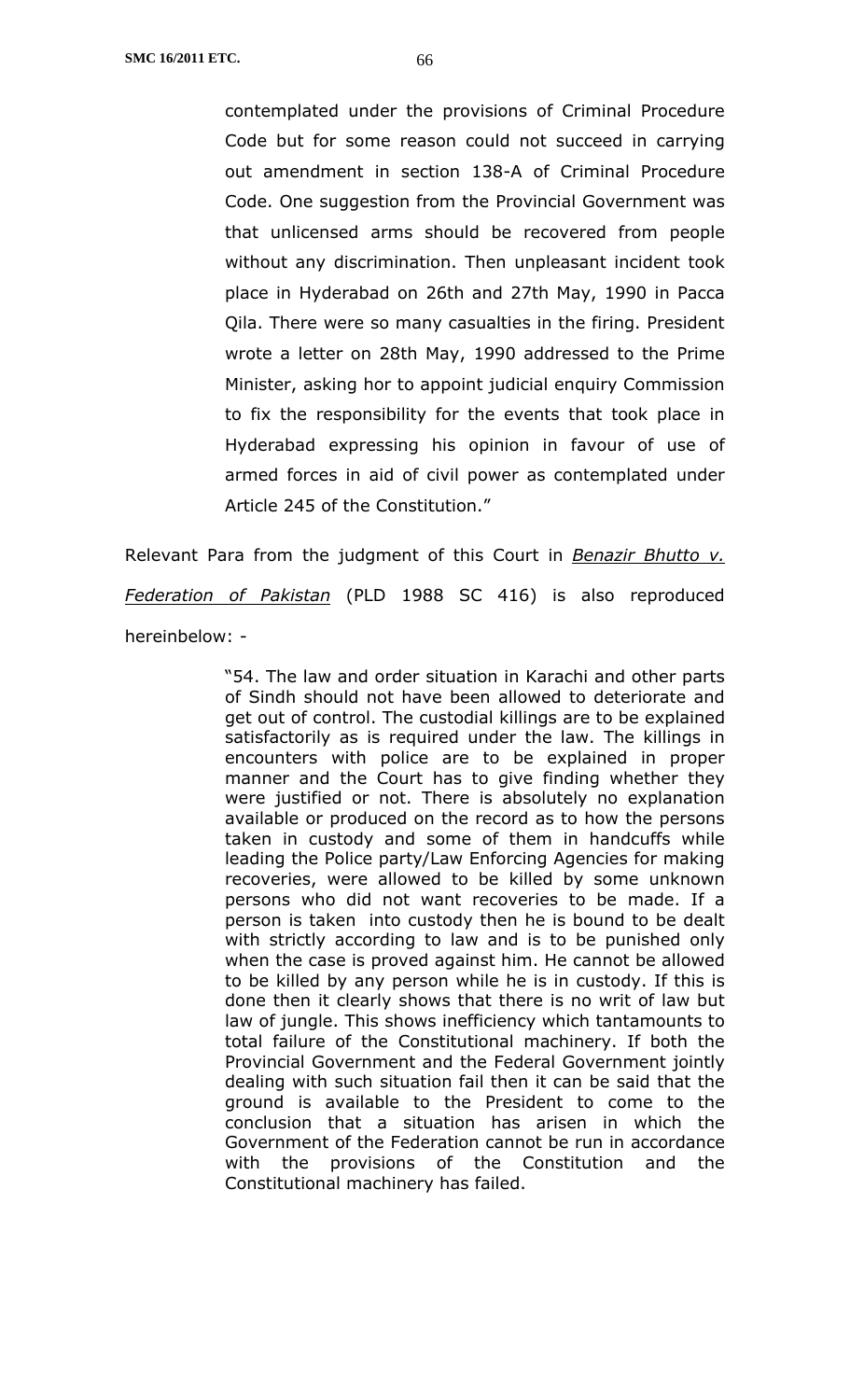60. It would not be out of context to note that Mr. Pirzada learned ASC had submitted that the Chief Executive was ready to take the following measures in future to maintain law and order situation in Karachi. The statement so filed is reproduced hereinbelow in verbatim:-

### STATEMENT ON BEHALF OF COUNSEL FOR THE PROVINCE OF SINDH

In pursuance of the proceedings before, and the order of this Hon'ble Court in the above matter dated 30.08.2011, the undersigned counsel for the Province of Sindh has met the Chief Minister, Sindh and as a result thereof, he has been instructed and requested to make the following/submissions.

- 1. The Chief Minister, Sindh has expressed his resolve and determination to deal with and handle the present criminal and crime situation in the city of Karachi (the subject matter of the above proceedings) without any discrimination whatsoever, irrespective of any party affiliations, that the criminals may or claim to have and that every effort will be made to deal with and control the situation by all necessary action within the framework and letter and spirit of the Constitution the law.
- 2. The Chief Minister firmly believes that his Government and the law enforcement agencies and instrumentalities available to him are competent in this behalf and that there shall be no lack of will to act on their part.
- 3. Without prejudice to the generality of the above submission, the Chief Minister, respectfully wants to convey to this Hon'ble Court, the specific actions that he proposes to take in this behalf:
	- a. For the purpose of prevention and control of crime, steps are underway to increase the strength of the police force and supplement and buttress the same by the Rangers. It may be pointed that deployment of Rangers (which are absolutely necessary and vital to work in coordination and cooperation with the Police and are 10,000 in numbers in the city of Karachi) impose a bearable burden of less than Rs.400,000,000/- (Rupees Four Hundred Million) per year, in juxtaposition to the benefits flowing from their proper utilization. The burden of their salaries and emoluments is and continues to be borne by the Federal Government and not the Provincial Government.
	- b. 1000 additional Police force has been transferred from the interior of Sindh to perform duties in the city of Karachi. The large number of the Police force available in Karachi, which has not been allocated to crime control will be reduced beginning immediately so as to provide sufficient numbers to crime control. It may be pointed that at least a half of the number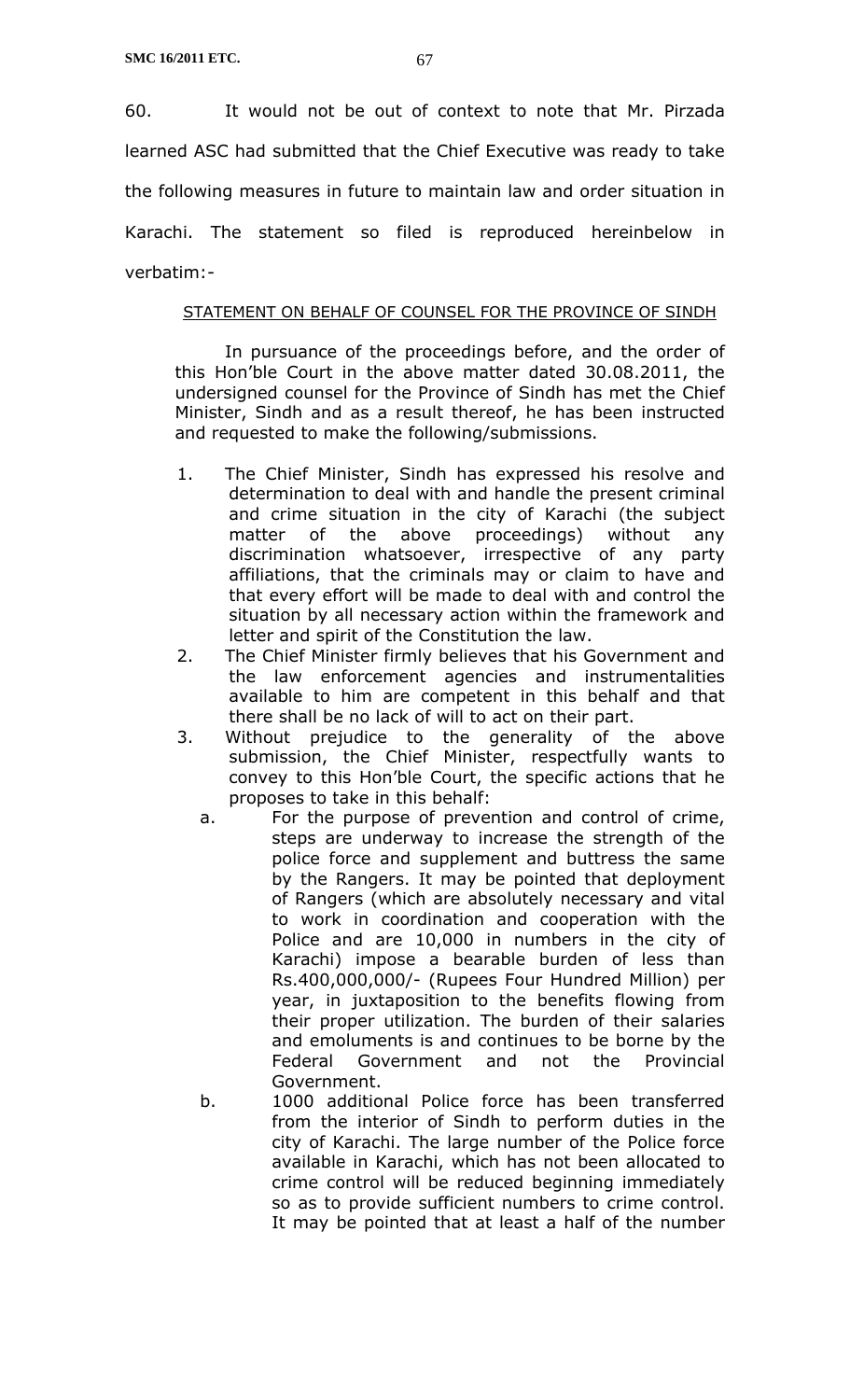reserved for special duties as disclosed by the Inspector General Police, Sindh, is either assigned to traffic control or security to VIP's and also nongovernmental private parties and institutions. Notices have already been issued to these non-governmental and private organizations, that the force allocated to them is to be withdrawn and they have been advised to make private arrangements for their security. In the next immediate step, the force assigned to VIP's will be reduced, wherever possible in consonance with and without jeopardizing the requirement of their security.

- c. Lastly, a 5000 strong contingent Police force, is being recruited, which will be trained and fully capable of performing their duties within the next 12 months. These recruits will receive special and sophisticated training at 9 Police training centers in the Province.
- d. Closed Circuit Televisions (CCTV's) and cameras are being installed at 900 different locations in the city, which shall monitor, record and report commission of crimes. As stated in the power point presentation (from pages 48 onwards), new and effective APC's have been ordered, which will augment and enable easier penetration by the law enforcement agencies into the crime areas. As stated on page 48, a new motorcycle force named 'Eagle Force' has already been introduced and is functional.
- e. 20 mobile forensic laboratories are being acquired, which shall be manned by extensively trained personnel, with the assistance of friendly countries with advanced technology and expertise.
- f. The next important aspect in the maintenance of law and order is an effective, meaningful and productive investigation for the purpose of apprehension of real culprits, sophisticated and proper collection of evidence, l witnesses and compilation of record, so as to enable the Prosecutors to go with confidence and secure convictions of the guilty. The Police Act 1861 has already been brought into force and solid investigation can be achieved through suitable amendments in the law. In this behalf, desired results can be achieved by strengthening the prosecution agencies and institutions. It may be necessary to bring suitable amendments in the existing laws, which may *inter alia,* provide for safety and security of witnesses and maintenance of full record and date of habitual offenders, so as to make it difficult for them to be release on bail as a matter of course.
- g. As far as the question of aliens/noncitizens living in Karachi and estimated to e 2,500,000, this matter relates to a considerable extent to the Federal Government and the Counsel representing it shall have better *locus standi* to address this Hon'ble Court.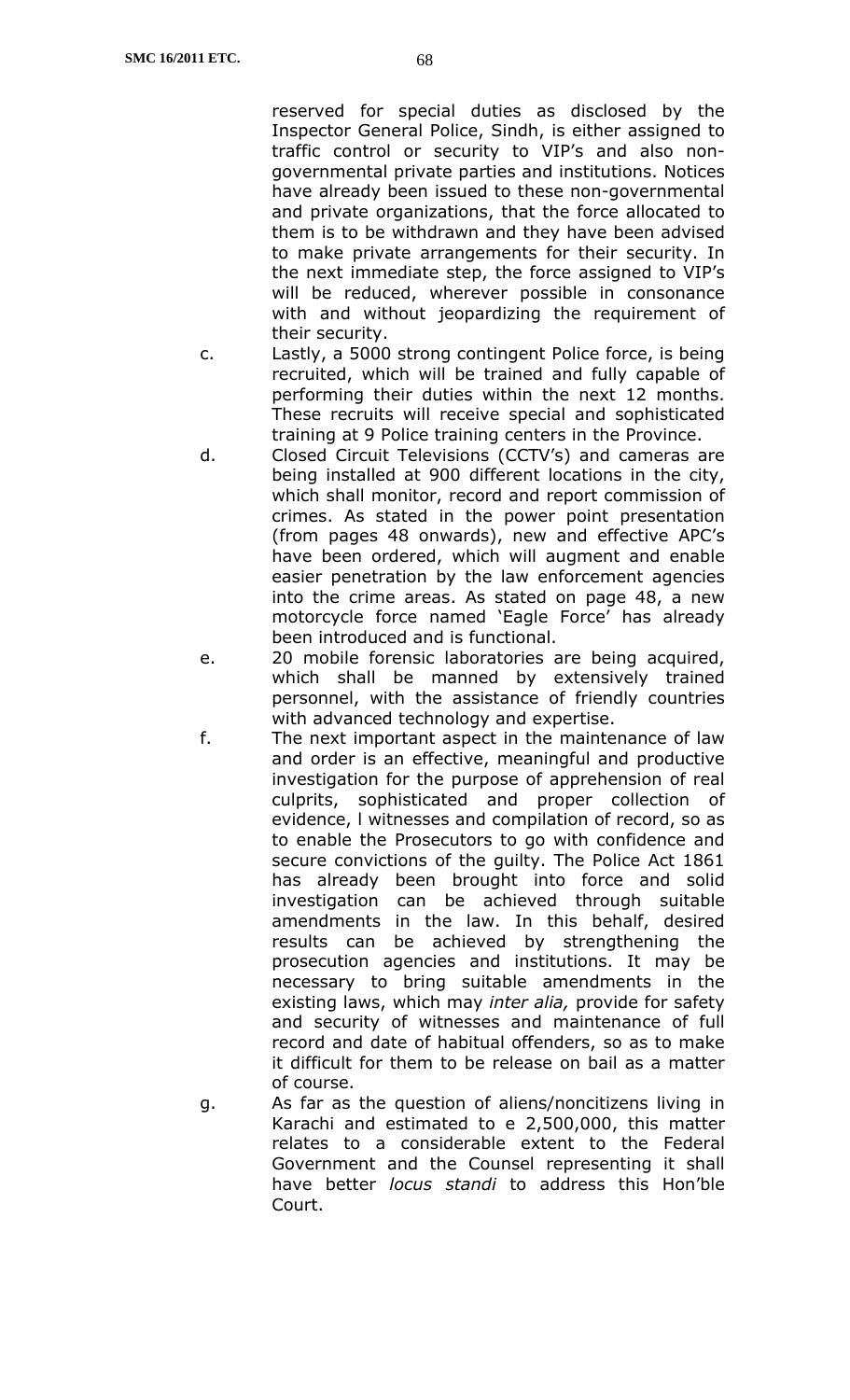4. That these proceedings have been initiated Suo Motu by this Hon'ble Court, *pro bono publico* and are not adversarial and therefore, the submissions on behalf of the Province of Sindh have been made in that context. This Hon'ble Court has also made observation to the same effect. Therefore, the right of rebuttal, of the Province of Sindh, is not waived if others parties, who have brought in their petitions or have joined these proceedings make any submissions, which are required to be answered rebutted and controverted."

But subsequently, he waived his right of rebuttal.

61. Some of the above commitments have already been reiterated by the IGP Sindh in his presentation, summary whereof has been reproduced hereinabove. Similarly, as it has been pointed out in the report submitted by the Chief Secretary Sindh dated 26.08.2011 that after large scale bloodshed in Karachi, now the Administration has realized the gravity of the situation and has conferred powers upon the Pakistan Rangers *vide* notification dated 08.07.2011, which reads as under:-

# "No.SO(LE-I)/HD/6-66 GOVERNMENT OF SINDH HOME DEPARTMENT Karachi dated July 08, 2011

### **NOTIFICATION**

### SUBJECT: PAKISTAN RANGERS (SINDH) EMPLOYMENT IN THE MAINTENANCE OF LAW AND ORDER IN KARACHI

In the wake of recent incidents of terrorism/target killings in certain parts of Karachi, Government of Sindh, in exercise of the powers invested under section 10 of the Pakistan Rangers Ordinance, 1959, read with section 5 of the |Anti-Terrorism Act, 1997, hereby make responsible Pakistan Rangers (Sindh) for the maintenance of law and order and to apprehend the criminal elements involved in firing and killing of innocent citizens in various areas and zones of the city (where situation warrants employment of Sindh Rangers). Pakistan Rangers (Sindh) are hereby authorized by the Government of Sindh to cordon, search and use force in controlling firing by the criminals in effected areas.

CCPO Karachi will extend all possible support to Pakistan Rangers (Sindh) in restoring law and order situation in any part of the city.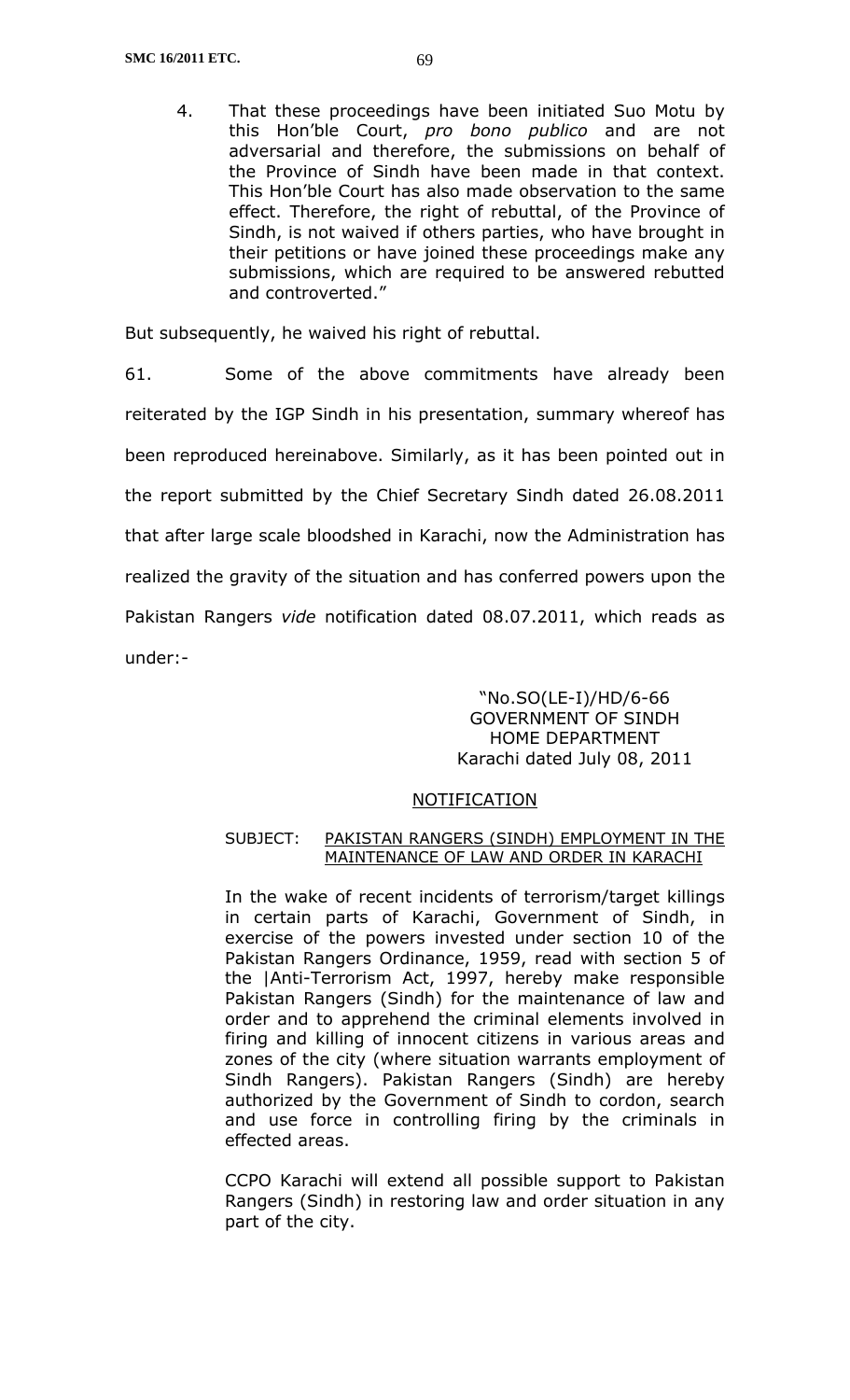## ADDITIONAL CHIEF SECRETARY HOME DEPARTMENT"

The contents of the report of the Chief Secretary, particularly Paras 7 & 8 thereof, being an eye-opener, have already been reproduced hereinabove.

62. Similarly, IG Police in addition to other explanations, referred to the demography of the city and admitted extortion of money (*bhatta*) being collected from the traders.

63. Mr. Farogh Naseem, learned ASC appearing on behalf of MQM in CMA 565-K/2011, pointed out that to prevent extortion of money (*bhatta*) the Provincial Assembly had already promulgated the Eradication and Curbing the Menace of Involuntary Donation or Forced Chanda Act, 2004 [hereinafter referred to as "the Act, 2004"]. However, it seems that this legal instrument has not been applied strictly whereas other learned counsel for interveners are of the opinion that criminals involved in collection of *bhatta* are so desperate that no one – be a trader or anyone else – being fearful is interested to expose himself to the wrath of the criminals, rather they feel safety in paying *bhatta*; besides they are equally hesitant to come forward because of problems and difficulties in perusing cases and also have no trust and faith in the police. As far as the law which has been referred to by the learned counsel, cognizance of an offence under the said Act is to be taken on submission of complaint in writing by a donor within 30 days of the commission of the offence before the Judicial Magistrate having territorial jurisdiction. The victims, instead of going by the letter of the law whereunder they have to become complainants and challenge the criminals, reportedly always armed with lethal weapons, prefer to make payment of *bhatta*. This thing can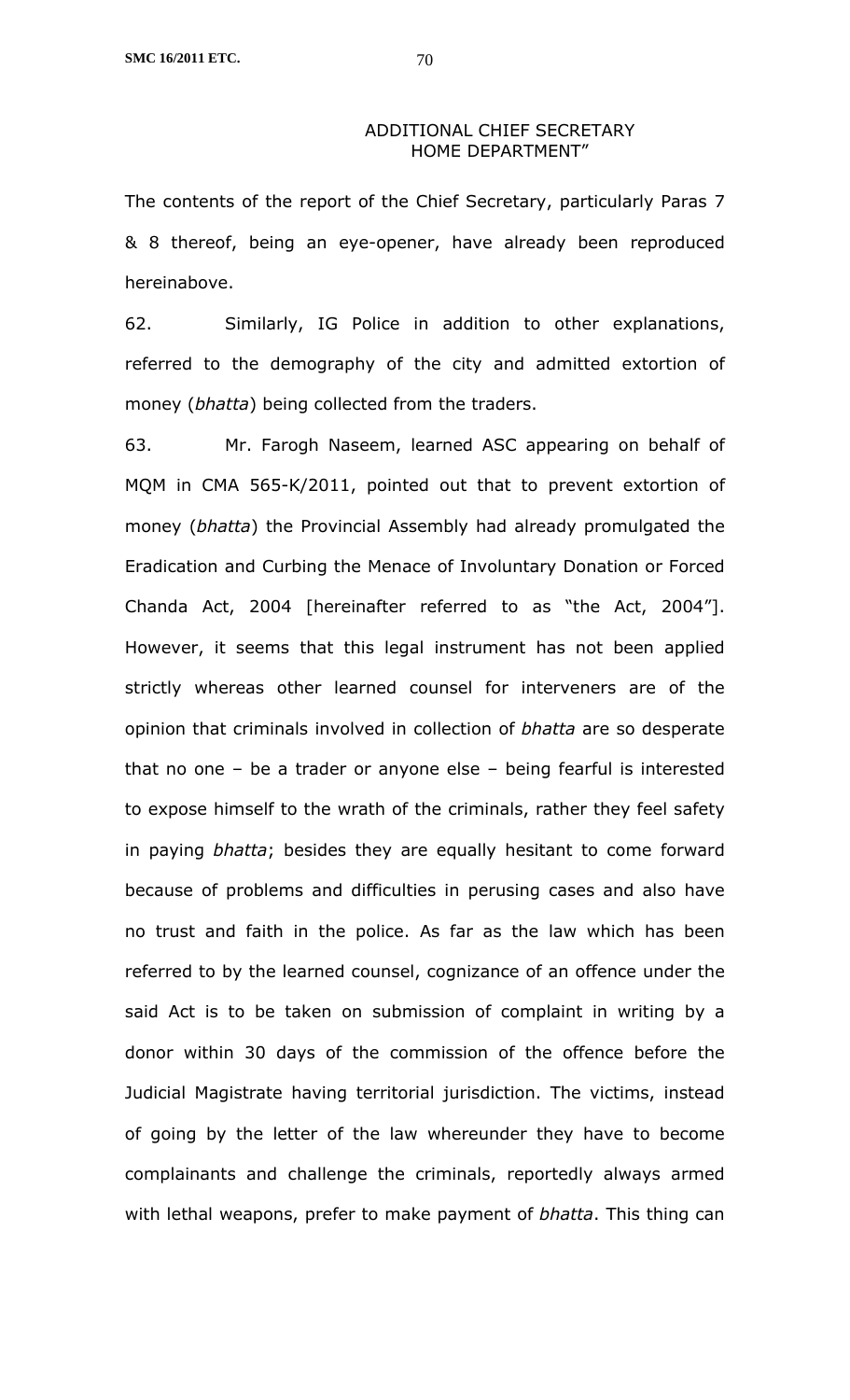only be reversed if the trust of the citizens is restored, which of course is not possible until and unless a neutral and a depoliticized administration as well as honest and dedicated law enforcing agencies, especially police are there to protect the victims of crimes. It seems that this law was promulgated for eradication and curbing the menace of extortion of money in the shape of forced donations (*chanda*). The word "*chanda*" has not been defined, but the definition clause of section 2 contains the word "Fund" which includes donation or contribution in the shape of money or kind. Thus, taking advantage of this provision, it was argued before us that there have been complaints that in the name of payment of *fitrana*, which is to be paid as *sadqa* by all the Muslims at the end of *Ramadan* on the eve of *Eidul-fitr*, exorbitant amounts have been forcibly recovered instead of allowing Muslims to pay the same voluntarily to the deserving people as per Injunctions of Islam. The culprits in an organized manner receive *fitrana* and in some of the cases ten times of the original amount has been demanded. Although no documents are available on record in this behalf, but these things have been pointed out during the arguments by the learned counsel appearing for the interveners who have spoken before the Court vocally. Similarly, it has been informed that as far as the word 'kind' mentioned in the definition of "fund" is concerned, it relates to recovery of *hadia* (donation), skins of animals (*khall*) and other body parts of animals on the occasion of *Eidul-Azha*, however, the representatives of so called welfare organizations working under the flags of their respective political parties used to bind down the people to hand over the same to them, else to face the consequences, but according to the learned counsel for the interveners, this law has also not worked effectively and the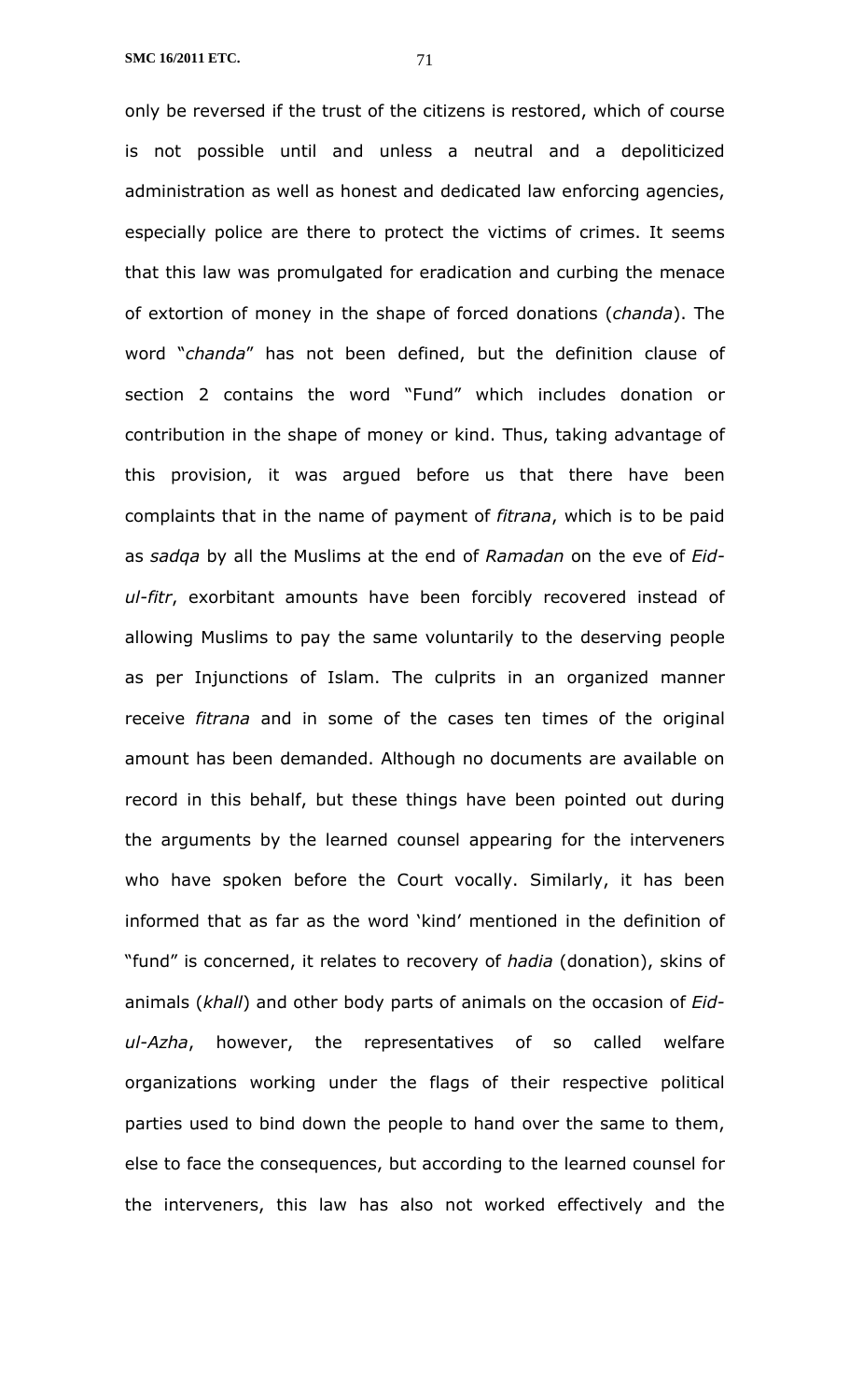practice of forcible recovery of the above items, i.e. skins, etc., has been going on.

64. It may be noted that as far as offence of extortion of money is concerned, which can also be considered as *bhatta,* it is covered by sections 386 to 388 of the Pakistan Penal Code and also falls within the definition of terrorism given in section  $6(1)(k)$  of the Anti-terrorism Act, 1997. Undoubtedly, sufficient legal framework as discussed hereinabove is available on the statute book, but the same is lying dormant because of its non-application as people do not have trust in the law enforcing agencies to counter the deadly and influential persons who happen to terrorize the innocent citizenry and due to this reason no one comes forward. It is common knowledge that *mafias* i.e. groups of criminals involved in the commission of heinous crimes, such as recovery of *bhatta*, extortion of money, business of illegal weapons, narcotics, drugs, land grabbing, etc., had been working in other countries as well in a highly organized manner. Reference in this behalf may be made to the Sicilian and American *Cosa Nostra*, an Italian group also working in New York, but in those countries the crime was controlled by promulgating and implementing stringent laws, which we also have in our jurisdiction, namely, Antiterrorism Act, 1997, therefore, we can also control the same by applying such laws strictly. In USA, to control such underworld *mafias*, the State authorized through the courts seizure of properties of such like persons, if it was established that they had acquired such properties out of income from the proceeds of heinous crimes. In this behalf, reference may be made to the case of *Bracy v. Gramley, Warden,* [520 U.S. 899 (1997)], wherein the Supreme Court of United States did not show any concession to the culprits. There are so many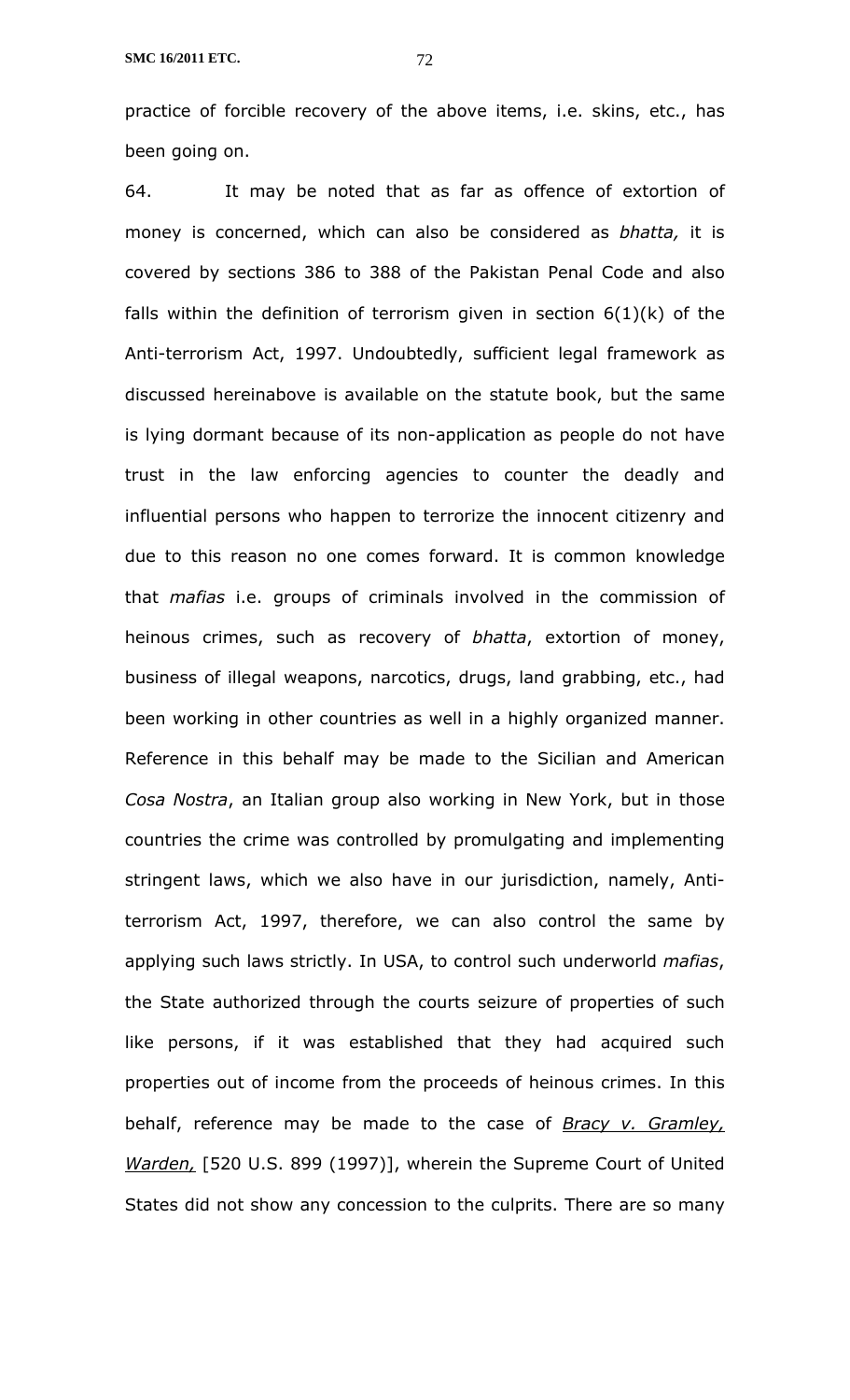other judgments, reference of which may not be necessary at this stage, where the Governments had succeeded to control the *mafias* after applying stringent measures.

65. The history of Karachi, which has been narrated hereinabove, indicates that from 1985 onwards, the rate of crime as well as the situation of law and order have been increasing with the passage of time. Syed Iqbal Haider, Sr. ASC in CMA No. 544-K/2011, has pointed out that General Zia-ul-Haq, with an intension to further divide and de-politicize the people, created three militant groups and fully armed ethnic parties, i.e. *Muhajir Qaumi* Movement (Now *Mutahida Qaumi* Movement), *Punjabi Pukhtoon Itehad* (PPI) and Jiye Sindh (JS), and ethnic warfare started from the tragic road accident death of a student named Bushra Zaidi in April, 1985, followed by numerous incidents of bloody clashes between the three ethnic parties resulting in innumerable deaths of innocent citizens, destruction of public and private property and injuries to thousands of persons, particularly in Karachi and Hyderabad. Curfews, *hartaals* (strikes) and close downs of routine activities of the citizens became a norm in Karachi. He further stated that from 1980 onwards, six Judicial Commissions headed by Judges of High Court of Sindh were constituted, but reports of none of those Commissions were made public nor their recommendations were ever implemented, perhaps to protect the real culprits responsible for such bloody incidents. Inasmuch as, former Prime Minister *Mohtarma Benazir Bhutto* had constituted a most powerful independent Judicial Commission headed by the then Chief Justice of Pakistan, Mr. Justice Muhammad Afzal Zullah and comprising the Chief Justices of all the four High Courts to investigate into the unfortunate incident of *Pakka Qila*, Hyderabad on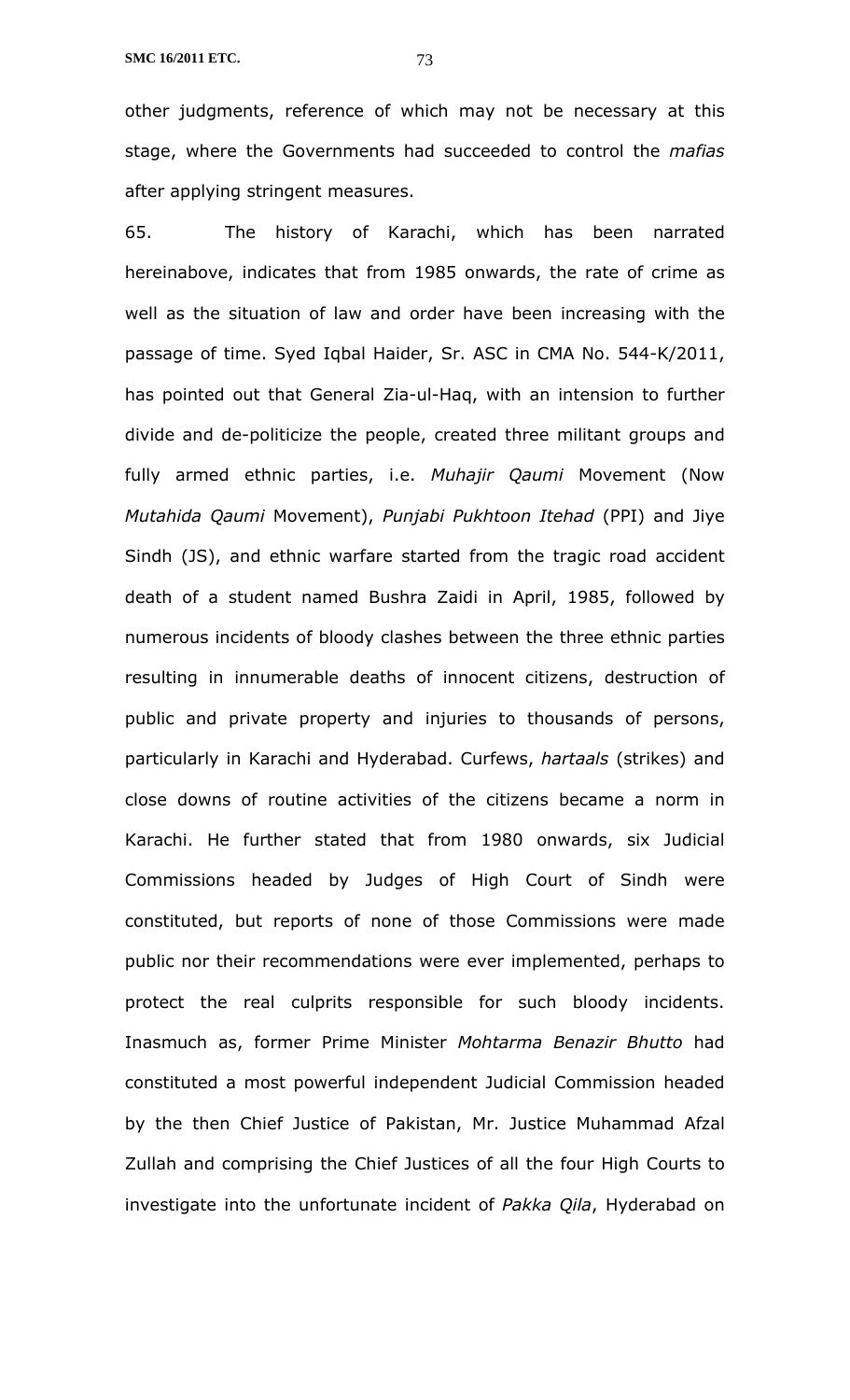or about 17.05.1990, but according to him, after unconstitutional dissolution of the Government of *Mohtarma Benazir Bhutto*, during the days of new Caretaker Government with heavy representation of MQM both at Federal and Provincial levels, it decided to dissolve the said Judicial Commission. He handed over the implementation report of one of such Commissions headed by the Chief Secretary, Sindh constituted in 1985-86 after the incident of Bushra Zaidi. We inquired from the learned Advocate General as to whether any other Commission's report was available and whether the same had been made public or not, he stated that as per instructions, no Commission report is available in the relevant department. From the facts and circumstances narrated by the learned counsel, it seems that in the past as well, the city of Karachi had been facing the same problem with which it is confronted today in more aggravated form, but unfortunately, no plausible solution to maintain law and order and restore peace in Karachi was adopted. Inasmuch as, sometimes, there had been military operations followed by operations by the Task Forces constituted by *Mohtarma Benazir Bhutto* during her regime commencing from 1993 onwards, but without any final permanent solution of the problem. We tried our level best to trace out the reasons as to why democratic as well as non-democratic Governments failed to bring normalcy in Karachi, but nobody came forward with a convincing answer except that identical international solutions, which other Governments like in Italy, America, India, etc., had adopted are available to the State machinery in Pakistan, but no one had dared or shown any will to resolve the issue of disturbances in Karachi. Although, Karachi is a city presently accommodating about 18 million people belonging to different communities, as per the history of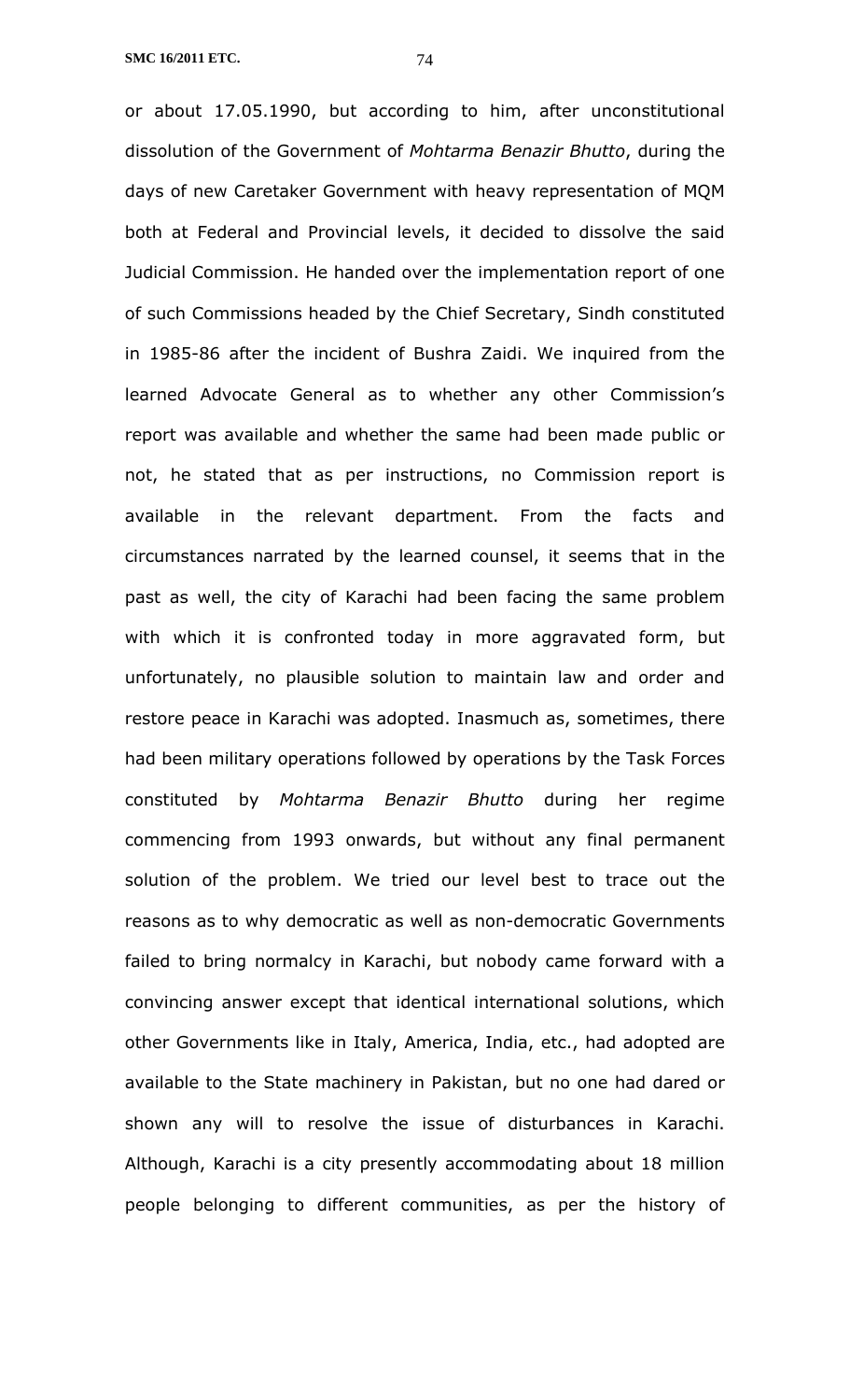Karachi who had come from India, Afghanistan and all over Pakistan and had settled permanently over there making it a cosmopolitan city, which houses *Pakistanis* as well as a large number of foreigners, about 2.5 million in number, who are also there without any check and their involvement in troublemaking can also not be overruled. But the question remains as to why law enforcing agencies have not, to say the least, checked these illegal immigrants and have not managed to deport them to the countries of their origin. The DG Rangers, who operates in the disturbed areas, appeared in person and pointed out in his briefing to the Court that the political forces of the city had been made hostage by the militant groups of political parties; Karachi was a mega city, but unfortunately an unjust infrastructure divided it into various parts on ethnic and political lines; the city was in the grip of polarization on account of which even the health sector was divided on ethnic/parochial basis, so much so that a patient or an injured person belonging to one community is refused admission for medical treatment in a hospital under the control of the rival group; and the situation in Karachi was worse than that prevailing in North Waziristan. The statement of DG Rangers has undoubtedly made important evaluation during his briefing, besides, in the reports available on record and from other credible sources, the situation in Karachi seems to be terrible and needs urgent attention of the Federal and the Provincial Government to handle the same through independent Administration to save the economic, social and political future of Pakistan, which, *inter alia*, depends upon peaceful life in Karachi.

66. Mr. Rasool Baksh Palijo, ASC appearing on behalf of *Awami Tehrik* Party in CMA No. 552-K/2011, in loud and clear words, held MQM responsible alone for the situation prevailing in the country. He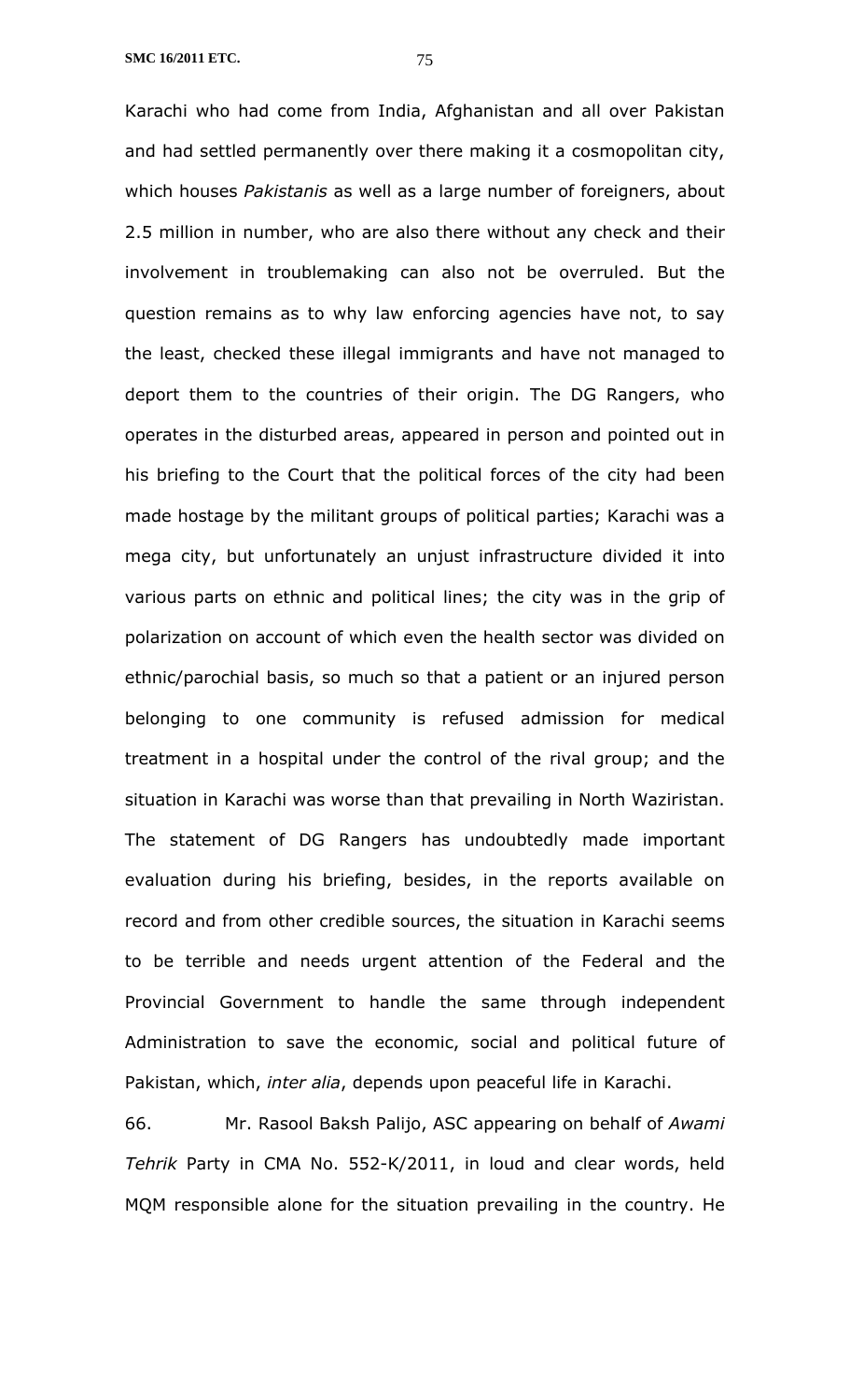stated that over the last about 20 to 30 years thousands of criminals were not *challaned* and not a single person was awarded punishment. According to him, unless a ban is imposed upon the militant outfits of the political parties, peace and normalcy would not be brought to Karachi. Therefore, he emphasized that culprits should be brought to book and severe punishments should be awarded to them, which may serve deterrence for like minded persons. In this context, Syed Iqbal Haider, Sr. ASC agreeing with him suggested that a powerful truth finding commission is required to be constituted to decide, once for all, as to who is responsible for destroying peace in Karachi, whereas, Syed Iftikhar Hussain Gillani Sr. ASC was of the opinion that instant matter may not be disposed of finally, and an affective interim order may be passed, as this Court had done in the Petitions challenging the validity of the  $18<sup>th</sup>$  Constitutional Amendment, enabling this Court to supervise the affairs relating to law and order situation in Karachi.

67. Mr. Abdul Mujeeb Pirzada, Sr. ASC appearing on behalf of Sindh Bachayo Committee in CMA No. 531-K/2011, after having narrated the facts and circumstances of the case also insisted for directions to the Government of Sindh to initiate the process of deweaponization and for the assistance of Administration the military be also allowed to be called in terms of Article 245 of the Constitution because in the past as well, the Administration has been calling in aid the Armed Forces in critical situations like during the earthquake of 2005 and floods in different parts of the country in 2010, and also get implemented the orders passed by this Court by invoking Article 190, which according to Syed Iftikhar Hussain Gillani, Sr. ASC is an enabling provision on the basis of which the Court can issue directions to all executive authorities to come forward to provide aid to it in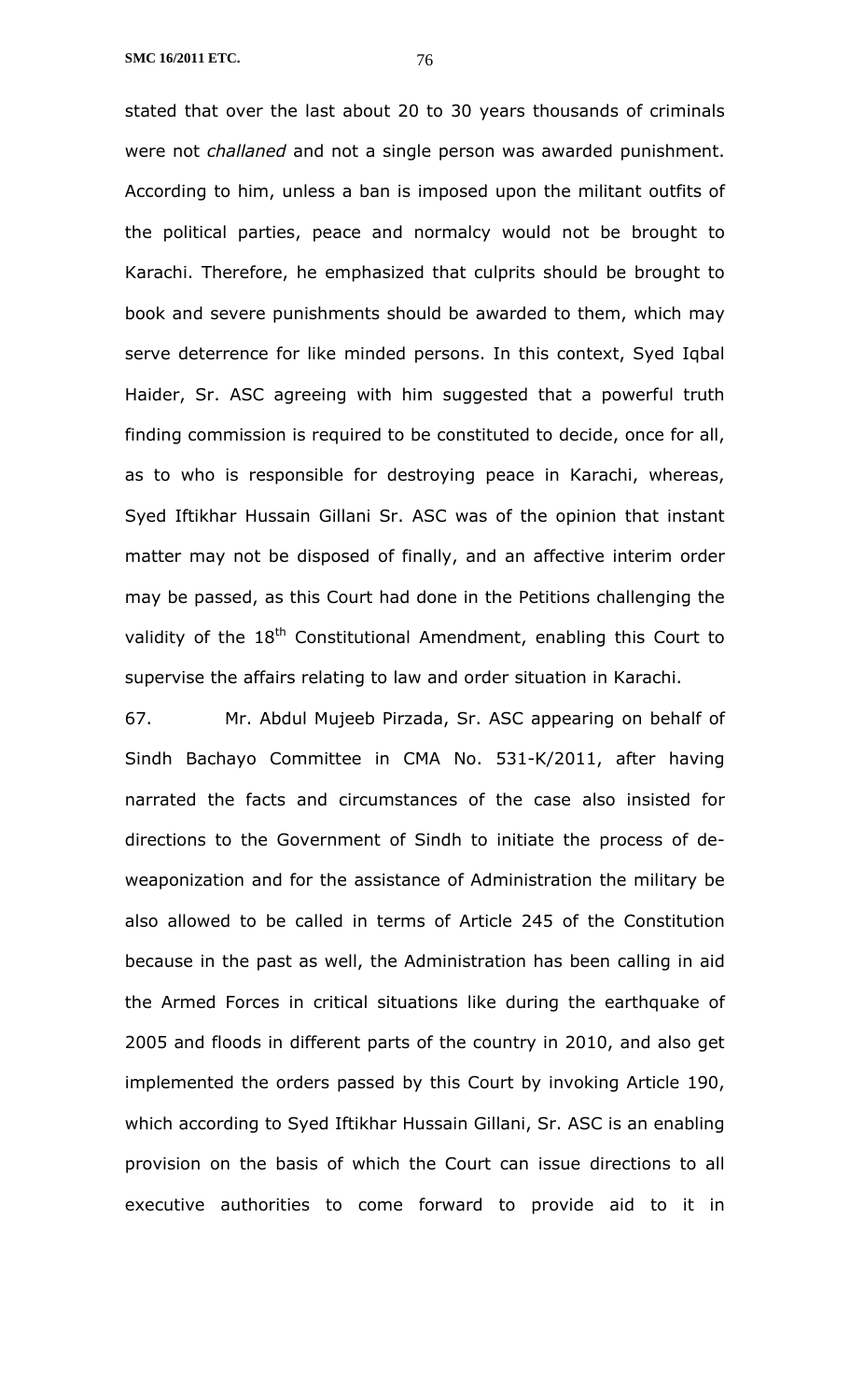implementation of its orders, and undue objections are being raised to invoking of the provisions of Article 190. According to them, Article 190 is like all other provisions of the Constitution, e.g., Article 187, etc., therefore, adhering to any provision of the Constitution will be tantamount to strengthening the institutions for the purpose of achieving good governance, welfare, peace and tranquility in the society. They have emphasized that no provision of the Constitution can be made ineffective, rather each provision has to be applied when the need arises. It is to be noted that as per the scheme of the Constitution, different institutions are required to fulfill their commitment because our Constitution is based on the principle of trichotomy of powers i.e. Legislature, which is responsible to legislate the laws, Executive/Government headed by the Prime Minister in the Federation and the Chief Ministers in the Provinces to fulfill their duties, and the Judiciary, which has to interpret the Constitution and the law. Violation of constitutional provisions by any of the organs/functionaries of the State is not permitted by law as held in the case of *Sindh High Court Bar Association v. Federation of Pakistan* (PLD 2009 SC 876) wherein all the actions of the then Chief of Army Staff General Parvez Musharraf dated 03.11.2007, viz., Proclamation of Emergency, PCO No. 1 of 2007, Judges Oath Order, 2007, etc. were declared to be unconstitutional, illegal, *mala fide* and *void ab initio*. As a result, whatever was done extra-constitutionally was struck down. As far as the present democratic Government is concerned, it too cannot be allowed to go beyond the Constitutional provisions or allowed to fail in its implementation, particularly with regard to enforcement of Fundamental Rights. There are no two opinions that as far as Fundamental Rights/civil rights of the citizens are concerned, those are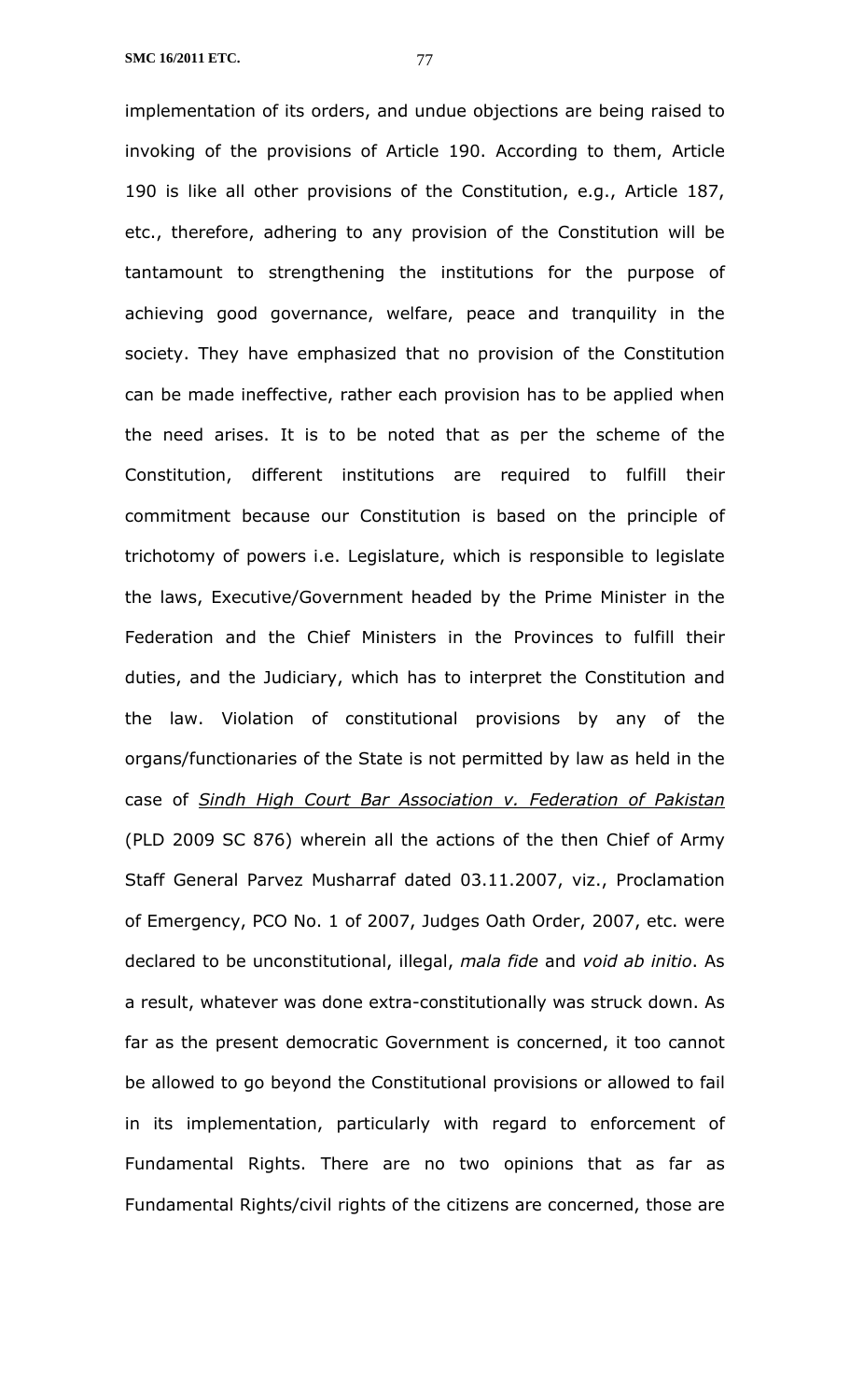to be enforced by the Executive and if it fails to do so, they have to face the consequences envisaged by the Constitution. The Executive functionaries who have also taken oaths both in the Province and Federation to protect and preserve the Constitution cannot be allowed to defeat any provision of the Constitution, whatever the circumstances may be. At this juncture, reference to Article 5 of the Constitution is relevant and appropriate, which commands that loyalty to State is the basic duty of every citizen and obedience to the Constitution and law is the inviolable obligation of every citizen wherever he may be, and of every other person for the time being within Pakistan. Thus, the Executive/public functionaries are bound to enforce the Constitution while protecting the Fundamental Rights of the citizens without any fear or favour or compromise for subjective purpose. Reference in this behalf may be made to the cases of *Abdul Majeed Zafar v. Governor of Punjab* (2007 SCMR 330) and *Ch. Zahur Ilahi v. Zulfiqar Ali Bhutto* (PLD 1975 SC 383). In the last mentioned judgment, the question before the Court was with regard to initiating proceedings of contempt of Court against the then Prime Minister, Zulfiqar Ali Bhutto, vis-à-vis the position of such office holder as well as the immunity under Article 248 of the Constitution, when this Court held that *even a Prime Minister is, under clause (2) of Article 5 of the Constitution, bound to obey the Constitution and law as that is the basic obligation of every citizen*. Whereas, in the instant proceedings without claiming any immunity whatsoever, the Prime Minister as well as the Chief Minister both are bound to follow the Constitution under Article 5(2) by ensuring security and safety of persons and property of the citizens. An argument could be raised that since the responsibility for incidents of violence, commission of crimes, bloodshed and looting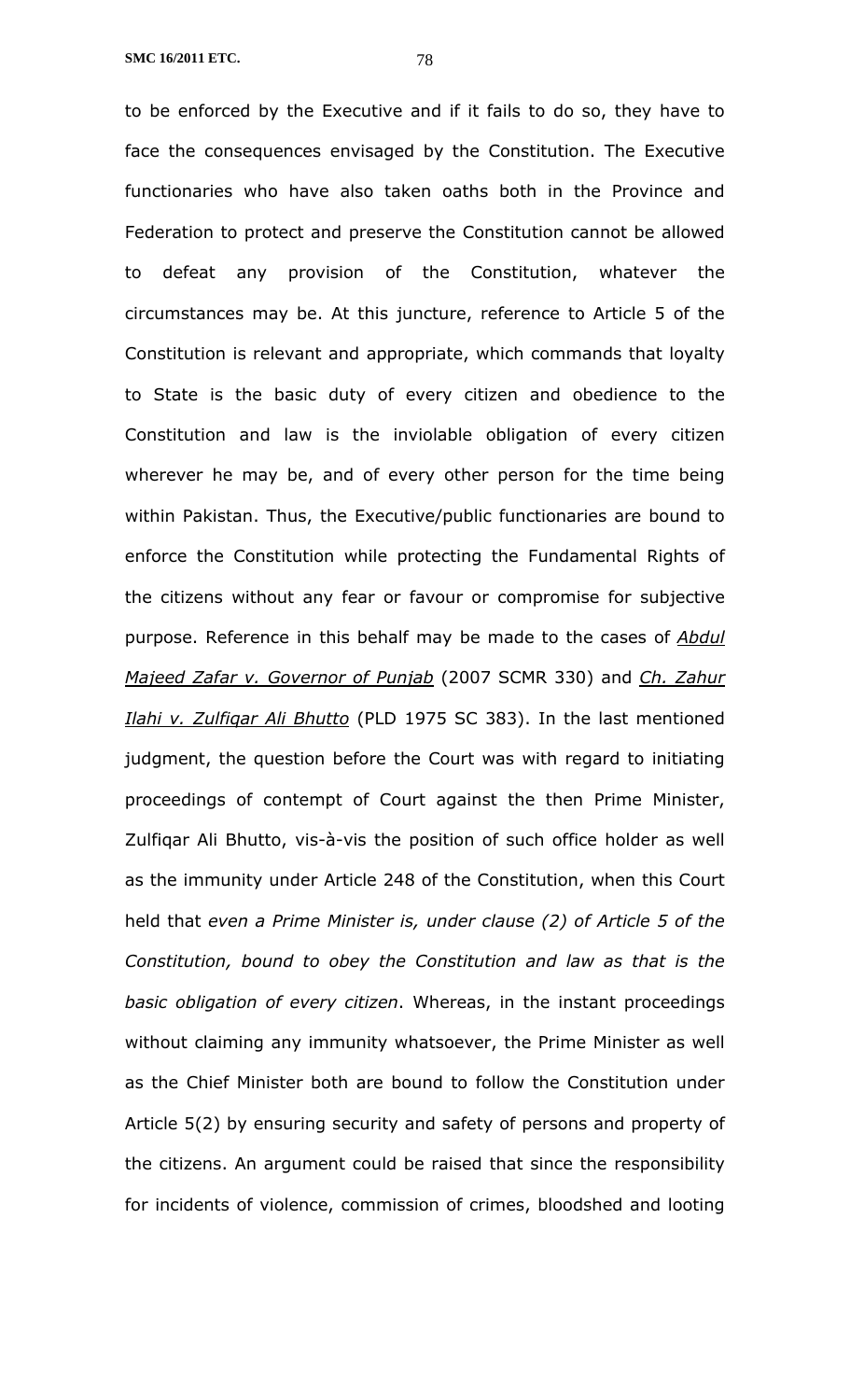occurring in the society lies on criminals, who are to be held responsible and punished by the Courts of law, as such, in the instant case as well, the law enforcing agencies are performing their duties causing arrests of the accused persons to be put on trial in accordance with law. In our considered opinion, a line of distinction has to be drawn in the cases where there is insurgency in any part of the country and commission of crimes by the individuals for their personal enmities and other motives, and commission of crimes in the shape of a turf war by various groups allegedly having support of political parties to secure their vested interests, vis-à-vis unlawful gains. Such groups represent the organizations/gangs of criminals, drug *mafias*, land grabbers, etc., who operate against each other to have control over different areas of the city, considering themselves as warlords and obstruct entry of rival groups in each other's area.

68. At this stage, reference to the application of Mr. Javed Ahmed Chhatari Advocate, appearing in person in CMA No. 558- K/2011 may be made with which he has appended a coloured copy of the map to highlight the respective areas under the control of *Pashtuns* and Urdu speaking communities, divided by a hill. Allegedly, the *Pashtuns* are inhabitants on the upper side of the hill whereas the Urdu speaking people and other communities are living across and in the bottom of the same, and whenever a dispute arises, according to Mr. Chhattari, the *Pashtuns* take benefit of their location on the high side of the hill and manage to kill *Muhajirs* (Urdu speaking). He has also submitted a list of police stations, 112 in number, along with details of different communities living in their respective jurisdictions. For convenience, the same is reproduced herein below: -

| S.No. | Name of Police Station | Nature of Population |
|-------|------------------------|----------------------|
|-------|------------------------|----------------------|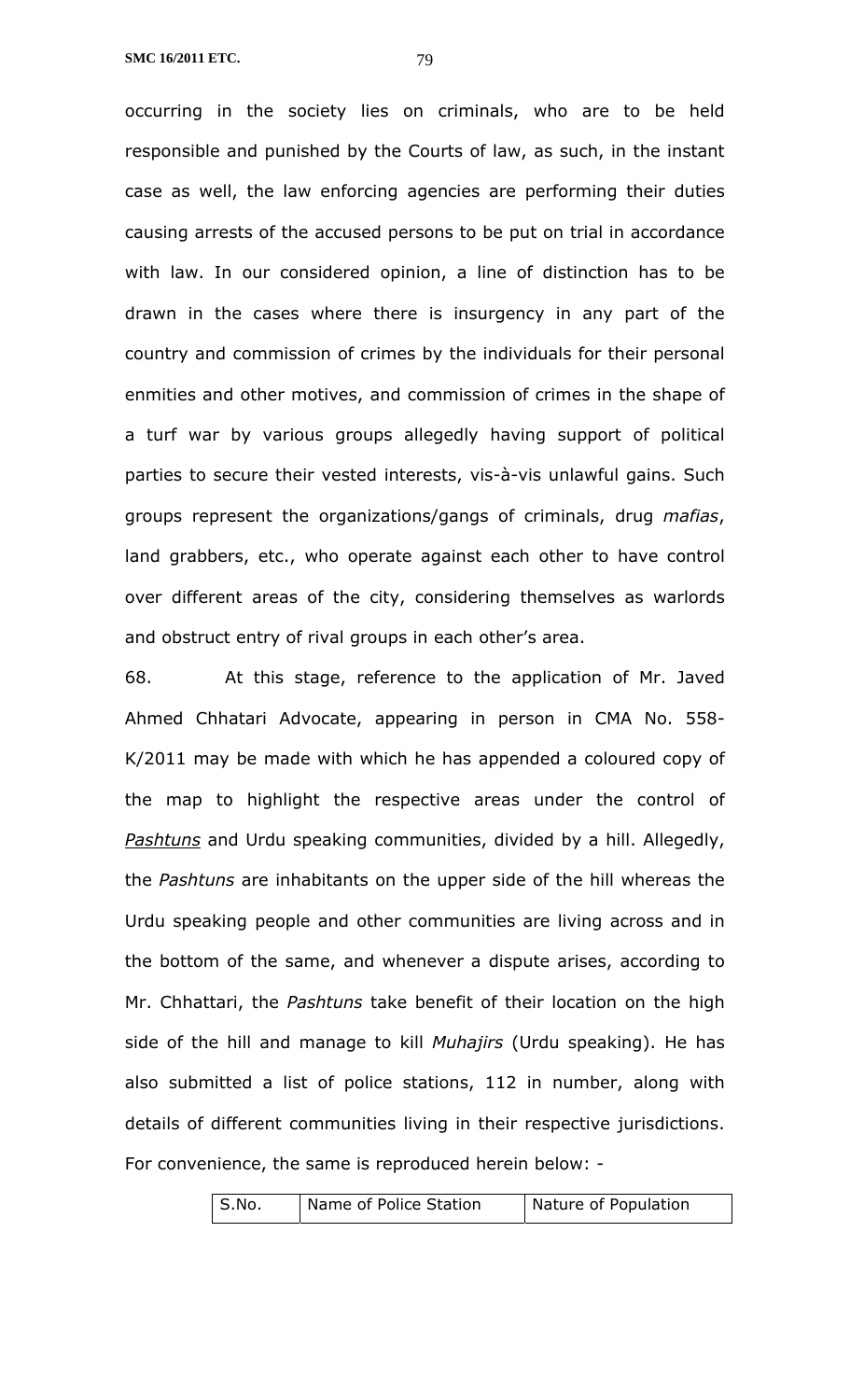| 1. | 1. Peerabad<br>2. Manghopir<br>3. Mochko<br>4. Mominabad<br>5. Site Section A<br>6. Site Section B<br>7. Baldia Town<br>8. Saeedabad<br>9. Sohrab Goth<br>10. Gulzar-e-Hijri<br>11. Qaidabad<br>12. Sohrab Goth<br>13. Bilal Colony                                                                                                                                                                    | Pukhtoon Majority Police<br><b>Stations</b>                 |
|----|--------------------------------------------------------------------------------------------------------------------------------------------------------------------------------------------------------------------------------------------------------------------------------------------------------------------------------------------------------------------------------------------------------|-------------------------------------------------------------|
| 2. | 1. Bahadurabad<br>2. Nazimabad<br>3. Rizvia<br>4. Gulbahar<br>5. Super Market<br>6. Liaquatabad<br>7. Sharifabad<br>8. Gulberg<br>9. Yousuf Plaza<br>10. Azizabad<br>11. Joharabad<br>12. Samanabad<br>13. New Karachi<br>14. Sir Syed Town<br>15. Preedy<br>16. Orangi Town<br>17. Pakistan Bazar<br>18. Landi<br>19. Korangi<br>20. Zaman Town<br>21. Saudabad<br>22. Orangi Ext.<br>23. Shah Faisal | Mahajir Majority Police<br><b>Stations</b>                  |
| 3. | 1. Chakiwara<br>2. Bagdadi<br>3. Kala Kot<br>4. Eid Gah<br>5. TPX<br>6. Gaddap Town<br>7. Ibrahim Haidry<br>8. Malir City<br>9. Memon Goth<br>10. Bin Qasim<br>11. Docks<br>12. Kalri<br>13. Malir Cantt:<br>14. Nepare<br>15. Sharafi Goth                                                                                                                                                            | <b>Baloch and Sindhi</b><br><b>Majority Police Stations</b> |
| 4. | 1. Mari Pur<br>2. Jackson<br>3. Surjani Town<br>4. Gulshan-e-Iqbal<br>5. Gulistan-e-Johar<br>6. Shar-e-Faisal<br>7. Shar-e-Noorjehan<br>8. Sher Shah                                                                                                                                                                                                                                                   |                                                             |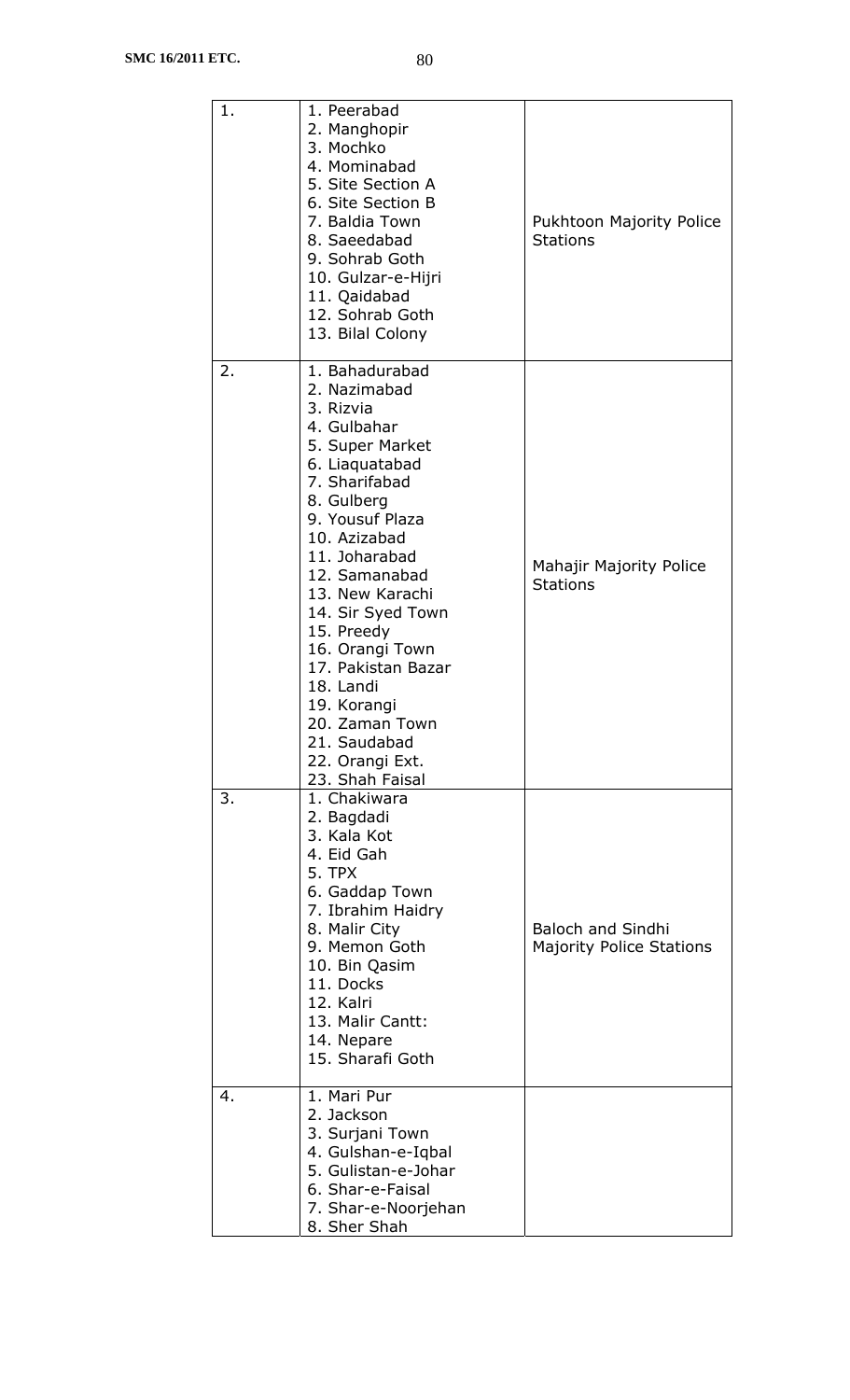| 10. Mehmoodabad<br>11. Baloch Colony<br>12. Ferozabad<br>13. Defence<br>14. Clifton<br>15. Gizri<br>16. Boat Basin<br>17. Artillery Maidan<br>18. Sadar<br>19. Air Port<br>20. Civil Line<br>21. Darakshan<br>22. Frere<br>23. Gulzar-e-Hijri<br>24. Garden<br>25. Jamshed Quarter<br>26. Kharadar<br>27. Methdar<br>28. Korangi I. Area<br>29. Khokra Par<br>30. Khawaja A Nagri<br>31. Model Colony<br>32. Nabi Bux<br>33. New Town<br>34. New Karachi I Area<br>35. Risala<br>36. Soldier Bazar<br>37. Sukhan<br>38. Steel Town | Mix Community<br>Populated Area Police<br><b>Stations</b> |
|------------------------------------------------------------------------------------------------------------------------------------------------------------------------------------------------------------------------------------------------------------------------------------------------------------------------------------------------------------------------------------------------------------------------------------------------------------------------------------------------------------------------------------|-----------------------------------------------------------|
|------------------------------------------------------------------------------------------------------------------------------------------------------------------------------------------------------------------------------------------------------------------------------------------------------------------------------------------------------------------------------------------------------------------------------------------------------------------------------------------------------------------------------------|-----------------------------------------------------------|

Thus, according to Mr. Chhattari, the dispute is not confined to individuals, but mostly extends to three communities i.e. *Muhajirs*, who normally speak Urdu, *Pashtuns* and *Balochs*, all of whom try to achieve their nefarious objects by committing murders by way of vengeance and as a matter of tit for tat. The Pakistan People's Party Parliamentarians (PPPP) being the majority party in the Provincial Assembly of Sindh is the leading parliamentary party, whereas the MQM is the next majority party in the said Assembly. According to the learned counsel appearing on behalf of MQM, out of total 42 seats of MQM in the Provincial Assembly of Sindh, it has 34 seats from Karachi, and ANP has only 2 seats, whereas PPPP alone has 93 seats, which even otherwise is sufficient to form government in the Province.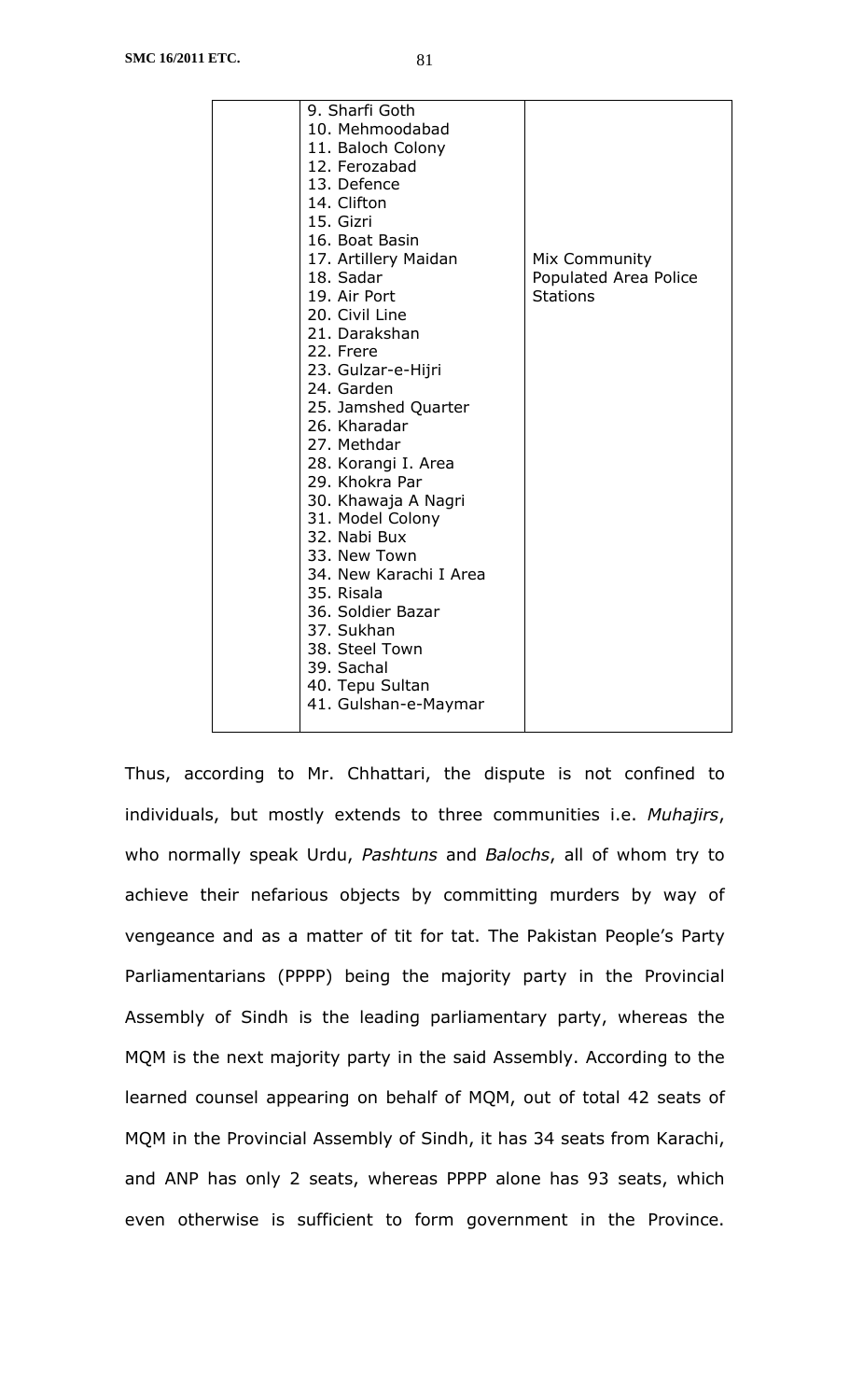However, according to him, for the reasons best known to the political

groups or their leaders, a coalition government has been formed.

69. Dr. Farogh Naseem, ASC has filed an application on behalf

of MQM, contents whereof are reproduced hereinbelow: -

"14. The Applicant supports an action against all the criminal elements across the board without any fear, favour or affiliation. The Applicant shuns any form of terrorism and intolerance and requests this Hon'ble Court to pass corrective orders and some suggestions in this regard are stated below in the prayer clause, while some will be furnished at the time arguments.

17. The land, arms and drug mafia predominantly thrive upon unrest in the city. The failure of law enforcement agencies is a safe haven for such mafias, which encroach upon state land and their whereabouts are not traceable, and, therefore, it is imperative that proper survey and investigation is carried out so as to discover the areas and pockets of state land which are encroached and the law enforcement agencies are employed to evict them from such state land, whereafter the perpetrators are prosecuted."

When we inquired from him as to why precautionary measures were not taken by the party being represented by him to control the law and order situation, he invited our attention towards Para No.7 of his CMA. It is important to note that one of the most important statements of fact has been made on behalf of MQM in Para No.14 above, and at the same time he has orally stated that in view of the circumstances prevailing in Karachi, **he concedes that the Government has failed to enforce Fundamental Rights of the citizens**. In respect of presence of land and drug *mafia*, an explicit offer has been made in Para No. 17 reproduced above. As far as jurisdiction of this Court under Article 184(3) is concerned, he has conceded that because the instant proceedings are inquisitorial, therefore, in view of the judgments in the cases of *Benazir Bhutto v. Federation of Pakistan* (PLD 1988 SC 416), *Darshan Masih v. the State*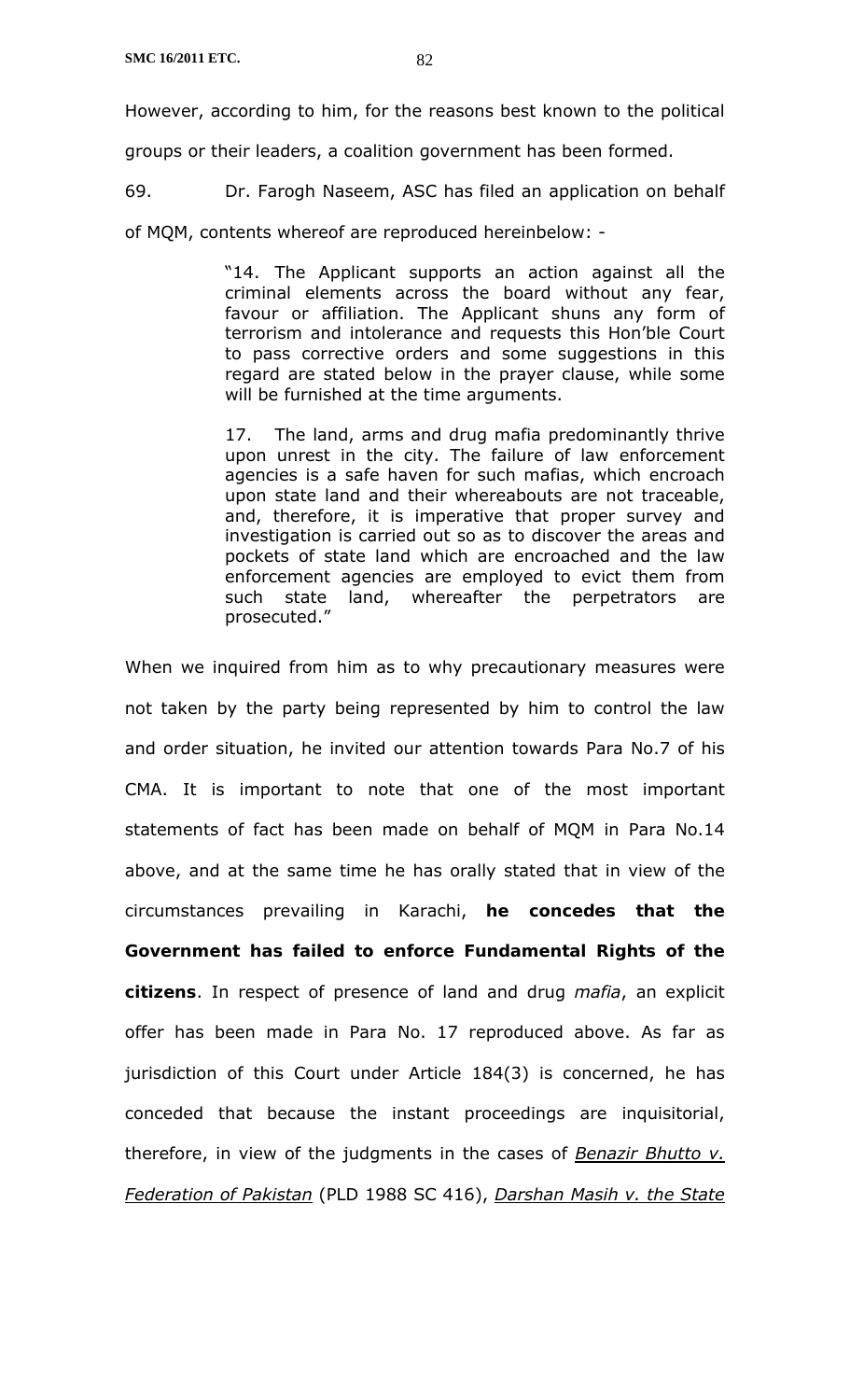(PLD 1990 SC 513), *S.P. Gupta v. President of India* (AIR 1982 SC 149) and *People's Union for Democratic Rights* (AIR 1982 SC 1473), this Court, in the interest of public, has jurisdiction to adjudicate upon such a matter. He further argued that unless de-politicization of the law enforcing agencies takes place and neutral investigation bodies are constituted for the purpose of conducting transparent proceedings following the due process of law as contemplated under Article 10A of the Constitution and to supervise such independent bodies, unless a Judge of the High Court is appointed to monitor the proceedings of each case, it would neither be possible to bring the culprits to book involved in the commission of crimes nor justice would be done. In this very context, he has also relied upon *Vineet Narain v. Union of India* [(1996) 2 SCC 199], *State of Bihar v. Ranchi Zila Samta Party* [(1996) 3 SCC 682], *Anukul Chandra Pradhan v. Union of India* [(1996) 6 SCC 354], *Union of India v. Sushil Kumar Modi* [(1996) 6 SCC 500], *Union of India v. Sushil Kumar Modi* [(1997) 4 SCC 770], *Dinesh Trivedi, M.P. v. Union of India* [(1997) 4 SCC 306], and *Khan Asfand Yar Wali v. Federation of Pakistan* (PLD 2001 SC 607). Learned counsel, instead of defending the situation prevailing in the city, has made two very important admissions on behalf of MQM, which are evident from the contents of the application reproduced hereinabove.

70. The third most important admission from the coalition partner of the Government is that it has failed to enforce the Fundamental Rights of the citizens and suggested that it be held that under no political expediency or consideration, the Provincial or Federal Government should allow bloodshed, arson, kidnapping/abduction for ransom, widespread violence, illegal collection of money (*bhatta*) from traders, etc., to continue in violation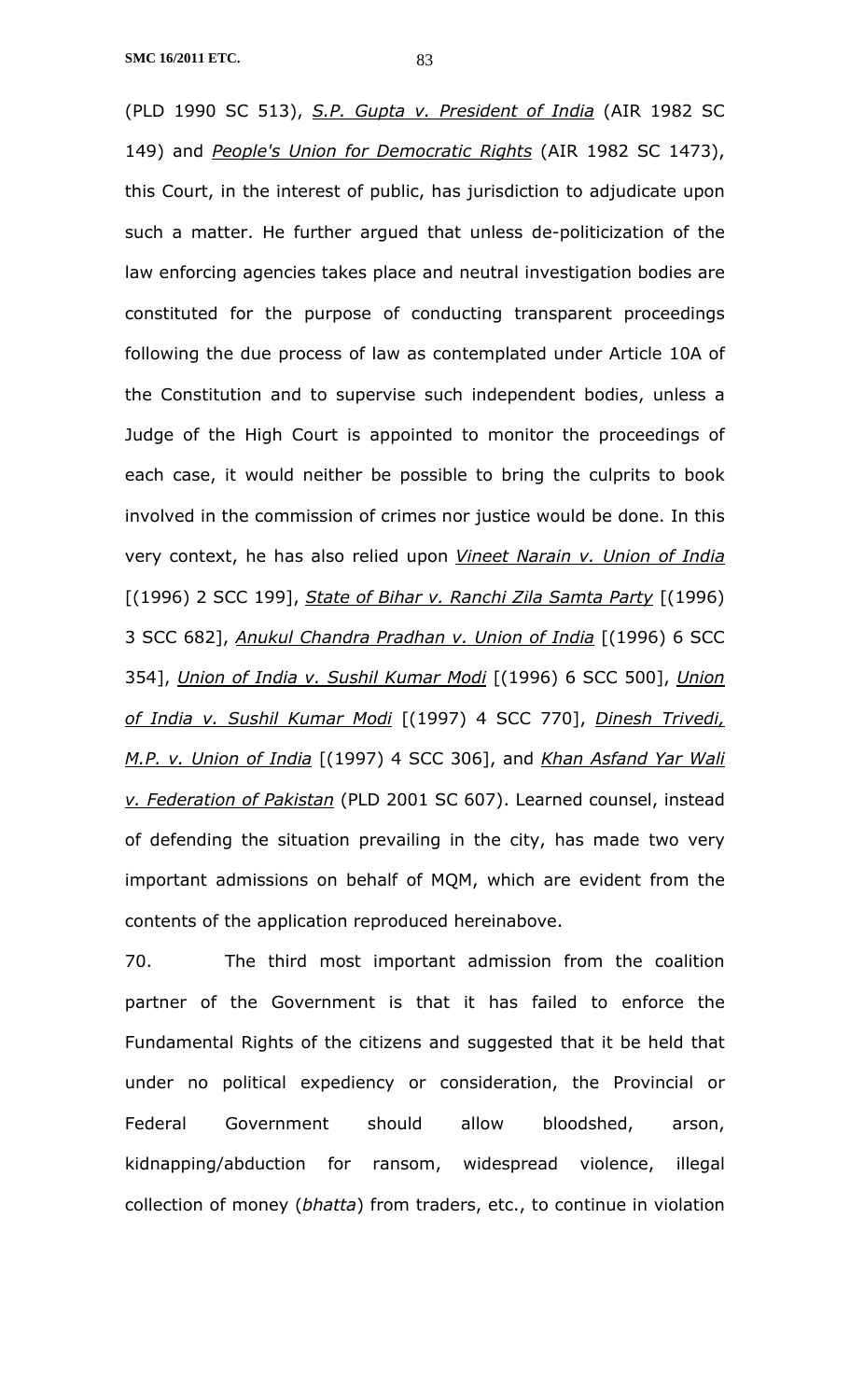of Articles 9, 14, 15, 18 and 24 of the Constitution or to encourage the land grabbers, drug *mafias* and gangs of organized criminals who are brutally committing murders by cutting necks and limbs of innocent people and throwing their torsos in the streets. Even if there is any expediency, it cannot be allowed to prevail at any cost, whatsoever the consideration may be, is the most important admission. Besides, it has been pointed out that except learned counsel appearing for the Government i.e. M/s Abdul Hafeez Pirzada and Babar Awan, learned Sr. ASCs, all the learned counsel for the applicants/interveners, loudly and clearly, with logical reason based on facts, have conceded that the Government has failed to combat and eradicate crimes and to protect Fundamental Rights of the citizens. The nature of the crimes and the horrible acts being shown on DVDs of a torture cell detected by the Rangers in the area of Lyari, as per statement of IGP are hair-raising wherein the criminals are shown cutting throats of persons with blunt knives and committing sodomy. Obviously, this all shows that the Executive/Provincial Government has not dealt with the criminals with an iron hand. Had the Government done so, innocent persons would not have been deprived of their lives, liberties and properties and their dignity would have been saved. It has been mentioned time and again that allowing such incidents without any resistance for the last so many years, and more particularly in the recent months of July and August, 2011, relevant details whereof have been obtained, is beyond comprehension. We may observe here that it is not the question who succeeds in forming the government both in the Centre and the Province, but here the question is of defending the Fundamental Rights of the citizens. The Executive Authorities cannot be allowed to be negligent to an extent where ultimately the sovereignty and integrity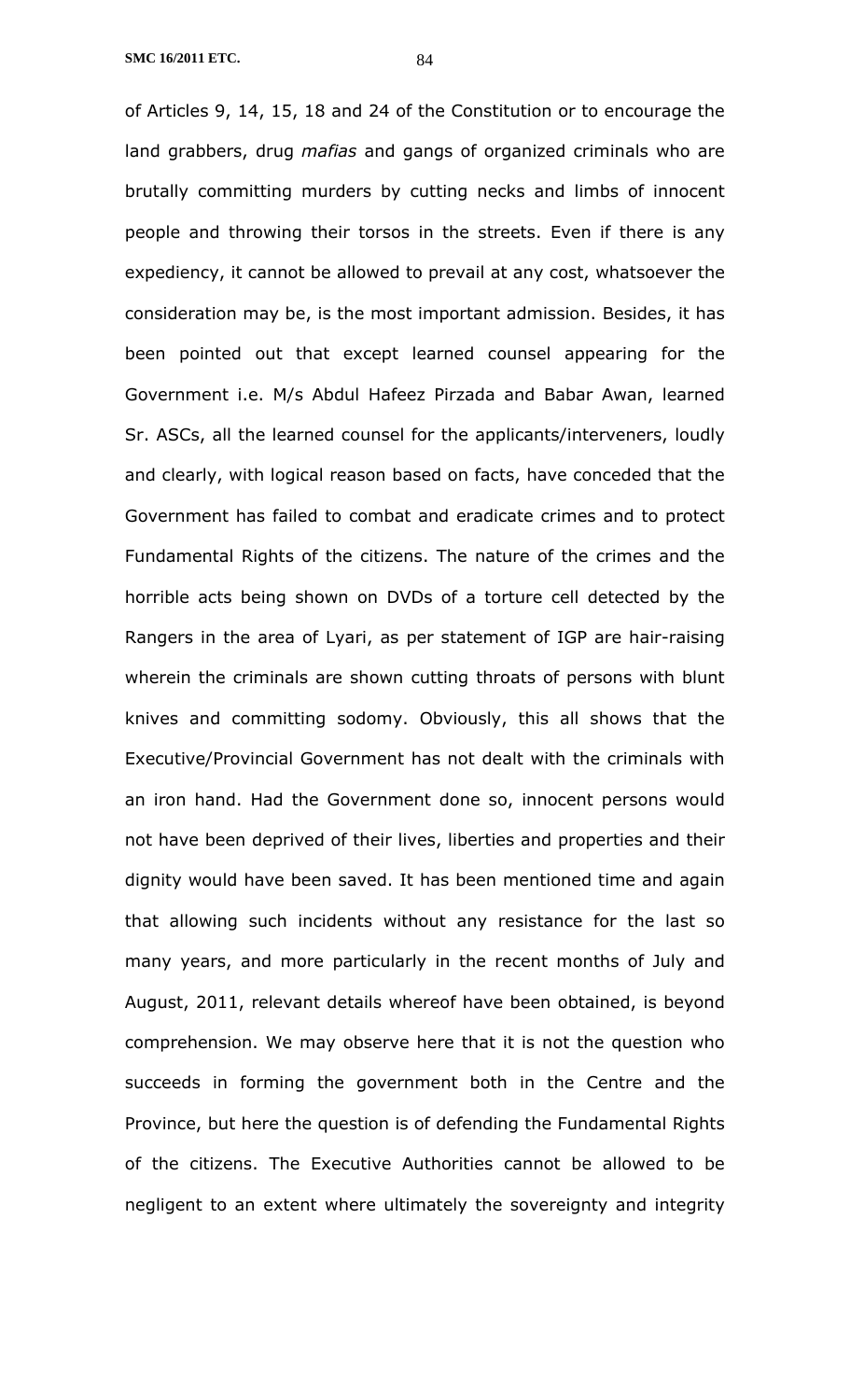of the country is jeopardized. Availability of heavy and light arms and ammunition, such as pistols, revolvers, rocket launchers, MG, LMGs, etc., in fact, has turned Karachi into a volcano, which can erupt at any moment, and then it would not be possible for the Executive to control the same. There are voices from different quarters, including the learned counsel appearing for the interveners that the Government should have initiated action for de-weaponization. In this behalf, Mr. Farogh Naseem, ASC has stated that a private Bill, namely, the Deweaponization of Pakistan Bill, 2011 has been moved by the MQM in the National Assembly, which is still pending with the Assembly.

71. Dr. Babar Awan, learned counsel for the Federation and learned Advocate General, Sindh were called upon to explain as to how many licenses of prohibited and non-prohibited weapons have been issued by the Federal and the Provincial Government of Sindh during the last five years. Both of them filed the reports indicating that 180956 licenses of non-prohibited bore were issued by the Home Department, Government of Sindh whereas 46114 licenses of prohibited bore and 1,202,470 licenses of non-prohibited bore were issued by the Ministry of Interior, Government of Pakistan. It is to be noted that usually crimes are not committed with licenced weapons as the criminal perpetrators use un-licenced weapons for the same.

72. As it has been pointed out hereinabove that in the past in an identical situation, the constitutionally elected President of Pakistan had dismissed the Governments and such orders were maintained up to the Supreme Court, reference of which has already been made hereinabove. It is important to mention at this stage that whosoever is ruling the country under the Constitution, he being the Leader of the House, is bound to know the constitutional commitments and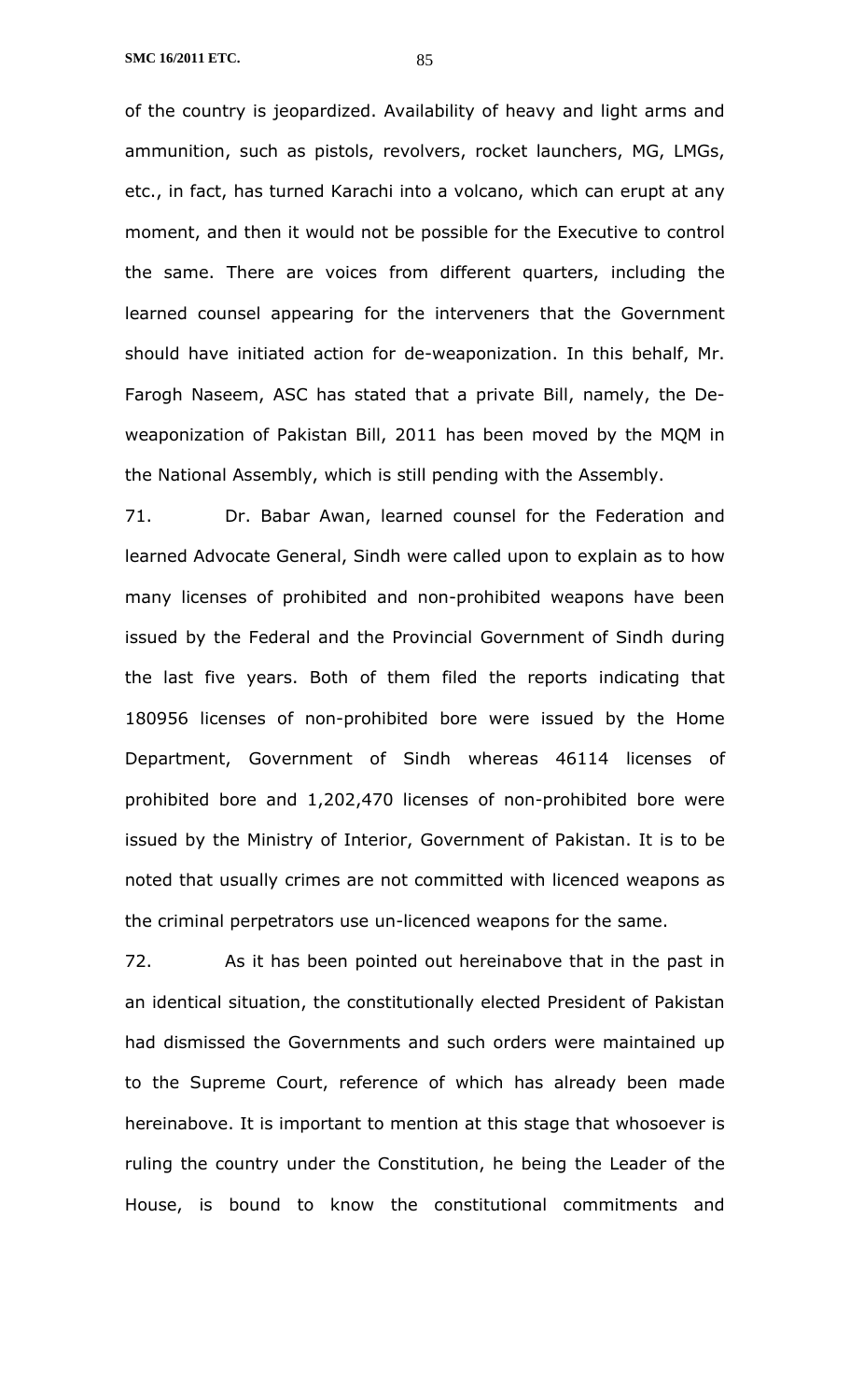provisions of law because of the fact that he or they have taken oath(s) to preserve, protect and defend the Constitution, including Fundamental Rights as well as to show obedience to the Constitution and law under Article 5(2) notwithstanding their holding of any high office, as held in *Zuhor Ilahi's case* (*ibid*).

73. We may reiterate here that now it is not possible under the Constitution and law for the Armed Forces to dismiss the Government by adopting extra-constitutional measures, detailed reference in this behalf, if required, can be made to the only judgment of this Court in *Sindh High Court Bar Association's case* (*ibid*), but at the same time the chosen representatives also owe a duty to the Constitution and if they feel that on account of any political expediency they can allow the continuance of the present position of law and order in the Province, it will be at their own risk and cost, otherwise under the Constitution they are bound to secure lives and properties, ensuring the proprietary rights, freedom of movement, etc., and failing which constitutionally such government is likely to lose their right of ruling.

74. Ms. Asma Jehangir Advocate, in her statement, on the basis of report of Special Branch of Sindh Police, wherein names of persons belonging to different political parties including PPPP, MQM, etc. involved in the collection of *bhatta* have been mentioned showed her concern and stated that it is an eye opener for the Government and despite such information, no action has been taken by the police. We have no reason to differ with her, and we are constrained to hold for this reason as well that unwillingness of the police force to combat crime could be one of the reasons on account of which criminals are let loose in the society and encouraged to commit crimes.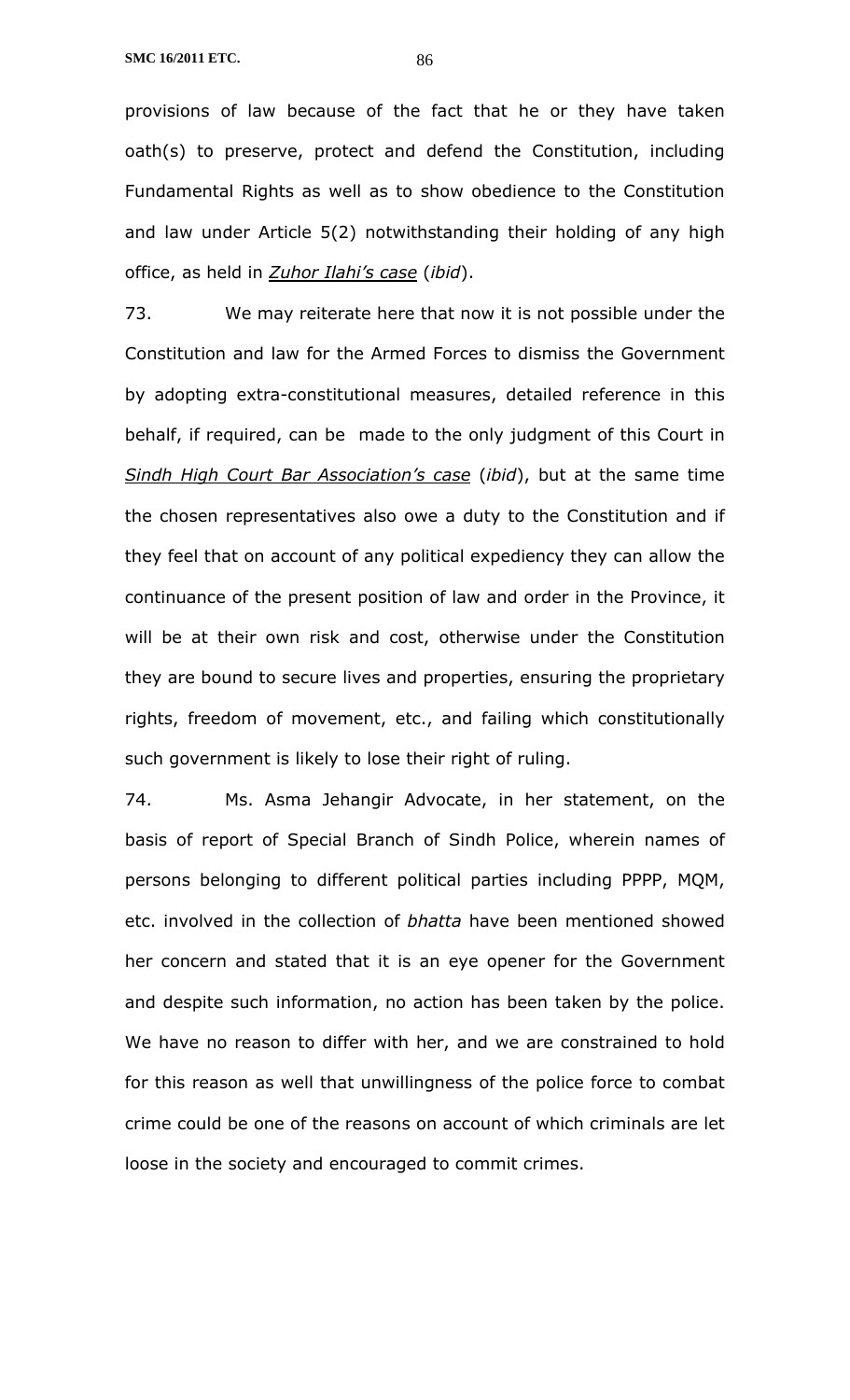75. According to the assertion of Ms. Asma Jehangir Advocate, the law enforcing agencies have shown slackness in initiating action for extending powers to the Rangers and others, which, according to her, is evident from the parawise comments filed by the Chief Secretary. We have already discussed this aspect of the matter; however, we would share the concerns expressed by her. Actually, as it has been pointed out hereinabove, the situation could have been controlled conveniently, if the police had taken prompt action with full commitment, but in view of the statement of IGP that 30 to 40 percent police officials are not cooperating for the reasons already noted hereinabove, and no expectation could be made from them, unless the whole police is de-politicized by transferring the police officers of the rank of DSP and above to their parent departments, and by discontinuing the practice of allowing retired officers to join police on contract basis or bringing persons from other departments in the police department is discarded. In fact, by way of passing remarks, it may be observed that apart from the police department, the situation perhaps is worse in other departments as well, because appointments on the basis of unauthorized absorptions of different officers in the provincial and district Administration were made by the Government and a Division Bench of Sindh High Court in Constitution Petition No.932-D/2009 set aside such appointments by way of cancelling the orders of such appointments. The persons who were aggrieved by the decision of the High Court preferred petitions for leave to appeal, which were converted into Civil Appeals 404-406/2011 etc. But, in the meanwhile, Sindh Assembly passed the Sindh Civil Servants (Regularization of Absorption) Act, 2011 whereby the transfers/absorptions on permanent basis of such officers against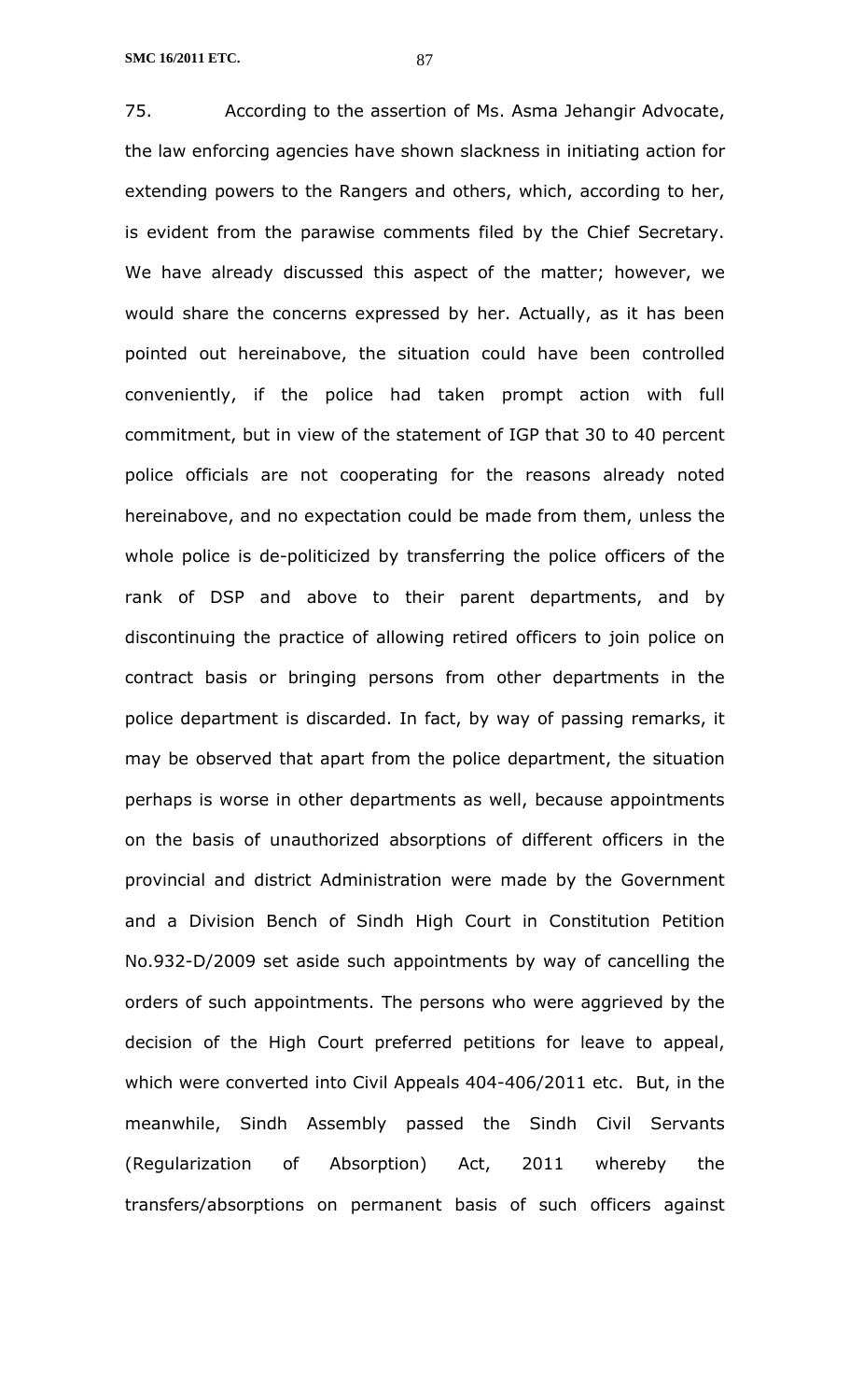regular posts were declared regular notwithstanding any judgment of any Court, as a result whereof the appeals so filed were withdrawn and stood disposed of *vide* order dated 16.06.2011.

76. Mr. Muhammad Aqil, President of Karachi Bar Association, Mr. Iftikhar Javed Qazi, Vice Chairman, Sindh Bar Council and Syed Haider Imam Rizvi, General Secretary, Karachi Bar Association appeared in CMA No. 532-K/2011 and stated that about 19 Advocates have also been brutally murdered by criminals and so far no action has been taken by the law enforcing agencies. Their arguments were augmented by Mr. Faisal Kamal, learned ASC who has filed an application on behalf of the PML(N), and according to him, two Advocates who were supporters of PML(N) were also murdered. It is to be noted that as per information supplied, following Advocates so far have been killed in different incidents, during the last few years: -

- 1. Mr. Sardar Zulfiqar
- 2. Mr. Muhammad Hanif Khan
- 3. Mr. Altaf Hussain
- 4. Mr. Liaqat Qureshi
- 5. Mr.Nazar Abbas
- 6. Mr. Muhammad Kamal
- 7. Mr. S. M. Zia Alam
- 8. Syed Mukhtar Abbas Bukhari
- 9. Mr. Muhammad Junaid
- 10. Mr. Fahim Riaz Siddiqui
- 11. Mr. Muhammad Saleem Bhatti
- 12. Mr. Muhammad Murtaza Chinnoy
- 13. Mr. Nazeer Ahmed Khuhawar
- 14. Mr. Ali Muhammad Dahiri
- 15. Mr. Muhamma Aslam Burioro

77. It is pertinent to mention here that in some of the cases, FIRs have been registered, but the accused persons have remained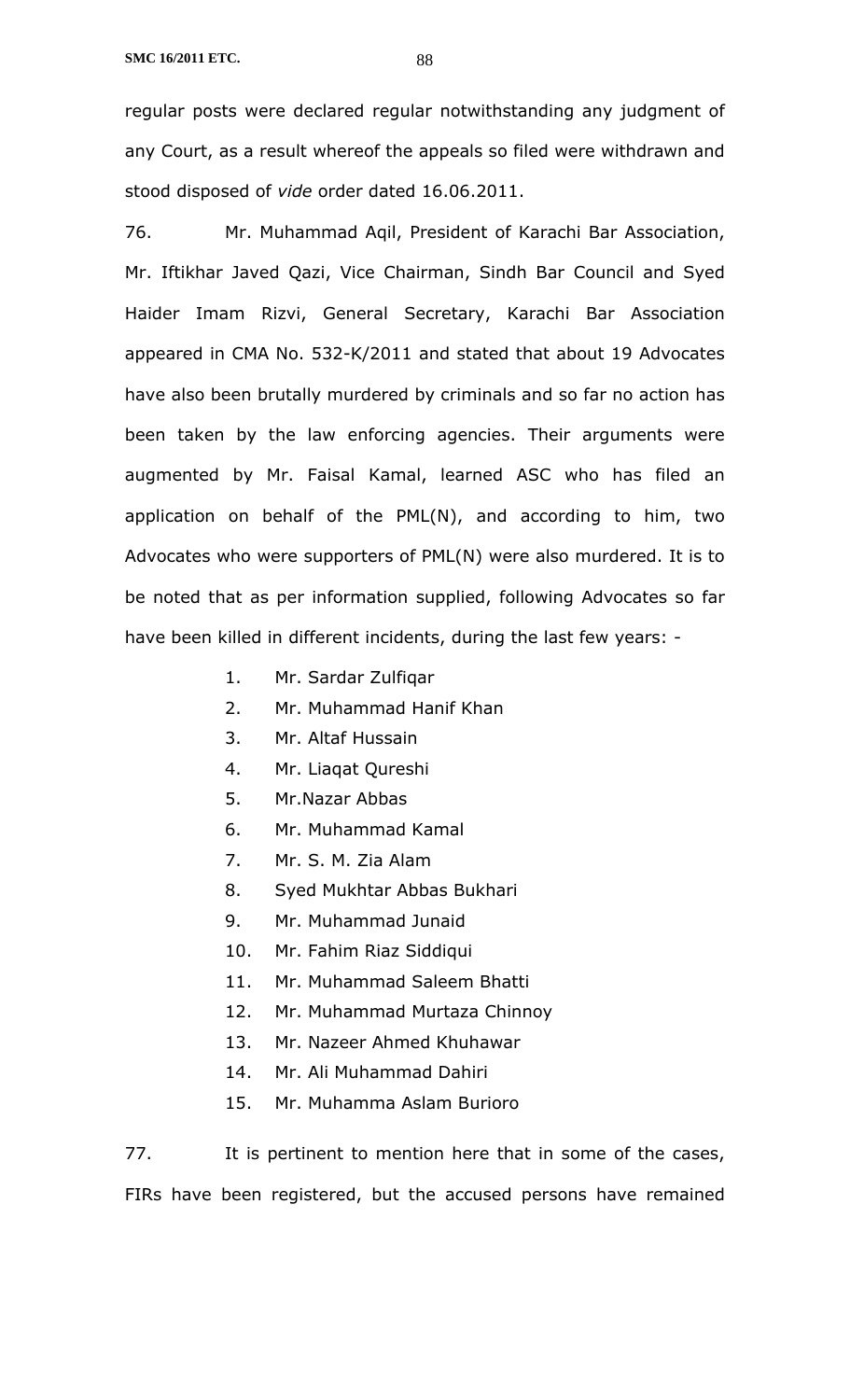untraced. We agree with the learned counsel that if the lives of Advocates are not safe at the hands of the culprits, a set back is likely to be caused to the profession of law, which is an important tool in the system of administration of justice. However, the learned Advocate General assured that the matter will be looked into and all efforts will be made to bring the culprits to justice. He has also stated that the Government of Sindh has agreed to pay compensation of Rs.5,00,000/- and one plot to the families/legal heirs of the deceased Advocates. As far as the payment of compensation is concerned, according to him, the claims have already been approved by the Government of Sindh whereas the process of allotment of plots is in progress. The learned representatives of the Advocates, however, requested for enhancement of compensation as according to them, such lawyers have also been killed in the course of performance of their professional duties and according to the Government Policy, a sum of Rs.20,00,000/- is paid to the families of the police officers/officials who have sacrificed their lives while combating crimes. We do agree with the learned counsel for enhancement of compensation in view of the two judgments, which have been cited by Mr. Farogh Naseem, ASC. This Court, in exercise of its jurisdiction under Article 184(3) of the Constitution, has also ordered payment of compensation in the case of *Saad Mazhar v. Capital Development Authority* (2005 SCMR 1973) to the residents of Margalla Towers, which collapsed in the earthquake of September, 2005. However, in the instant case, this Court perhaps would not be in a position to issue any direction except observing that the cases of the Advocates, belonging to legal fraternity and being one of the important components of the system of administration of justice, if they lay their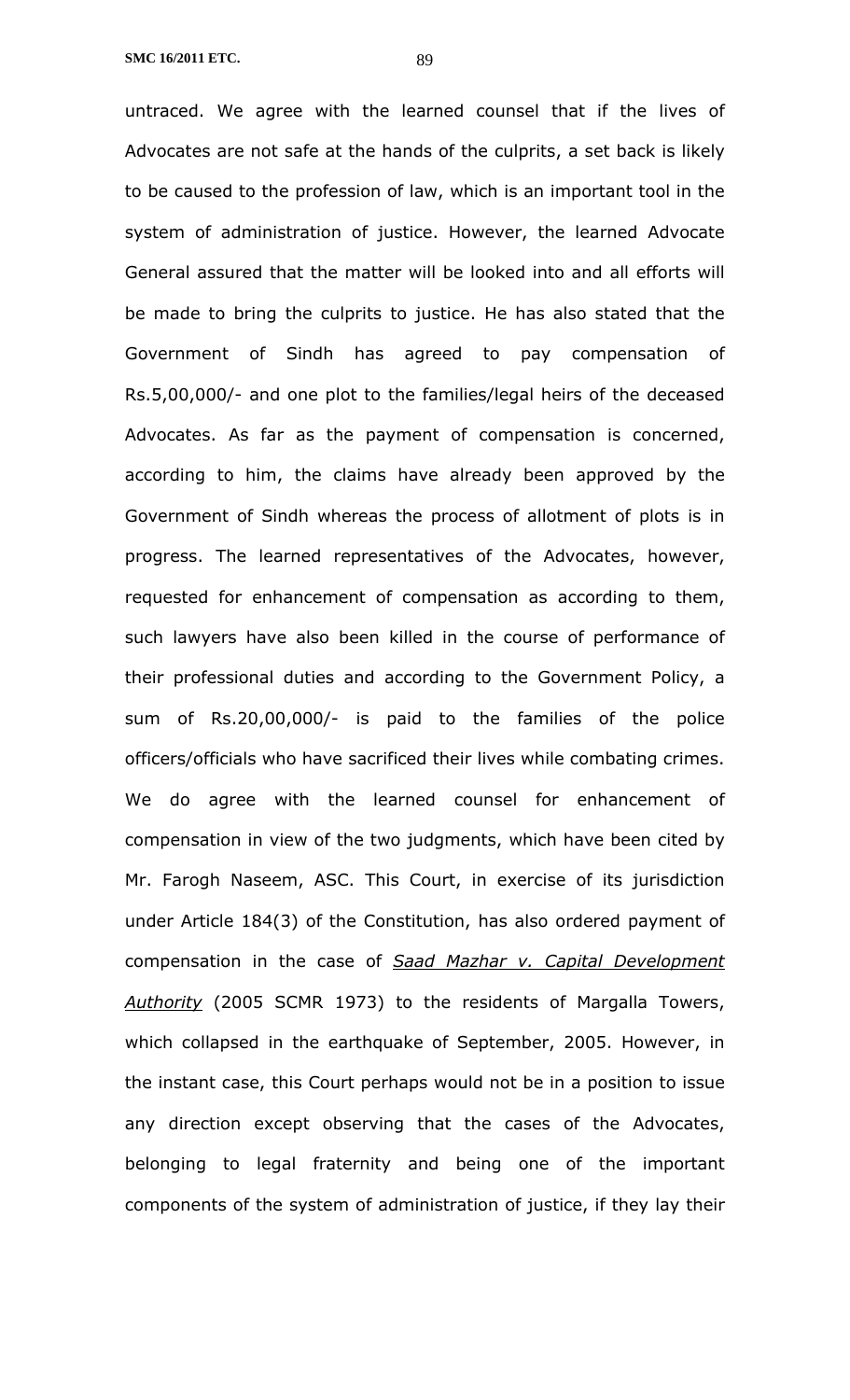lives on account of prevailing law and order situation in the city, without any fault on their part and also not on account of any personal enmity, deserve to be dealt with at par with the police officials who have sacrificed their lives in combating crime. The Government of Sindh may consider change in the Policy for the payment of compensation and grant of a plot of land to their families.

78. It may be pointed out that immediately after the commencement of hearing of the case, one Barrister Murtaza Chinnoy, Advocate was assassinated in his office. The office bearers of the Sindh High Court Bar Association and Karachi Bar Association pointed out this fact to the Bench, therefore, the IGP Sindh was directed to take personal interest in the matter, and later it was informed that accused persons have been arrested and *prima facie* their involvement in the murder case is on account of dacoity, as allegedly he was robbed and looted. Similarly, another Advocate, namely, Faheem-ul-Karim along with a lady and another person was killed in a flat and police was directed to expedite the investigation. Mr. Tariq Dharejo, SP Clifton submitted a report to the effect that accused persons are likely to be booked soon in this case as well. Mr. Faisal Kamal Alam, ASC who appeared on behalf of PML(N) also expressed his grievance in respect of killing of workers of the political party being represented by him, including two Advocates and argued that the Government had failed to enforce the Fundamental Rights of the citizens under Article 9 of the Constitution, which has been elaborately interpreted by this Court in the cases of *Shehla Zia* and *Benazir Bhutto* (*ibid*). His grievance is that although the FIRs have been registered, but so far accused persons have not been arrested. As far as the enjoyment of the protection of life and property enshrined in Article 9 of the Constitution is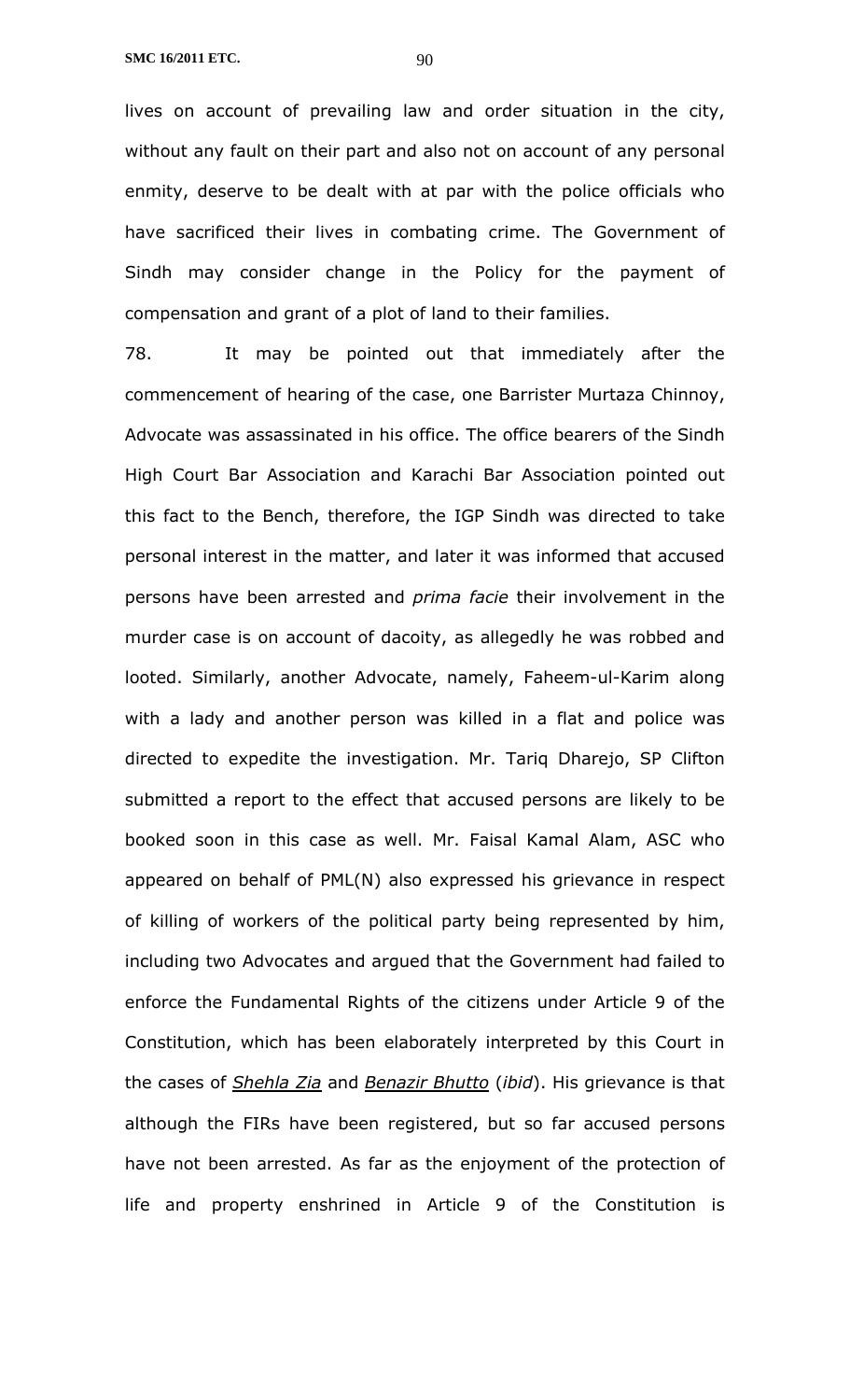concerned, there is no cavil with the proposition as this issue has been discussed elaborately hereinabove with reference to the case of *Shehla Zia*, but so far as judgment in the case of *Benazir Bhutto*, handed down by a 7-Member Bench of this Court, a Bench larger than the present Bench hearing the instant case, wherein dismissal of Government of *Mohtarama* Benazir Bhutto and dissolution of Assemblies was challenged is concerned, it is to be noted that the President of Pakistan, in exercise of powers under Article 58(2)(b) of the Constitution, dissolved her Government and in his speech to the Parliament on 29.10.1995 warned that law enforcing agencies must ensure that there would be no harassment of innocent people in the fight against terrorism and human and legal rights of persons are to be duly protected. This advice was not heeded to and killings continued unabated. The Government's fundamental duty to maintain law and order situation has to be performed by proceeding in accordance with law. In consequence of this judgment, the Dissolution Order was maintained by a 7-Member Bench of this Court. If similar circumstances prevail today, we would be bound by that ruling. We may observe here at the cost of repetition that under Article 148(3) of the Constitution, the Federal Government is bound to assist the Provincial Government during the period of disturbances.

79. Ms. Asma Jehangir, President, Supreme Court Bar Association argued that in view of the acute law and order situation prevailing in Karachi, a change in the mindset for improving the investigation and introducing the witness protection system is called for. Her voice has been appreciated by the other representatives of the Bar Associations, including Mr. Ashraf Samoo, President Malir Bar Association who appeared in CMA No.560-K/2011 and pointed out that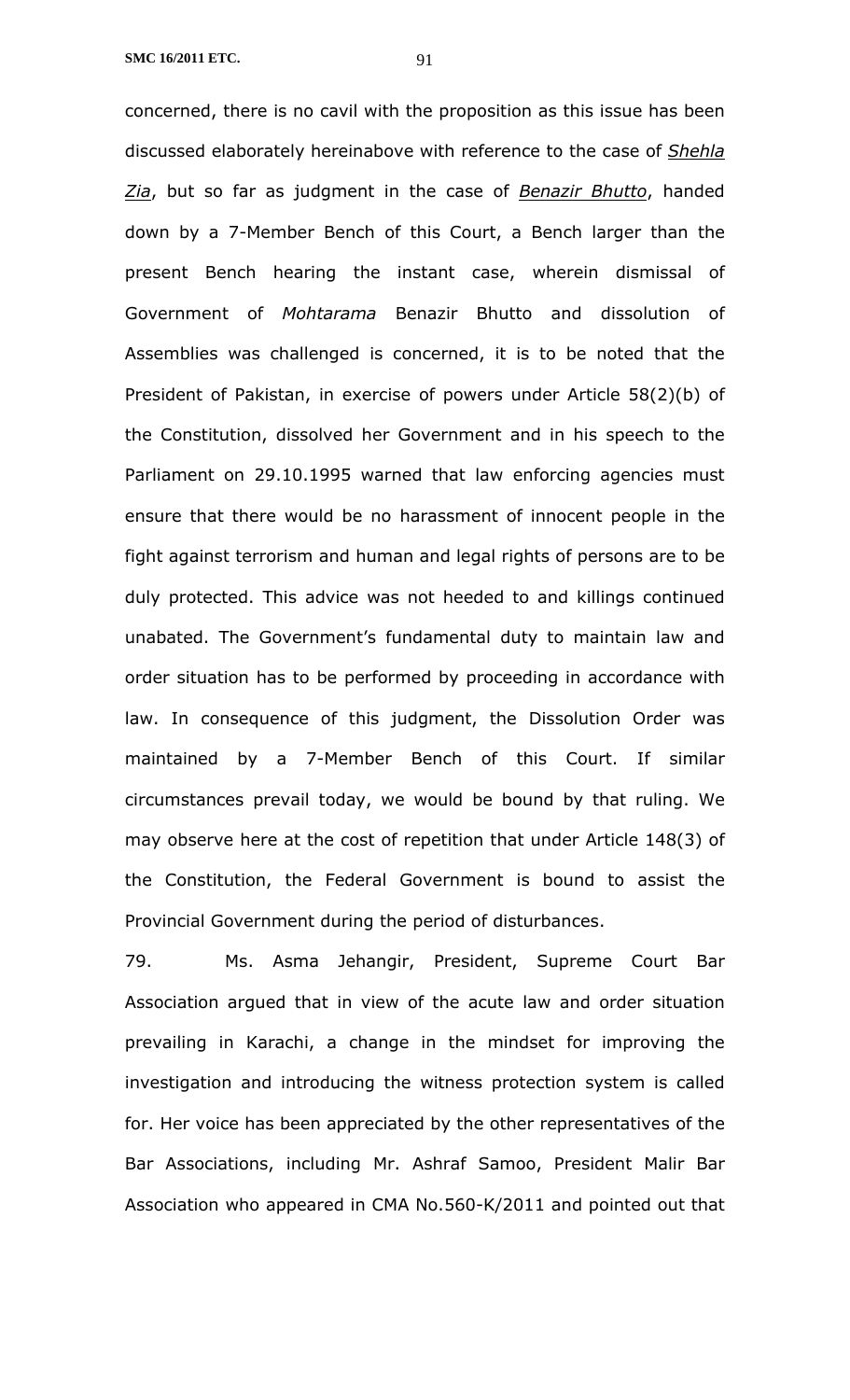**SMC 16/2011 ETC.** 92

the Government functionaries did not perform their duties due to fear of death at the hands of the criminals, inasmuch as, such incidents had already occurred and about 92 police officials who participated in the Operation Clean up of 1992 had been murdered through target killing. Therefore, under the circumstances, now the investigating officers are not ready to conduct investigation independently nor the witnesses dare to come forward because they do not get protection as already stated by the President of the Supreme Court Bar Association. In absence of any evidence, it is not possible to accept the statement that 92 police officers, who participated in the 1992 Operation Clean up have been murdered. It can only be considered a factor, but at the same time we, during hearing of the cases, looking to the trend of investigation of cases as well as the morale of the police, have no reason except to agree with the learned President of the Supreme Court Bar Association and other representatives of the lawyers coupled with the statement of IGP Sindh that about 30 to 40 percent police officers/officials are non-cooperative.

80. In all the civilized countries where hardened criminals are brought before the Court, full protection is provided to the witnesses so that they may not feel frightened while deposing the truth, but unfortunately, no such programme is available throughout the country despite the commission of offences, which seem to have taken place and the criminals have gone Scot free because nobody dares to depose against them and ultimately the blame is shifted to the Courts for acquitting them. In the present incidents, we have noted with concern that most of the FIRs have been registered against unknown persons and the police officers in the garb of section 173 Cr.P.C. wherein they are required to submit the challan within 14 days,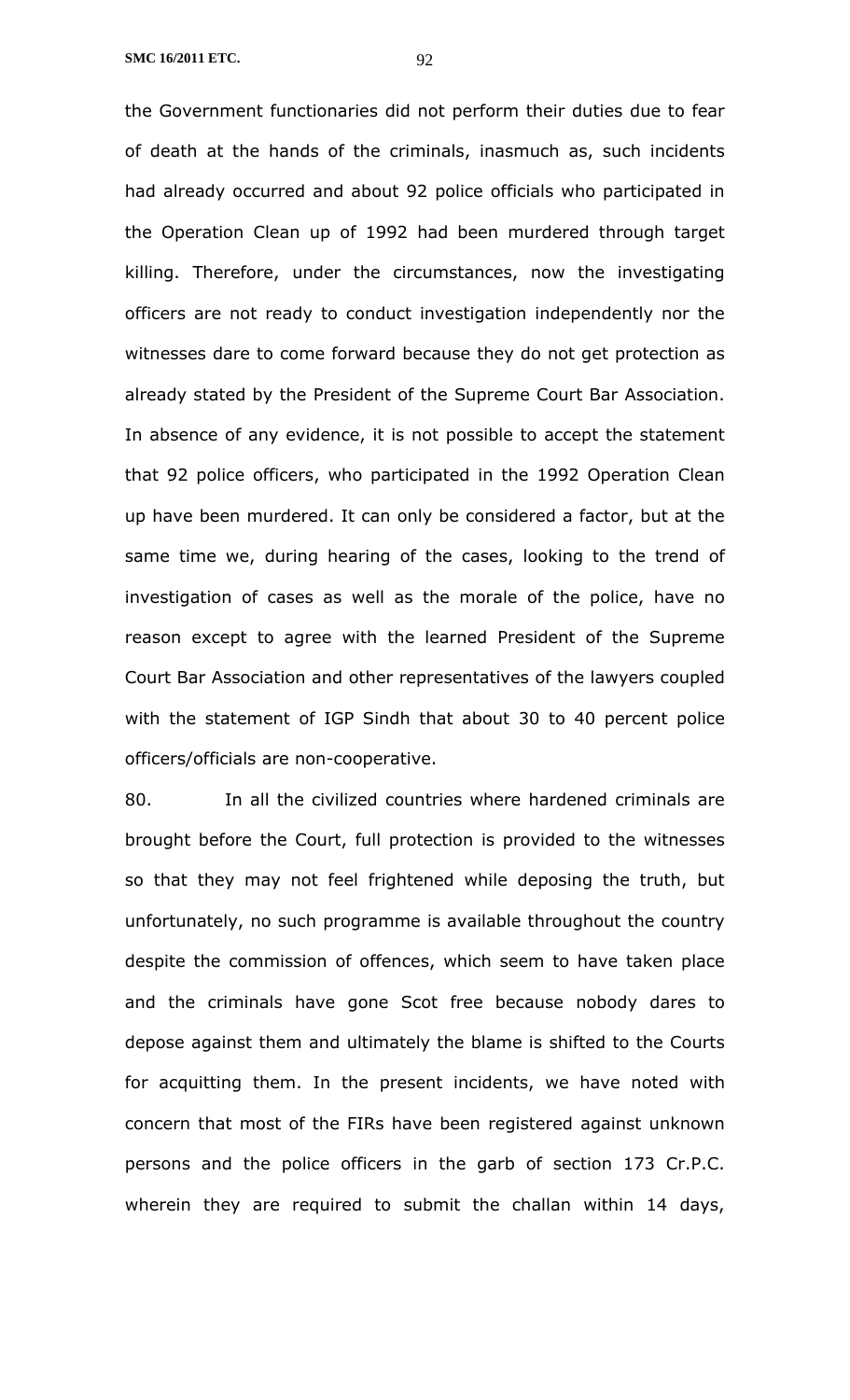instead of filing interim challan, make request to the court to enlarge the period of investigation and after seeking permission feel satisfied in getting the FIR cancelled after declaring it as an "A" class case. As it has been noted hereinabove, comparative table of the FIRs registered during one month's period indicates that most of the cases have already been declared as "A" class. So far remaining cases are concerned, no effective progress seems to have been made, may be on account of non-commitment of the investigating officers, or for the reasons that no witness is ready to come forward. The situation in the city has gone from bad to worse to the extent that on our direction 18 persons, who were abducted, were recovered by the police. *Prima facie*, such abductees were not recovered prior to the direction of this Court because no police official was in a position to afford enmity with the criminals. The statements of two of such persons are reproduced hereinabove.

81. Thus, in view of such state of affairs, how could one believe that, in presence of the overwhelming material, which has been brought before this Court in daily situation reports, reports of Special Branch, IB and other sources as well as material discussed hereinabove, the criminals will be punished for the crimes, which they have committed. Therefore, under the circumstances, change in the investigation and improvement in the prosecution system is *sine qua non*, and that too, through de-politicized, honest and competent officers. In absence thereof the accused persons shall be encouraged if they are arrested but not sentenced knowing fully well that they though have brutally killed so many persons in violation of the Fundamental Rights of the victims, nothing would come of this barbarity.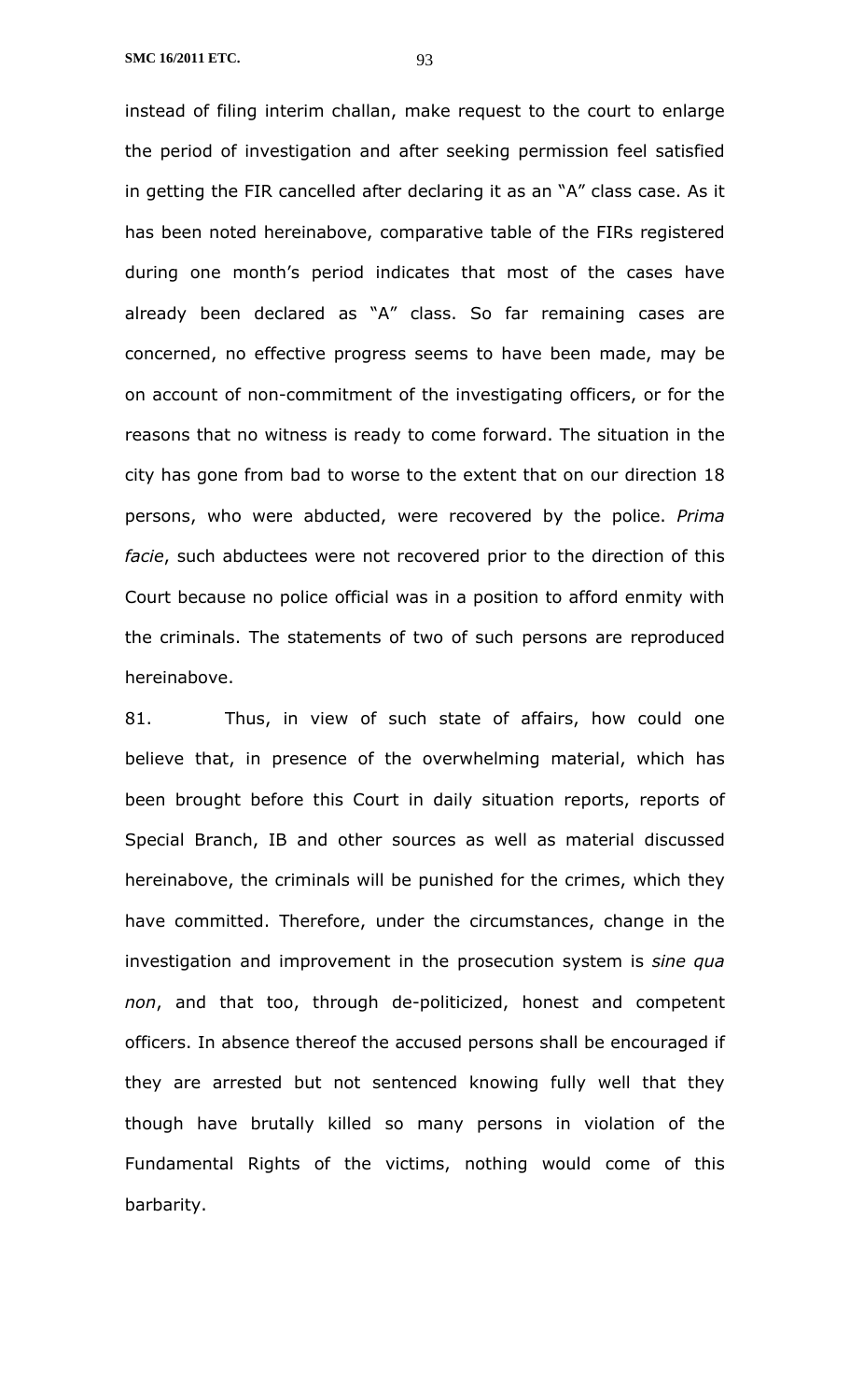82. Learned office bearers of both the Bar Associations noted above also pointed out that six Special Courts under the Anti Terrorism Act 1997 were lying vacant for the last several months despite the fact that the Chief Justice of High Court of Sindh was continuously pressing hard for the appointment of Presiding Officers in these Courts. Inasmuch as, Mr. Justice Javed Iqbal, former Judge of this Court, who was nominated as Judge to monitor the cases of Anti-Terrorism Courts for Karachi, in view of the observations made in the case of *Liaqat Hussain* (*supra*), had taken up the matter with the concerned authorities to ensure early appointment of the Presiding Officers, but no progress was made. This judgment, however, also contains directions which were incorporated in the judicial order to ensure expeditious disposal of cases, but it seems that the concerned authorities were not aware of the same. When we asked the learned Advocate General, Mr. Abdul Fattah Malik to explain the position of the Government, he candidly conceded that delay has been caused in not making the appointment, but as there is no difference between the Chief Minister and Chief Justice of the High Court on the appointment of Judges already recommended, therefore, notification would be issued within two days. Consequently, on 07.09.2011, all the six Judges were appointed *vide* notification issued by the Government of Sindh. It is to be noted that the Competent Authority of the Province had to make the appointments on the basis of recommendations u/s 14 of the Anti-Terrorism Act, 1997. Admittedly, in the instant case recommendations were lying with the Competent Authority since long, but it failed to make the appointments and reasons of the same have not been disclosed by the learned Advocate General except stating that some delay has occurred. In the case of *Liaqat Hussain (supra)*,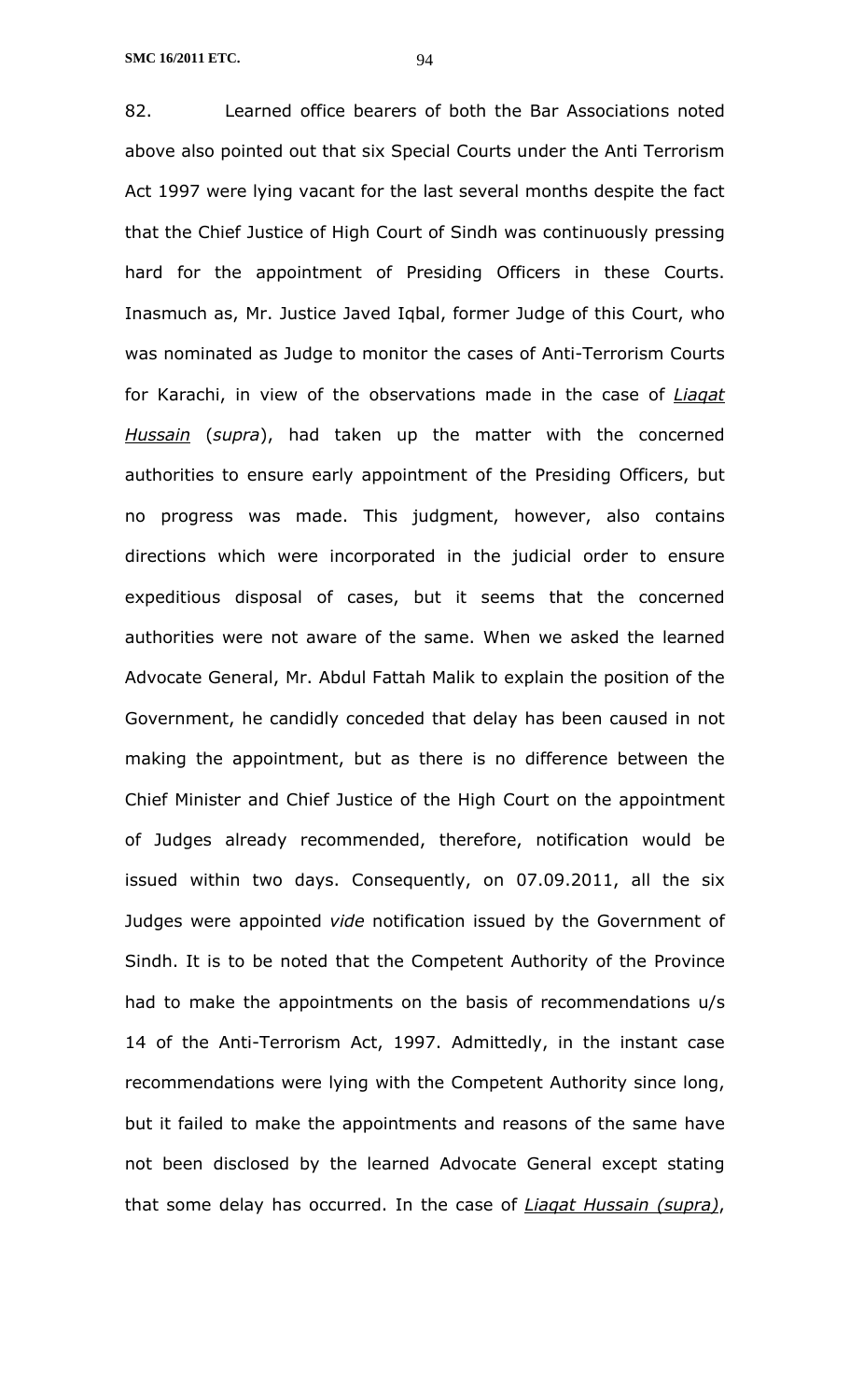this Court had taken upon itself the exercise of monitoring the functioning of Anti-Terrorism Courts through a nominee of the Chief Justice, therefore, vacancies of such Presiding Officers cannot be left un-filled for an indefinite period of time and the appointments have to be made as early as possible instead of causing the delay for one or the other reason. However, as now appointments have taken place and reportedly these officers have joined duty, we are confident that in future such appointments, subject to availability of the vacancies, will be made promptly.

83. Mr. Ghulam Qadir Jatoi, ASC appeared in CMA No.533- K/2011 and highlighted his grievance that one deceased Junaid Zaidi kidnapped in the month of April, 2011 by the terrorists/killers was severely tortured and was killed and his dead body was thrown on Katchra Kundi. Case has been registered u/s 302/34 PPC *vide* FIR No. 57 of 2011 in Malir Cantt. Police Station. Similarly, one Ayub Ali was killed/murdered in the month of July, 2011 by the terrorists after entering into his house when he was giving Dars-e-Quran, as such FIR No.194/2011 was lodged at Brigade Police Station u/s 302/34 PPC. This application was followed by another application wherein documents were filed to establish allegations against the sovereignty of Pakistan attributing to Altaf Hussain, leader of MQM along with two CDs. Yet another application has been filed for summoning Dr. Zulfiqar Mirza, former Home Minister, Government of Sindh, who according to him, had deposed on Holy Quran against MQM. We have pointed out to the learned counsel that he should have filed affidavit of Dr. Zulfiqar Mirza and also brought to his notice that instant proceedings are not adversarial but inquisitorial, which have been initiated in the public interest. However, the issue being raised by him is of important nature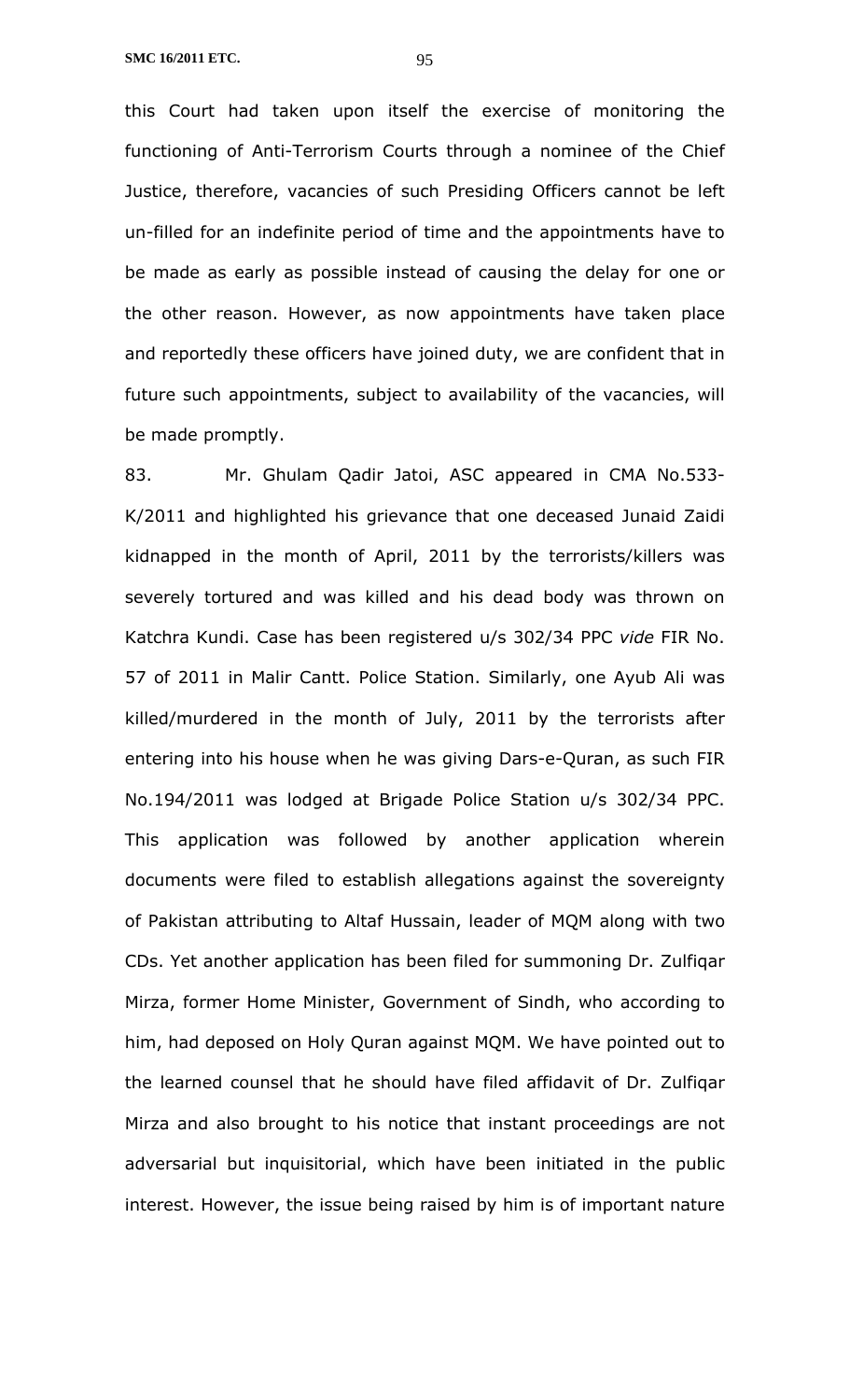and if he too considers it so, he can adopt the proper course for the redressal of his grievance in accordance with law. We have also pointed out that by the time it is established that Dr. Zulfiqar Mirza's statement in the newspapers has not been controverted by anyone, therefore, the same will be presumed to have been accepted as it is held in the case of *Dr. Mobashir Hussan v. Federation of Pakistan* (PLD 2010 SC 265). He also emphasized that murder of a man in view of the Islamic injunctions is tantamount to murder of the entire humanity, therefore, murders of all those persons, who have been killed in Karachi without any reasons being *Masoom-ud-Dum* clearly indicate failure of the Provincial Government. As far as Islamic injunctions with regard to killing of an innocent person is concerned, there could not be any two opinions. This injunction of Islam has been elaborately discussed in the case of *Federation of Pakistan v. Gul Hassan Khan* (PLD 1989 SC 633). However, a criminal case in adversarial proceedings is likely to be decided on merits after recording of evidence.

84. Mr. Ghulam Qadir Jatoi, learned ASC referred to the case of *Sardar Farooq Ahmad Khan Leghari v. Federation of Pakistan* (PLD 1999 SC 57) and contended that the Judges of the Superior Courts who have taken oath to protect the Constitution are bound to enforce Fundamental Rights conferred by the Constitution and ensure that the provisions of the Constitution are fully alive and operative. It is to be noted that in the aforesaid reported judgment the Proclamation of Emergency dated 28.05.1998, promulgated under Article 233(1) of the Constitution, was questioned and the Court concluded that it was sufficient to hold that *prima facie* there was some material on the basis of which the President could issue the impugned Proclamation of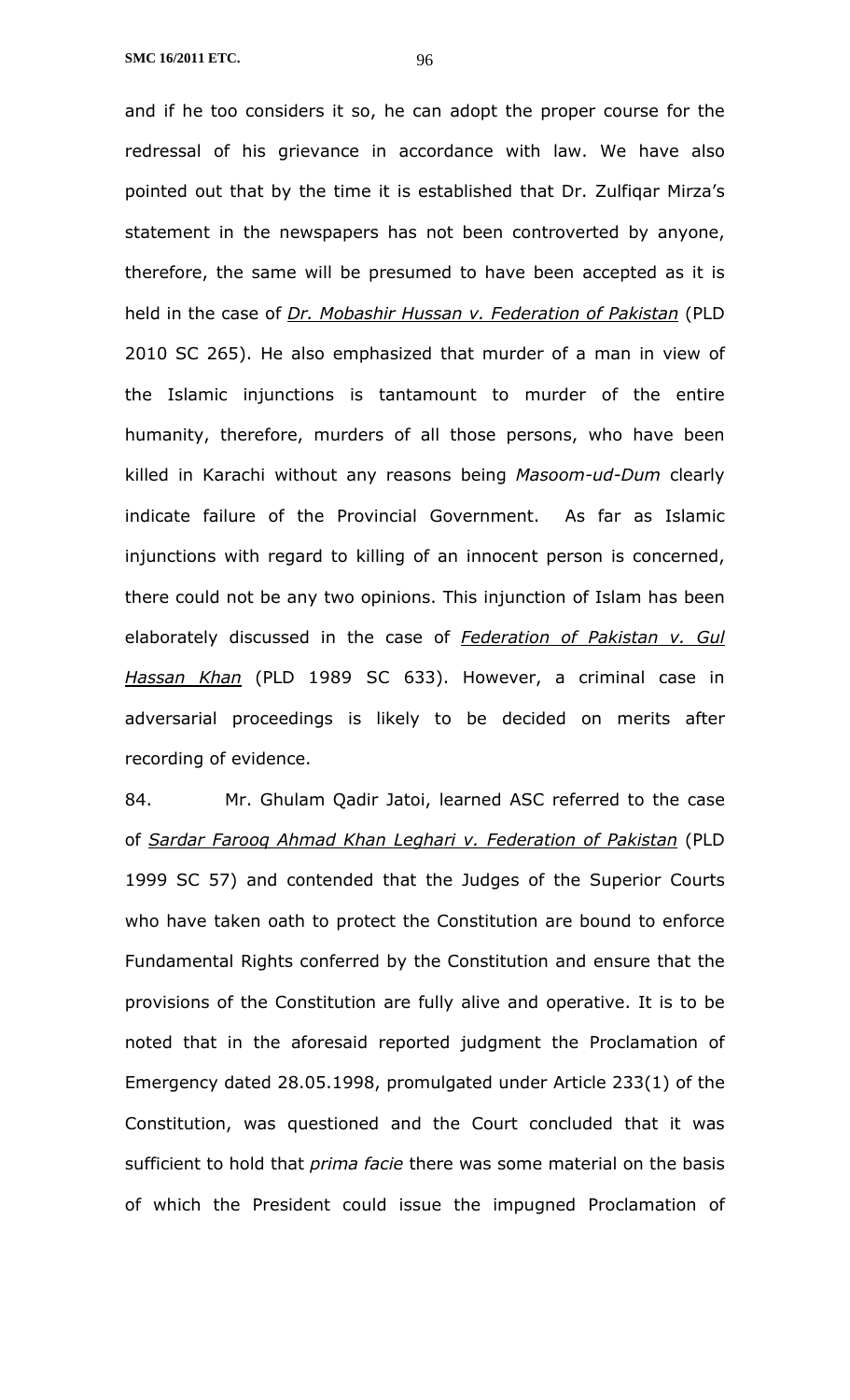**SMC 16/2011 ETC.** 97

Emergency on account of imminent danger of external aggression. However, the same did not warrant passing of an order under clause (2) of Article 233 of the Constitution suspending the enforcement of the Fundamental Rights. To strengthen this argument one of the reasons assigned in the later part of the judgment was that in spite of suspension of enforcement of certain Fundamental Rights under clause (2) of Article 233 of the Constitution, Article 4 thereof remained fully operative, which laid down that to enjoy the protection of law and to be treated in accordance with law is the inalienable right of every citizen, wherever he may be, and of every other person for the time being within Pakistan and in particular no action detrimental to the life, liberty, body, reputation or property of any person would be taken except in accordance with law. Therefore, according to the learned counsel, Fundamental Rights of the citizens of Karachi have to be enforced by the Court in the discharge of judicial functions. We have no cavil with the proposition and fully endorse the arguments of the learned counsel. He has also relied upon the case of *Syed Jalal Mehmood Shah v. Federation of Pakistan* (PLD 1999 SC 395). In this case, the order dated 30.10.1998 issued by the Federal Government under paragraph (c) of clause (2) of Article 232 of the Constitution, pursuant to the declaration of Proclamation of Emergency dated 28.05.1998 under Article 232 of the Constitution was challenged. The order referred hereinbefore was followed by another order dated 10.11.1998, issued by the Federal Government, in pursuance whereof the operation of Article 54 read with Article 127 relating to summoning and prorogation of the Provincial Assembly was suspended; however, no question with regard to the enforcement of Fundamental Rights was involved, therefore, the cited judgment in view of the facts and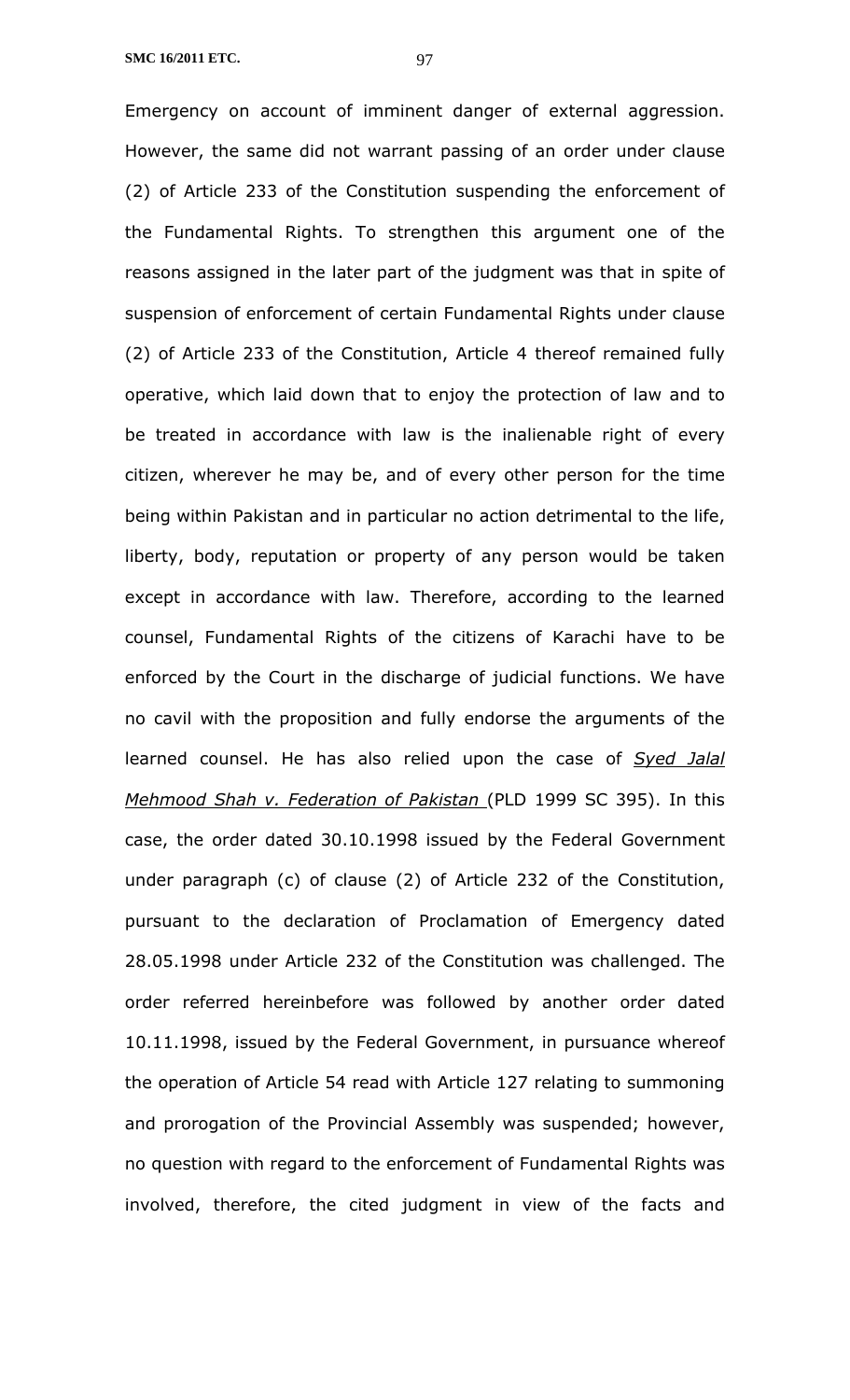circumstances of the present case is not applicable. He further contended that *Jamat-e-Islami* had issued a White Paper according to which sufferings of the citizens of Karachi were on account of commission of heinous crimes in the city since 1985, which were being committed by one party (MQM) and it was admitted and declared by the Government, that serious lawful action was, therefore, taken against them by the Government.

85. Similarly, *Awami Tehrik* Party, through its President Mr. Rasool Bux Palijo, during the arguments stated that MQM was responsible for target killing, attacks on the police, etc., and that MQM was a challenge to the country, therefore, a ban be imposed on this party as innocent people were suffering at their hands and people were so overawed that due to fear created by them, no body was ready to go before the police. He maintained that the people of Karachi are absolutely insecure, as such, ways and means be found out to give relief to them otherwise there was every likelihood that in the ultimate result there could be uncontrollable anarchy as the people in the town finding themselves without protection to their dignity, life, liberty and property might, as a last resort, take the law in their hands.

86. Mr. Irfan Ullah Marwat, petitioner, who appeared in person being the President of *Pashtun Punjabi Ittehad* too, raised similar voice against MQM.

87. From the material so brought on record, namely, reports of the JIT filed by Syed Iftikhar Hussain Gillani, learned ASC, report submitted by the Provincial Government prepared by its Special Branch, report of the IB and information collected from other credible sources during in camera briefing by ISI does highlight the role of the stakeholders and political parties, namely, ANP, PPP, MQM, *Sunni*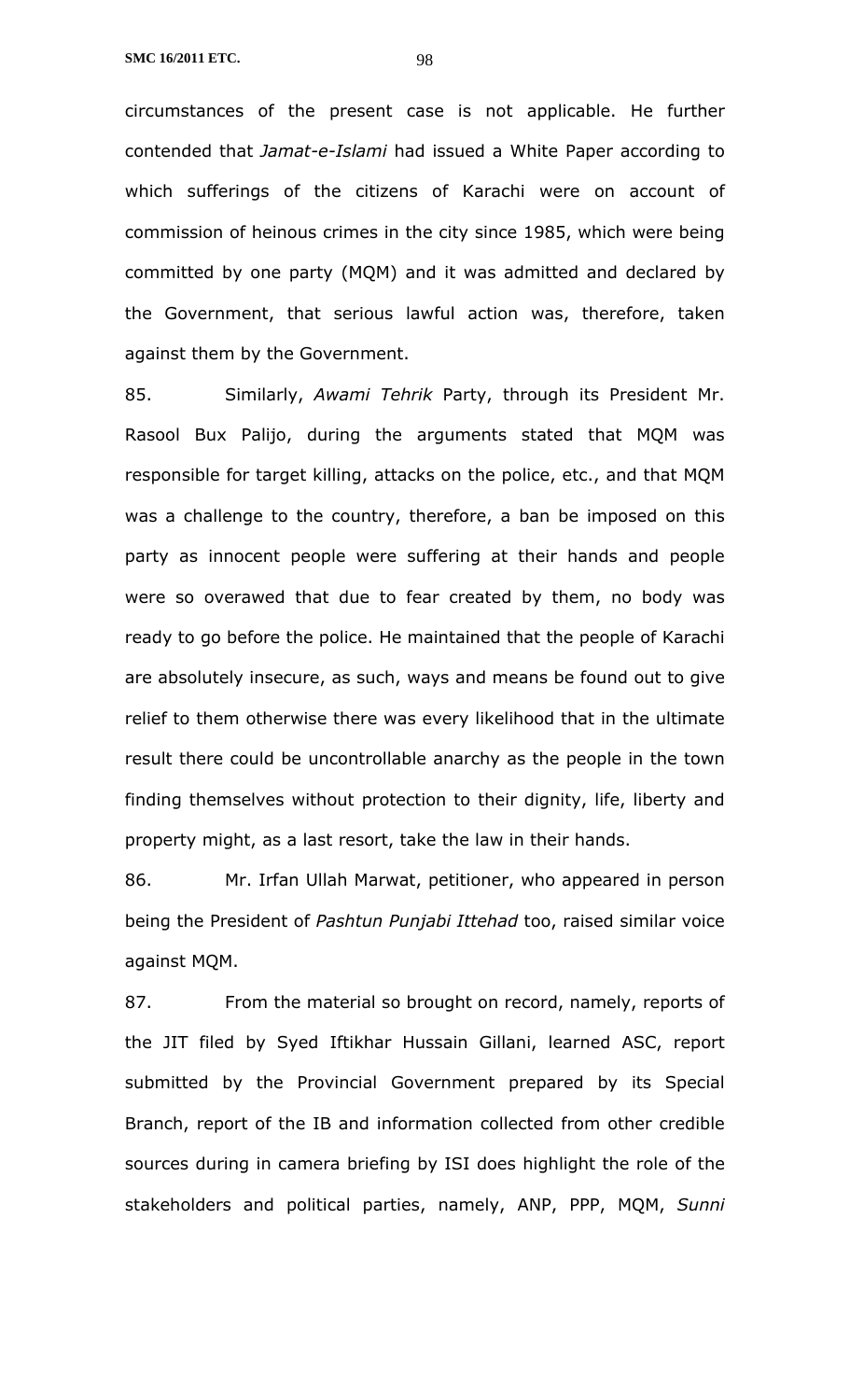*Tehrik, Jamat-e-Islami*, etc. that in the ranks of these political parties, criminals have succeeded in making their way, some of whom are now involved in target killing, land grabbing, drug *mafia*, recovery of *bhutta* as well as forcible recovery of skins of animals during *Eid-ul-Azha* and due to their vested interests, there is a turf war. In this context the following statement of Mr. Rehman Malik Federal Interior Minister published in Daily Dawn dated 13.09.2011 is quite pertinent: -

> "Interior Minister Rehman Malik said on Tuesday that 'criminals' arrested in Karachi during the current operation belonged to all political parties.

> The government has evidences (audio and video tapes) against them which will be made public if permitted by the Supreme Court.

> "I will consult with the federation's lawyer, Babar Awan, about getting permission from the Supreme Court to make the names of criminals public," he told reporters at the National Press Club.

> Although, he said, the people arrested in Karachi belonged to all political parties, he was of the view that they had not been recruited by the parties, but they somehow managed to get refuge in them after committing crimes.

> He said that police and Rangers had arrested 48 target killers, 90 criminals and 28 extortionists and seized 308 weapons.

> The operation, he said, was being carried out without any discrimination, with the sole objective being to restore normality and peace in the city.

> Expressing satisfaction over the way the operation was being carried out, he said there were 'no-go areas' in the city and police and Rangers were free to take action even in such areas where they could not enter in the past.

> Mr. Malik said flags of political parties had been removed in various places and around 14,000 acres of land occupied by the land mafia had been recovered.

> Rebuffing allegations leveled by the Leader of Opposition in the National Assembly, Mr. Malik said that he had no links with any terrorist. He said he had good relations with the Muttahida Qaumi Movement which was in parliament with people's mandate.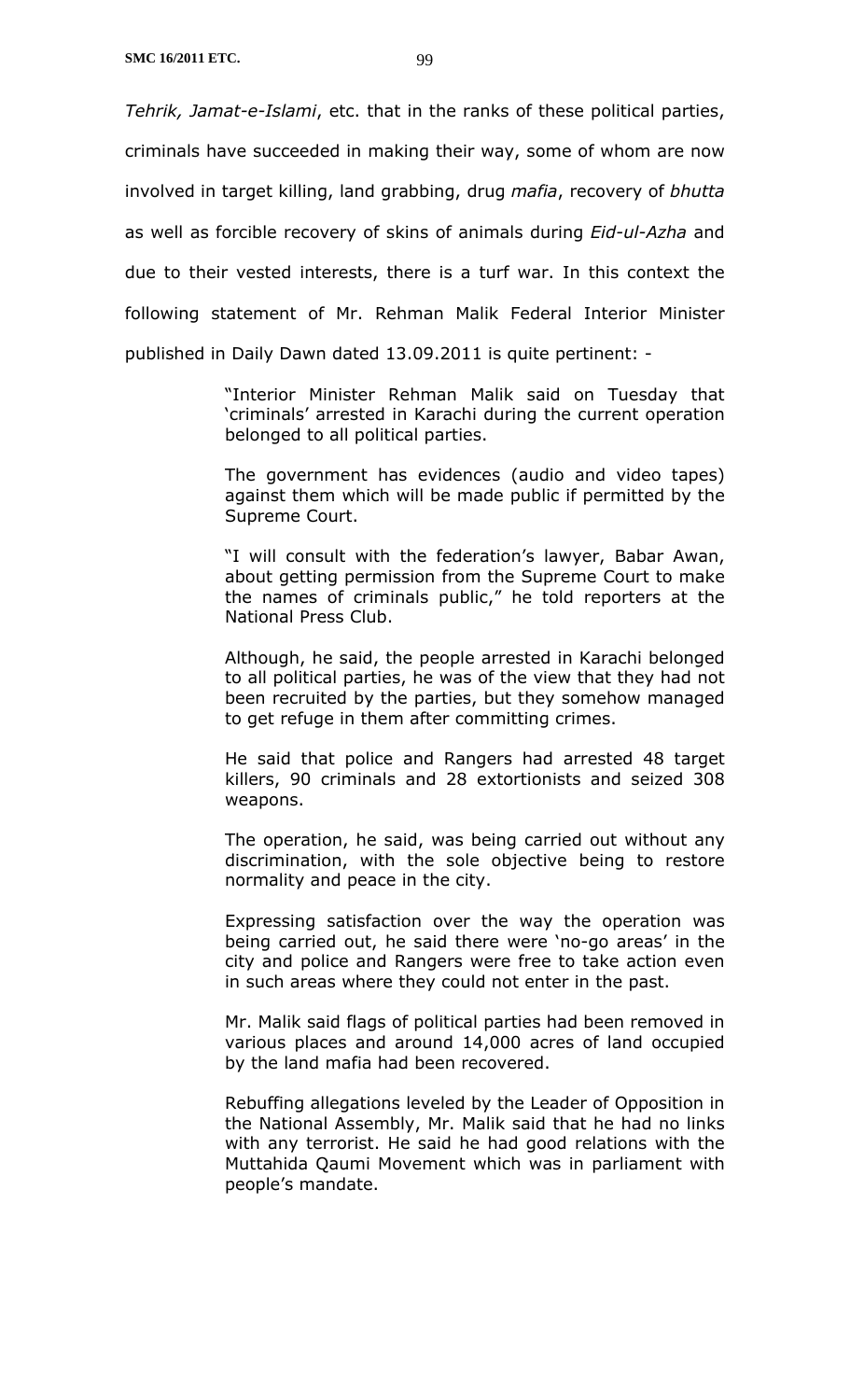"It will be unjustified to declare any political party 'terrorist' without any evidence," he said.

Commenting on an allegation leveled against him by PPP leader Zulfikar Mirza, he said he had not released any criminal in Karachi and if anyone had evidence he could present in the court.

The minister claimed that no foreign security agency was operating in the country, adding that he had advised foreigners to visit only permitted areas because of security concerns.

He said a committee had been formed to probe an incident in which journalists of a private TV channel had been tortured by some unidentified elements. Action will be taken on the basis of findings of this committee.

"A judicial commission was formed on the demand of journalists to probe into the killing of Saleem Shehzad and the commission has submitted its report to the interior ministry which I have handed over to NPC's President Afzal Butt," he said.

The minister said that four people had been arrested in the case about murder of journalist Wali Khan Babar."

Inasmuch as, the Prime Minister also admitted more than once that

PPP men were also involved in violence in Karachi. Reference is made

to the news item published in The News International dated

25.08.2011:-

"Prime Minister Yusuf Raza Gilani on Wednesday ruled out a military operation in Karachi unless all other options were exhausted first but admitted before his cabinet colleagues that PPP men were also involved in the Karachi killings.

A cabinet minister confided to The News that the prime minister told the cabinet meeting that the law enforcement agencies in Karachi were confident to control the deteriorating law and order situation in the city in just a fortnight's time provided they were given a free hand.

However, the minister did not explain if the muchdemanded free hand is being given to the law enforcers to apprehend and punish the criminal elements there without any fear and favour.

Prime Minister Gilani despite being chief executive is not relevant on key policy and administrative matters including Karachi politics as the Presidency is calling the shots and takes decisions on such matters.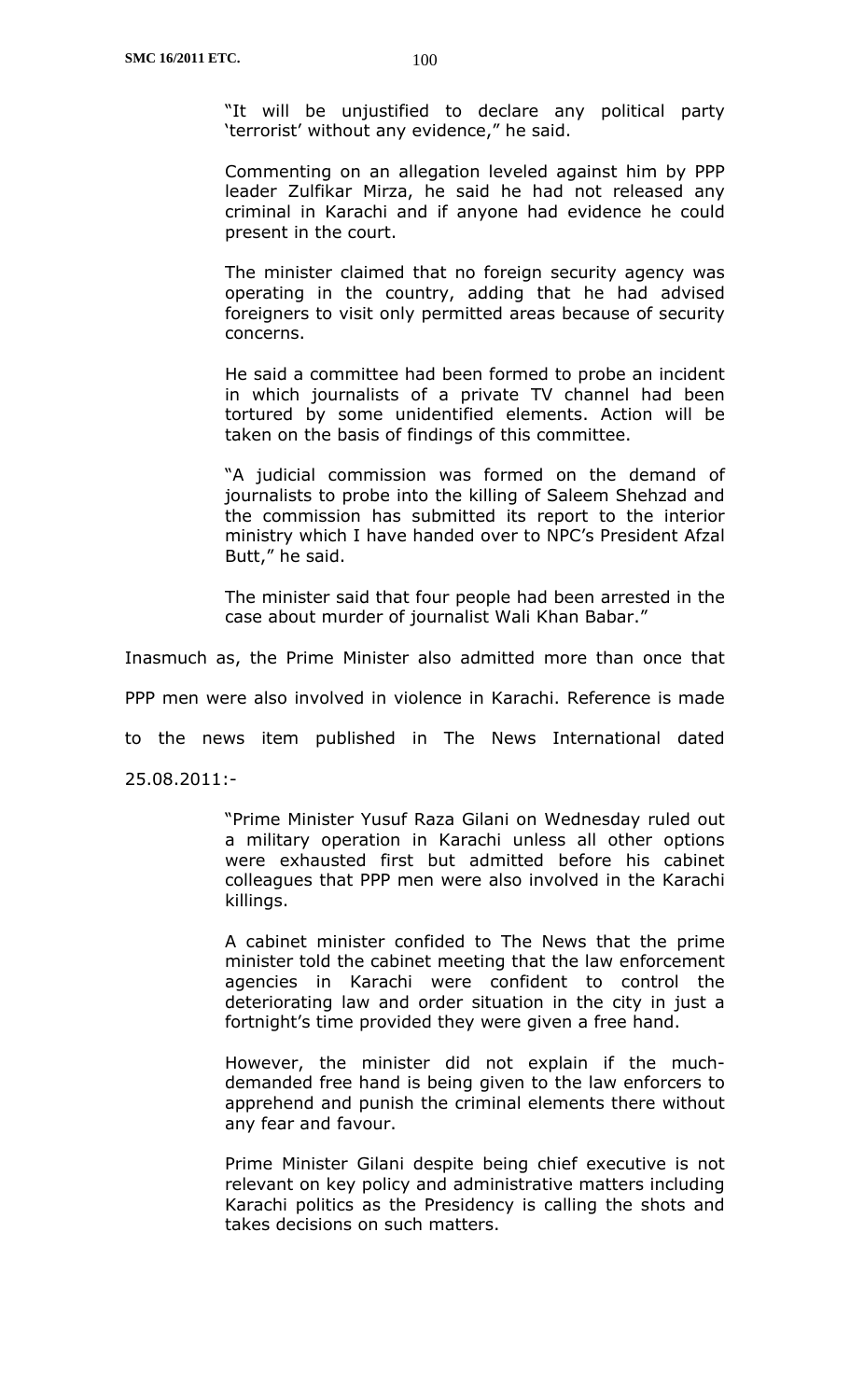The prime minister, according to the source, said that the law enforcement agencies are seeking a free hand and demanding that there should be no political interference from any side to ensure early peace and stop target killings. Political interference and the backing of criminals and killers by the political parties are seen as the major hurdles in the way of durable peace in the city.

Briefing the cabinet about the Karachi situation, the prime minister admitted that besides the MQM and ANP, the PPP men whom Gilani described as "our men" are also involved in the Karachi killings.

The cabinet ministers were almost unanimous to demand that the law enforcement agencies should be given a free hand to get hold of the criminals, target killers and gangsters irrespective of their party affiliation.

Some of the ministers even demanded that the information regarding such criminals, killers and gangsters should be made public without any political considerations. The cabinet was told that there are nine troubled areas in Karachi which require focus of the law enforcers to check crime and curb target killing.

The prime minister while referring to a demand for the deployment of army in Karachi to launch operations against the criminal elements said that the government would not deploy the army in Karachi till the time all other options were availed.

The cabinet source disclosed that the Sindh government is also unhappy with the interference from the federal government through interior minister into the Karachi situation. The source said that Prime Minister Gilani sounded the provincial government's urge to let it settle the problem that falls within the provincial domain.

Only recently provincial minister Dr Zulfikar Mirza is said to have blasted the interior minister during a high-level official meeting in Karachi for the latter's uncalled for interference into the Karachi affairs. Later, however, Mirza was summoned to Islamabad by President Zardari and put up a media show with Rehman Malik to show that there was no ill will between them."

Similarly, the President of Pakistan is fully aware of the situation as it

is evident from various news items appearing in different newspapers.

88. As all the stakeholders are desirous of maintaining their hold on the economic resources of Karachi, therefore, it is imperative for all concerned to take necessary steps and disband the militant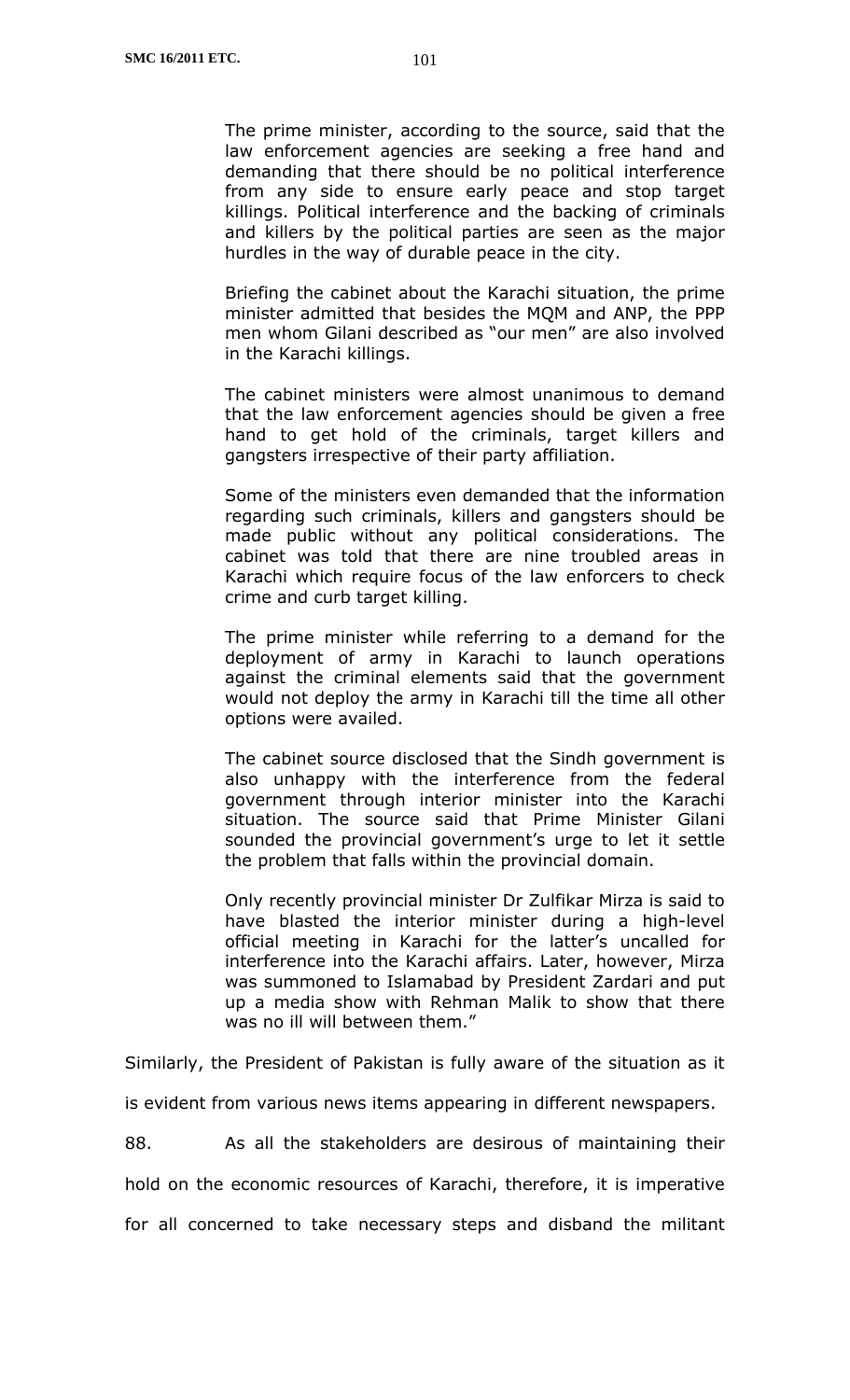outfits voluntarily for the sake of Karachi as well as this country because on account of their criminal activities a loss of about 2.5 billion is being caused daily to the Government and ultimately this burden is passed on to the general public. All the circumstances which are prevailing in Karachi based on credible information seem to be very serious and if the situation of law and order is not controlled/improved, happening of a major debacle in Karachi city cannot be overruled, therefore, it is high time for the politicians in particular to co-operate with each other for making Karachi a peaceful city.

89. As for as banning of MQM is concerned on the basis of the material and the other information placed before us as well as the statement of Dr. Zulfiqar Mirza, former Home Minister, Government of Sindh, which is sought to be produced by Mr. Ghulam Qadir Jatoi, it may be observed, subject to all just exceptions, that the instant *probono publico* proceedings, which are essentially inquisitorial in nature, cannot be allowed to assume an adversarial character.

90. Moreover, under Article 17(2) it is the duty of the Federal Government to declare that a political party has been formed or is operating in a manner prejudicial to the sovereignty or integrity of Pakistan and within fifteen days of such declaration, refer the matter to the Supreme Court whose decision on such reference shall be final, therefore, no further comment on this aspect of the case, lest it may cause prejudice to any of the parties, is called for.

91. According to the available record, land grabbing is one of the factors responsible for causing disturbances in Karachi and there is no denial by anyone appearing before the Court. Same position is in respect of drug trafficking, etc. Crimes are also being committed at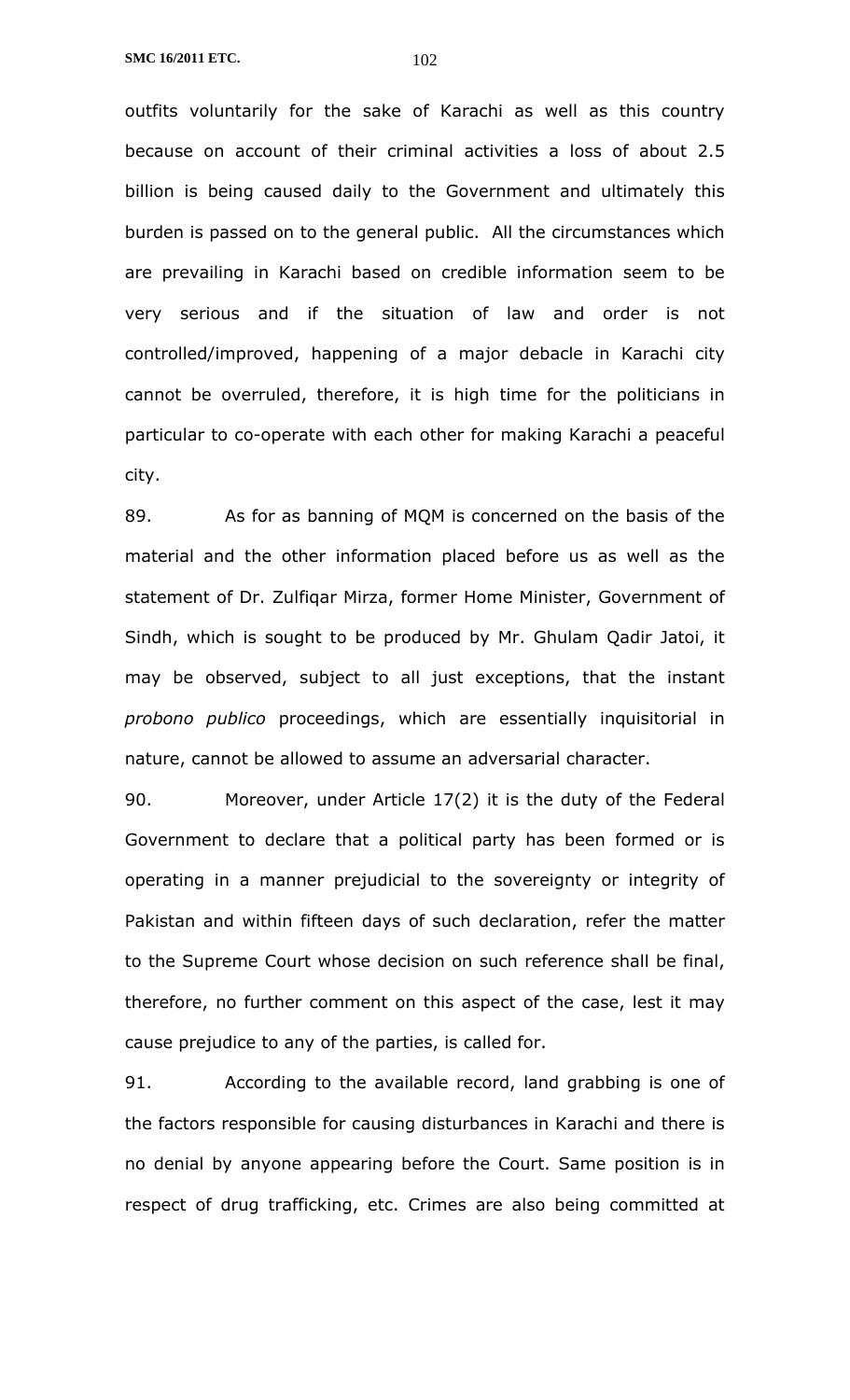large scale by foreign nationals – nearly 2.5 million in number – belonging to different countries including Bangladesh, Burma, India, etc. As far as the question of de-weaponization is concerned, no one amongst the interveners has opposed it, therefore, a methodology has to be devised by the Government by following the law on the subject i.e. Surrender of Illicit Arms Act, 1991, and/or if need be, further laws on the subject can be enacted/promulgated to achieve this object. In this behalf, in Bangladesh following steps were taken.

- (i) Illegal arms collection programme carried out in 2002-2003 as part of Bangladesh's crackdown on criminals, operation Clean Heart.
- (ii) Bangladesh's biggest illegal arms haul took place in Chittagang on 02.04.2004.

92. An identical situation was prevailing in Malaysia and that Government with full commitment and sincerity had also collected illicit arms from the criminals. Similarly, this task can be completed in our country as well; if there is honest commitment on the part of the law enforcing agencies but in the instant case without depoliticizing the police, positive result apparently seems to be an uphill task, however, to ensure peace in Karachi, certain steps will have to be taken. The law enforcing agencies will have to be de-politicized as well as for recovery of illicit arms effective measures will have to be taken under a proper programme to be launched by the Government. As far as the question of presence of 2.5 million aliens in Karachi is concerned, it is more alarming compared to the activities of the criminals involved in heinous crimes, like target killing, etc. This aspect of the case would reveal that the presence of such persons is not only a factor for increase in crime, but at the same time without proper registration, they are a burden on the national economy, inasmuch as their presence can give rise to so many other administrative problems,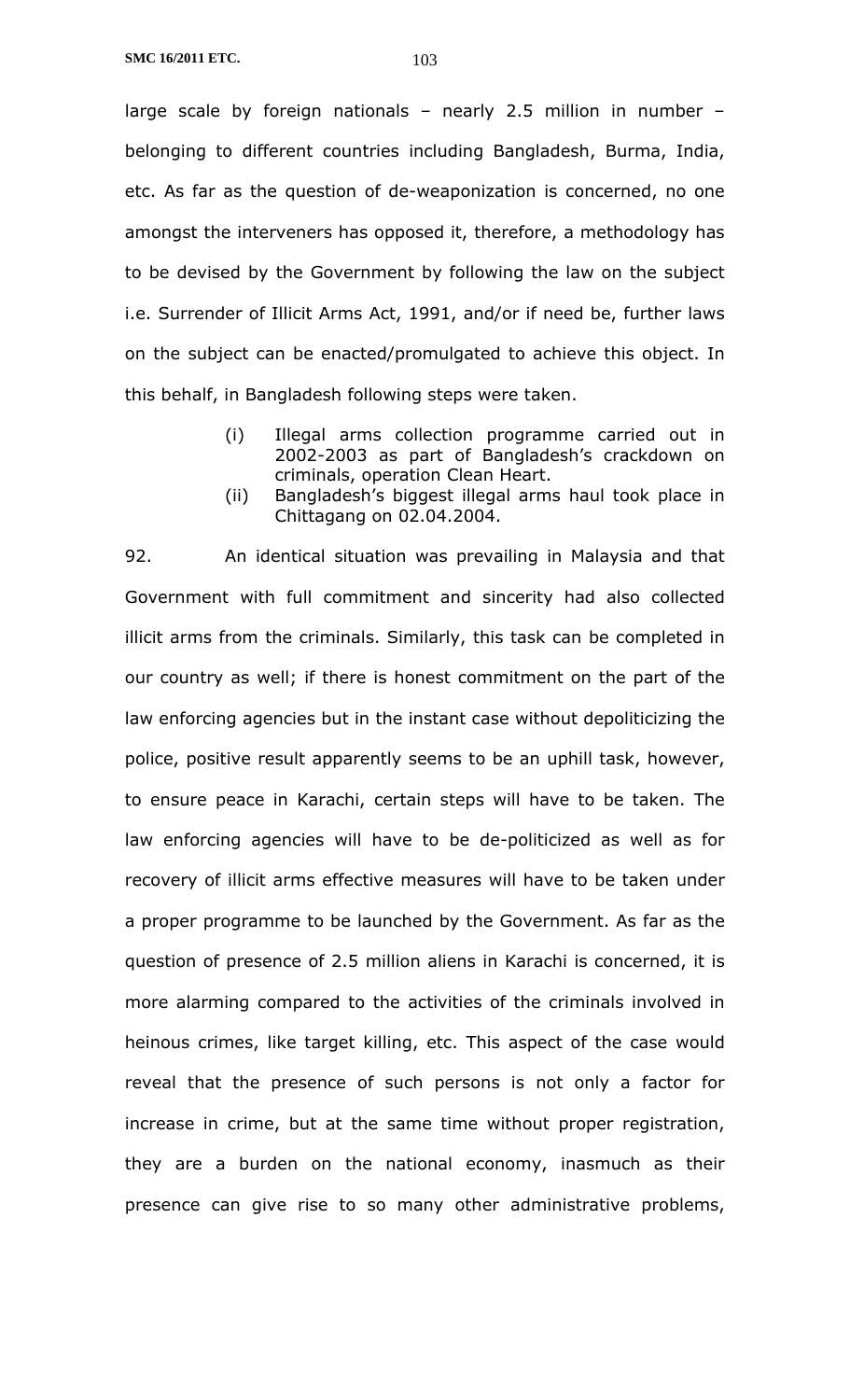including obtaining of National Identity Cards by them. If they have succeeded in this venture and claim themselves to be citizens of Pakistan and have also succeeded in registering their names in the electoral list, it would be tantamount to depriving the actual electorate from choosing their representatives, inasmuch as due to their presence, areas have expanded considerably, which directly affects the delimitation of the constituencies meant for holding elections of the Provincial Assembly and the National Assembly, therefore, the Government should take immediate action against them in accordance with law, namely, the Foreigners Act. NADRA and the Police must undertake a careful cleansing process of such people and NADRA must have separate records and computer files based on proper and cogent evidence. NADRA and police should co-operate in Karachi through an intensive drive to identify foreigners, block their NIC cards after due process of law and special teams should be appointed and dedicated for this job by DG NADRA and IGP so that this can be completed in the course of next one year or so. Then the law must take it own course in each case. This must be given high priority.

93. The learned Attorney General, in his submissions, also referred to the Quranic verse, viz., killing of one person is killing the entire humanity, therefore, there could not be two opinions that killings in Karachi during the last few months are condemnable, but for such reason, question for determination would be as to whether the State can be held responsible for the actions of the criminals, who have committed crimes, or the individuals are to be held responsible for their acts under the relevant laws independently. The learned Attorney General, as per the directions of this Court contained in the order dated 24.08.2011, has placed on record reports of the Special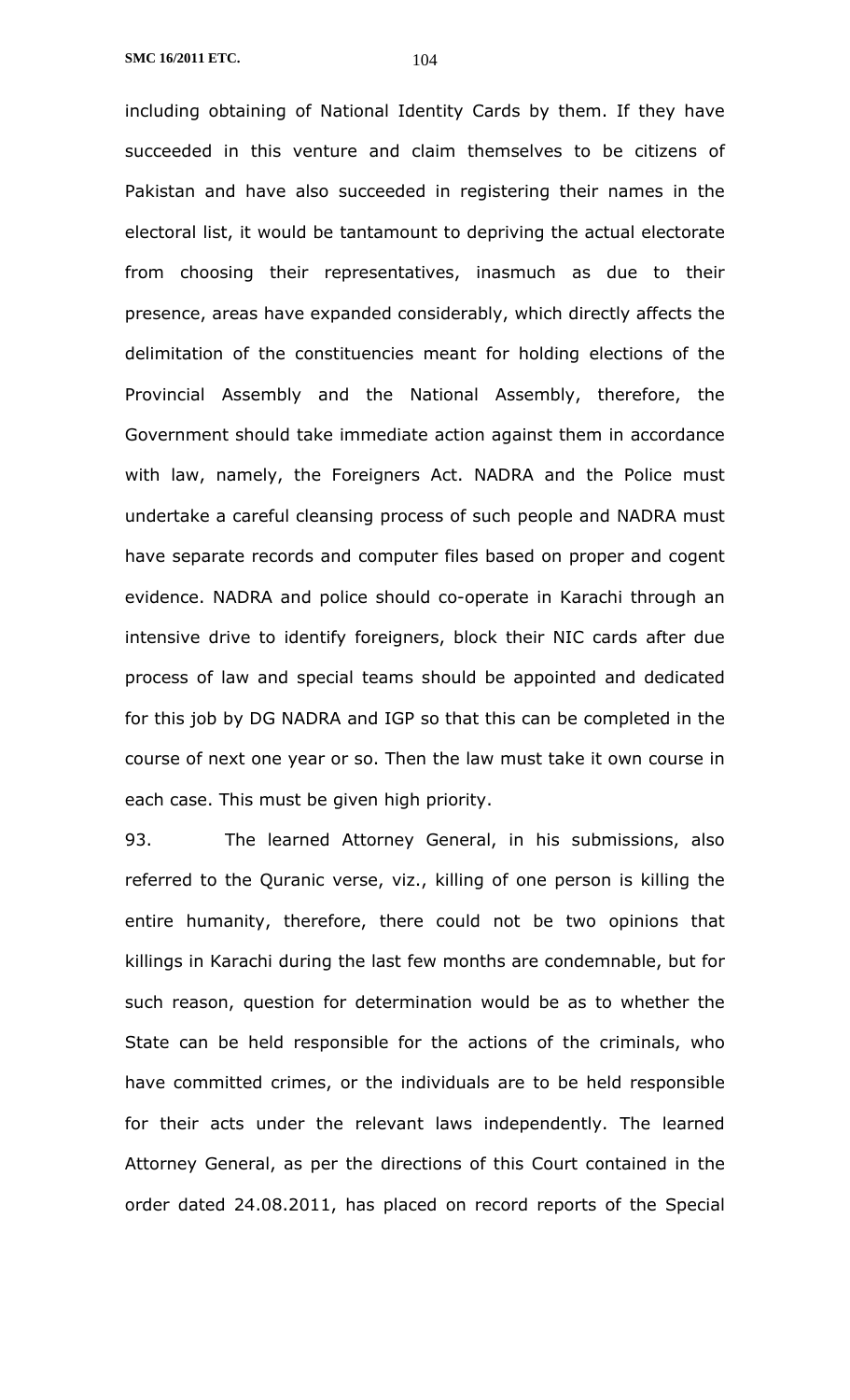Branch of Police, Government of Sindh and the IB, and he also arranged a presentation by ISI (however, he was not present during the presentation). As far as commission of crimes is concerned, it is always done by the accused persons individually or collectively. Ordinarily, when any crime is committed by an individual, he is considered to be the accused of the State for violating its laws and when crimes individually or collectively are committed by the perpetrators challenging the authority of the Government creating anarchy, the State is bound to control the crimes and at the same time protect its citizens against the criminals. In the instant case, according to the figures submitted by Mr. Abdul Fattah Malik, learned Advocate General, Sindh, during the hearing, in the current year 2011, 1310 persons have been murdered, whereas, in one month, figures of which have been obtained by the Court *vide* order dated 24.08.2011, admittedly, 306 persons have been murdered and 159 persons have been injured. When murders of innocent persons at the hands of perpetrators who belong to different communities are being committed as a matter for vengeance and as tit for tat without control of the executive authorities of the Provincial Government, it clearly indicates that lawlessness has reached a point where the State through the Provincial Government in exercise of its executive authority is not in a position to provide security to its citizens and on account of lack of administrative authority of the Government, so many persons have been deprived of their right to life and liberty enshrined in Article 9 of the Constitution.

94. As far as the arguments of the learned Attorney General that under the Constitution a procedure has been provided for the removal of the Provincial and Federal Governments ruling the country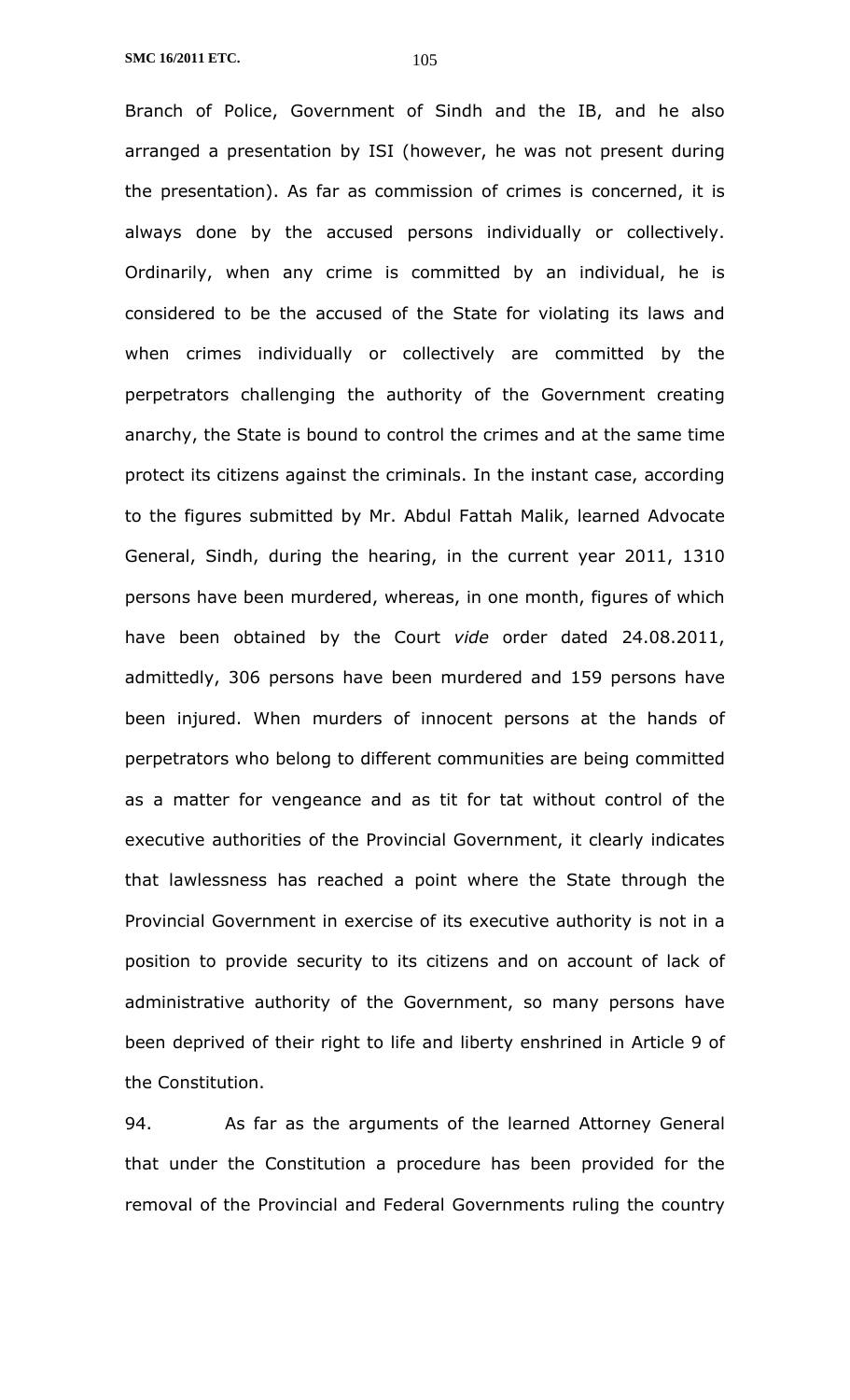after the election, therefore, it could only be possible when the procedure so laid down in the Constitution is followed. There is no cavil with this proposition; however, in the instant proceedings, this argument is not relevant. Learned Attorney General has also stated that as far as the suggestions made before the Court for imposing Emergency under Articles 233 and 234 of the Constitution, or calling the Army in aid of civilian administration under Article 245 of the Constitution, or the steps to be taken by the Provincial Government in this behalf are the actions, which are purely for the Federal Government or the Provincial Government to initiate and no direction can be given by the Court in this respect. Suffice it to observe that the Federal Government is duty bound under Article 148(3) of the Constitution to protect every Province against internal disturbances and to ensure that the Government of every Province is carried on in accordance with the provisions of the Constitution, therefore, the suggestion put forward during the arguments on behalf of some of the parties does not mean that this Court has issued the directions. Only attention of the Federal Government has been drawn towards the Constitutional provisions which, according to their suggestions, should also be invoked for maintaining law and order in the Province of Sindh instead of paving way for any unconstitutional action by any adventurer as it had been happening in the past. Reference may be made to the cases of *Haji Muhammad Saifullah Khan* (*supra*), *Khawaja Ahmad Tariq Rahim* (supra) and *Benazir Bhutto* (*supra*). Similarly, exercise of the authority to call Army in aid of civil administration to control disturbances under Article 245 of the Constitution is only one of the options, which lies with the Federal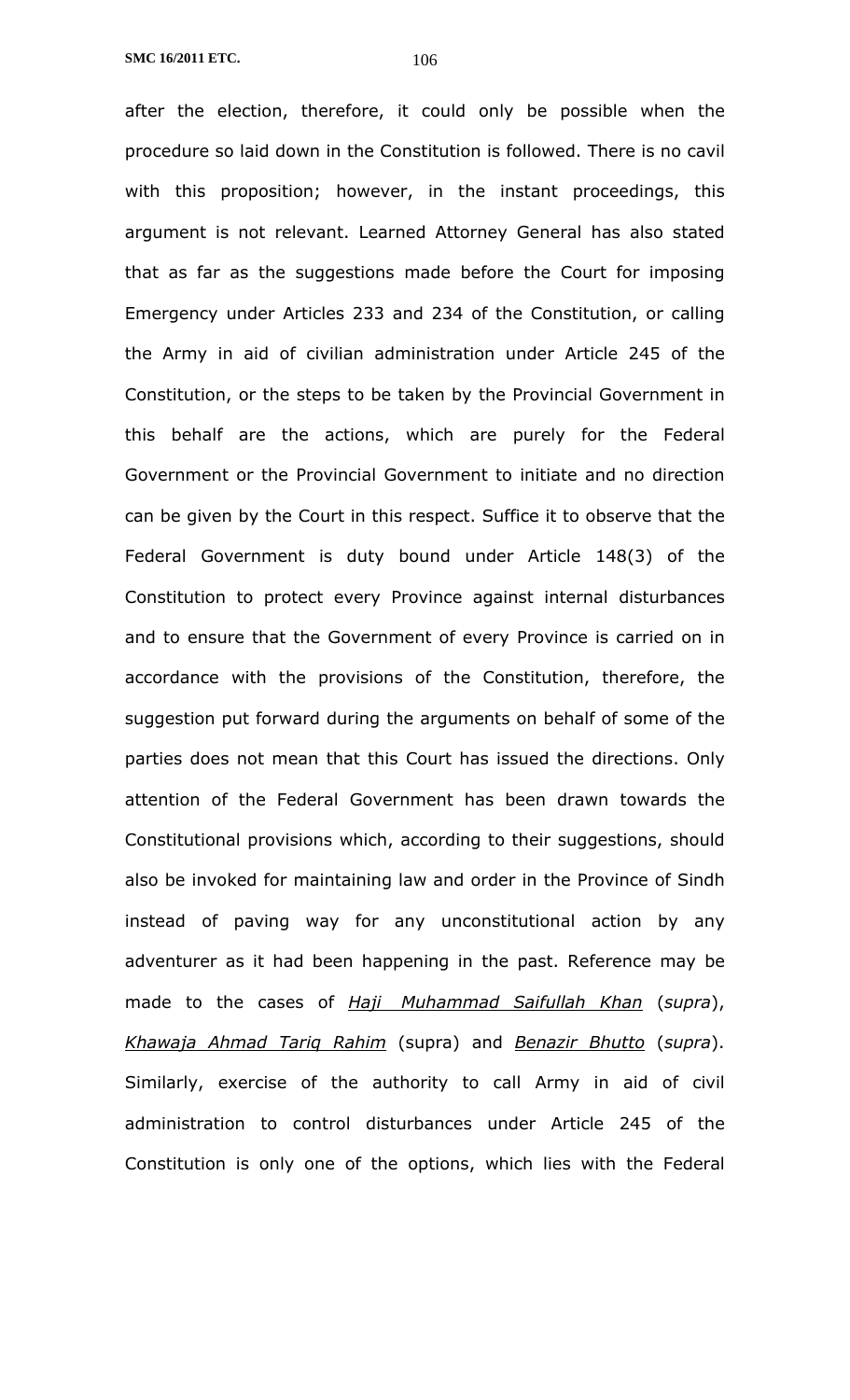Government, as such its consequences are bound to follow strictly in accordance with the provisions of the Constitution.

95. Learned Attorney has agreed that this Court has power to pass appropriate orders as called for in view of the facts and circumstances, but his opinion was that as now situation is manageable and under control, therefore, in the instant proceedings no order is required to be passed. For the reasons which we have already mentioned hereinabove, we are not in a position to subscribe to his viewpoint because overwhelming material is available on record, reference of which has already been made hereinabove repeatedly, to persuade us to form an opinion that bloodshed, arson, kidnapping/abduction for ransom, widespread violence, illegal collection of money (*bhatta*) from traders, etc., were being committed within the knowledge of the State through Provincial Government/Executive but it remained a silent spectator and primafacie failed to take appropriate action, may be for some political reasons, but the Constitution does not allow the Executive to compromise its position at the cost of innocent citizens who lost their lives, property, liberty and dignity because of the expediency of the Provincial or Federal Government. It may not be out of context to mention here that despite hearing of this case, during course whereof law enforcing agencies have been asked time and again to bring the criminals to book without any discrimination, the criminals continued to harass the general public/innocent citizens continuously, as in the recent past a trader has been kidnapped for ransom from Sher Shah Kabari Market. We have been informed during the hearing that there is a strike in the market and accused persons have demanded ransom, but so far the matter has not been finalized/resolved. On our direction,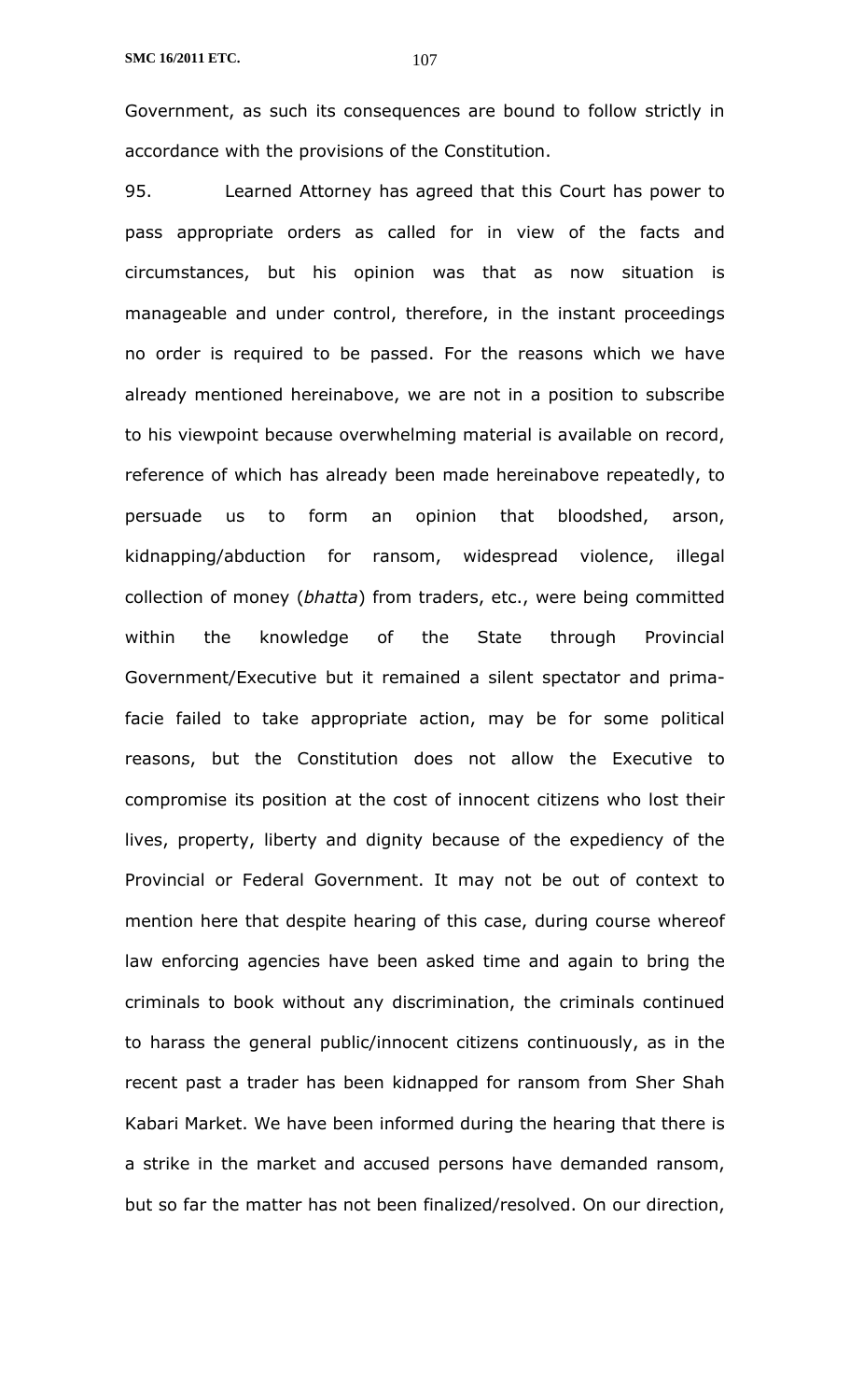concerned SSP of the area appeared in Court and stated that pickets/police check posts have been established at different places, but despite that, there is no control over the crimes. We have pointed out to the learned Attorney General that this is high time when the Executive of the Provincial Government, instead of compromising the position, on account of any reasons known to them, should come forward with iron hands to control the crimes. We may point out here that the material so brought on record and the presentation which has been given by the Intelligence Agency, must also have been brought to the notice of the Executive of the Province and by the time it has become known to everyone about the persons involved in causing disturbances because on such a large scale internal disturbances cannot take place without the support or passivity of the persons who are themselves at the helm of affairs and the Provincial Executive Authorities in such a state of lawlessness ought to have felt no hesitation to bring them to book, but here it appears that there are certain expediencies which are preventing them to do so. In such an abnormal situation the Federal Government also cannot be considered to be oblivious of the happenings, which presumably knows all these facts obviously prevailing in the economic hub of country, as the reports which we have gone through must have been brought to the notice of the Chief Executive of the Federal Government and other authorities as well, therefore, they should have swiftly moved in to take action in order to ensure that the Provincial Government is allowed to work smoothly in accordance with the Constitution. Leaned Advocate General who has also pointed out in his arguments that in the police department, 1100 appointments have been made illegally. At the same time, the IGP Sindh who was present in the Court during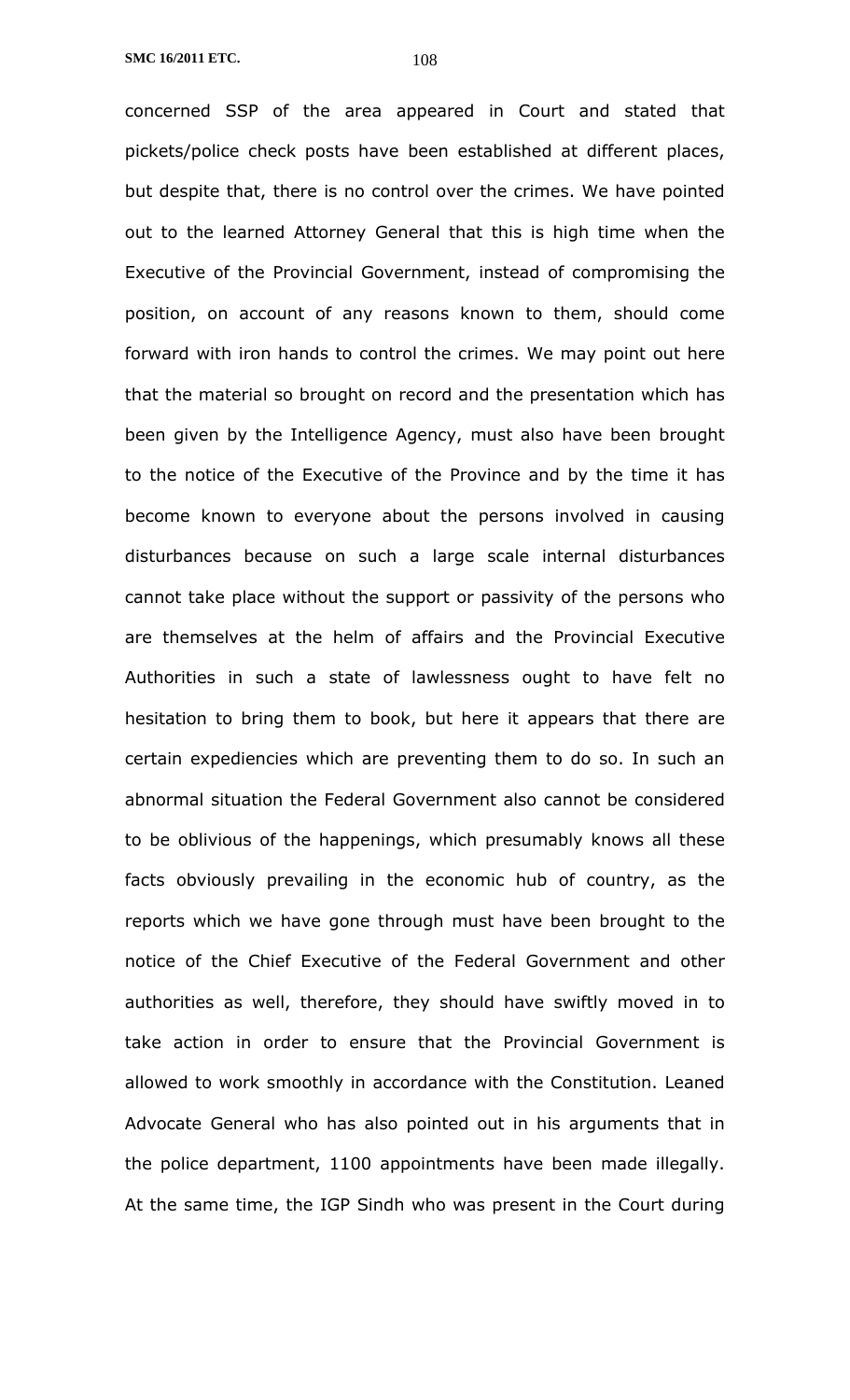the hearing, also conceded that for the last about 10 to 15 years, five hundred thousands arms licenses have been issued by the Home Department for arms and ammunition of prohibited bore, however, according to him, with the assistance of NADRA, an exercise is about to commence to verify the status of the licences. He added that in the past, trucks of arms and ammunitions used to be unloaded before the police stations but police did not dare to check them. Mr. Abdul Fattah Malik, learned Advocate General made before the Court many revelations, but did not disclose the names of the groups who were challenging the writ of the Government and undermining its authority through target killings, *bhatta* collection, etc., which are committed, not for any ethnic reason, but for settling of accounts by groups among themselves in an attempt to establish their authority in the city of Karachi otherwise anyone or all of them would come forward to point out the names of militant outfits involved in the violation of Fundamental Rights of the citizens.

96. From the material so placed on record by the Advocate General it is evident that the disturbances in the Province are not recent ones, but it has been going on for the last many years, in which a large number of innocent persons have been killed by way of tit for tat and the authorities, in the past as well have failed to secure their lives, liberties, etc. According to learned Advocate General, the Province of Sindh being the land of Shah Abdul Laif Bhitai and Sachal Sarmast had been a peaceful place where, after Partition highly educated people migrated to Pakistan. They were living peacefully with original residents of Sindh, but the menace of lawlessness started from the period shown in the charts reproduced hereinabove. He conceded that 2.5 million aliens are also living in Karachi without any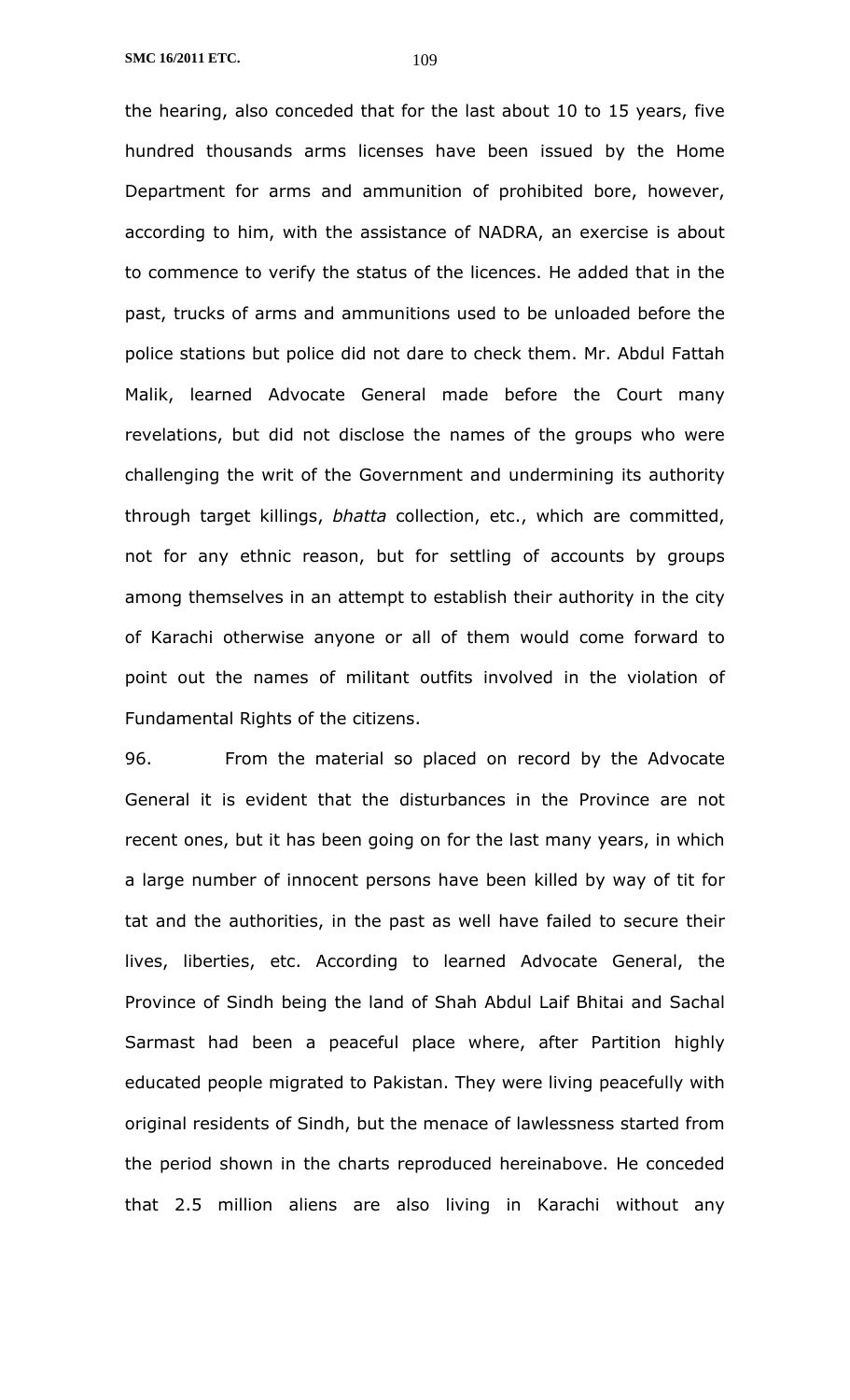registration, but so far the Government could not deport them. However, we have pointed out to him that organized crimes are being committed in Karachi and there is violation of the Fundamental Rights of innocent people and the Government has failed to protect the rights of the citizens, however, individual type of crime or killing of any person on account of personal enmity is not unusual, and for that matter the Executive Authorities cannot be held responsible, but it is to be noted that in the instant case, as discussed hereinabove in detail, the Executive Authority of the Province had prima-facie failed to exercise its powers to protect the Fundamental Rights of the citizens.

97. Barrister Zafarullah appeared in Constitution Petition No. 61 of 2011 wherein following prayer has been made: -

- (1) It is therefore respectfully prayed that the judicial Commission under the supervision of Supreme Court of Pakistan may be appointed, any Hon. Judge sitting or retired may be appointed as its Chairman.
- (2) It is further prayed that under in no circumstances Pakistan Army may be summoned to meet the situation in Karachi or to restore the law and order, since it is trap desired by foreign forces and will be breach of Articles 55 & 56 UNO and other resolutions of General Assembly."

The learned counsel has referred to the Charter of United Nations, importance of human rights and also stated that had the Court not taken cognizance of the matter, the crime rate would not have declined and if target killings, etc. had continued unabated, it would have provided a cause of interference to the United Nation Forces. Except for the dramatic drop in crime rate, we do not entertain this argument because we are of the opinion that in this country there is a written Constitution, which if implemented through the Federal and the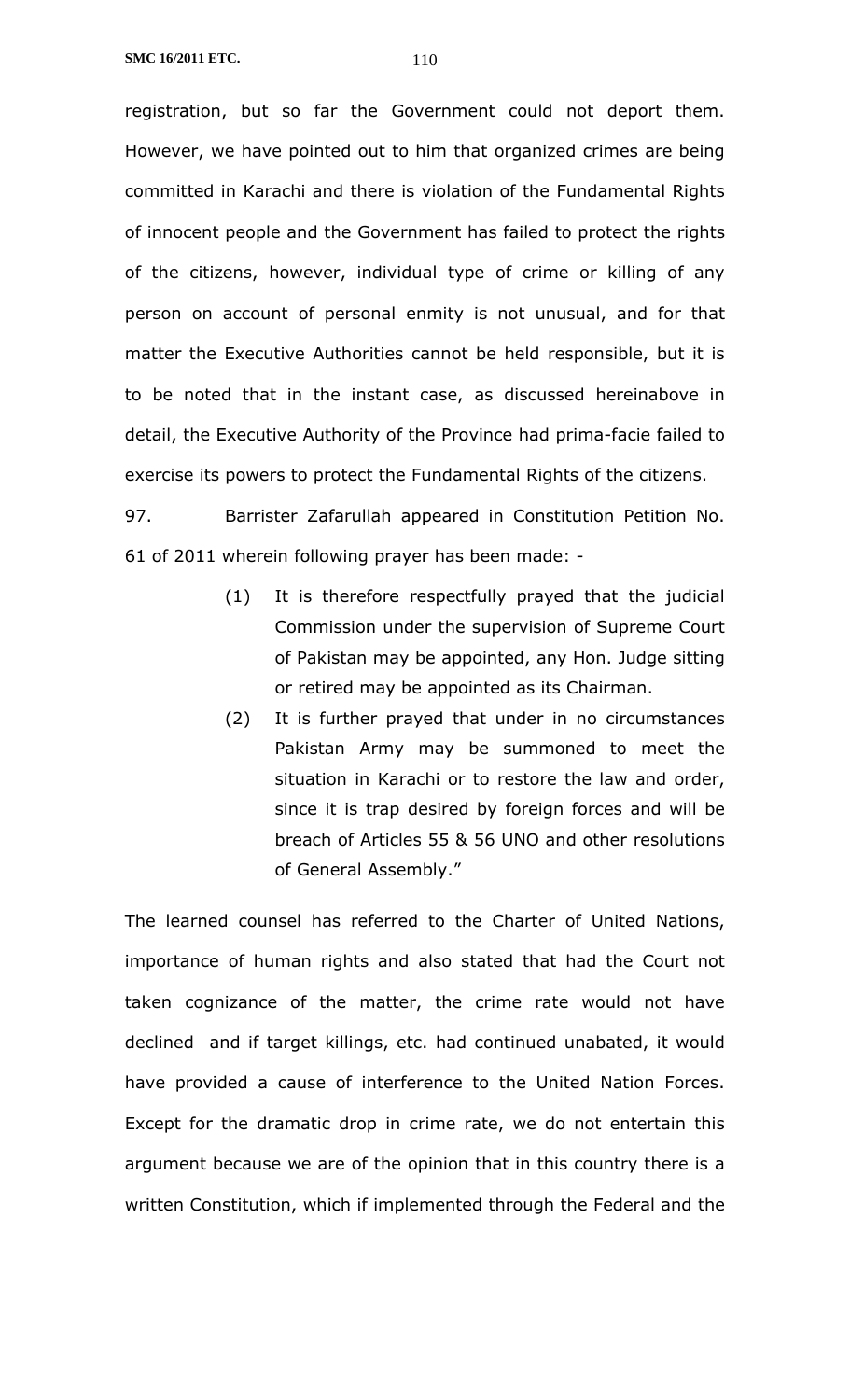dilated upon.

Provincial Governments by strictly adhering to its provisions without any political considerations, the situation of law and order can be managed. He also opposed the intervention of the Army by calling it in the aid of Civil Administration. This issue has already been discussed in the preceding paragraphs, therefore, the same need not be further

98. Mr. Anwar Masoor Khan, President of Sindh High Court Bar Association, at the outset, contended that Karachi is faced with complex issues of law and order, which had its origin in the politicoethnic violence in which different communities speaking different languages like *Urdu, Pashto, Balochi, Sindhi, Punjabi*, etc. were involved. However, he admitted that members of these communities have been involved in such like activities mainly for the socioeconomic reasons. As the residents of Karachi in different areas, particularly where violence is at its peak, are even deprived of basic amenities of life, therefore, these poor persons are being used by different vested interests including political parties/groups to achieve their ulterior objectives and to watch their economic interests. These persons/groups having so called vested interests are themselves well off having established businesses and are not suffering from any economic problem. The police is so scared of them that they remain under the influence of these groups who use poor persons to achieve their illicit objectives. Inasmuch as, if an ordinary person approaches the police, his FIR is not registered and if a victim succeeds in getting the case registered, prosecution does not take interest, as a result whereof their cases fail. Besides, according to him, mostly the perpetrators belong to an organized group having blessings and support of political parties, therefore, the witnesses are so scared that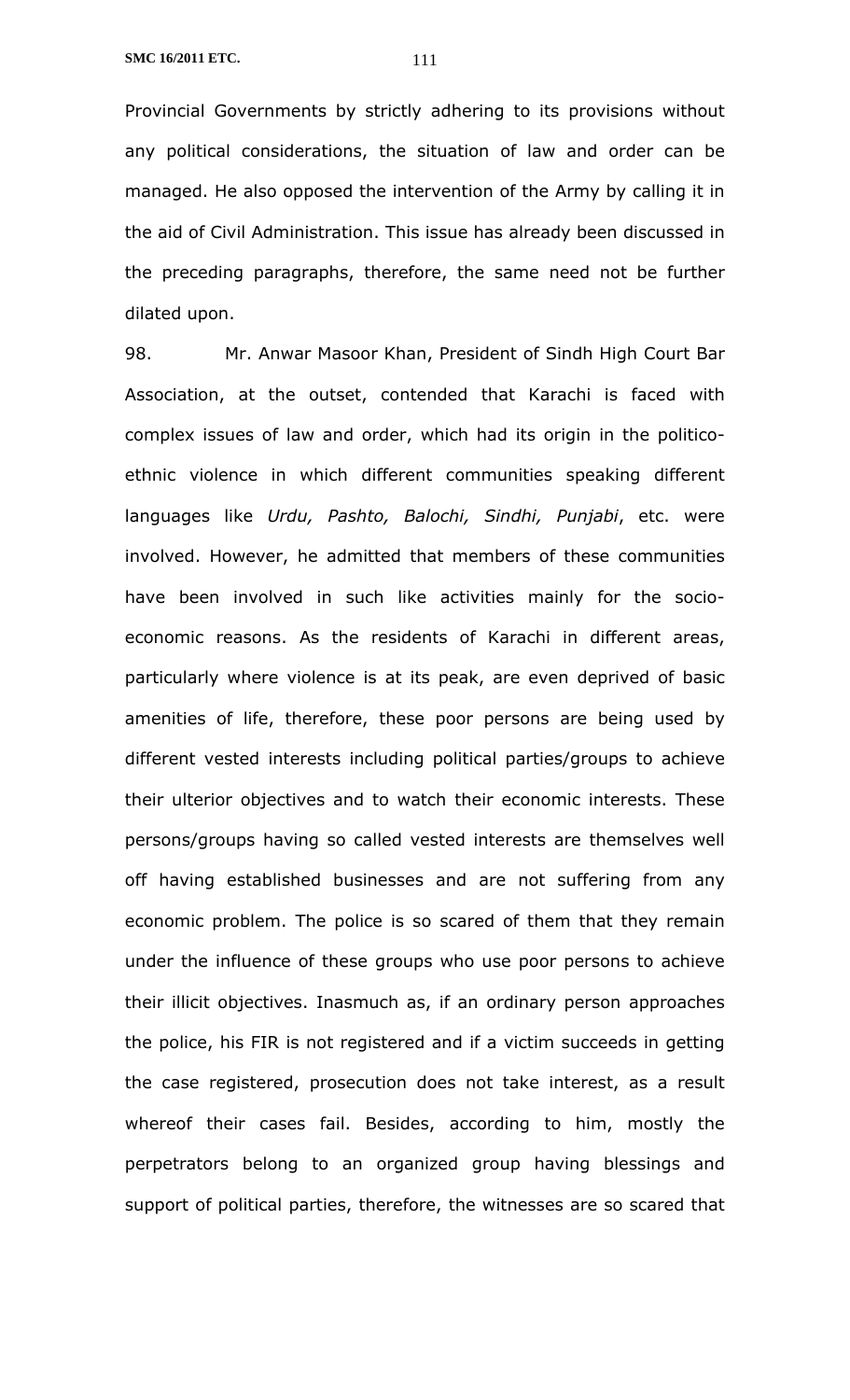they avoid to appear in court. Therefore, without addressing the aforenoted problems of persons belonging to different communities who fall within category of less resourceful persons, the law and order situation prevailing in the city cannot be controlled. He referred to a number of cases from the Indian Jurisdiction and the reports of the Indian Law Commission. However, he conceded that no witness protection program is available. When we invited his attention towards sections 21, 21A, 21B, 21C of the Anti-Terrorism Act, 1997 which provide guidelines for the protection of Judges, he submitted that these provisions of law have also not been made applicable fully, as a result whereof even in Anti-Terrorism Courts, a large number of accused have gone scot-free. Learned counsel stated that there are political parties who apparently are acting against the interests of the country and are involved in disturbing the law and order in Karachi, to achieve their nefarious objects because the persons controlling such parties have got no stake in Pakistan. Inasmuch as, there are persons who enjoy dual nationality or who have vast unexplained and unaccounted for assets outside Pakistan or who are not allied with any political party and who are against the sovereignty of the country, all such persons are required to be dealt with according to the Constitution. We have pointed out to him that Article 17 of the Constitution read with section 15 of the Political Parties Order, 2002 can be invoked if the Government succeeds in establishing that any political party is operating in a manner prejudicial to the sovereignty or integrity of Pakistan. Learned counsel emphasized that Article 4 of the Constitution is one of the most important Articles, under which a citizen is entitled to enjoy the protection of law and to be treated in accordance with law being his inalienable right, therefore, this Article confers the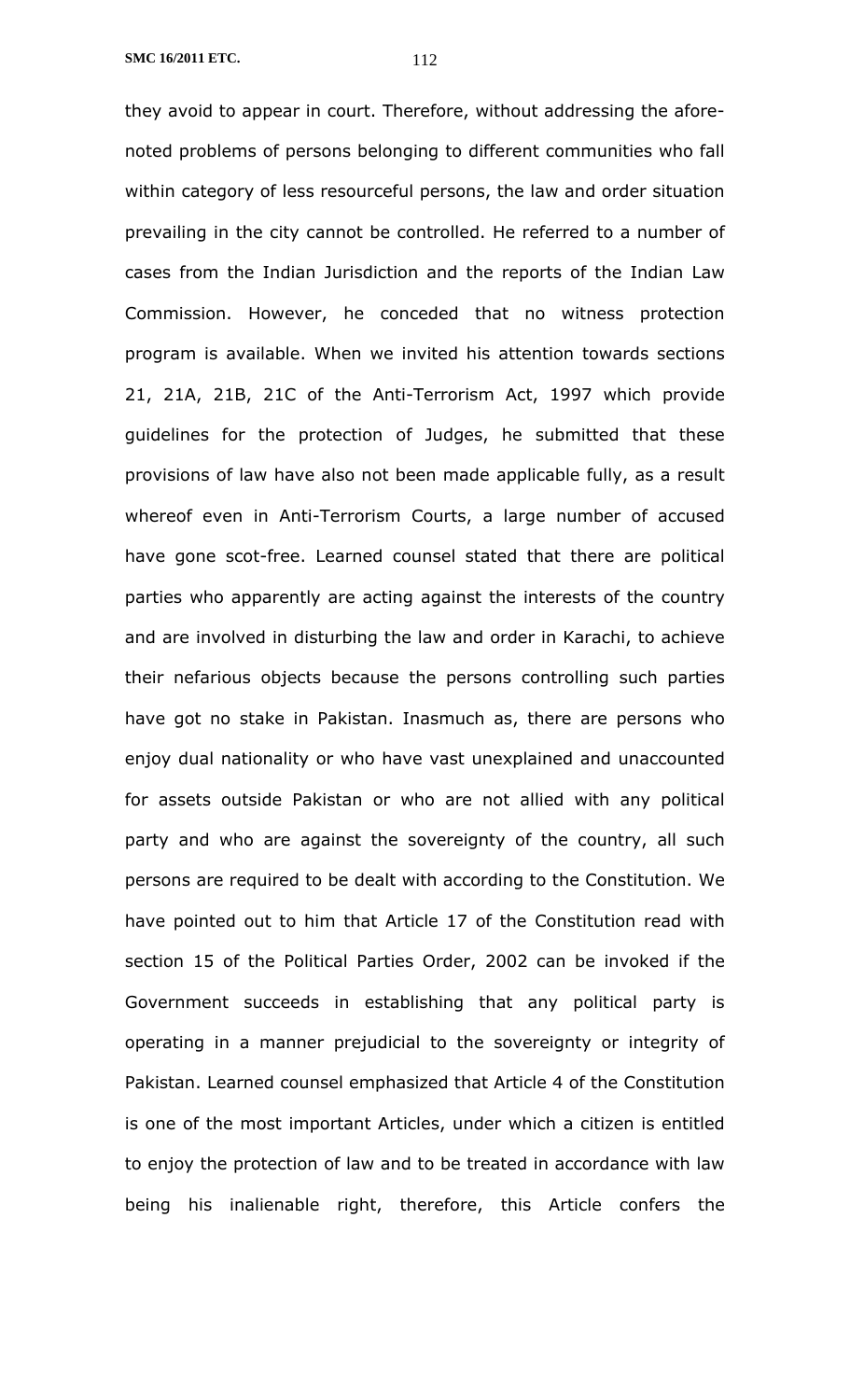Fundamental Rights upon a person to seek security of life or liberty from the State and similarly, Articles 14, 18 and 24 in respect of dignity of man, freedom of trade, business and profession and protection of property. Whereas in Karachi for the last many years the State/Provincial Government had failed to implement their Fundamental Rights and citizens are not safe and secure. According to him, too, there are target killings, murders, *bhatta mafia*, land mafia, drug mafia, dead bodies in bags are found lying in the streets and the accused persons on account of their influences or being desperate and hardened criminals, could not be arrested. He stated that as per reports, which have been placed on record by different agencies without claiming confidentiality and other information which has been received by this Court, furnish sufficient evidence to hold that the Provincial Government has not been able to act in accordance with the Constitution to protect the dignity, freedom of trade, business and profession and property. He has referred to *Islamic Republic of Pakistan v. Abdul Wali Khan* (PLD 1976 SC 57), PLD 2004 SC 363 to emphasize that it is the duty of the Government to maintain law and order. We have inquired from him as to whether in a situation where criminals belonging to all political parties are involved in disturbing the law and order, whether the Executive/Provincial Government can maintain the law and order, he stated that, in fact, the prevailing situation indicates that there is no will on the part of the Executive to run the government according to the Constitution otherwise it would not be difficult to remove such elements from their rank and file. In this behalf, it is to be noted that in the Daily Dawn dated 14.09.2011,

the Federal Interior Minister made a statement that criminals arrested

in Karachi during the targeted operation belong to different political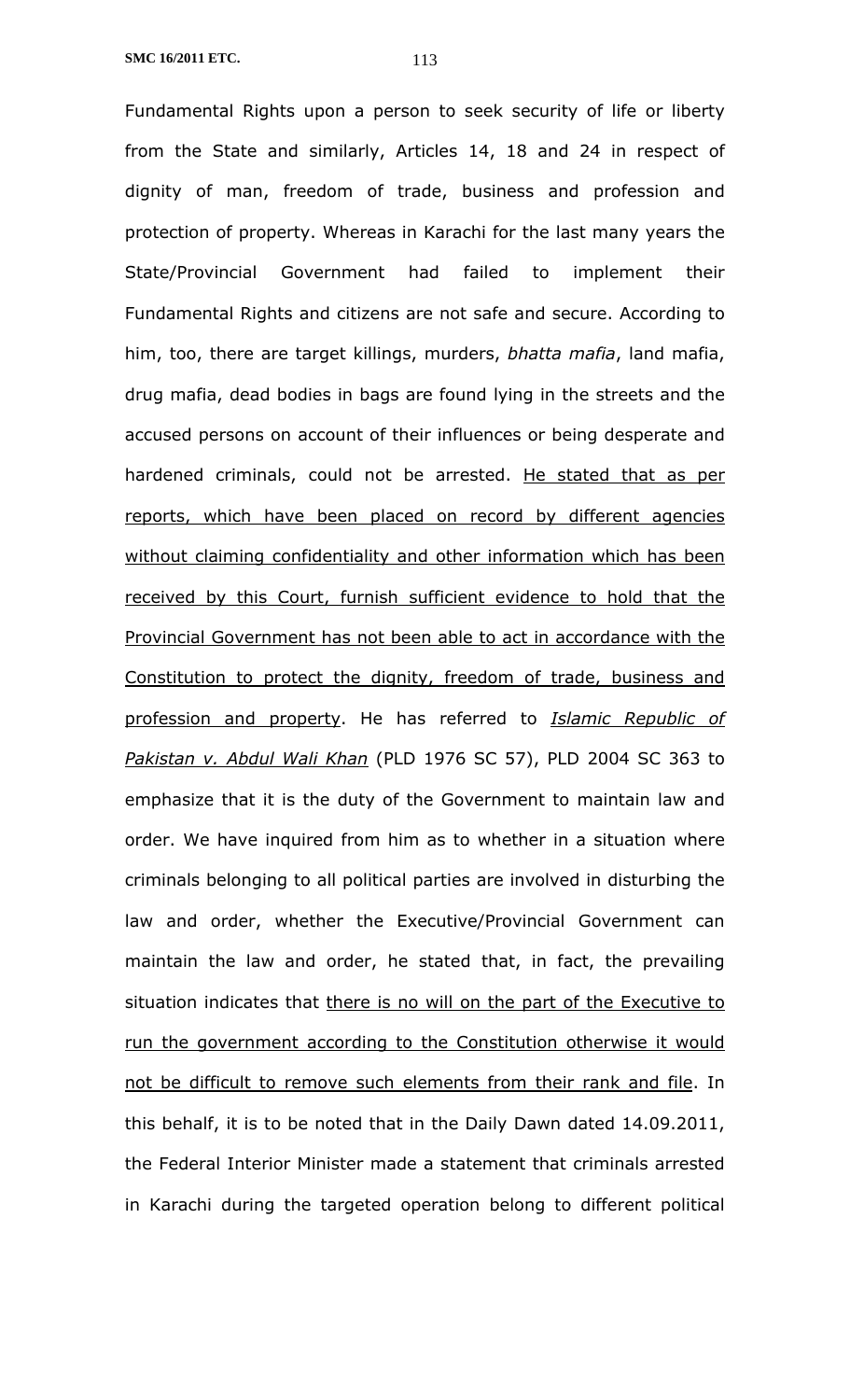parties and that the Government has evidence (audio and video) against them, which will be used against them if permitted by this Court. However, he stated that such criminals have not been deputed by the political parties, but somehow such elements have managed to get refuge behind them after committing crimes. During hearing of this case, we have observed time and again that the political parties represented before us asserted in categorical terms, that criminals/militant outfits are not part of their political parties and declared that whosoever claims association with any political party, is incorrect. It is to be noted that in the situation as the Interior Minister has himself explained, it has become admittedly a highly difficult task for the Provincial Government to maintain law and order. Be that as it may, this all depends upon the political considerations in respect whereof we would not like to comment, but we have to confine ourselves only to the extent of the question which has been raised in the order dated 24.08.2011, namely, the situation of law and order which has been disturbed on account of bloodshed, arson, kidnapping/abduction for ransom, widespread violence, illegal collection of money (*bhatta*) from traders, etc.

99. Mr. Abdul Fattah Malik, AG Sindh has submitted a synopsis of his arguments on behalf of the Government of Sindh. It may be noted that in fact he had to appear on the Court notice and the Province of Sindh put up its appearance through Mr. Abdul Hafeez Pirzada, leanred Sr. ASC who has also filed, under instructions, suggestions which have been reproduced hereinabove. However, he reserved his right to further argue the case after the arguments of learned counsel appearing on behalf the interveners, particularly Syed Iftikahr Hussain Gillani, Sr. ASC who placed on record reports of the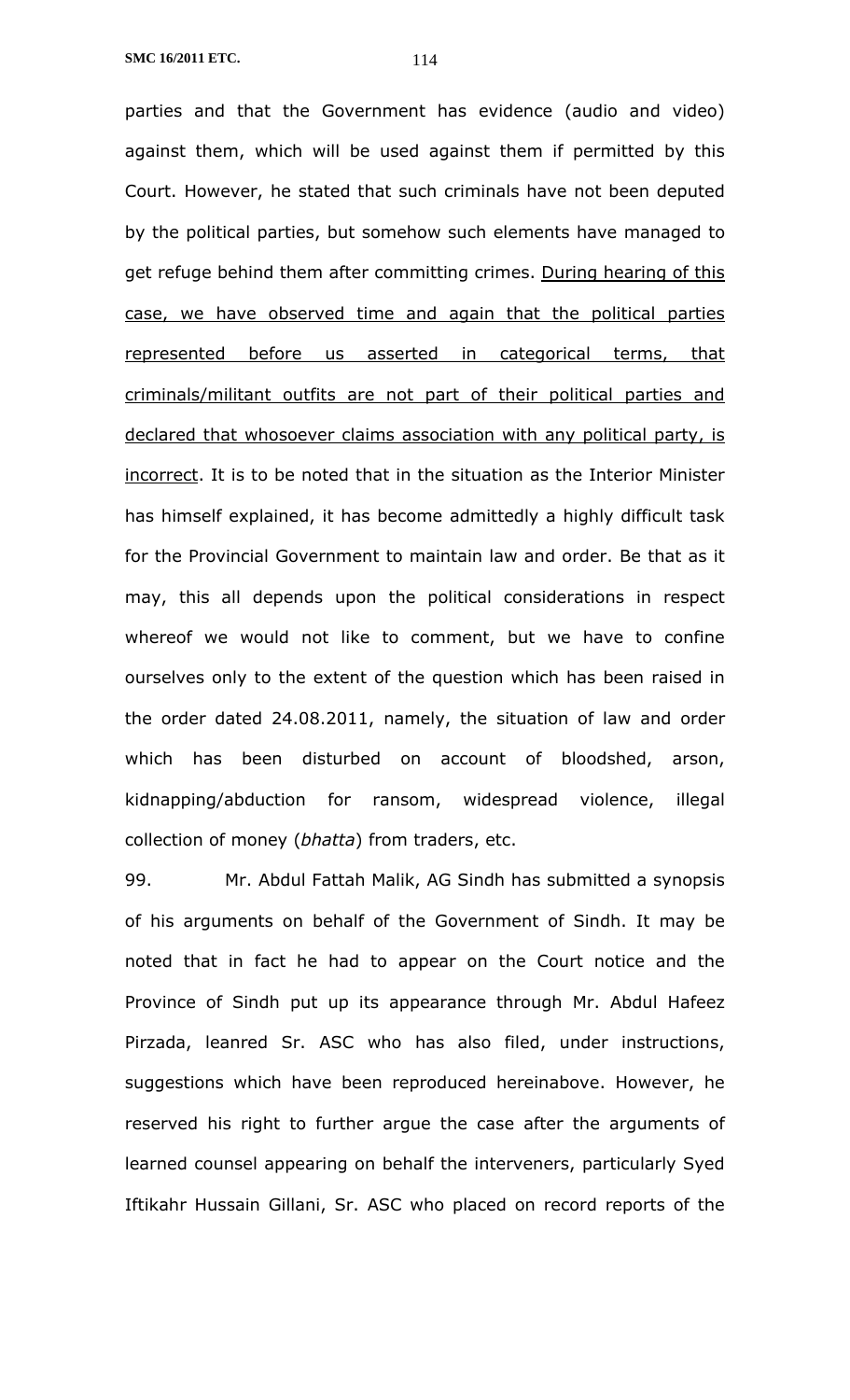JIT. In the meanwhile, Intelligence Agencies also shared classified information with the Bench. The DG Rangers also appeared in person and made submissions which have been dealt with hereinabove, including one that in Karachi the situation of law and order is worse than that of North Waziristan, but surprisingly on 14.09.2011 the learned Advocate General conveyed that Mr. Abdul Hafeez Pirzada, learned Sr. ASC feels contented with the arguments made earlier and does not want to make any further arguments before the Bench. The points he has put up before the Court have been dealt with hereinabove, particularly with regard to the statement of fact in which he has suggested that this Court should give a wake up call to the Provincial Government, which according to him means that in the past violation of Fundamental Rights of the citizens particularly those whose lives and properties have not been secured, was admitted and for the future he was asking the Court to give a wake up call to the Provincial Government.

100. The learned Advocate General in the written submissions has stated as follows:-

- (1) That the government of Sindh has never failed to deal with the law and order situation in the Province of Sindh and Government of Sindh is fully determined to protect the life, liberty, dignity, property and freedom of general public.
- (2) That the government of Sindh and law enforcement agencies along with the relevant authorities are fully competent to control, curb and deal with any internal disturbance and the government of Sindh has proved it in the matter of:-
	- (a) Control of Law and Order situation in Katcha area and other parts of internal Sindh.
	- (b) To bring back normalcy in the Law and order situation in Karachi.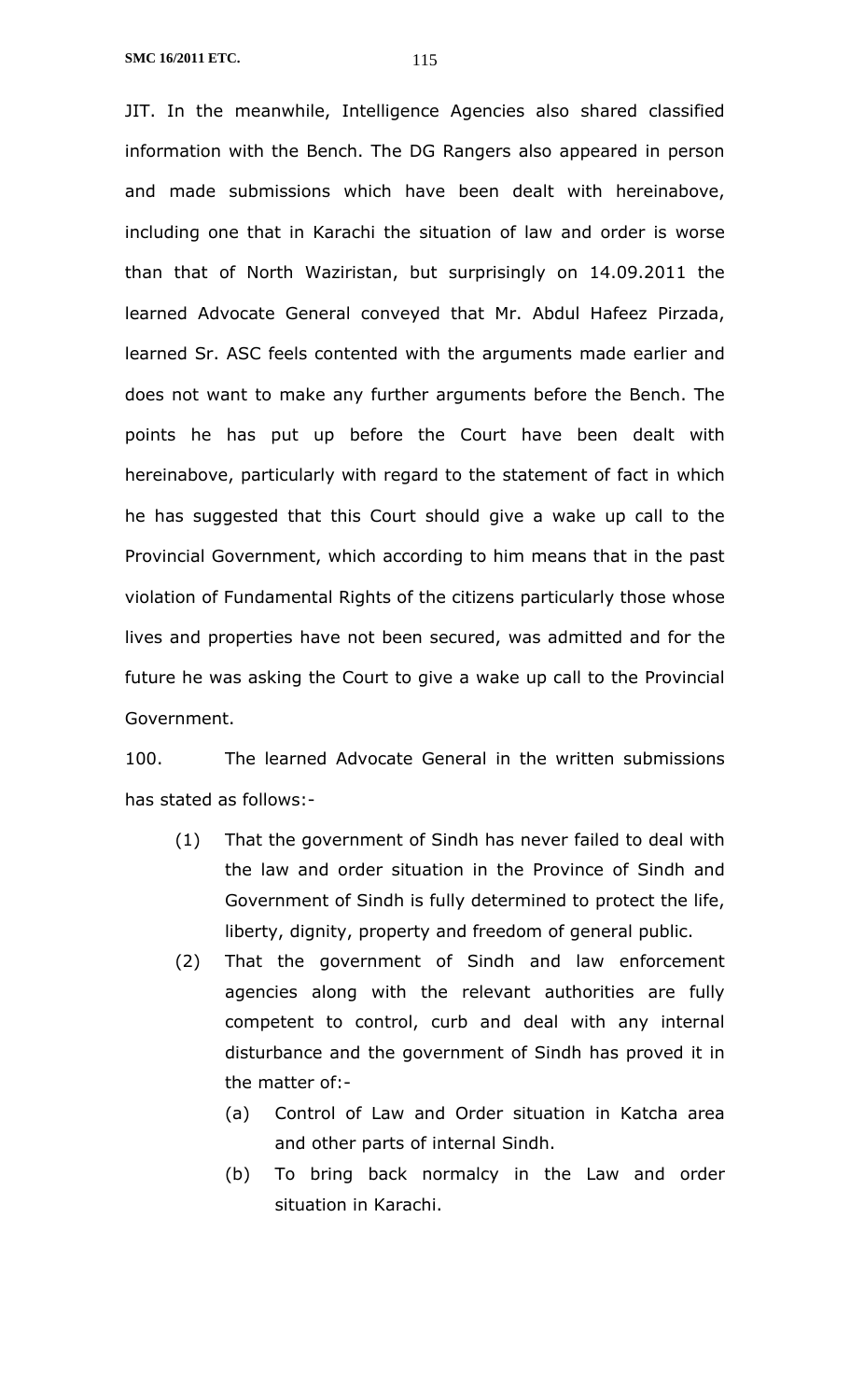- (3) That the Government of Sindh denounces all forms of violence, terrorist activities, subversion and lawlessness in the Province and in this regard the government of Sindh seeks support from all the political parties.
- (4) That the Government of Sindh has unshaken, irreversible commitment and determination to deal with the criminals in city of Karachi in particular and on the province level at large and no party affiliation would deter its will and commitment.
- (5) That the government of Sindh has taken concrete steps from prevention and control of crime including the deployment of Rangers in the city of Karachi, as well as deployment of additional forces by transfer from the Interior of Sindh of |Karachi.
- (6) That the coalition Government of the Province of Sindh has strong will of continuing action against criminals in Karachi and in order to deal with any uprising in crime rate, concrete steps have been taken by Government of Sindh to enhance the capacity of the police, to raise the moral of the police as well as to strengthen this institution at the provincial level.
- (7) It is categorically made clear that at no stages of these proceedings the Government of Sindh as conceded that it failed to control this situation or has shown any slackness.
- (8) It is regrettable that on behalf of political groups appearing before this Court, political insinuation and allegations were leveled upon the ruling coalition Government of Sindh in sheer violation and disregard of the observations made by this Court that these proceedings are no-adversarial.
- (9) Present elected Government is mandated by the constitution to serve the people of Sindh for 05 years, therefore, the Government of Sindh has made short term, midterm and long term strategies to eradicate the crime at all costs.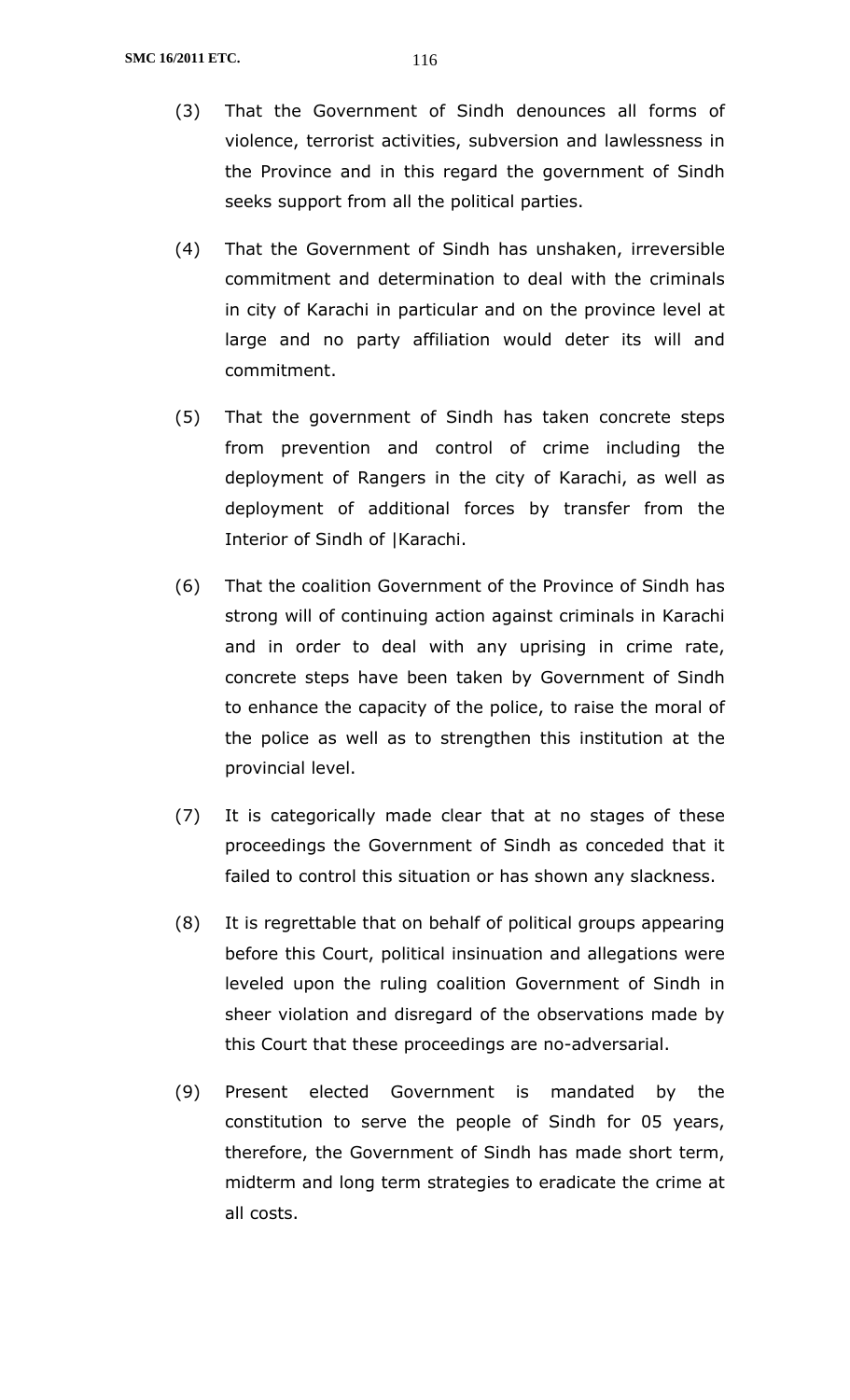(10) It is worth mentioning that the province of Sindh unfortunately is his very severely this year as well as it was hit last year by the natural calamity. The Government of Sindh successfully rehabilitated millions of affectees of last year flood, however due to global changes in the climate Government of Sindh is demonstrating full resolve, utmost will and continuous efforts to enhance capacity for dealing with such disaster. However, side by side full attention is being given to other issues being faced by the people of this province.

101. The reports of JIT, CID, Special Branch of Police and IB and other material is available on record including presentation given by the IG Police, the submissions made by Major General Aijaz Ahmad Chaudhry, DG Rangers and admission of IG Police to the effect that 30 to 40 percent police officials are non-cooperative because of their appointments on political considerations, coupled with the fact that it is the basic duty of the police to maintain the law and order, the police has been politicized/demoralized. The learned Advocate General has also admitted that 1100 appointments made on political considerations have already been set aside. The stand taken by him in his synopsis seems to be inconsistent and not acceptable in view of the above facts. It is to be noted that as per his own statement filed in Court, following persons have been murdered during the last three years i.e. 2008 to 2011:-

| 2008: | 1142                    |
|-------|-------------------------|
| 2009: | 1083                    |
| 2010: | 1484                    |
| 2011: | 1311 (up to 31.08.2011) |

He emphasized that the law enforcing agencies have succeeded in causing arrest and in this behalf he has filed the statement for the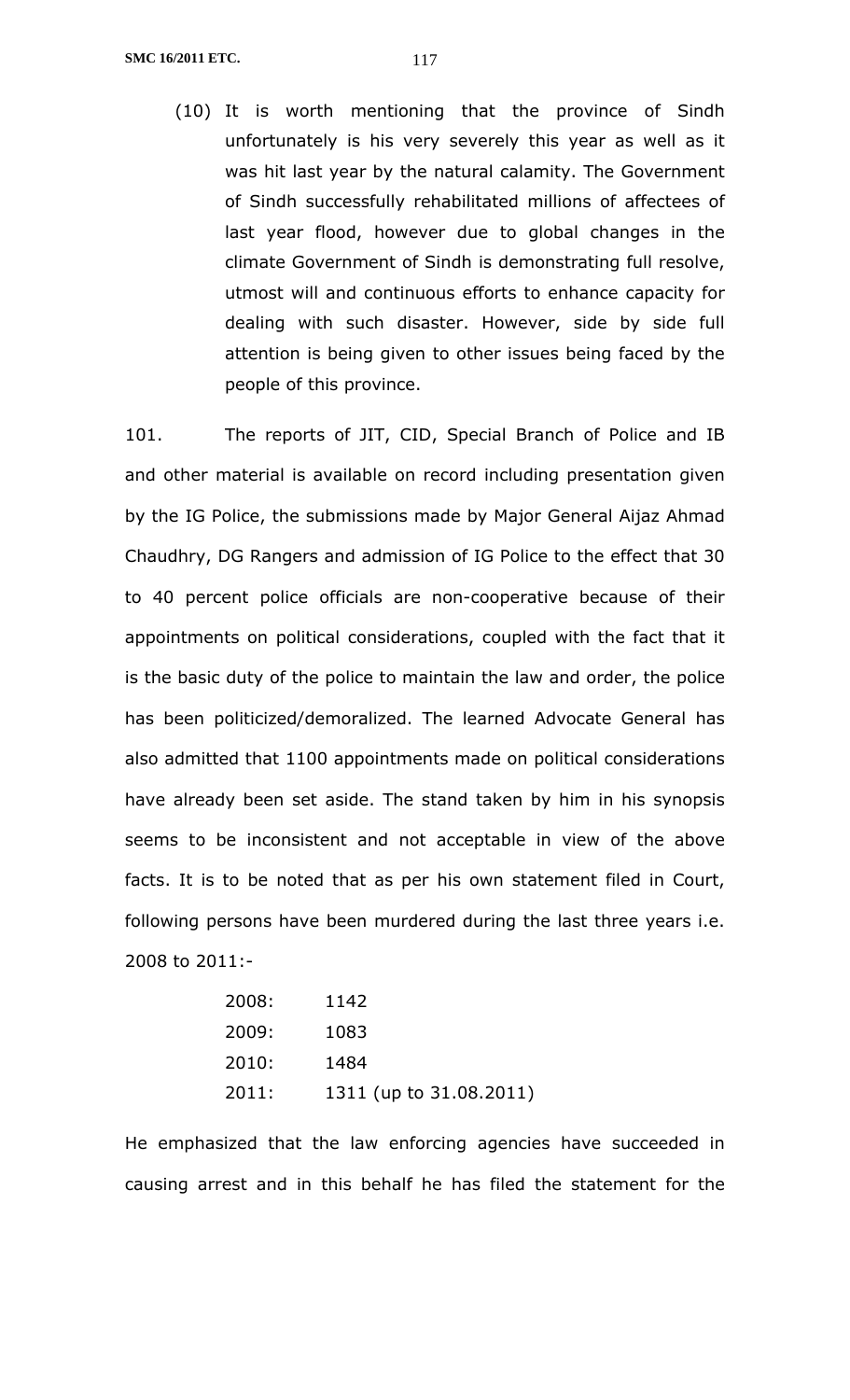months of January to September, 2011 prepared by the Karachi police, which reads as under:-

| Y<br>e         | Number<br>οf | Gang<br><b>Busted</b> | Dacoit<br>Killed | Dacoit/<br>criminals | Arrested |      |            |
|----------------|--------------|-----------------------|------------------|----------------------|----------|------|------------|
| a              | encounter    |                       |                  | arrested             | P.Os     | Abs  | <b>MDs</b> |
| r              | s            |                       |                  |                      |          |      |            |
| $\overline{2}$ | 704          | 512                   | 64               | 5286                 | 354      | 6427 | 0          |
| 0              |              |                       |                  |                      |          |      |            |
| 1              |              |                       |                  |                      |          |      |            |
| 0              |              |                       |                  |                      |          |      |            |

However, we have noted that about 80 percent FIRs, which have been registered during the last one month, have been cancelled by declaring them as "A" class and whatever progress has been made in causing arrests of the accused, it is after instant proceedings by this Court. We have also noted as mentioned hereinabove that the Chief Secretary and the IGP Sindh have categorically stated that now powers have been given to the Rangers, so the question arises as to why the Rangers were not put into action earlier when this force was already deployed in the Province of Sindh from 1994 onward; and why the Provincial Government was not interested in securing the life, property and dignity of the citizens. Admissions made by the IGP in respect of no-go areas, drug mafia and the statement of the Interior Minister referred to above are sufficient to hold that the Provincial Government had no intention to secure the life and property of the people in the true spirit of Article 4 of the Constitution, envisaging that all citizens are entitled to enjoy the protection of law and are required to be treated in accordance with law. What protection was given to those persons who have lost their lives and property? While dealing with the argument of the learned Attorney General, we have already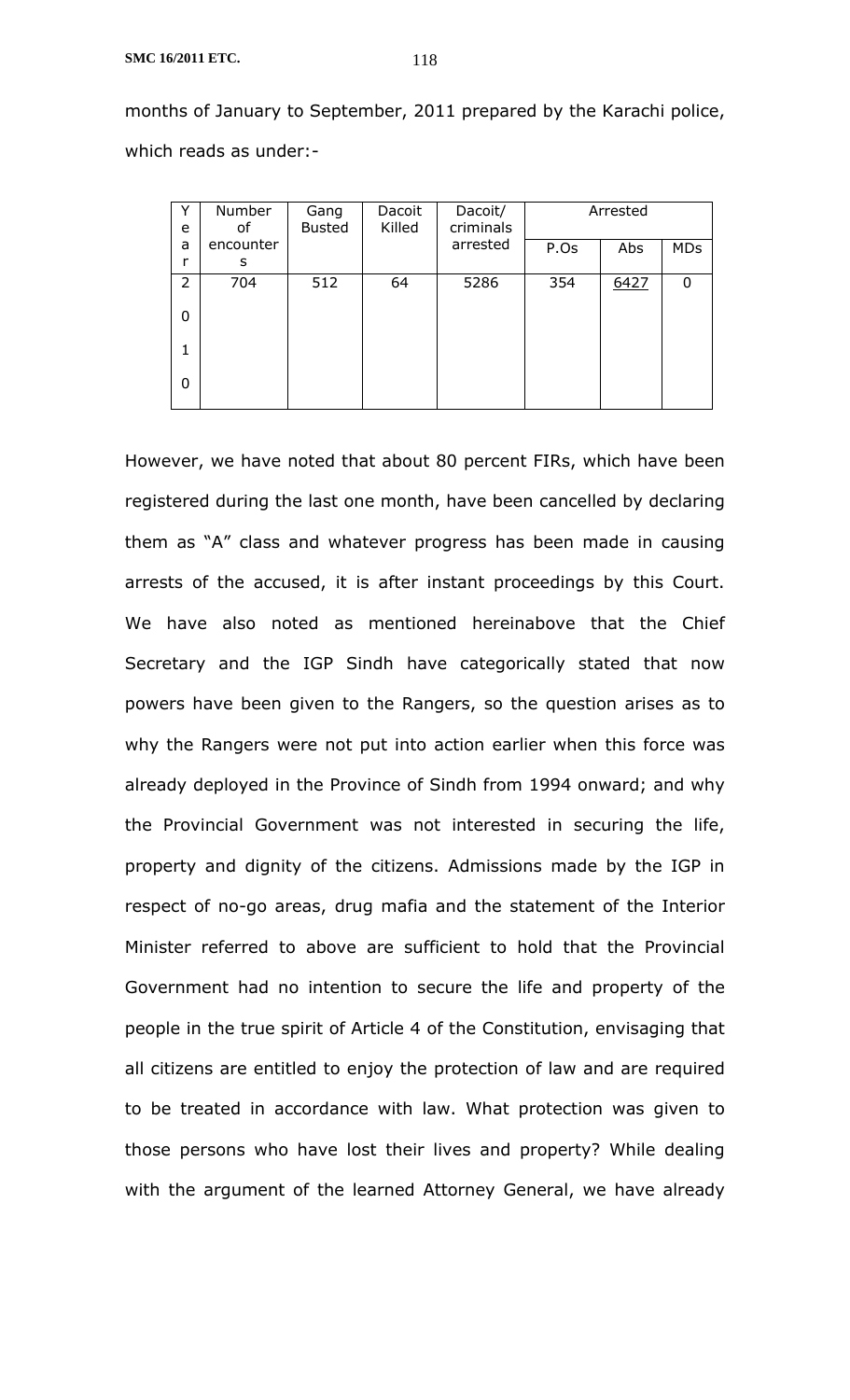emphasized that the alleged crimes have not been committed ordinarily, but these are organized crimes and it was the duty of the Provincial Government to have controlled the same, but it is only after the Court took *suo motu* notice that some improvement seems to have been made in the law & order situation in Karachi.

102. Khawaja Naveed Ahmed, learned ASC stated that he represents the Friends of Lyari International, a UK based organization. According to his version, since 2009 till date, 65 Balochi speaking people have been killed in target killings, but so far no appropriate action has been taken to trace the accused persons, therefore, it is not understandable as to whom they should blame for such atrocities. It may be observed here that in respect of all the cases in which human beings have been killed irrespective of their ethnic origins, it is the duty of the State/Executive to ensure action and bring the accused persons to book.

103. Dr. Babar Awan, Sr. ASC commenced his arguments by reciting verses No.22 & 23 from Sura Almaida. Translation from Arabic to English has been reproduced hereinbelow: -

> "[5:22] 'O my people, enter the Holy Land which Allah has ordained for you and do not turn back, for then you will turn losers'.

> [5:23] They said, 'O Moses, there is in that land a haughty and powerful people, and we shall not enter it until they go forth from it. But if they go forth from it, then we will enter it'*."*

In view of the above Injunction of Islam, as we have already noted in the opening Para of the judgment that if anyone killed a person not in retaliation of murder, or to spread mischief in the land, it would be as if he killed all mankind, and if anyone saved a life, it would be as if he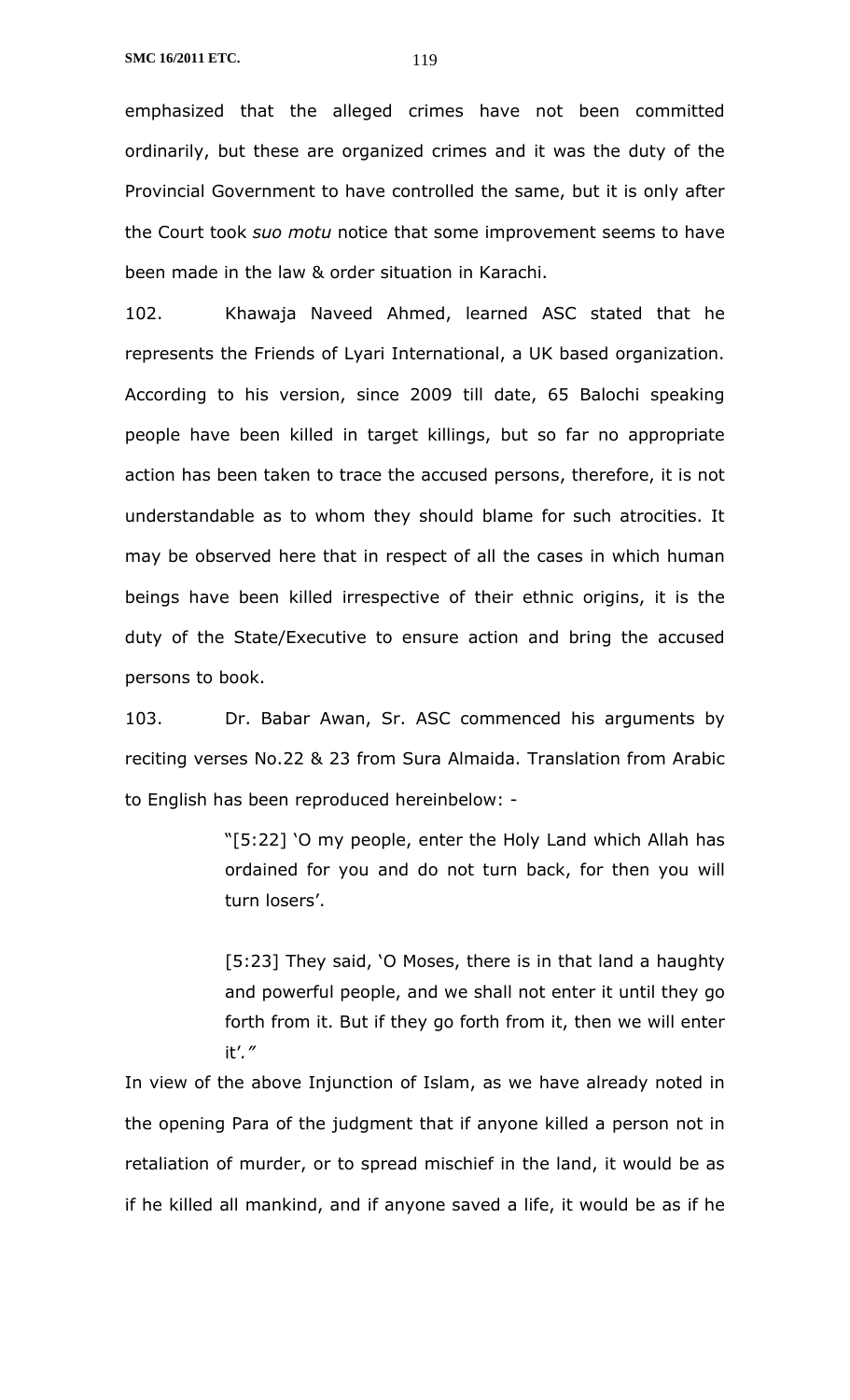saved all mankind, which is to be accepted by all the Muslims. It is clear from the above verses that life of a human being is very

precious, therefore, Allah Almighty has condemned the killing of even a single human being and has equated it with the killing of the whole humanity, and vice versa, if a man is saved, the whole humanity will be deemed to have been saved.

104. Leaned counsel candidly stated that he supports the *suo motu* jurisdiction of this Court, as according to him, in terms of Article 29 of the Constitution, the judiciary being one of the organs of the State can exercise such jurisdiction.

105. However, he complained that in respect of incident of 18.10.2007, which took place in Karachi wherein *Mohtarama Benazir Bhutto*, former Prime Minister of Pakistan was attacked by the terrorists and so many persons lost their lives, according to him, despite request made by him on 27.10.2007 before a Bench comprising one of us (Mr. Justice Iftikhar Muhammad Chaudhry) and Mr. Justice (R) Javed Iqbal, no such action was taken by this Court. It is to be noted that the statement so made by him was not based on correct information, inasmuch as Suo Motu Case No. 25 of 2007 was registered wherein, on 01.11.2007, he personally appeared voluntarily and comments were called, however, subsequently on 07.01.2007 Justice (R) Abdul Hameed Dogar (so called Chief Justice) directed the office to keep that file pending without any further proceeding.

106. According to the learned counsel, the executive authority of the Federation includes the four Provinces, Federally Administered Tribal Areas administered through the President, the Islamabad Capital Territory, Gilgit and Baltistan, formerly known as FANA, whereas, in respect of Province of Sindh, the authority of the Provincial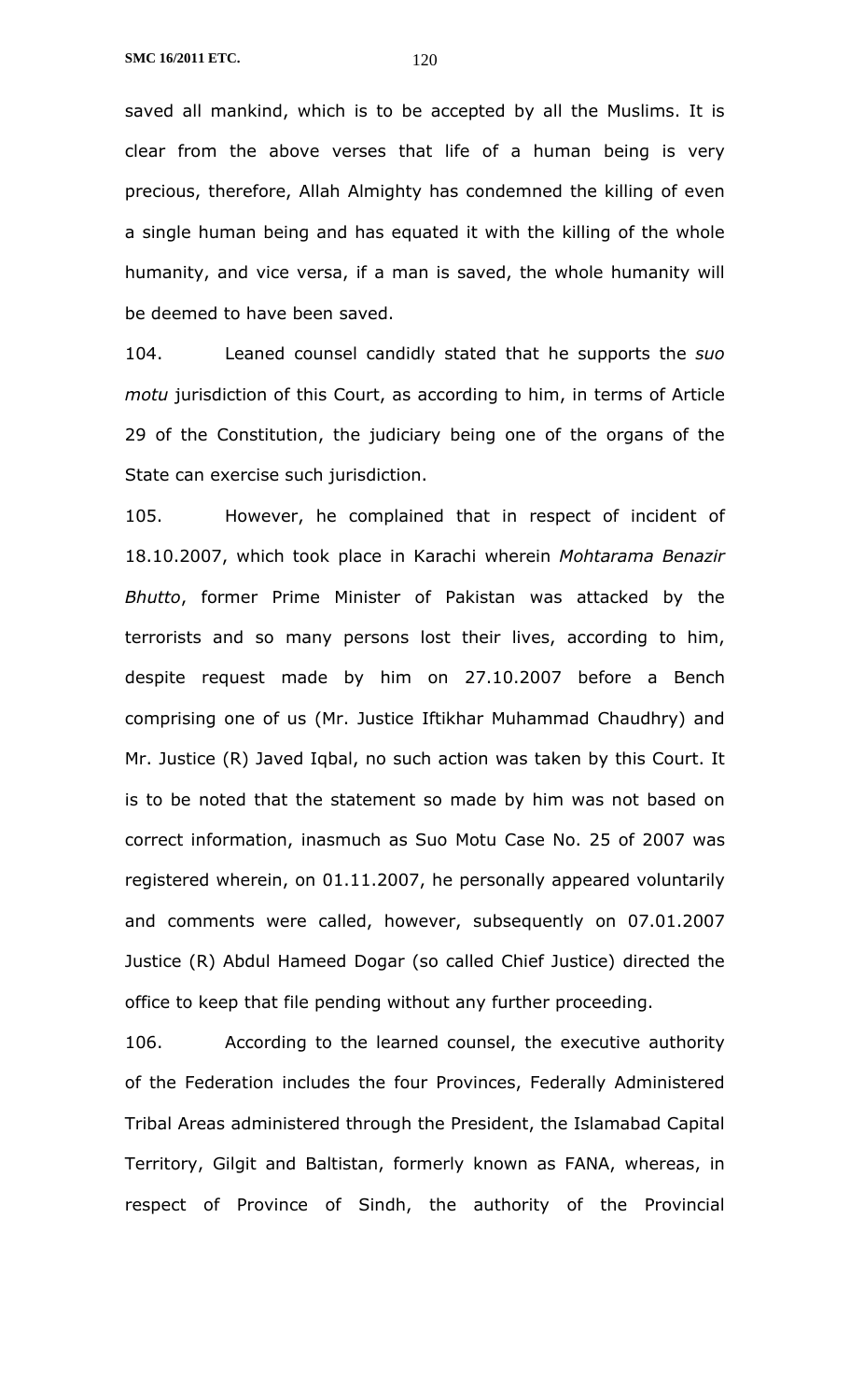Government extends to 23 districts of the Province of Sindh. Out of these areas, internal disturbance relating to law and order had allegedly taken place only in the city of Karachi. So, his stance is that the Executive Authority has failed neither at the federal nor at the provincial level. He, however, admitted that in terms of Article 232(1) read with Article 148(3) of the Constitution, there is internal disturbance in Karachi.

107. Learned counsel further argued that neither the Federal Government nor the Provincial Government has failed to maintain the law and order in the Province of Sindh and any declaration, if made by this Court, which is the most credible institution of the State of Pakistan, being the final arbiter of all disputes and where all interpretation ends, may invite some global trouble with very serious repercussions, inasmuch as the country is in the middle of a war on the western and eastern fronts and the latter front is more hostile and sensitive, therefore, an attempt is being made by someone to obtain such a declaration that the executive authority has failed to deliver. According to him, such a declaration cannot be made as Pakistan is a nuclear State, therefore, how can it fail in maintaining its affairs. Argument so raised by the learned counsel has no substance. Perhaps he has lost sight of two important legal expressions, namely, the State and Executive or the Government. Dr. Babar Awan, learned counsel has substituted the term "executive" with the "state". Hence this requires some elaboration.

108. The word "executive" has been defined in the American Heritage Dictionary of the English Language, Fourth Edition as under:-

> n. … The chief officer of a government, state, or political division.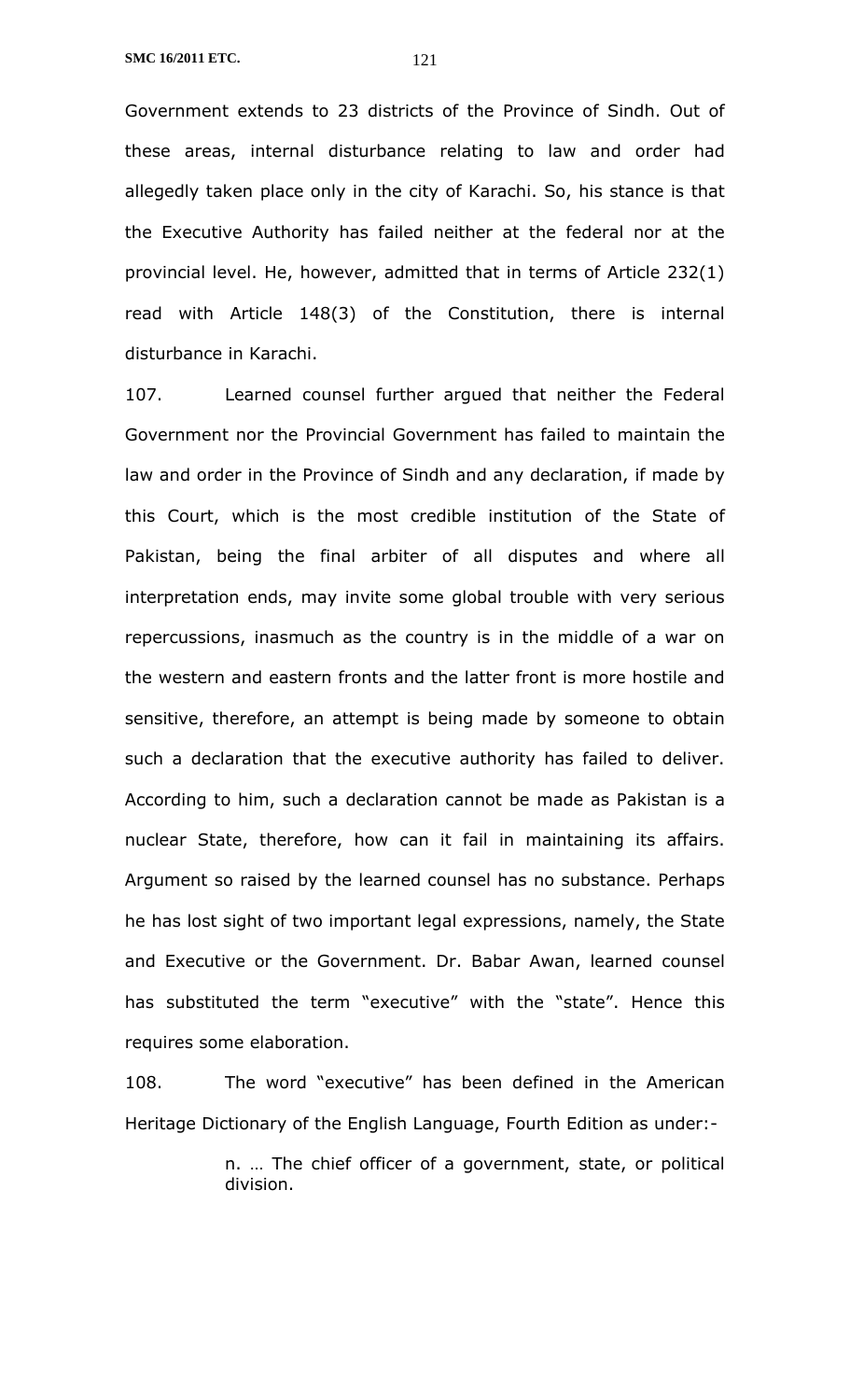3. The branch of government charged with putting into effect a country's laws and the administering of its functions.

… 3. Of or relating to the branch of government charged with the execution and administration of the nation's laws.

In Collins English Dictionary – Complete and Unabridged, the term has

been defined in the following terms:-

#### executive

n. … the branch of government responsible for carrying out laws, decrees, etc.; administration

**…** having the function or purpose of carrying plans, orders, laws, etc., into practical effect

#### executive branch

n. … the branch of government charged with the execution and enforcement of laws and policies and the administration of public affairs; the executive."

Some of the other definitions are as follows: -

## Cultural Dictionary

"The branch of federal and state government that is broadly responsible for implementing, supporting, and enforcing the laws made by the legislative branch and interpreted by the judicial branch. At the state level, the executive includes governors and their staffs. At the federal level, the executive includes the president, the vice president, staffs of appointed advisers (including the cabinet), and a variety of departments and agencies, such as the Central Intelligence Agency (CIA), the Environmental Protection Agency (EPA), the Federal Bureau of Investigation (FBI), and the Postal Service ( *see*  postmaster general). The executive branch also proposes a great deal of legislation to Congress and appoints federal judges, including justices of the Supreme Court. Although the executive branch guides the nation's domestic and foreign policies, the system of checks and balances works to limit its power."

#### Oxford Guide to the US Government:

"The departments and agencies that take political direction from the President, including the 14 cabinet-level departments, constitute the executive branch of the federal government. "The executive branch" is not a phrase found in the Constitution, but it is favored by Presidents because it assumes that these departments are under their sole direction. The Constitution, however,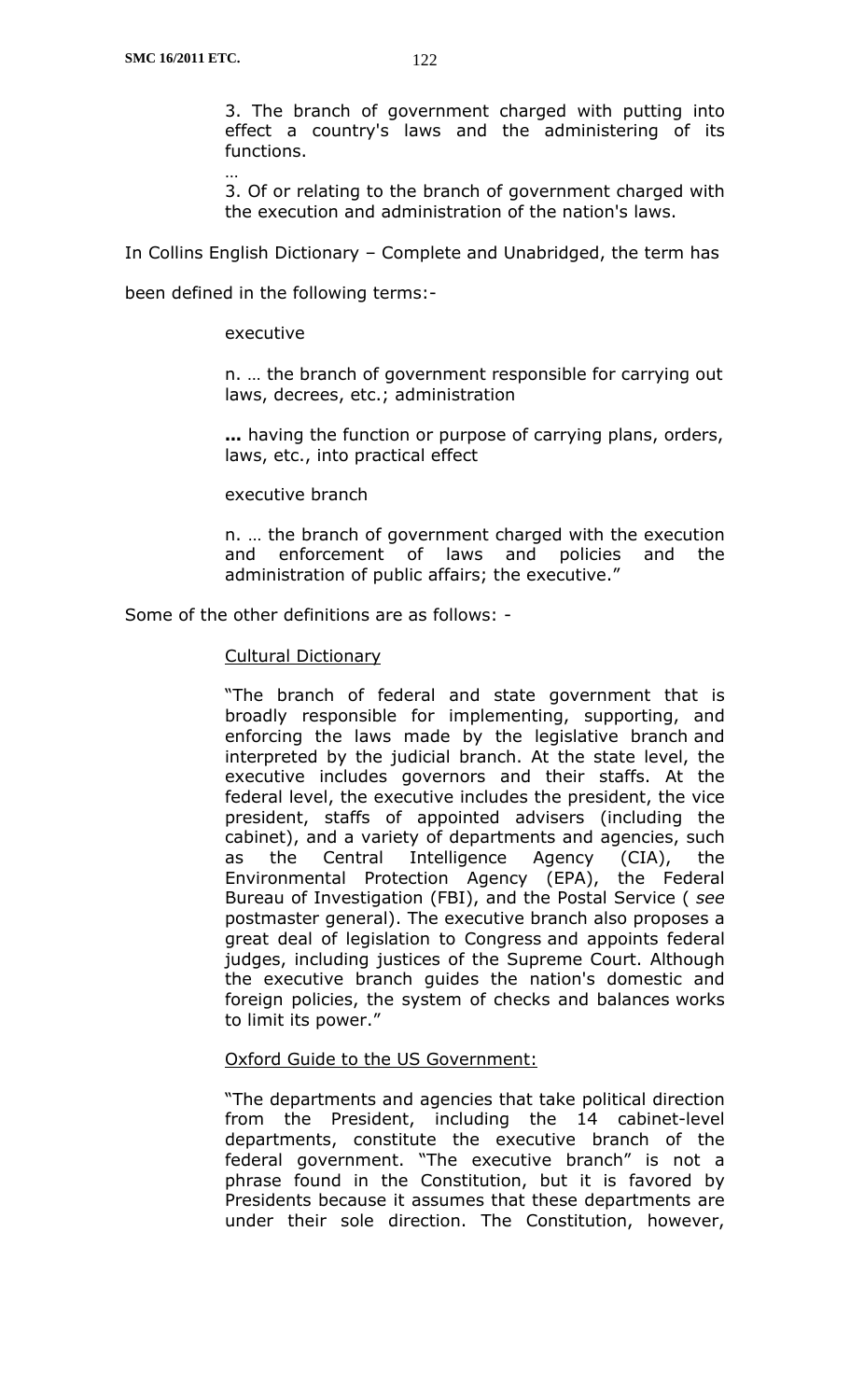provides that officials of the departments are to take direction not only from the President but also from laws passed by Congress.

Top officials in the executive branch, generally referred to as "the administration," are appointed by the President with the advice and consent of the Senate, and they serve at the pleasure of the President. The President uses his Executive Office agencies to supervise their budgets, their legislative requests to Congress, and the regulations they make and enforce.

Independent regulatory agencies (such as the Federal Trade Commission), units of government that are insulated by Congress from political direction (such as the Federal Reserve Board), as well as several agencies that perform functions for Congress (such as the Congressional Budget Office) are not part of the executive branch. Presidential appointment and removal powers over officials in these agencies may be limited by Congress, and the President may not provide them with political direction.

In politics, a person or persons constituting the branch of government charged with executing or carrying out the laws and appointing officials, formulating and instituting foreign policy, and providing diplomatic representation. In the U.S., a system of checks and balances keeps the power of the executive more or less equal to that of the judiciary and the legislature."

109. On the other hand, the word "state" is defined as under: -

Advanced Law Lexicon

A body politic, or society of men, united together for the purpose of promoting their mutual safety and advantage, by the joint efforts of their combined strength …

Organization of the body politic or one of the constituent members of a federation or organized political community with government recognized by the people …

The political system of a body of people who are politically organized; the system of rules by which jurisdiction and authority are exercised over such a body of people …

A state or political society is an association of human beings established for the attainment of certain ends by certain means. … …

A state is an institution, that is to say, it is a system of relations which men establish among themselves as a means of securing certain objects, of which the most fundamental is a system of order within which their activities can be carried on. Modern states are territorial;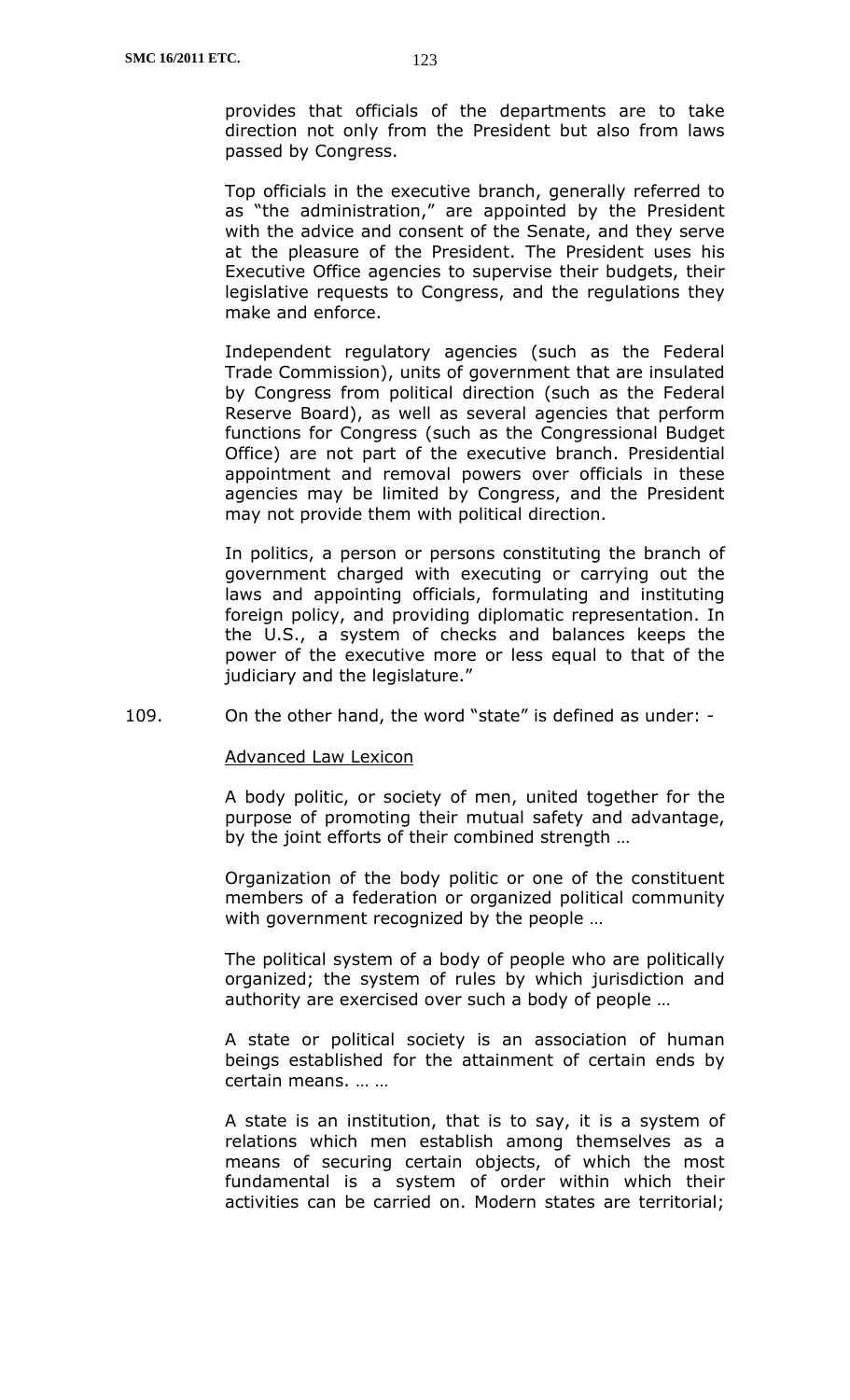their governments exercise control over persons and things within their frontiers…"

Corpus Juris Secondum

n. … it may signify a sovereign political unity as set forth in International Law.

Collins English Dictionary – Complete and Unabridged

n. … (Government, Politics & Diplomacy) a sovereign political power or community

… … the territory occupied by such a community

… … the sphere of power in such a community affairs of state

… … *(often capital)* one of a number of areas or communities having their own governments and forming a federation under a sovereign government, as in the US (Government, Politics & Diplomacy)

… … *(often capital)* the body politic of a particular sovereign power, esp as contrasted with a rival authority such as the Church

… … The supreme public power within a sovereign political entity.

… … The sphere of supreme civil power within a given polity: matters of state.

… … A body politic, especially one constituting a nation: the states of Eastern Europe.

The concept of the state

A *state* is a form of *political association* or *polity* that is distinguished by the fact that it is not itself incorporated into any other political associations, though it may incorporate other such associations. The state is thus a supreme *corporate* entity because it is not incorporated into any other entity, even though it might be subordinate to other powers (such as another state or an empire). One state is distinguished from another by its having its own independent structure of political authority, and an attachment to separate physical territories. The state is itself a *political community*, though not all political communities are states. A state is not a *nation*, or a *people*, though it may contain a single nation, parts of different nations, or a number of entire nations. A state arises out of *society*, but it does not contain or subsume society. A state will have a *government*, but the state is not simply a government, for there exist many more governments than there are states. The state is a modern political construction that emerged in early modern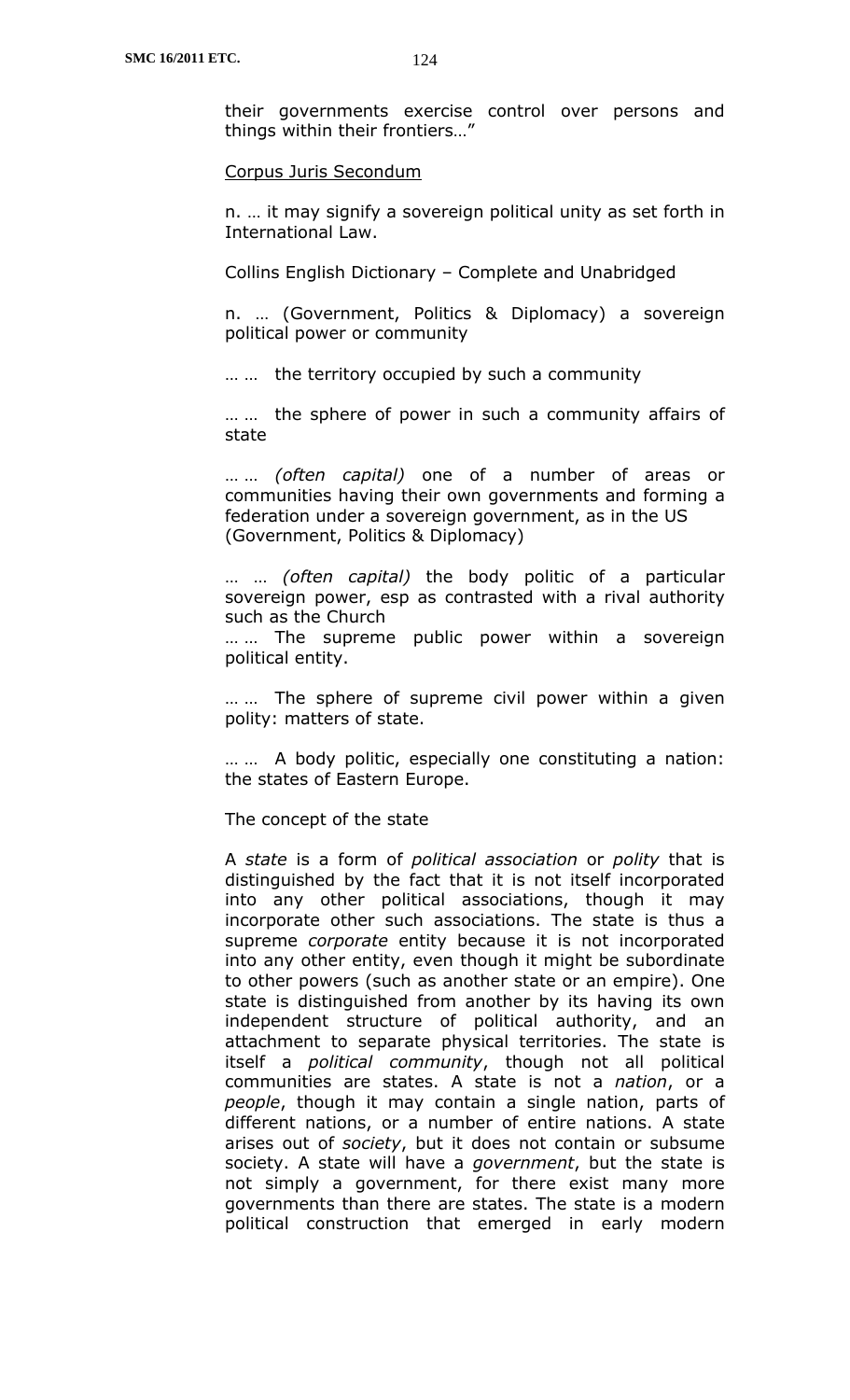A sovereign state is a state with a defined territory on which it exercises internal and external sovereignty, a permanent population, a government, and the capacity to enter into relations with other sovereign states. It is also normally understood to be a state which is neither dependent on nor subject to any other power or state. While in abstract terms a sovereign state can exist without being recognised by other sovereign states, unrecognized states will often find it hard to exercise full treaty-making powers and engage in diplomatic relations with other sovereign states.

The word "country" is often used to refer to sovereign states, although it means, originally, a geographic region.

Sovereignty has taken on a different meaning with the development of the principle of self-determination and the prohibition against the threat or use of force as *jus cogens* norms of modern international law. The UN Charter, the Declaration on Rights and Duties of States, and the charters of regional international organizations express the view that all states are juridically equal and enjoy the same rights and duties based upon the mere fact of their existence as persons under international law. The right of nations to determine their own political status and exercise permanent sovereignty within the limits of their territorial jurisdictions is widely recognised.

In political science, sovereignty is usually defined as the most essential attribute of the state in the form of its complete self-sufficiency in the frames of a certain territory, that is its supremacy in the domestic policy and independence in the foreign one.

In the social sciences, a state is a compulsory political institution that maintains a monopoly of the legitimate use of force within a certain territory.

Etymology and definition

Etymology

The word *state* and its cognates in other European languages (*stato* in Italian, *état* in French, *Staat* in German) ultimately derive from the Latin *status*, meaning "condition" or "status."

With the revival of the Roman law in the 14th century in Europe, this Latin term was used to refer to the legal standing of persons (such as the various "estates of the realm" - noble, common, and clerical), and in particular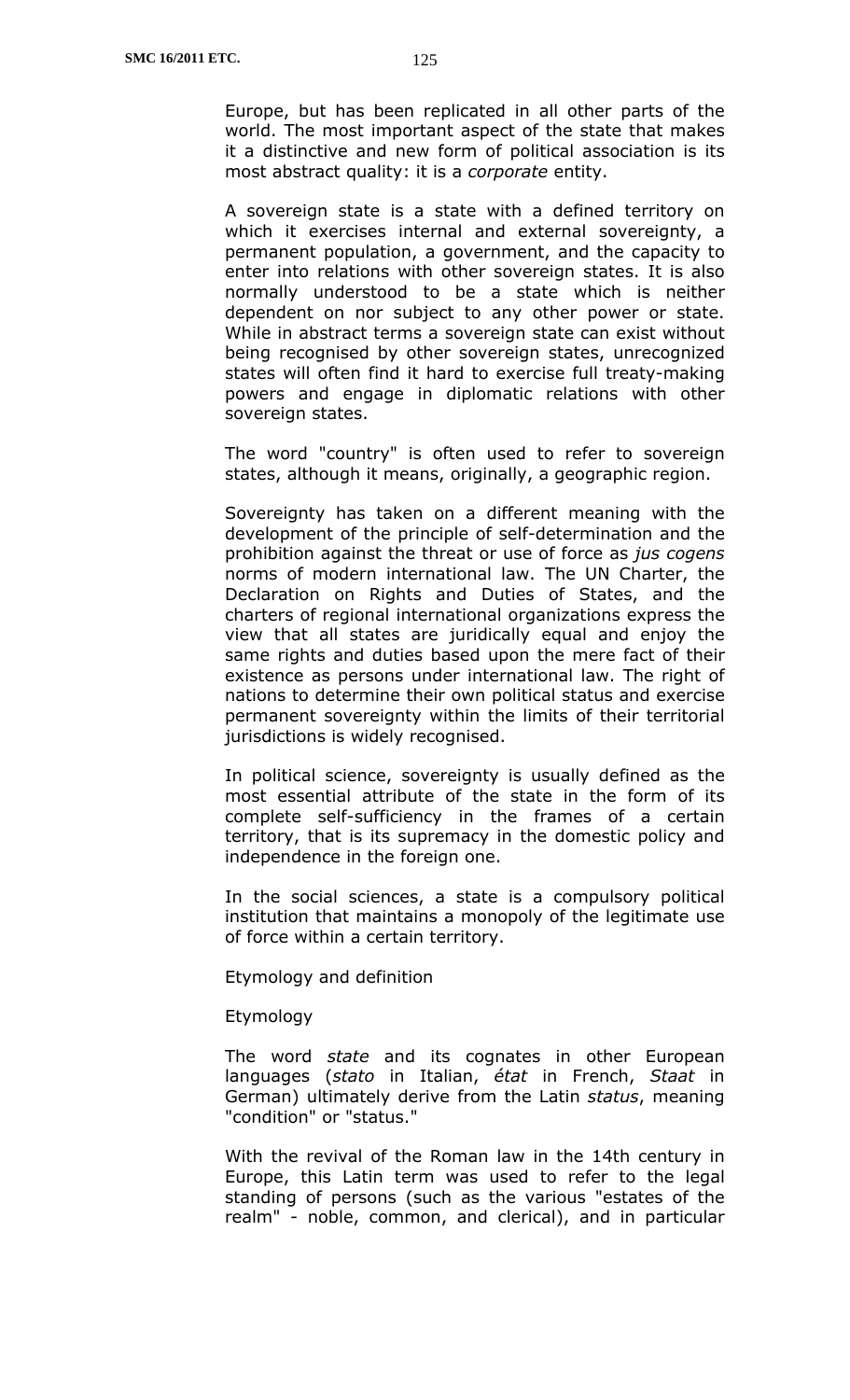the special status of the king. The word was also associated with Roman ideas (dating back to Cicero) about the "*status rei publicae*", the "condition of public matters". In time, the word lost its reference to particular social groups and became associated with the legal order of the entire society and the apparatus of its enforcement.

In English, "state" is a contraction of the word "estate", which is similar to the old French *estat* and the modern French *état*, both of which signify that a person has status and therefore estate. The highest estates, generally those with the most wealth and social rank, were those that held power.

According to the *Oxford English Dictionary*, a state is "a an organized political community under one government; a commonwealth; a nation. b such a community forming part of a federal republic, esp the United States of America". However, the most commonly used definition is Max Weber's, which defines the state as a compulsory political organization with a centralized government that maintains a monopoly of the legitimate use of force within a certain territory.

General categories of state institutions include administrative bureaucracies, legal systems, and military or religious organizations.

The concept of the state can be distinguished from the concept of government. The government is the particular group of people, the administrative bureaucracy, that controls the state apparatus at a given time. That is, governments are the means through which state power is employed. States are served by a continuous succession of different governments.

Each successive government is composed of a specialized and privileged body of individuals, who monopolize political decision-making, and are separated by status and organization from the population as a whole. Their function is to enforce existing laws, legislate new ones, and arbitrate conflicts via their monopoly on violence. In some societies, this group is often a self-perpetuating or hereditary class. In other societies, such as democracies, the political roles remain, but there is frequent turnover of the people actually filling the positions.

110. As against the term "state", a government is an institution whose existence precedes that of the state. A government is a person or group of persons who rule or administer (or govern) a political community or a state. For government to come into being there must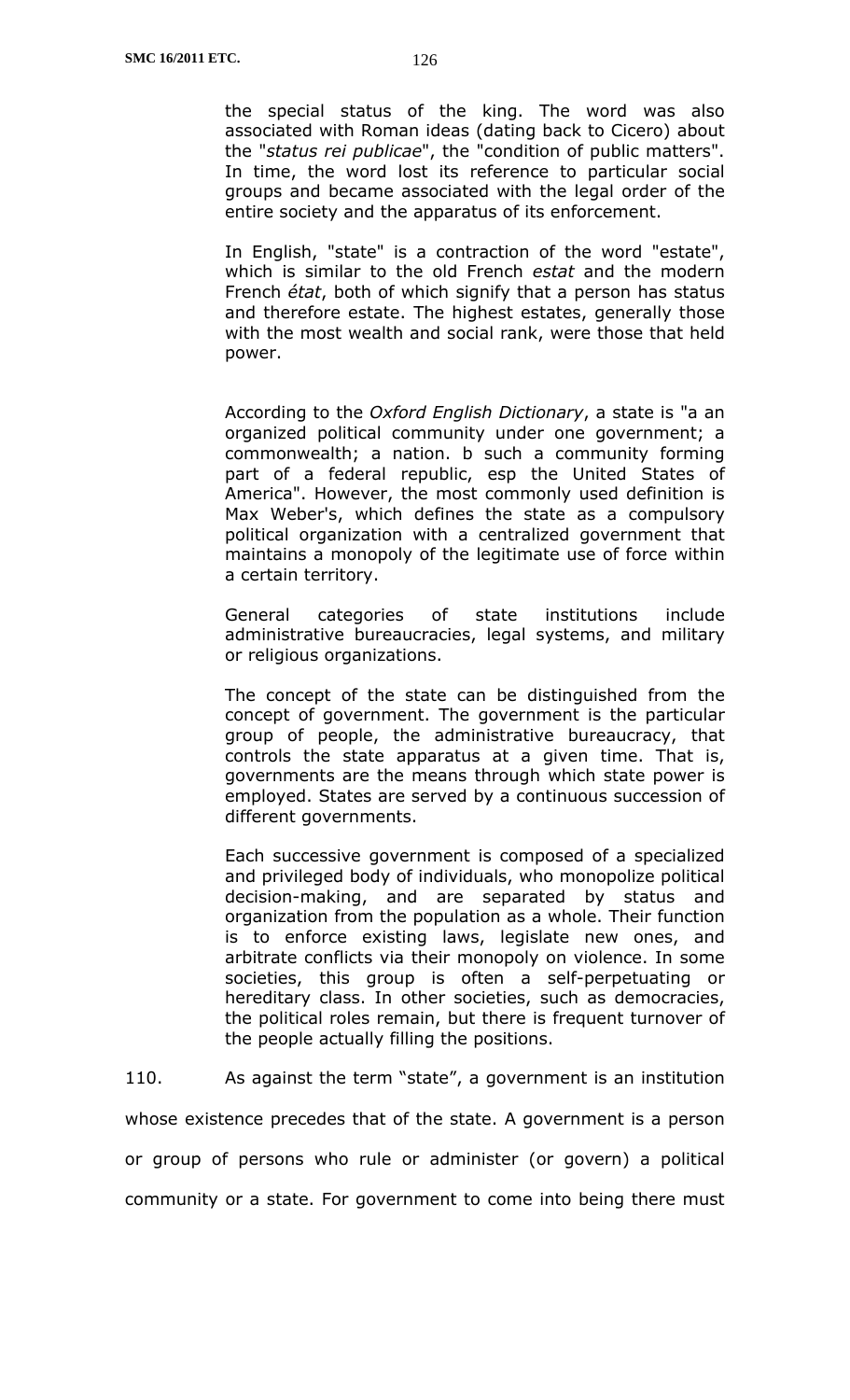be existence of public on the territory of a State. Ruling within a household is not government. Government exists when people accept (willingly or not) the authority of some person or persons to address matters of public concern; the administration of justice, and defense against external enemies being typical examples of such matters.

111. Article 90 of the Constitution defines "executive authority" as "subject to the Constitution the executive authority of the Federation shall be exercised in the name of the President by the Federal Government which consists of Prime Minister and Federal Ministers, who shall act through the Prime Minister who shall be the chief executive of the Federation." Whereas in relation to the Provincial Government, Article 129 with the substitution of Governor with the President defines the Executive Authority of the Province consisting of the Chief Minister and Provincial Ministers, who shall act through the Chief Minster. Both these executive authorities represent the Federal and Provincial Governments whereas the institution of State is distinguished from executive authorities as defined in Article 7 of the Constitution as under: -

"7. Definition of the State

In this Part, unless the context otherwise requires, "the State" means the Federal Government, *Majlis-e-Shoora* (Parliament), a Provincial Government, a Provincial Assembly, and such local or other authorities in Pakistan as are by law empowered to impose any tax or cess."

112. Here the object of instant proceedings is not to make any declaration against the State of Pakistan, but one of the Governments, namely, the Government of Sindh Province, which is represented through its executive as defined under Article 129 referred to hereinbefore. Although Article 7 of the Constitution defines the State as the Federal Government, *Majlis-e-Shoora* (Parliament), a Provincial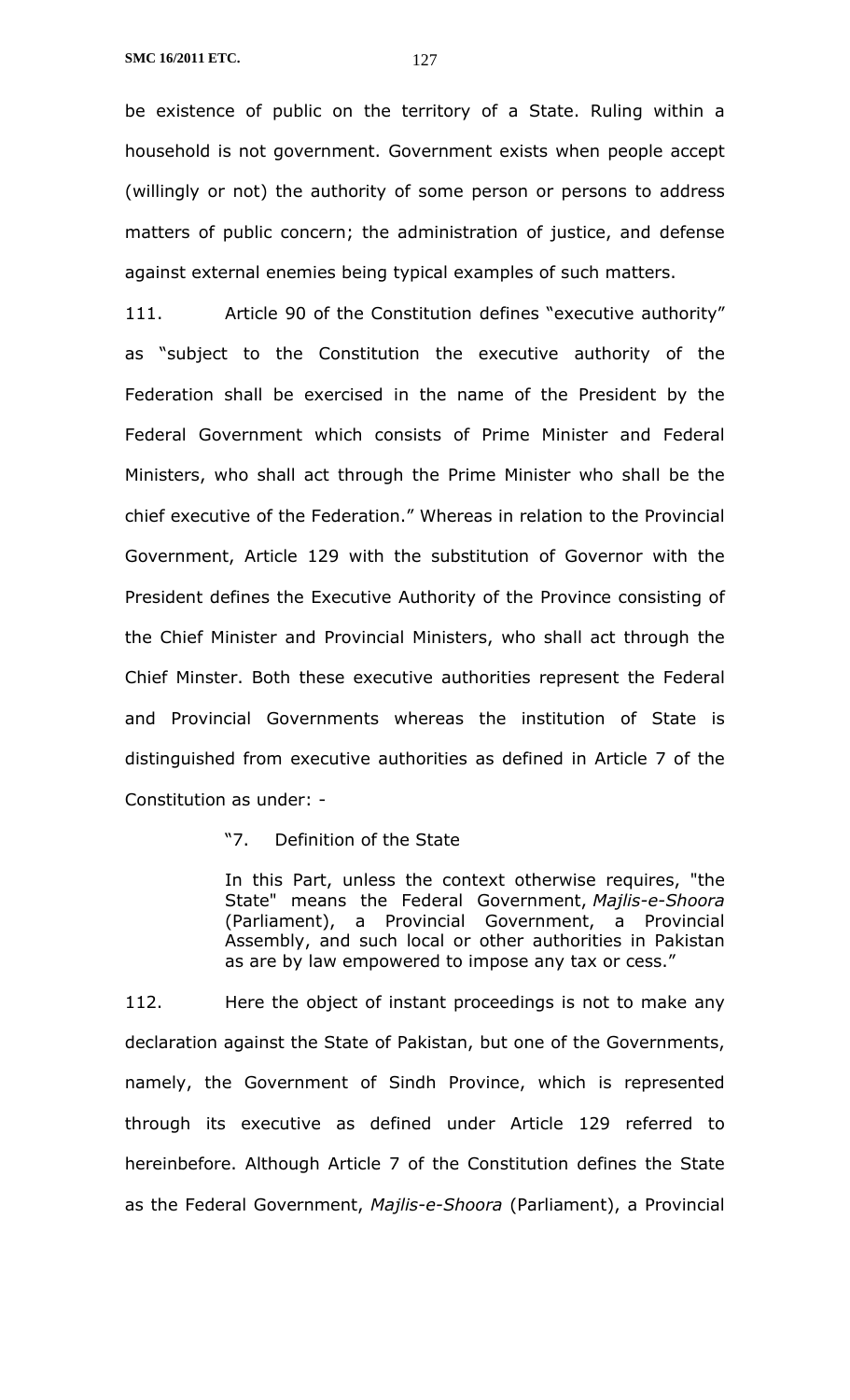Government, a Provincial Assembly and local or other authorities in Pakistan empowered to impose any tax or cess, therefore, distinction is abundantly clear as the act of the Executive of the Province is under consideration in terms of Article 129 of the Constitution, which is essentially a distinct and a different concept from the State as defined in Article 7. The order dated 24.08.2011 reproduced *supra* also explicitly makes it clear that the conduct of the Executive in enforcing Fundamental Rights of the citizens guaranteed under Articles 9, 14, 15, 18 and 24 is under examination, and as far as the State is concerned, its role has not been examined. The arguments so put forward by the learned counsel appear to be irrelevant and are not in the context of the proposition under consideration. This is not for the first time that the conduct of the Provincial Executive is being scrutinized. As such, its performance relating to enforcement of the Fundamental Rights or its failure not to enforce these rights is under examination. Admittedly, under Article 184(3), this Court exercises same powers, which are available to a High Court under Article  $199(1)(c)$ . The Court can make an order giving such direction to any person or authority including any government exercising power or performing any function and, in or, in relation to, in any territory within its jurisdiction as may be appropriate for the enforcement of

Fundamental Rights conferred by Chapter 1 of part II. Reference in this behalf may be made to the cases of *Muhammad Nawaz Sharif v. President of Pakistan* (PLD 1993 SC 473), *Syed Wasey Zafar v. Government of Pakistan* (PLD 1994 SC 621), *Bank of Punjab v. Haris Steel Industries (pvt.) Ltd.* (PLD 2010 SC 1109) and *Federation of Pakistan v. Munir Hussain Bhatti* (PLD 2011 SC 752). Also see *Zulfiqar Mehdi v. Pakistan International Airlines Corporation* (1998 SCMR 793),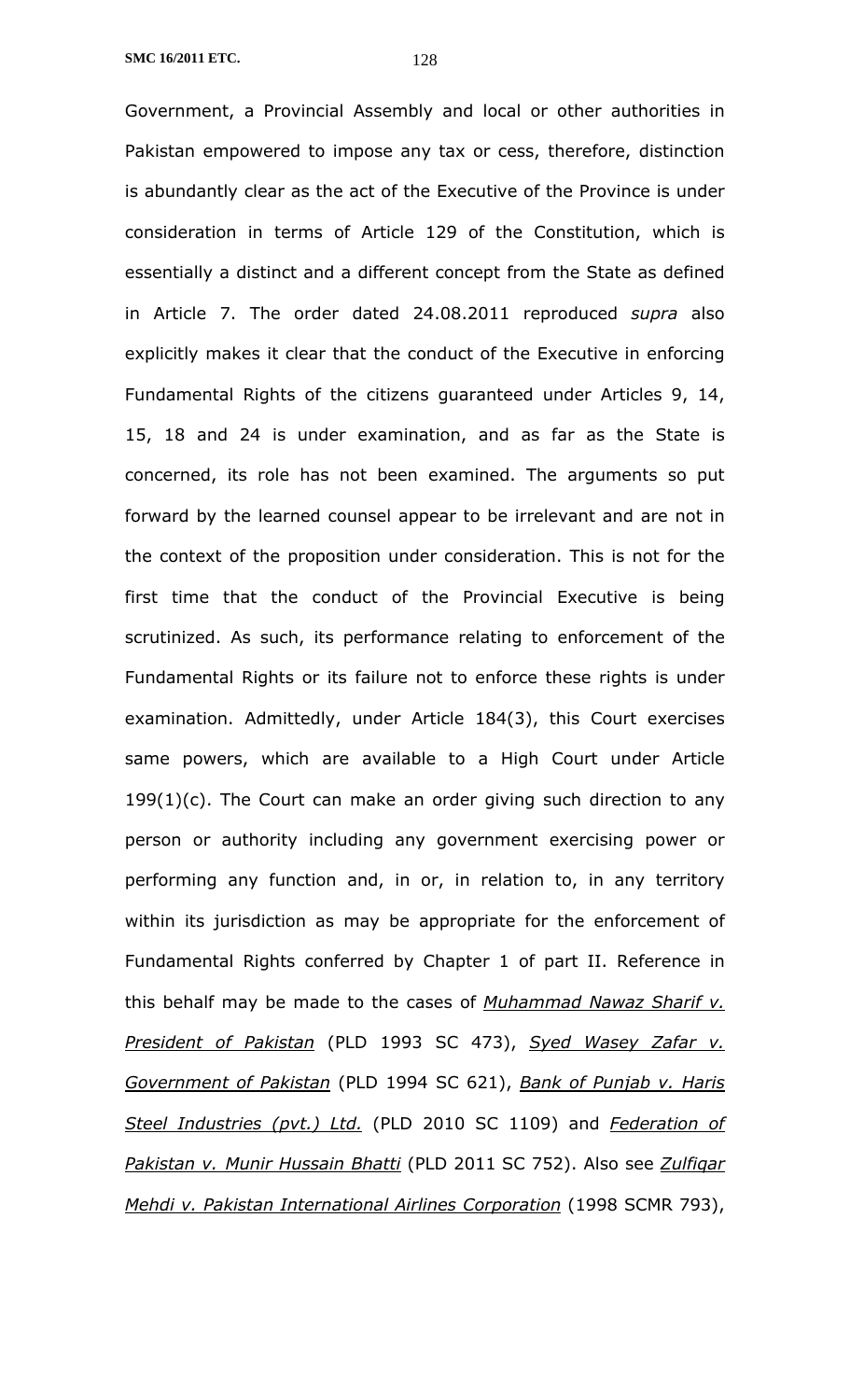*Benazir Bhutto* (supra), *Asma Jilani v. Government of the Punjab* (PLD 1972 SC 139), *Fauji Foundation v. Shamimur Rehman* (PLD 1983 SC 457), *Jibendra Kishore v. Province of East Pakistan* (PLD 1957 SC 9).

113. So, on the basis of distinction between the State and Executive authority vis-à-vis the jurisdiction of this Court under Article 184(3), it is concluded that instant proceedings are not against the State but to consider whether the Provincial Government of Sindh allegedly had failed to enforce the Fundamental Rights of the citizens. However, Pakistan as a sovereign country as well as a nuclear power for all intents and purposes is a successful State because such a State, in the words of Max Weber, maintains a monopoly on the legitimate use of physical force within its borders. But, coming to the fundamental question of exercise of jurisdiction keeping in view of the facts and circumstances noted hereinabove in detail, it is held that this Court is empowered under Article 184(3) to consider any question of public importance with reference to enforcement of any of Fundamental Rights, conferred by Chapter 1, Part 11 and can make an order of the nature mentioned in Article 199. If the argument of the learned counsel referred to above is accepted, it would be tantamount to abdicating the powers and jurisdiction conferred by the Constitution, thereby refusing to enforce Fundamental Rights conferred by Chapter 1 of Part II in a matter relating to public importance. The scope of the jurisdiction of the Court with procedure, which is to be followed, has been examined in the case of *Pakistan Muslim League (Nawaz) v. Federation of Pakistan* (PLD 2007 SC 642), wherein it has been held that this Court under Article 184(3) is not dependent only at the instance of the "aggrieved party" in the context of adversarial proceedings and while dealing with a case under Article 184(3) of the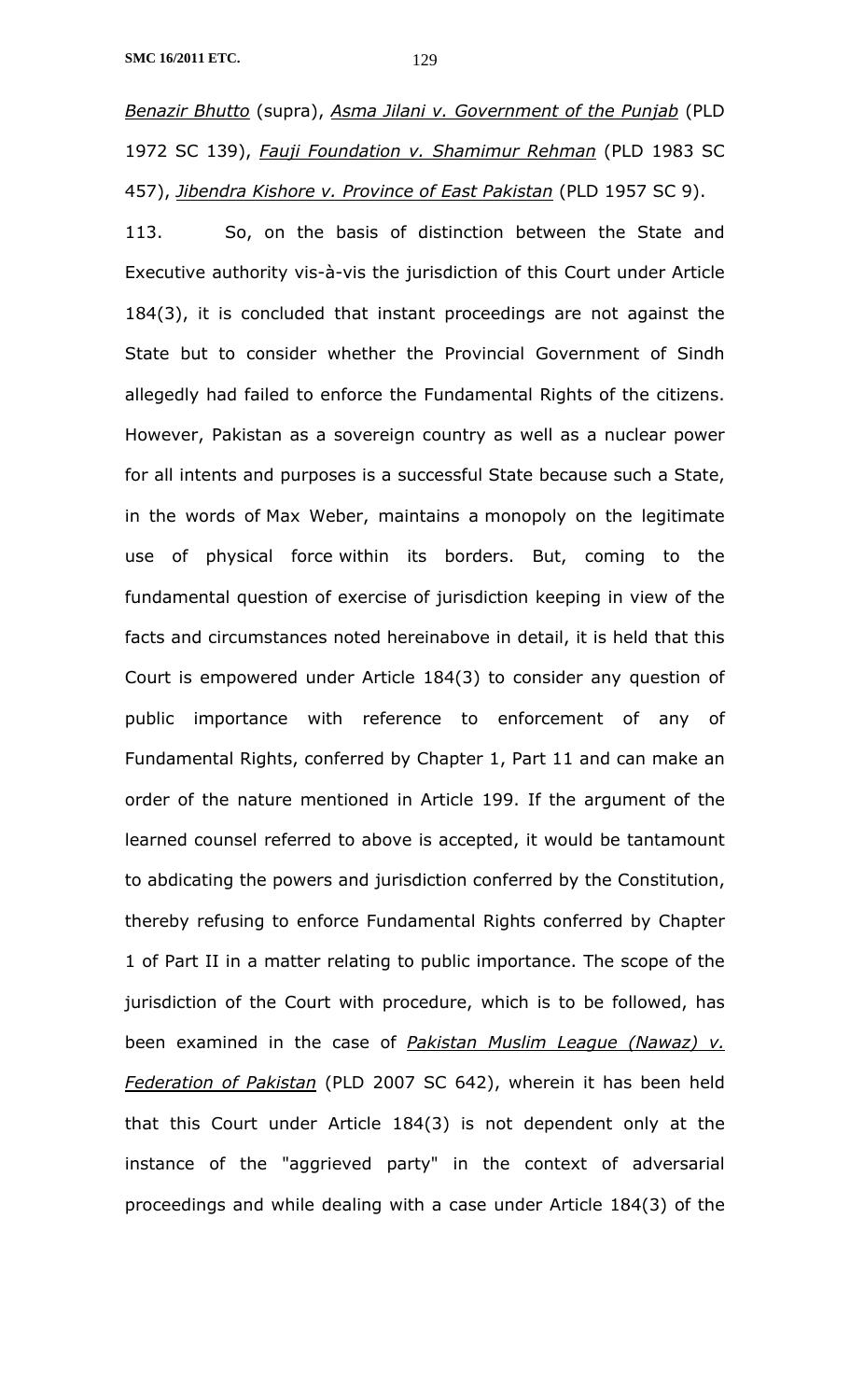Constitution, this Court is neither bound by the procedural trappings of Article 199 *ibid* nor by the limitations mentioned in that Article for exercise of power by the High Court in any case. Relevant Para therefrom is reproduced hereinbelow:-

> "20. After having discussed the law laid down in the above mentioned cases the judicial consensus seems to be as follows: -

> (i) That while interpreting Article 184(3) of the Constitution the interpretative approach should not be ceremonious observance the rules or usages of the interpretation but regard should be had to the object and purpose for which this Article is enacted i.e. the interpretative approach must receive inspiration from the triad of provisions which saturate and invigorate the entire Constitution namely the Objectives Resolution (Article 2- A), 'the fundamental rights and' the directive principles of State policy so as to achieve democracy, tolerance, equity and social justice according to Islam.

> (ii) That the exercise of powers of Supreme Court under Article 184(3) is not dependent only at the instance of the "aggrieved party" in the context of adversary proceedings. Traditional rule of locus standi can be dispensed with and procedure available in public interest litigation can be made use of, if it is brought to the Court by a person acting bona fide.

> (iii) That the provisions of Article 184(3), provide abundant scope for the enforcement of the Fundamental Rights of an individual or a group or class of persons in the event of their infraction and it would be for the Supreme Court to lay down the contours generally in order to regulate the proceedings of group or class actions from case to case.

> (iv) That under Article 184(3) there is no requirement that only an aggrieved party can press into service this provision. Supreme Court can entertain a petition under Article 184(3) at the behest of any person.

> (v) That the Article 184(3) is remedial in character and is conditioned by three prerequisites, namely −

- \* There is a question of public importance.
- \* Such a question involves enforcement of fundamental right, and
- \* The fundamental right sought to be enforced is conferred by Chapter 1, Part II of the Constitution.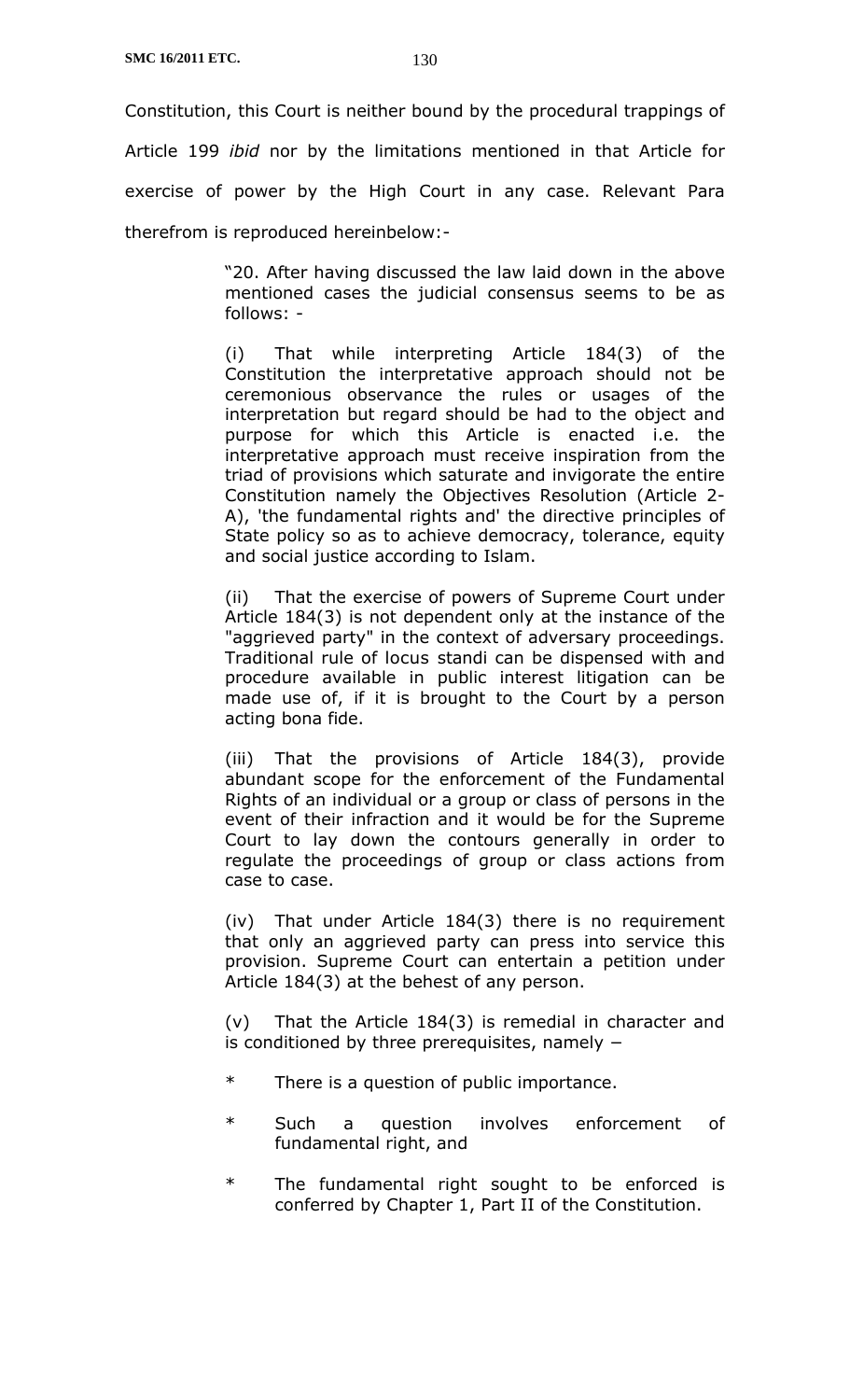(vi) That it is not every question of public importance which can be entertained by this Court, but such question should relate to the enforcement of Fundamental Rights.

(vii) That even the disputed questions of facts which do not require voluminous evidence can be looked into where Fundamental Right has been breached. However, in case where intricate disputed question of facts involving voluminous evidence are involved the Court will desist from entering into such controversies.

(viii) That the language of Article 184(3) does not admit of the interpretation that provisions of Article 199 stood incorporated in Article 184(3) of the Constitution. Therefore, this Court I while dealing with a case under Article 184(3) of the Constitution is neither bound by the procedural trappings of Article 199 ibid, nor by the limitations mentioned in that Article for exercise of power by the High Court in a case.

(McCabe v. Atchison (1914) 285 US 151, S.P. Gupta and others v. President of India and others AIR 1982 SC 149, Standard Vacuum Oil Company v. Trustees of the Port of Chittagong PLD 1961 Dacca 289, Sneed Khan v. Chairman, District Council of Bannu PLD 1967 Pesh. 347, Asma Jilani v. Government of the Punjab PLD 1972 SC 139, Muhammad Boota and 77 others v. Commissioner, Sargodha Division PLD 1973 Lah. 580, Hakim Muhammad Anwar Babri v. Pakistan PLD 1973 Lah. 817, National Steel Rolling Mills v. Province of West Pakistan 1968 SCMR 317, Fauji Foundation v. Shamimur Rehman PLD 1983 SC 457, Abanindra Kumar Maity v. A.K. Majumdar AIR .1956 Cal. 273, Fazal Din v. Lahore Improvement Trust PLD 1969 SC 223, K.K. Kochumii v. State of Madras AIR 1959 SC 725, Jibendra Kishore v. Province of East Pakistan PLD 1957 SC 9, Messrs East and West Steamship Company v. Pakistan PLD 1958 SC (Palo.) 41 and Waris Meah v. The State PLD 1957 SC (Pak.) 157, PLD 1988 SC 413, PLD 1990 SC 513, 1990 PLC 61, PLD 1988 SC 416, KLR 1988 SC 423, 1988 PSC 809."

114. Thus, in view of the principle laid down hereinabove, this Court is empowered to examine as to whether the executive authorities of the Province have failed to enforce Fundamental Rights in terms of order dated 24.08.2011 and the objections raised by the learned counsel that any declaration in this behalf would have serious repercussions against the State of Pakistan being without any substance for the above reasons are overruled.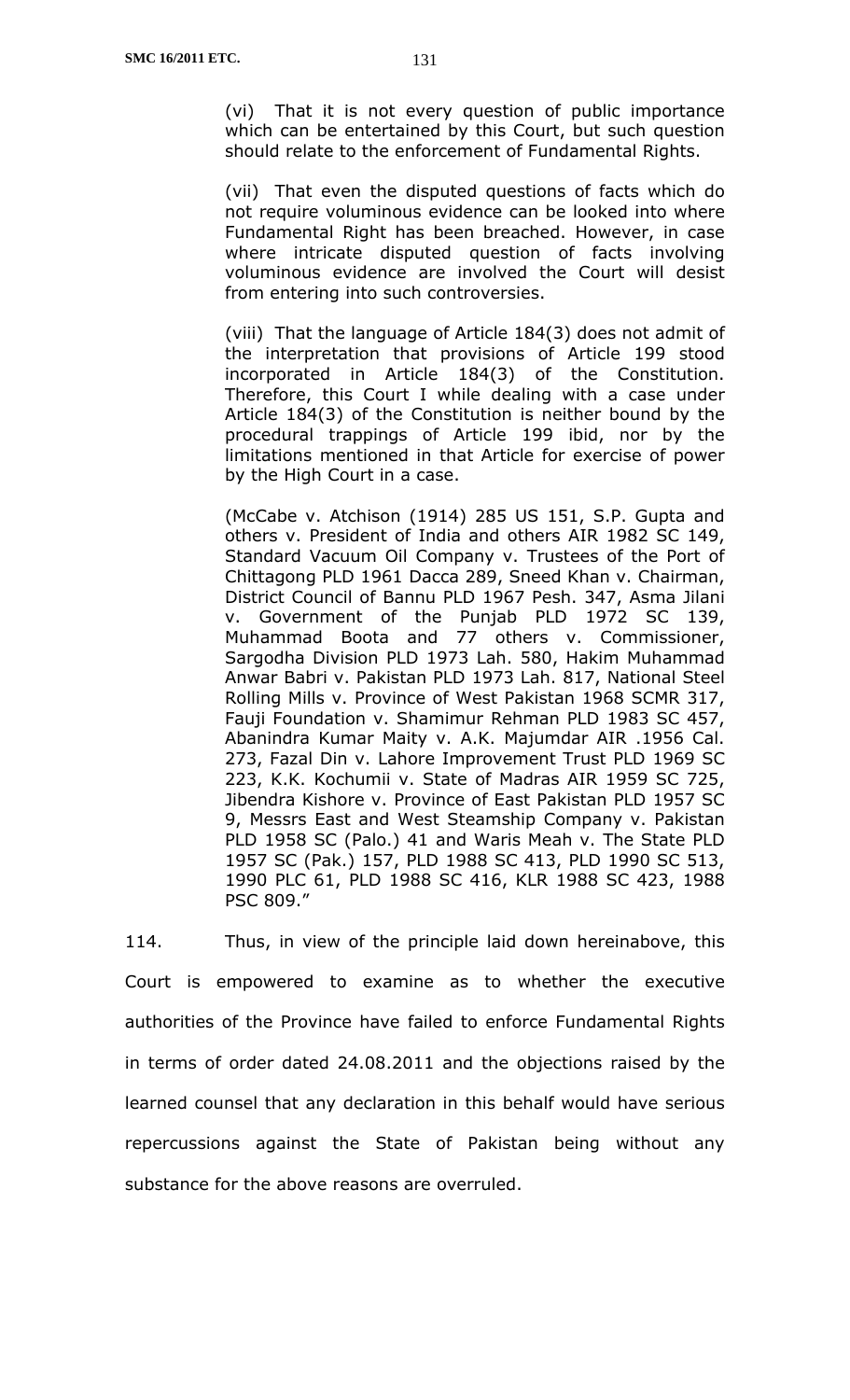**SMC 16/2011 ETC.** 132

115. Learned counsel has emphasized that in a system based on trichotomy of powers being the basic feature of the Constitution, the Armed Forces of Pakistan are also part of the executive or the government as held in the case of *Liaqat Hussain v. Federation of Pakistan* (PLD 1999 SC 504). There is no doubt about the fact that the Armed Forces also fall within the definition of the executive, but in the instant case, action of the Armed Forces is not under examination. However, this Court has examined this aspect of the case in the light of the judgment cited by the learned counsel wherein it was held that Pakistan Armed Forces (Acting in aid of Civil Powers) Ordinance, 1998 as amended up-to-date in so far as it allowed the establishment of the Military Courts for control of the civilians, charged with the offences mentioned in section 6 and the Schedule to the said Ordinance is unconstitutional, without lawful authority and of no legal effect. Therefore, it can safely be held that this Court is not exercising such jurisdiction for the first time. This Court has jurisdiction to examine an instrument on the basis of which power to try the accused is conferred upon the executive or the Armed Forces.

116. Learned counsel candidly conceded that although in the  $18<sup>th</sup>$  Constitutional Amendment, more provincial autonomy has been given to the Provinces, but in spite of it under sub-Article (3) of Article 148 of the Constitution it is the duty of the Federation to protect every Province against external aggression and internal disturbance, and to ensure that the Government of every Province is carried on in accordance with provisions of the Constitution. On having so admitted, he has cited following steps taken by the Federation to protect the Government of Sindh from internal disturbances: -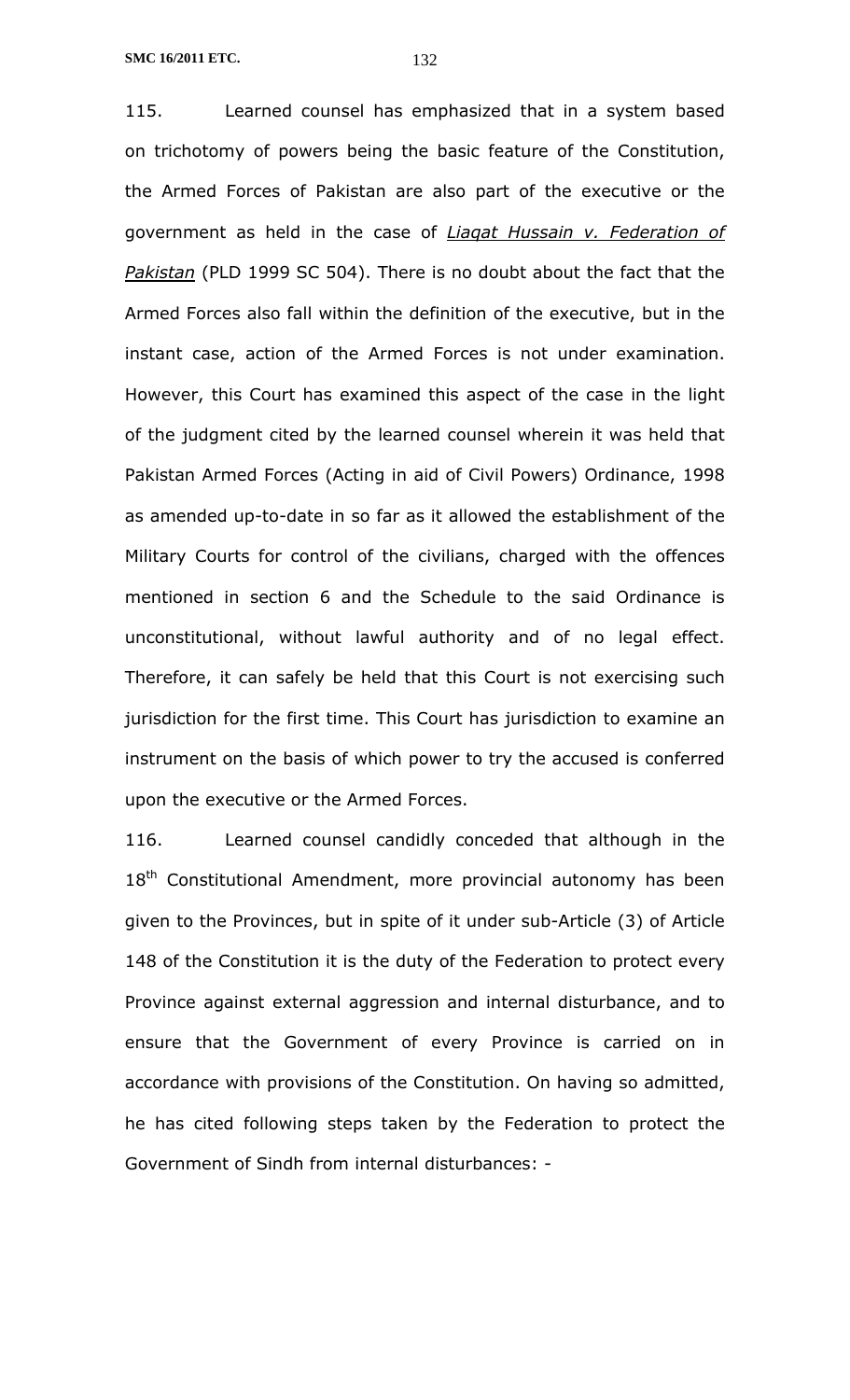- 1. Placement of civil armed forces (Sindh Rangers and Frontier Constabulary) at the disposal of the Government of Sindh;
- 2. Monetary support of 2.5 billion specifically for training and capacity building of the police department during this financial year;
- 3. Sharing of real time intelligence with the Province, which is actionable intelligence;
- 4. Data regarding family tree of criminals maintained in NADRA and the database is shared with the Province after an order by the Interior Minister;
- 5. Information helped by FIA regarding different crimes and criminals shared with the Provincial Government;
- 6. Blocking of over 20.1 million illegal mobile phone SIMs, which are mostly used in commission of crimes;
- 7. Grant of 5 billion rupees outside the regular budget (besides 2.5 billion rupees) as a special initiative of the President of Pakistan for enhancing the training and capacity of provincial law enforcement personnel, directing the Provincial Government to equip the Police Department with 15 APCs [20 more APCs are in the pipeline];
- 8. Coordination set up is created for Sindh and Balochistan border posts – one of the infamous routes of illicit arms to the city of Karachi;
- 9. Customs and FIA intelligence another outfit is created to control gun running and drug trafficking into Karachi;
- 10. Coastal border management also ordered through the Coast Guards to control the incoming traffic of guns and drug trafficking;
- 11. Aerial surveillance from SUPARCO for determination of the factum of land grabbing and to control land mafia;
- 12. Google imageries through NADRA;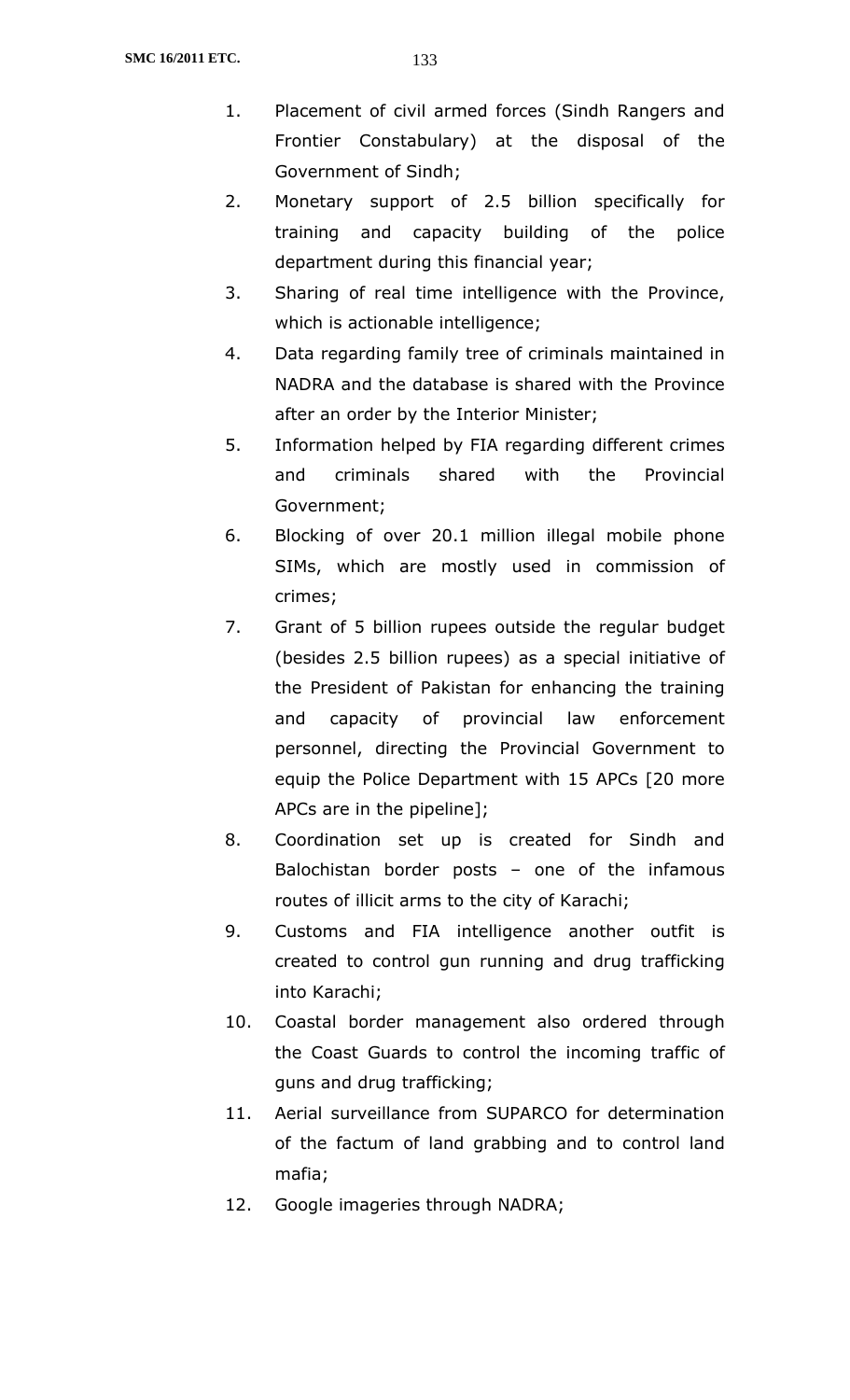13. Complaint cell is established against *bhatta* mafia in Karachi on the complaint of Chamber of Commerce, which is being monitored by the Interior Minister directly through the police and all other intelligence sources.

117. He has further stated that the President, Prime Minister, Army Chief and Chief of every Intelligence Agency had visited Karachi and held meetings on the law and order situation. He admitted that the above steps were taken by the Federation from January, 2011 onwards; however, no documentary proof was brought on record. Be that as it may, except the stand taken by the learned counsel in respect of the steps taken by the Federal Government to protect the Province of Sindh from its internal disturbances, although most of the steps fall within the category of long term solutions for the purpose of controlling the disturbances in Karachi but unfortunately neither the executive of the federal government nor of the provincial government succeeded in controlling the internal disturbance as it is evident from the documentary evidence i.e. the report of JIT dated 31.03.201 and the report of Special Branch of Police Department dated 18.08.2011 and the presentations of the IGP Sindh as well as the DG Rangers, and in camera briefing by the ISI to the Members of the Bench, which have already been discussed hereinabove.

118. There is no dispute with the fact that only in one month from  $24<sup>th</sup>$  July to 24 August, 2011, 306 persons lost their lives and in this period body bags, drilled bodies of human beings as well as torsos of persons who were tortured to death were recovered. Although the Rangers, *vide* deployment notification dated 17.05.1995 was available in the Province, but in the recent past despite internal disturbances powers were conferred upon the Rangers only on 25.08.2011.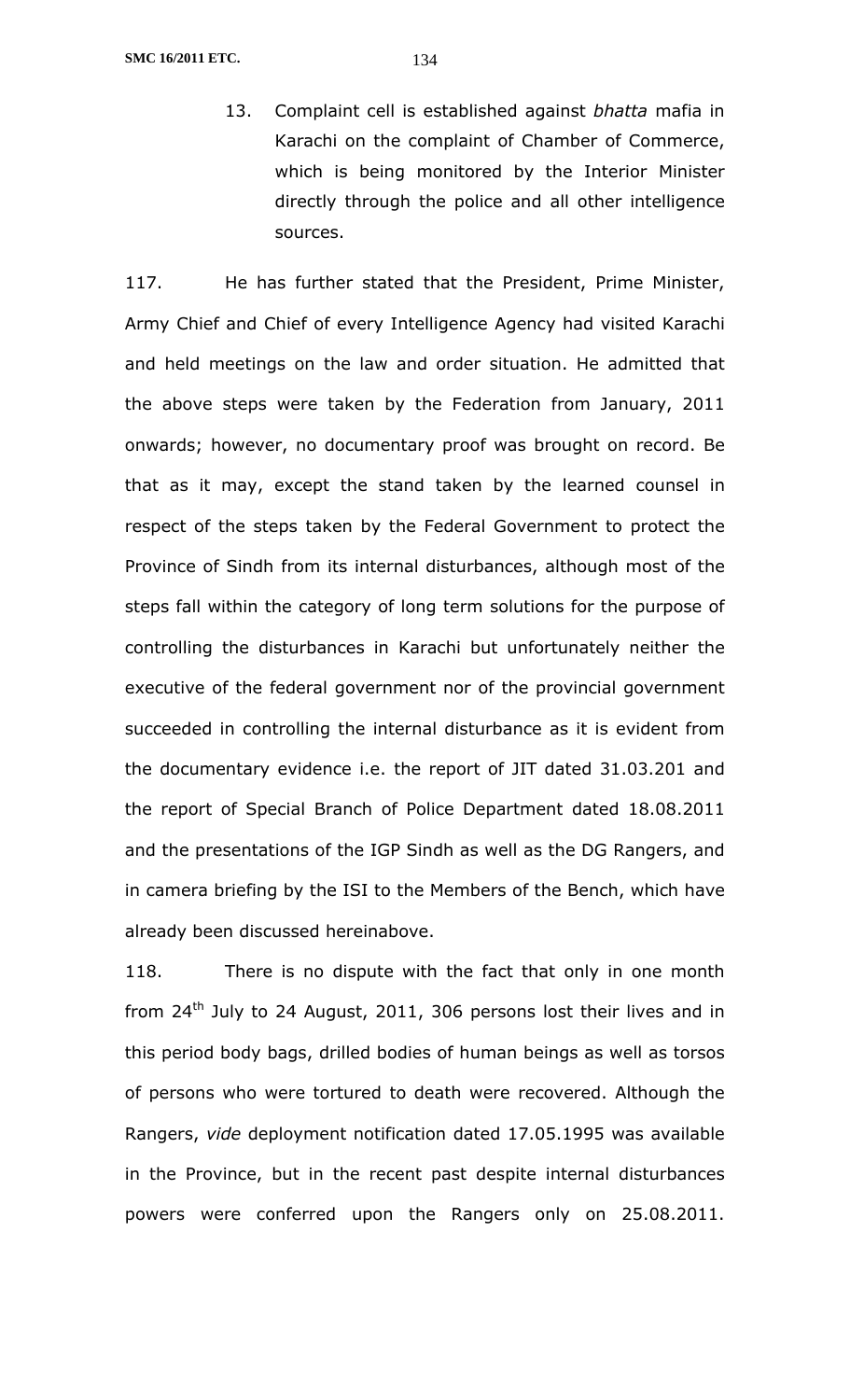Although, admittedly the decision was taken in this behalf on 22.08.2011, yet negligence was shown in conferring the authority. In this manner, a huge loss of life and property of the citizens had occurred. It is to be noted that learned counsel, without realizing its repercussions, himself conceded the obligation of the Federation in providing assistance to the Provincial Government in controlling the disturbances in terms of Article 148(3) of the Constitution. As it has been pointed out hereinabove that at the time when in the year 1997 the Federal Government headed by *Mohtarama Benazir Bhutto* was dismissed by the President, in exercise of powers under Article 58(2)(b) of the Constitution, one of the reasons for dismissal of the Federal Government was that it had failed to discharge its constitutional obligations under Article 148(3). The principle laid down in the case wherein the order of dissolution of Assembly was maintained by this Court, is undoubtedly applicable to the present situation, as it has been explained by means of the documentary evidence produced by the learned Attorney General and the learned Advocate General before the Court. Therefore, the conclusion can conveniently be drawn that despite the steps taken by the Federation, the situation of law and order has not been controlled and the life and property of citizens in Karachi have not been secured.

119. It is contended by the learned counsel that the Speaker of the National Assembly has, with the consent of the political parties and leaderships acting in furtherance of the national call and duty, constituted a bipartisan Committee of the House to look into the issues of Karachi and Quetta and to recommend desired measures for the restoration of peace and tranquility and the Committee is holding its meetings. He has further stated that the Federation and the Provincial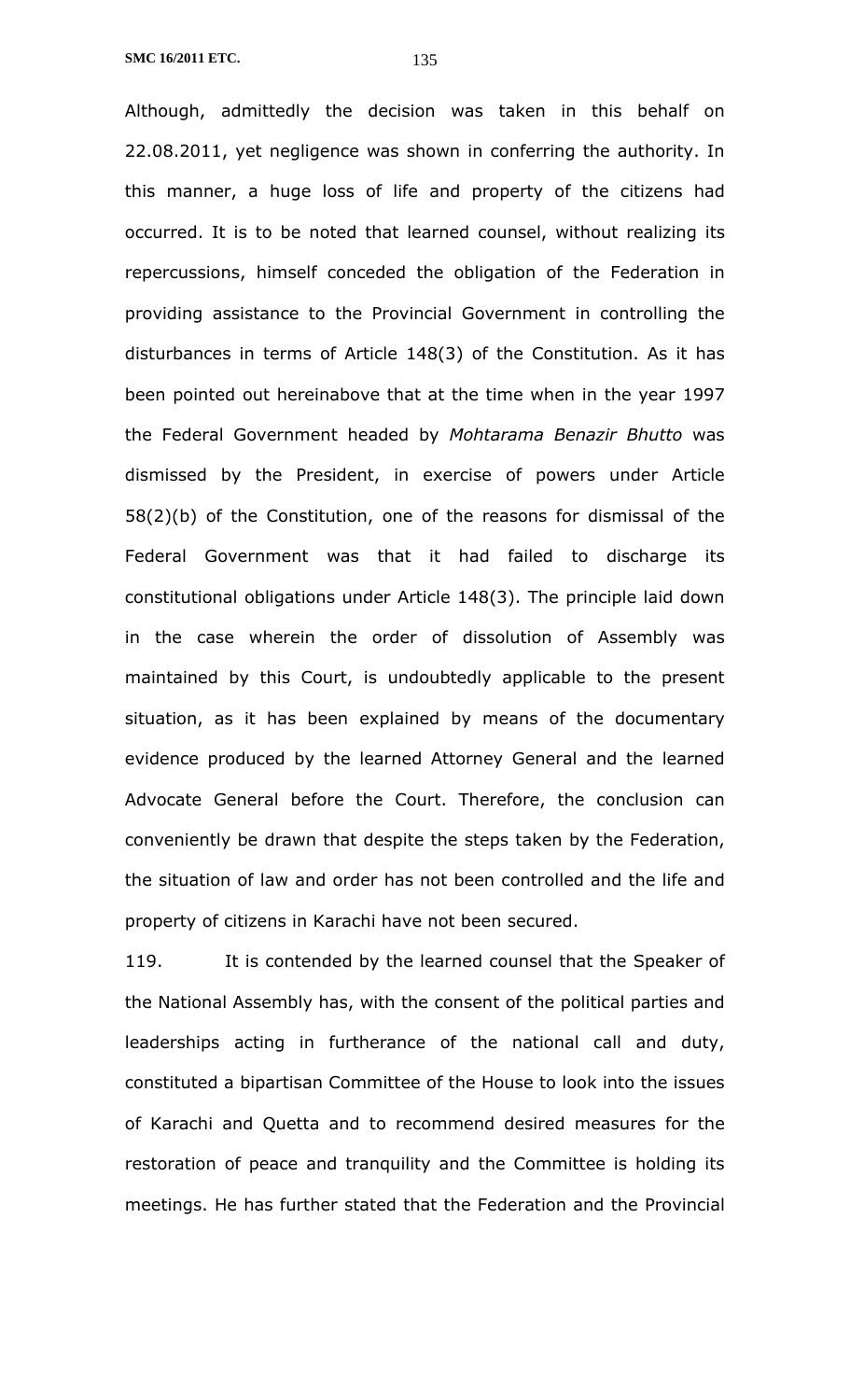Government of Sindh had the will to control internal disturbances and to achieve this object following steps have been taken and the documents produced before the Court: -

- 1. JIT Report dated  $31<sup>st</sup>$  March, 2011: report is being acted upon to achieve the desired result of controlling internal disturbances in Karachi
- 2. Special Branch report dated  $18<sup>th</sup>$  August, 2011, which has also been produced before this Court.

Both these reports have already been referred to hereinabove, particularly with reference to hardened and desperate criminals including one *Ajmal Pahari*, who has shown his connection with MQM. We inquired from the learned counsel that in spite of receiving credible information through both the above reports, as to whether any action has been taken while remaining within the Constitutional framework against the political party/organization with whom allegedly some of the accused have shown their linkage, he stated that as there is democratic system; the people have chosen their representatives and the Government of the day while performing its duty as per the will of the voters will take into consideration all these reports in due course of time. We have pointed out to him not only the above reports, but there are also the reports of IB, Daily Situation reports, presentations of IGP as well as other information which have been received through ISI, which are sufficient to adjudge the position of law and order prevailing presently in Karachi, which can confront not only Karachi but the whole country with a greater disaster if curative measures in accordance with the Constitution and law to control the situation are not taken. Thus, we may note that internal violence in Karachi is also being noted with concern. Reference to a write-up published in The Economist of 27.08.2011, which is reproduced hereinbelow: -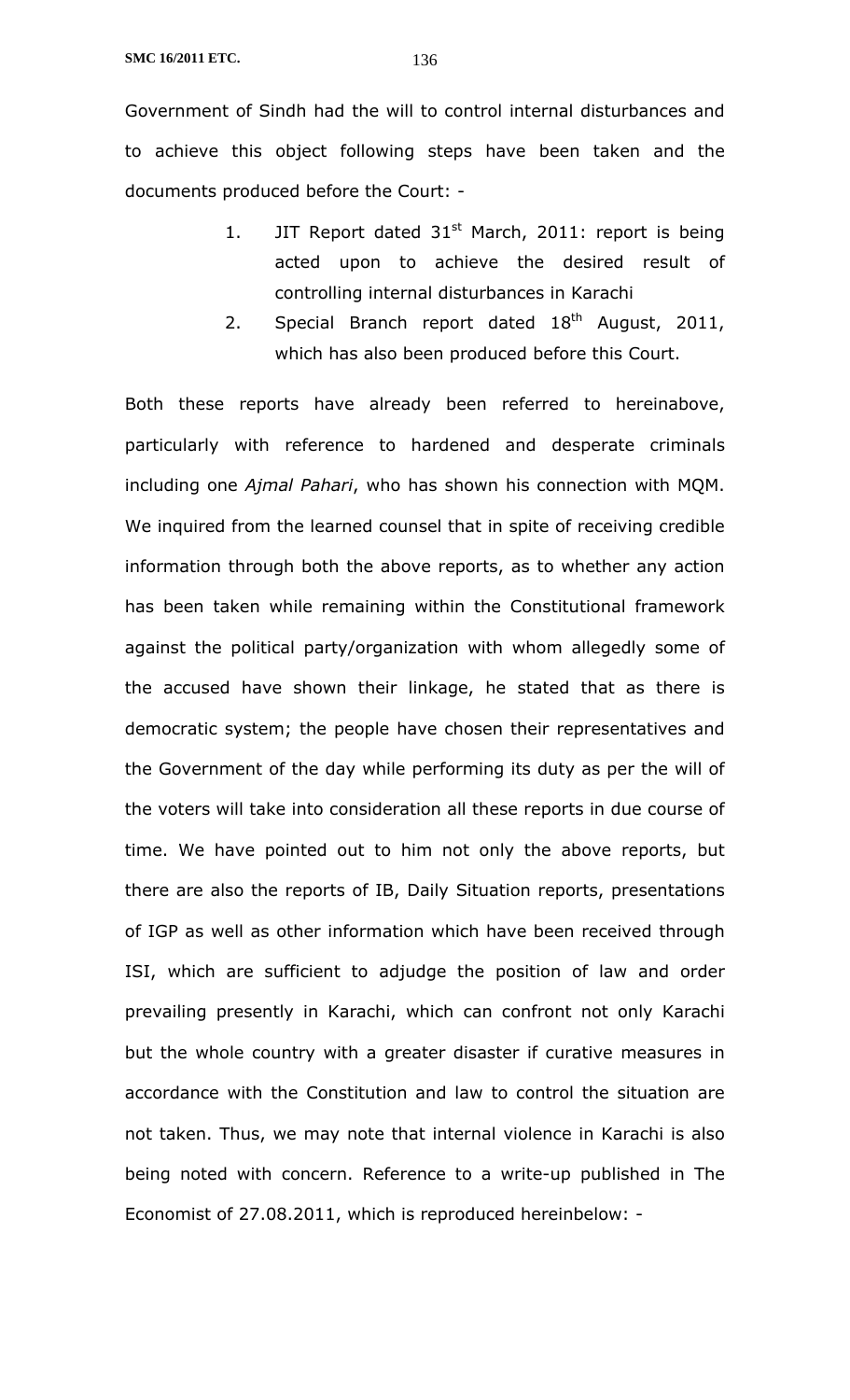"ETHNIC warfare in Pakistan's most populous city has reached such a level that Karachi's ambulance service now has to send out a driver matching the racial make-up of the destination district to pick up the victims of gang attacks. Otherwise, the district's gunmen will not let the ambulance through. Now ambulances themselves are coming under fire, as gangsters try to stop them saving the lives of their enemies. Karachi's ethnic wars have claimed some 1,000 lives this year, with more than 100 in the past week alone. By contrast the Taliban and other religious extremists kill tiny numbers in Karachi.

A grisly new feature of the carnage is that people are not just being shot. They are being abducted and tortured; then their bullet-ridden, mutilated bodies are dumped in sacks and left in alleyways and gutters. Victims' limbs, genitals or heads are often severed. Torture cells operate across Karachi. The butchery is filmed on mobile phones and passed around, spreading the terror further. Most victims are ordinary folk randomly targeted for their ethnicity.

At the city's Abbasi Shaheed Hospital, a public facility, doctors treat only Mohajirs, who dominate the local district and are the biggest ethnic group in Karachi. Mohajirs are descendants of those who moved to Pakistan from India in 1947, when the subcontinent was partitioned. Ambulance crews must determine the ethnicity of patients and take them to the right hospital.

If this were just a turf war between criminal gangs, things might be brought under control. But each gang has the patronage of a mainstream political party, in a fight that exploded in 2008 when an election was held to end Pakistan's latest period of military rule. Political support for warring ethnic gangs means the police largely stay out of the conflict: each gang will call on political muscle if its henchmen are rounded up. The provincial authorities launched a crackdown this week, but little is expected of it.

The Muttahida Qaumi Movement (MQM), a party established in the 1980s that claims to represent the Mohajirs, once had an iron grip over Karachi. That monopoly is now being challenged by the Awami National Party, which says it speaks for the ethnic Pushtun population, who migrated from the north-west of the country, and the Pakistan Peoples Party (PPP) of President Asif Zardari, which heads the ruling coalition in the capital, Islamabad. Its gang following is ethnic Baloch, from the neighbouring province of Balochistan. It is the MQM versus the rest.

The conflict's ferocity may yet threaten Pakistan's fragile return to democracy. In recent days Karachi businesses have called for the army to restore order. Violence in Karachi was repeatedly used as part of the justification for toppling four national governments in the 1990s. This city of 18m people is Pakistan's economic lifeline, and the port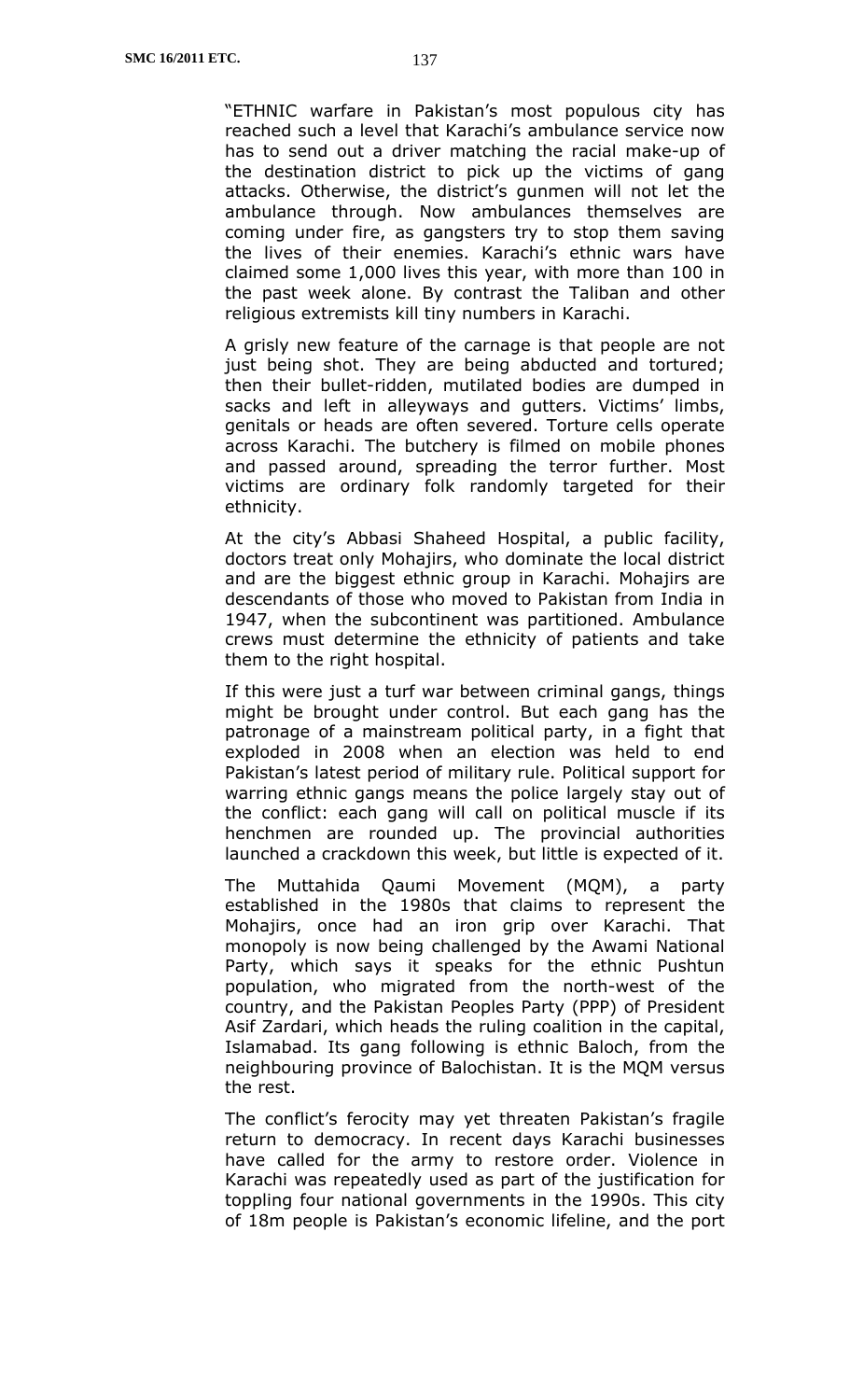through which most supplies reach NATO forces in Afghanistan.

Away from the ritzy villas of Defence and Clifton districts, the people of Karachi's 3,500 square-kilometer (1,350 square-mile) sprawl live in decrepit homes and apartment blocks set on narrow, filthy streets, where gangs rule with near impunity. Trouble often flares when one ethnic ghetto abuts another.

In Korangi, a ramshackle semi-industrial district in the east of the city mainly inhabited by Mohajirs, Pervez has not been to work for 20 days. He mends tyres on Tariq Road in the city centre, a half-hour bus ride away. But since gangs started pulling people off buses and killing them, he has been too afraid to venture out. "The Pushtuns will cut your throat," Pervez says. "If I am killed, what will my children do?"

Kashif Malik, a 32-year-old rickshaw driver and PPP activist, was at home with a friend, Shoib, in Orangi Town, in Karachi's north-west, when gunmen came to the door. Shoib was killed, while Mr Malik was lucky only to be shot in the arm. He is sure the assailants were from the MQM. Mr Malik insists that joining a political party offers the safest protection these days. "A lone person cannot survive in Karachi," says Mr Malik from his bed at the Civil Hospital. Most of those killed are not involved with any political party. Language, clothes and even haircuts betray a person's ethnicity to the killing squads.

For more than two decades the MQM has collected extortion money, known as *bata*, from businesses and homes across the city. Now, using the political backing they acquired in the 2008 election, gangsters associated with the PPP and the Awami National Party, in a loose alliance, also want their share of cash, at the heart of the conflict. Businesses now have to pay off up to three rival groups. In the past week Karachi's markets selling marble, bathroom tiles and medicines have separately staged protests against *bata*.

As for the political parties, they seem to be able to turn the violence off and on as it suits them. This suggests that these are not mere criminals draping themselves in the party flag, but rather integral parts of the parties' political machines. If the violence continues, more ordinary people will be forced to seek the protection of a political party, to which they will have to pay more dues. Perhaps this is what the politicians are aiming for. "You can call this the politicisation of crime, or the criminalisation of politics," says a security official in the city. "The state has lost its writ in Karachi."

120. It has to be noted that in the past the democratic governments were dismissed either through the extra constitutional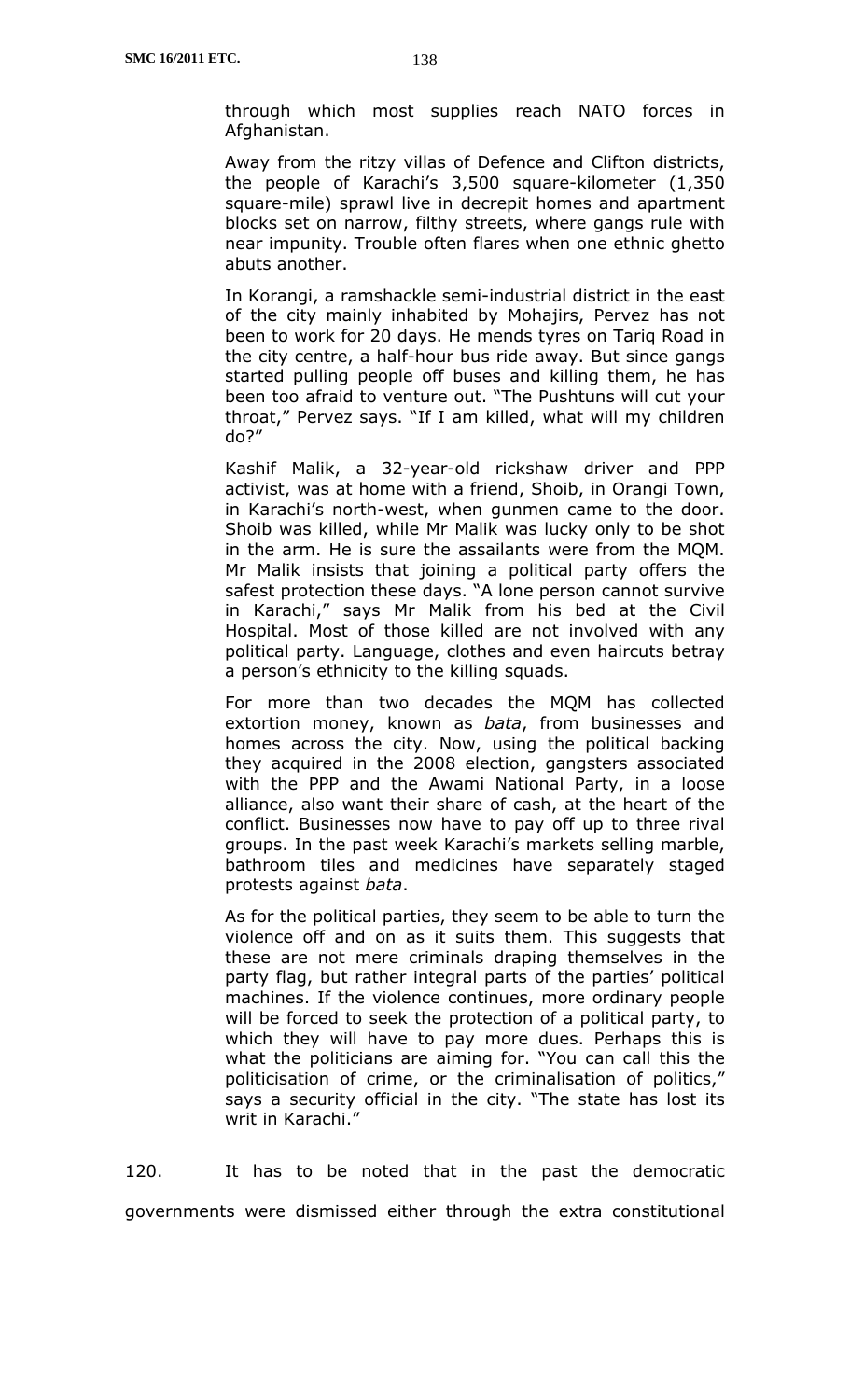instruments or in exercise of the powers available under the constitutional provisions, *inter alia*, for the reason that both the Federation and the Province had failed to control the disturbance in the Province. Therefore, it is now the right and appropriate time when the democratic set up must adhere to the constitutional provisions to protect the Province as well as the country from internal disturbances. However, in response to this, he has stated that a wake up call is not needed, only a call to attention is sufficient because the Federal Government is answerable to the Parliament and it is very much aware of its duties. We wish that the Federal Government as well as the Provincial Government could succeed in bringing normalcy in the Province according to the Constitution before it is too late to overcome the internal disturbances in view of the material brought before us.

121. The Federal Government could have provided assistance to the Provincial Government to control the disturbances without any delay, but we fail to understand the reasons prevailing with the Federal Government in not acting promptly as the learned counsel has himself by reciting verses from Holy Quran pointed out that killing of one human being is tantamount to killing of whole mankind. During the current year, more than 1300 persons were killed. The Chief Secretary had admitted that the decision to extend powers to Rangers to control law and order had taken place on 22.07.2011, but the notification was issued on 25.07.2011, which has already been reproduced hereinabove. Hence, the argument raised by the learned counsel in this behalf does not advance the case of the Federation in any manner. So far the remaining steps, which according to the learned counsel had been taken by the Federation, they all seem to be long term measures. The Federal Government has to protect the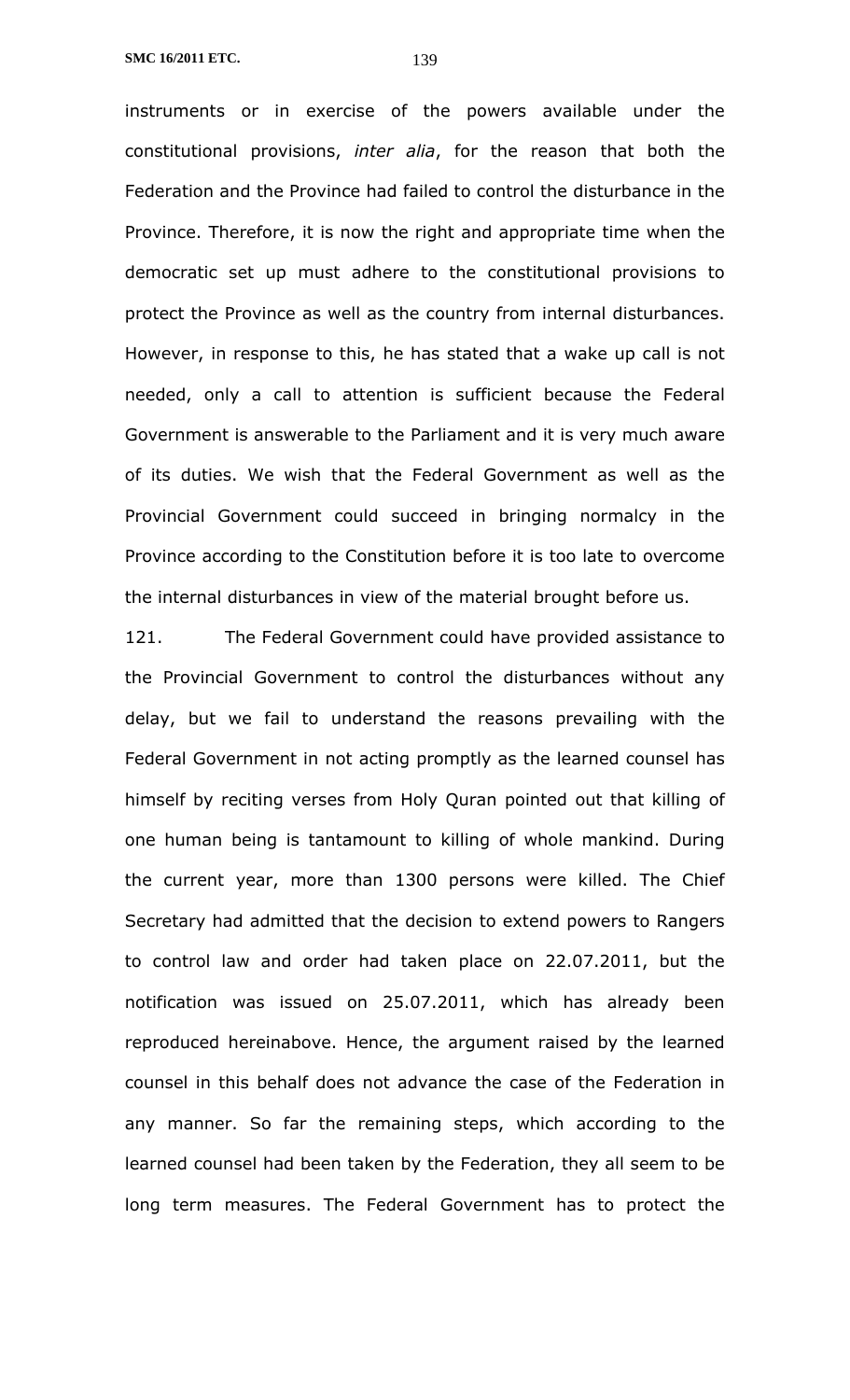**SMC 16/2011 ETC.** 140

Provinces against internal disturbances. Such protection, if required by a Province in terms of Article 148(3) in view of the given facts and circumstances and the scenario presupposes prompt protection and failure to do so makes the Federal Government responsible as it has been held in the cases of *Ahmed Tariq Rahim and Mohtarama Benazir Bhutto* (*supra*).

122. The learned counsel emphasized that the executive authorities in Pakistan had not failed in maintaining law and order position and in that behalf he quoted the example of Swat. Precisely stating, the situation in Swat was altogether different as in view of the specific facts and circumstances pertaining to the said area and there too, the civil administration had to call the military for ensuring the writ of the Government, but in Karachi, which is the hub of economic activity, breakdown of law and order for a single day allegedly causes loss of 2.5 billion rupees everyday. The Provincial Government and the Federal Government owe a duty to the citizens of Karachi to ensure their Fundamental Rights without comparing the situation prevailing over there with any other part of the country. Without prejudice to any findings recorded herein, whether it is Swat or Karachi, equal responsibility lies on the shoulders of the Provincial Government and the Federal Government to ensure the implementation of the Constitution and law.

123. Learned counsel claimed that except in Karachi in other parts/districts of the Province of Sindh, the position of the law and order is normal. We do not want to enter into this controversy because the question relating to other districts of Sindh is not under consideration, although Mr. Abdul Mujeeb Pirzada, learned ASC, who appeared on behalf of Sindh Bachao Committee, had uttered a few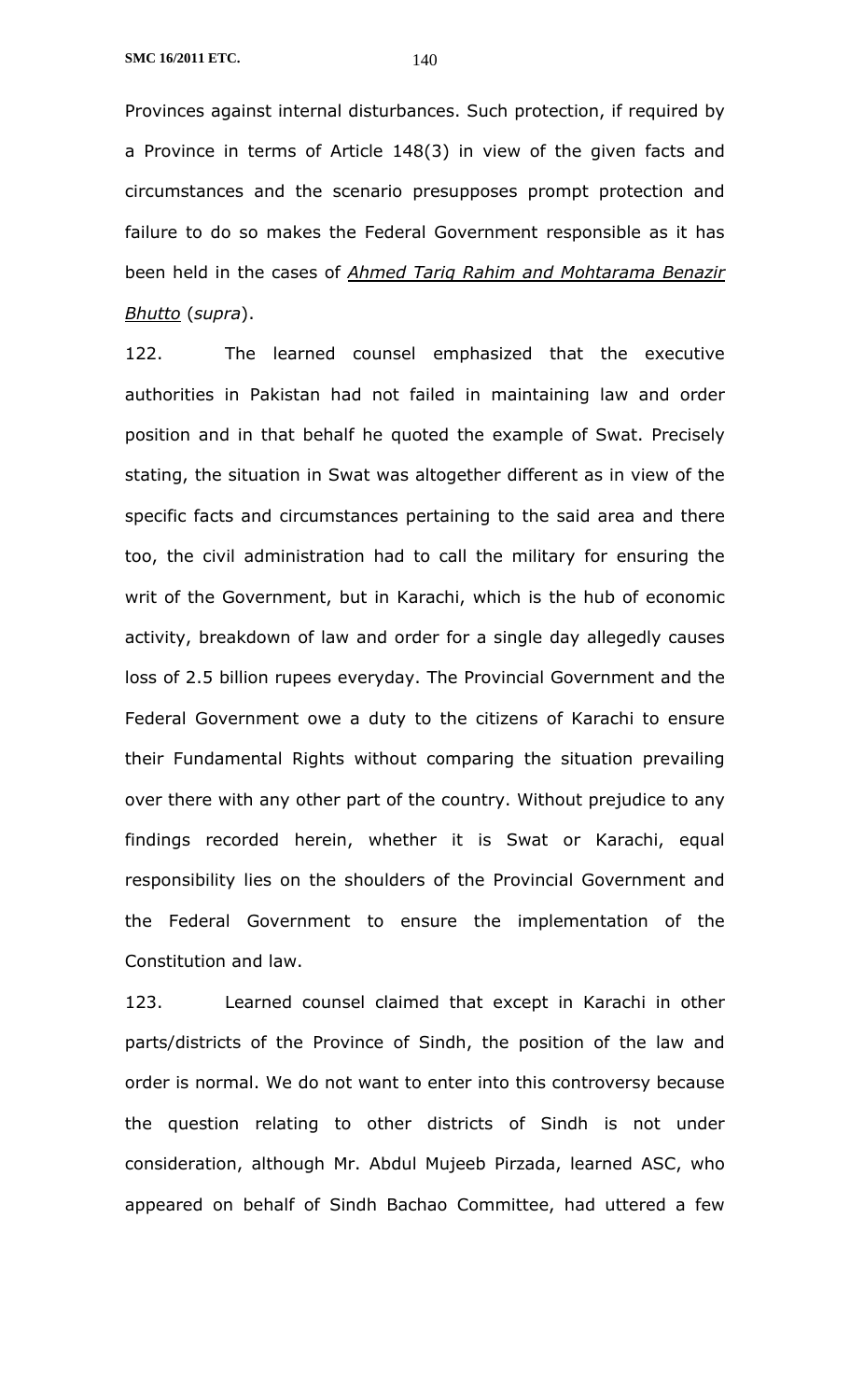words to indicate that in the interior of Sindh as well, situation of law and order was not satisfactory. However, it has been pointed out hereinabove that all the limbs of the State, administrative units, etc. have got equal importance as far as the duty of the Provincial Government/Executive or the Federal Government or executive is concerned, but when there is serious situation of law and order like in Karachi and if there is non-adherence to the constitutional provisions, the consequences are bound to reflect on the economic activity of the whole of country as well as internationally. Therefore, the argument so raised by the learned counsel needs no further discussion.

124. The learned counsel referred to the case of *Jamat-e-Islami Pakistan v. Federation of Pakistan* (PLD 2000 SC 111) to contend that internal disturbance cannot be equated with the failure of the executive authority. In this behalf, it may be noted that in the cited case, two petitions, bearing Petitions No. 22 & 25 of 1999 filed by *Jamat-e-Islami* Pakistan and MQM were filed before this Court under Article 184(3) of the Constitution, challenging the *vires* of Anti-Terrorism Ordinance (No. IV of 1999) dated 27.04.1999 on the ground of being repugnant to the Constitution and contrary to the guidelines provided by this Court in the case of *Mehram Ali v. Federation of Pakistan* (PLD 1998 SC 1445). This Court examined the expression 'disturbances' in the context of amendments made and provided its definition. However, no observation/comparison *vis-à-vis* executive authority of the government was under challenge, therefore, the judgment being inept is not applicable.

125. He next contended that the will of the Government can be judged from the fact that this Government has constituted JIT to dig out the truth. He referred to p. 49 of JIT report to demonstrate that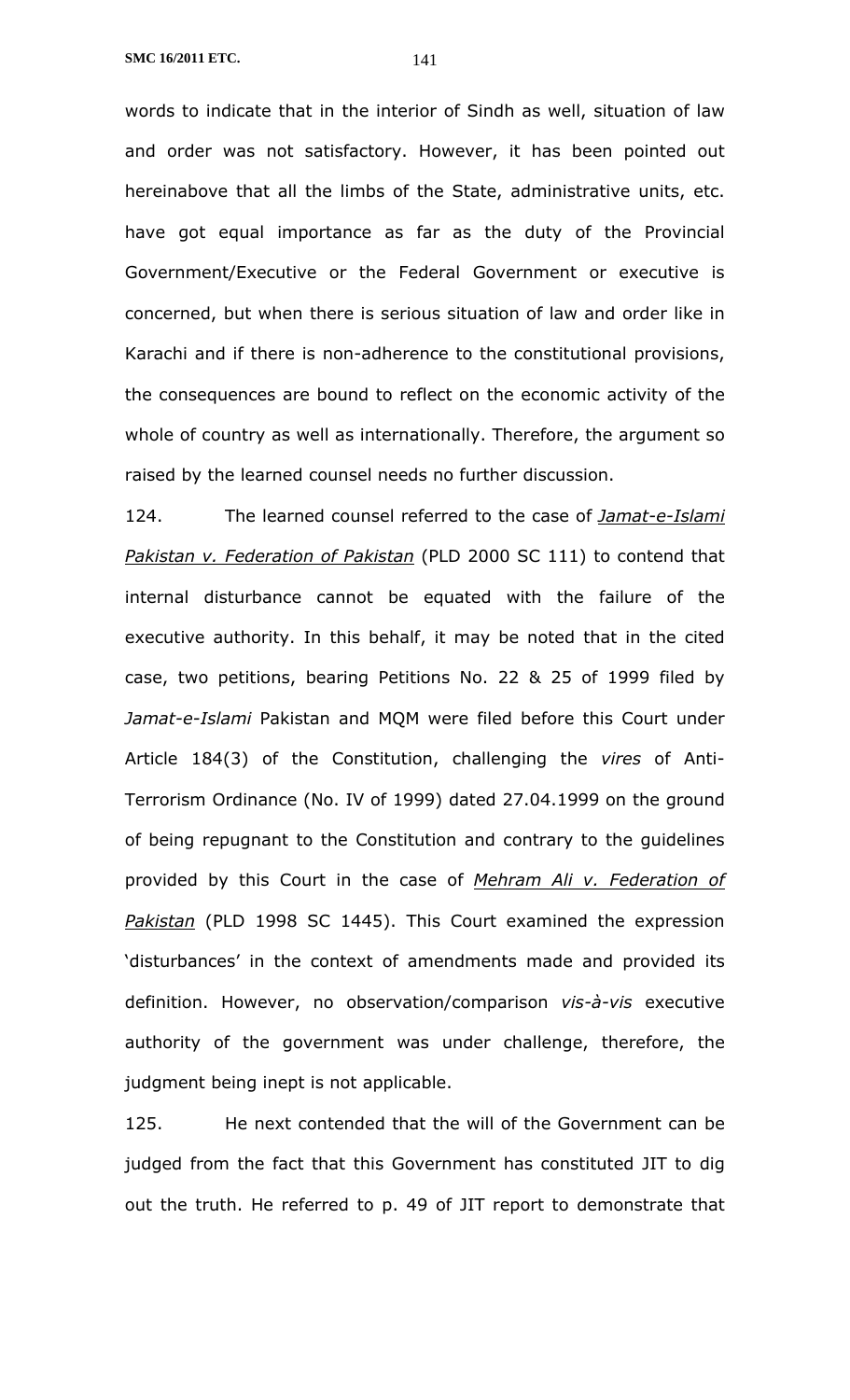the Special Branch, CID, IB, ISI, MI and Pakistan Rangers are Federal agencies, have prepared the reports and all these reports relate to this year, so this is ample proof of the will of the executive authority to bring back normalcy in Karachi. It is important to note that this report was neither filed by the Provincial/Federal Governments nor the learned counsel called for the same. It was Syed Iftikhar Hussain Gillani, learned Sr. ASC, who had filed this report, but in view of the statement so made by the learned counsel, it is abundantly clear that with effect from the date of its compilation, i.e. 31.03.2011, the Government being aware of its contents remained silent. This report contains horrifying facts. No one has claimed its confidentiality. To ascertain the willingness of the Federal or the Provincial Governments to act on this report, life history of one of the persons, namely, *Ajmal Pahari*, without prejudice to him, is reproduced hereinbelow: -

## TRAINING IN INDIAN TRAINING CAMP

I along with Zeeshan PIB Wala on the direction of Nadeem Nusrat (London Secretariat) went to Singapore in 1996. When we reached Singapore I informed Nadeem Nusrat and told my location. Nadeem Nusrat told me that I must wait and soon Jameel @ Jimmi will meet me with next schedule. We stayed for one week in hotel (name not remember) in Mustafa Market. Jameel @ Jimmy came to us from South Africa. Also Zeeshan didn't know about the programme. Jameel @ Jimmy take ours passport and photograph. Jameel @ arrange Indian Visa and send us via Singapore Airline. Sunny who was escaped from Karachi received us in India Delhi Airport, and took us to the house where we stayed for 15 days. Then he took us to the training center in a jungle near to the Delhi

## OTHER TRAINING OF PARTY WORKERS IN INDIAN TRAINING CAMP

When we reached at Indian Training Center we meet Noora (Shah Faisal Colony Wala), Zafar Tension Duffer Zone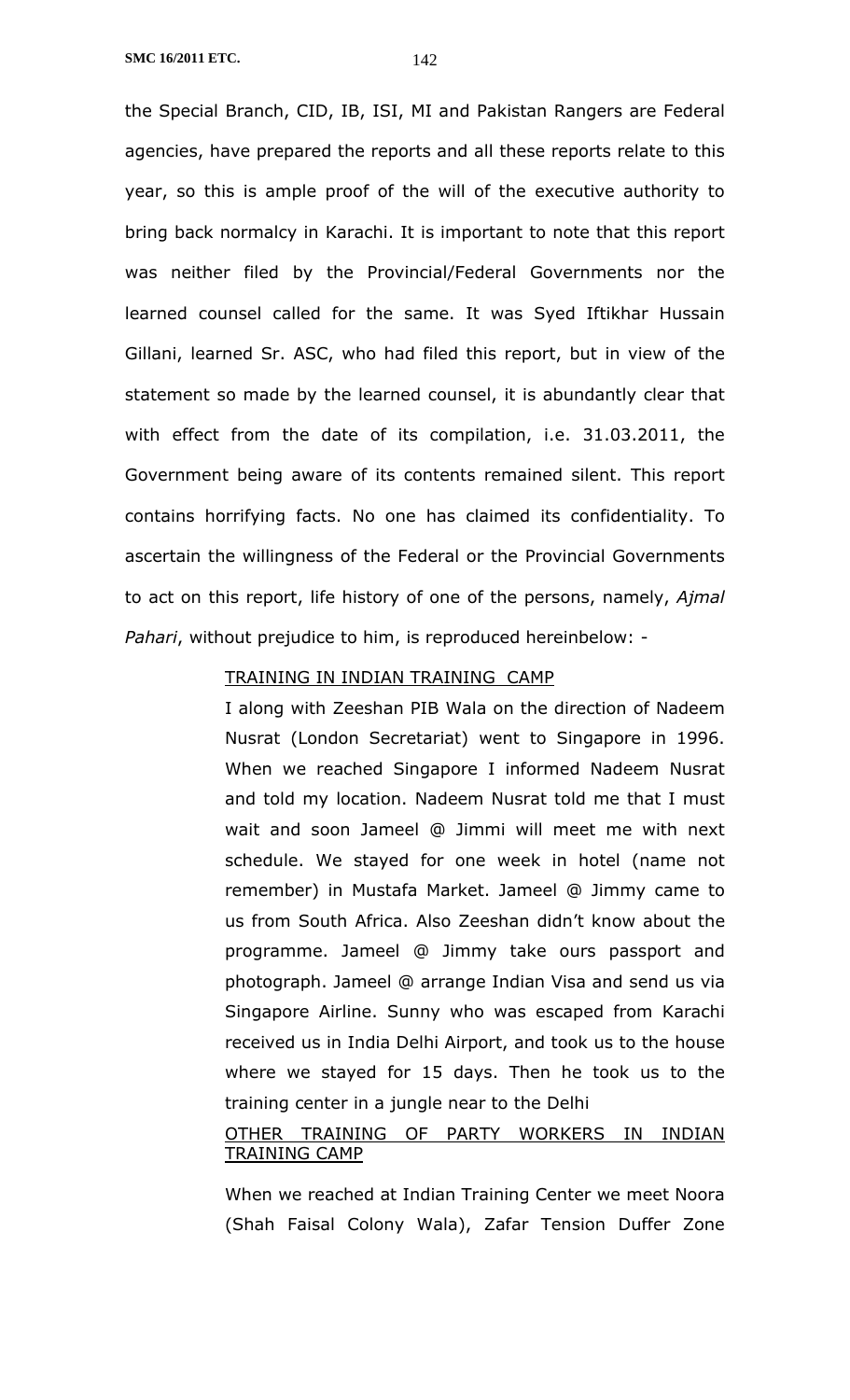Wala), Raja (North Nazimabad Wala) Shakir Choota (Orangi Town) of MQM A group.

## MOTIVATION OF TRAINING IN INDIA

After completion of our training Sunny brought different book on Revolution and every body had been motivated that if we didn't get our rights then we have to work under the Leadership of Altaf Hussain and make our separate state by unite Karachi and other major parts of Sindh.

# WEAPON TRAININGG DURING THE SESSION

We wake up early in the morning for exercise and running. After that we used weapons in which we used AK 47, G-3, MP-5, LMG Rocket launcher, Grenade and other weapons. Our teacher also trained original fire of rocket launcher last day of our training.

## RETURN FROM INDIA TO PAKISTAN

Sunny arrange Indian guide who took us to Indian Punjab and one day at about 9'0 clock in evening we illegally crossed the Indian border and entered into Pakistan area Shakar Garh with our Indian Guide. Then that Indian Guide took us to Lahore in Suzuki pick up and went back. Then we came to Karachi in train (Rail).

MEETING WITH OTHER INDIAN TRAINEES IN KARACHI

I met Noora of Shah Faisal, Zafar Tension of Buffer Zone, Shakir Choota of Orangi Town in Karachi but I never saw Raju of North Nazimabad in Karachi."

Above named person has given details of 53 persons murdered by him from 1986 to 2000. Surprisingly, he also admitted murder of Iqbal Raad Advocate, who was former Advocate General, Sindh. He has also given the details of murder of 58 persons after his release from Jail in 2005. This document is full of information, which he has disclosed. The question here is not the veracity or correctness of his statement. The question is: what did the Federal Government or the Provincial Government do on the basis of this information. Of course the truth of the statement has yet to be determined but it was serious information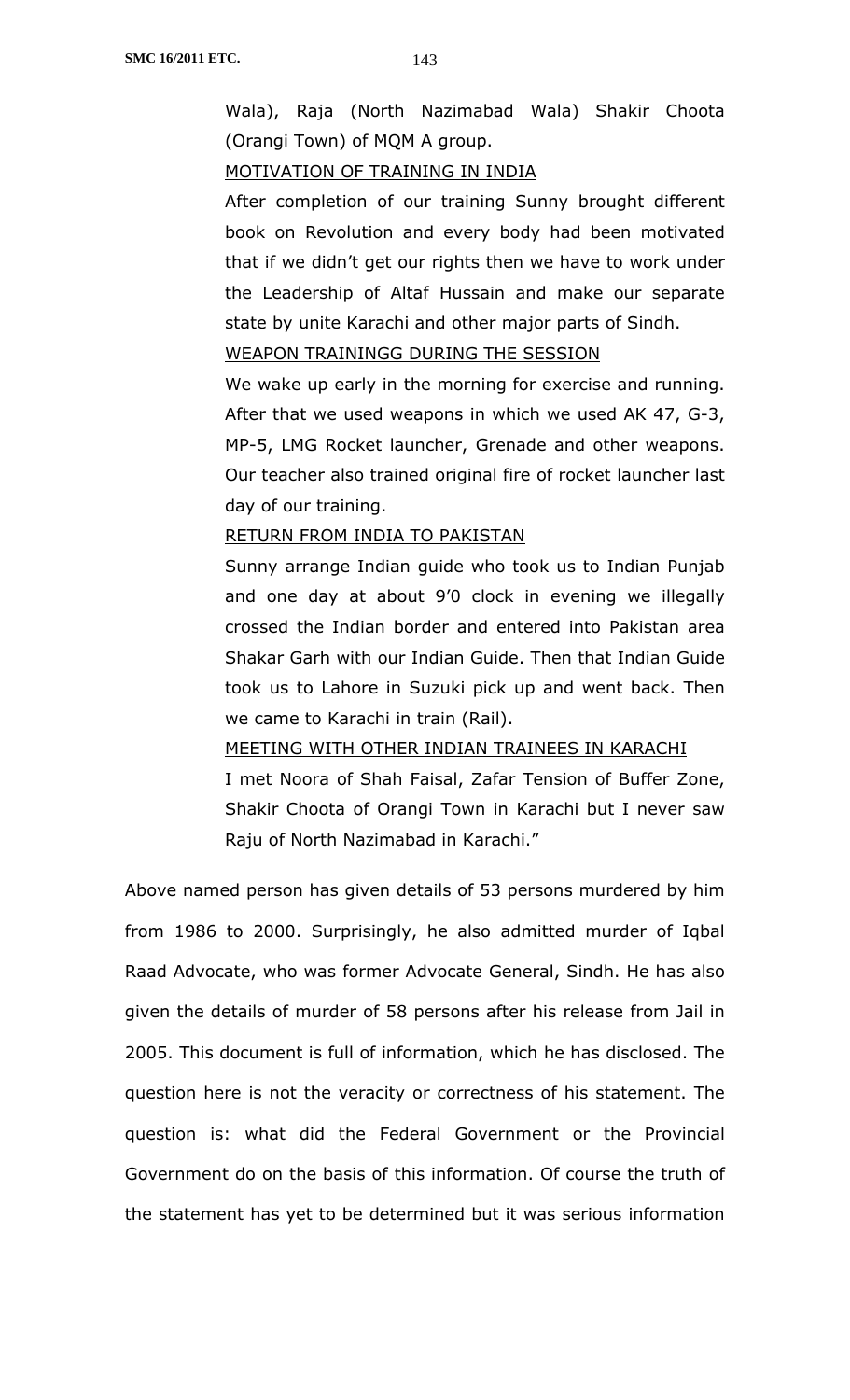of grave crimes in an alleged confession. Inaction on the statement, whatever its evidentiary value, means a certain backing and cooperation with criminal activity. However, on the basis of this report, no action has been taken against him as well as the organization with which he showed his affiliation. According to him, he had been getting training outside the country in India, etc. The remarks of the agencies of the Federal Government and others, reference of which the learned counsel for the Federation, are as follows: -

> "The subject is a hard core and high profile trained target killer affiliated with MQM (A) Group, who has been involved in heinous crimes of murder, attempt to murder, target killing, several activities of creating law and order situation abduction, kidnapping, extortion."

Without commenting on its evidentiary value, at least when the Federal Government is relying upon it through its learned counsel, some weightage is to be given to it. We posed a question to the learned counsel that on the basis of above report, what action so far was taken by the Government, however, no explanation came forward. 126. It is to be noted that all criminals, howsoever influential, have to be dealt with across the board without any discrimination or compromising the position of the law on the subject. As we have already pointed out hereinabove that instant proceedings are not adversarial, therefore, one cannot discuss the case of all those persons whose names are mentioned in the report, but for the purpose of meeting argument of the learned counsel, reference to one of the same has been given with the observation that no prejudice will be caused to concerned persons as perhaps he has to face trial in different cases. But perusal of the report qua the argument raised by the learned counsel showing the willingness of the Federal Government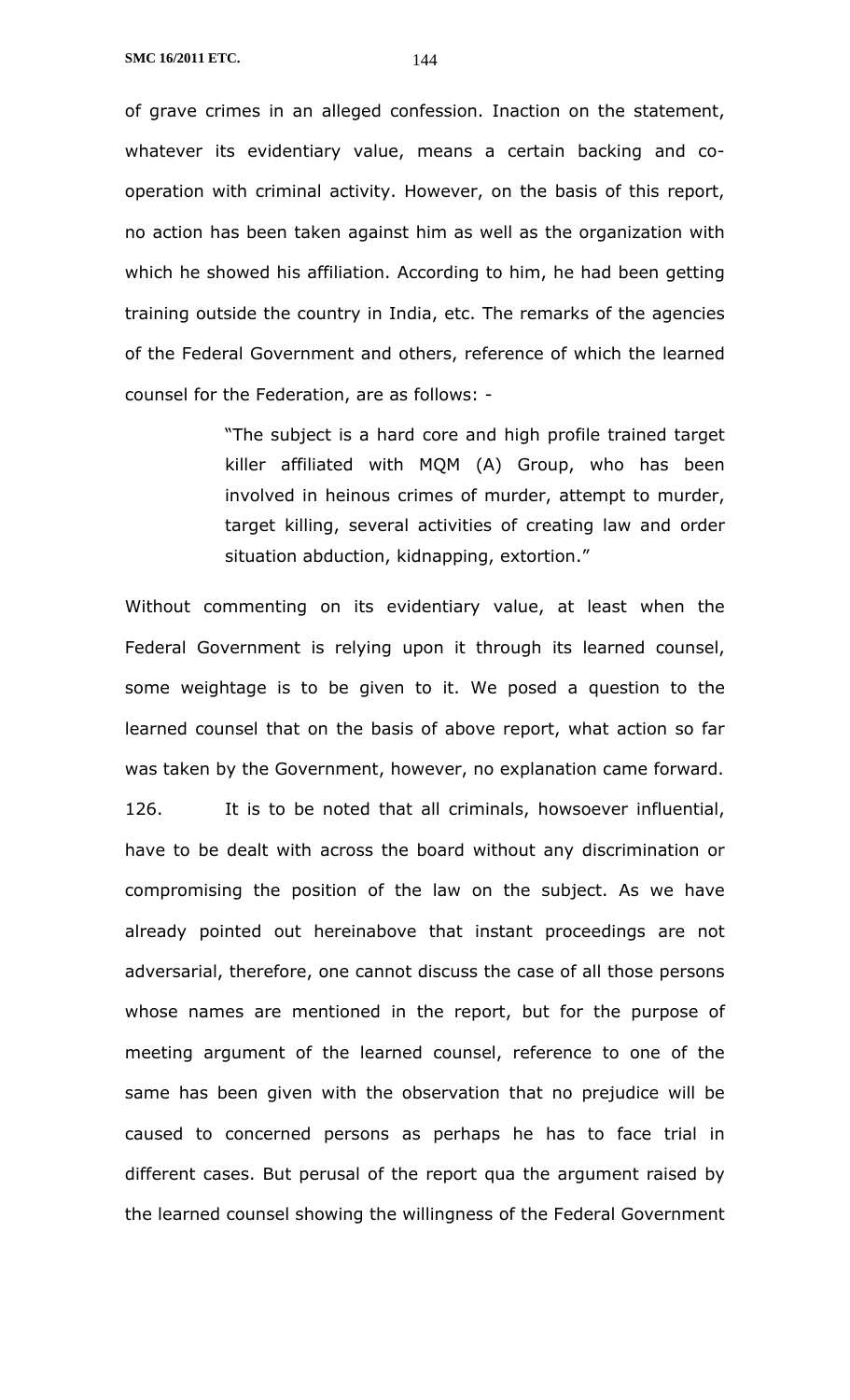to take action in Karachi to control the law and order does not appeal to us. Thus, we are constrained to conclude that if an agency of the Federal Government possesses such overwhelming evidence, what could be the reasons for taking no action against concerned persons or organizations.

127. Learned counsel stated that every crime committed constituted violation of the Fundamental Rights one way or the other. *Bhatta*, *chanda*, abduction, extra judicial killing, etc., whenever committed, constitute violation of the Fundamental Rights qua the individuals against whom such crimes are committed. According to him, the Fundamental Rights of individuals have been violated due to the rivalries between the individuals, there are clashes or crimes committed by individuals against individuals and groups of individuals are pitched against each other. Assuming argument of the learned counsel is correct, then what is the function of the Executive in respect of protecting Fundamental Rights when there is a violation. It is the duty of the Provincial Government as well as the Federal Government to protect and preserve the Constitution, which confers such rights upon individuals. When violation of the Fundamental Rights is admitted, ultimately blame lies with the executive authorities, both Provincial and the Federal, for non-implementation of their rights. In this behalf, detailed discussion has been made hereinabove. When the learned counsel for the Provincial Government, Mr. Hafeez Pirzada, ASC, calls upon this Court "give a wake up call" to his client, and the learned counsel of the Federal Government concedes that a "Call Attention Notice" can be issued, what more needs to be said: If they themselves admit that the Court's reprimand is need, how can the Governments concerned be defended?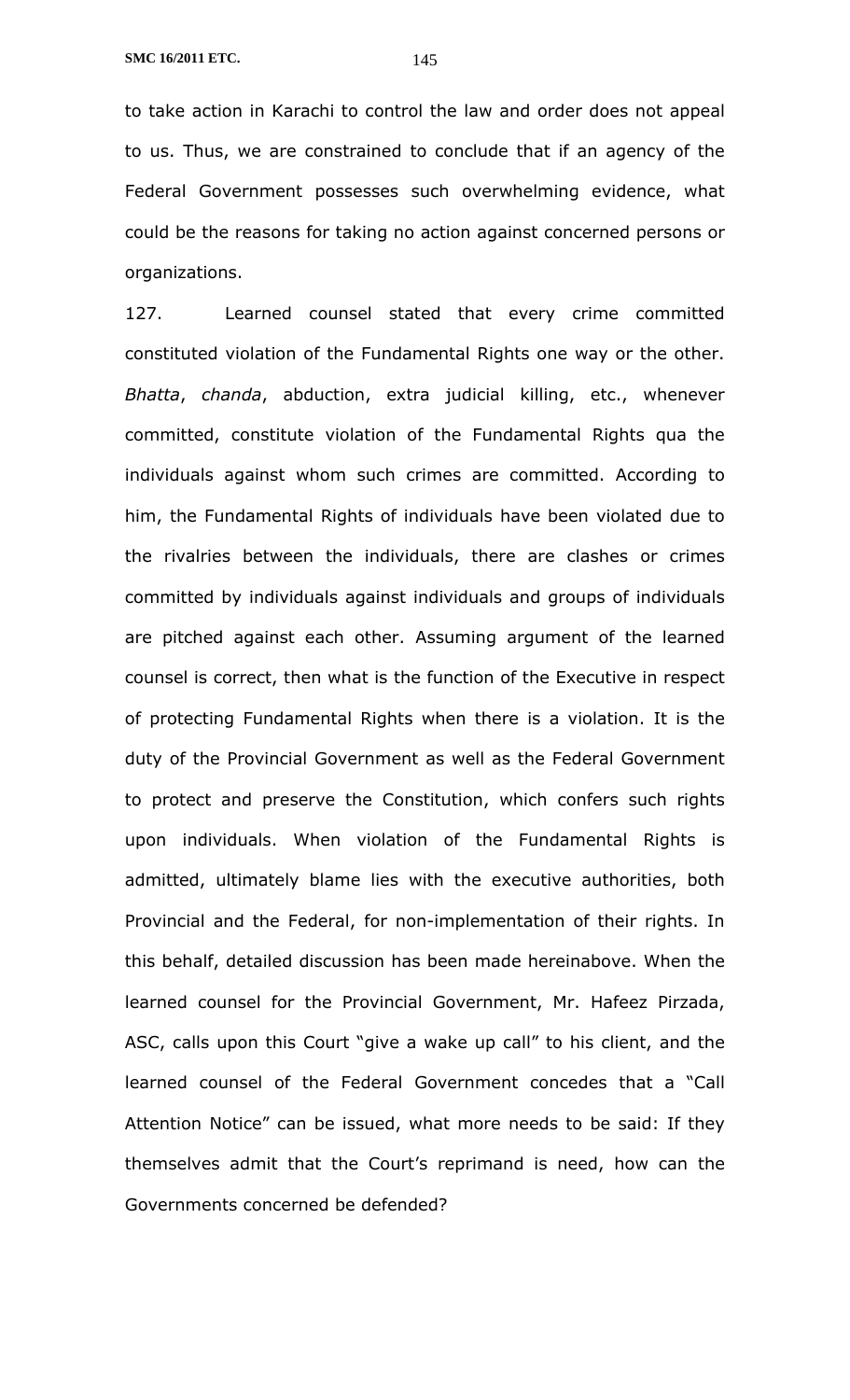128. Dr. Babar Awan, learned counsel stated that the Federation had no intention to invoke Articles 232 to 234 or Article 245 of the Constitution presently. Undoubtedly, it is for the Federation to take a decision, but if any decision is taken, it would be strictly in accordance with the Constitution. This Court has time and again insisted that except adherence to the constitutional provisions in any situation prevailing in the country, no extra-constitutional steps have to be followed. In the neighbouring country, in case of failure of constitutional machinery in the States, Article 356 is attracted to deal with the situation. This Article is identical to Article 232 of our Constitution, therefore, application of these provisions of the Constitution is not alien to our system because on more than one occasion the Executive resorted to the same. Reference may be made to *Farooq Ahmed Khan Leghari's case* (*supra*) wherein it was held as under: -

> "48. I am prompted to take above view inter alia for the following reasons:-

- (i) That the above view fits in with the above modern jurisprudential theory of proportionality.
- (ii) That as a rule of interpretation, the Courts should make efforts to preserve the Fundamental Rights of the citizens while construing the Constitutional provisions. This aspect, I intend to deal with hereinafter while touching upon the aforesaid second question in issue.
- (iii) That those who have taken oath to protect the Constitution, particularly, the Judges of the Supreme Court and the High Courts are bound by their oath and duties to act so as to keep the provisions of the Constitution fully alive and operative, to preserve it in all respects, save from all defects or harm and to stand firm in defence of its provisions against attack of any kind as held by this Court in the case of Fazalul Quader Chaudhry (supra), in which the view taken is in line with the above Constitutional mandate.
- (iv) That even in spite of suspension of the enforcement of certain Fundamental Rights under clause (2) of Article 233 of the Constitution, Article 4 thereof remains fully operative which lays down that "To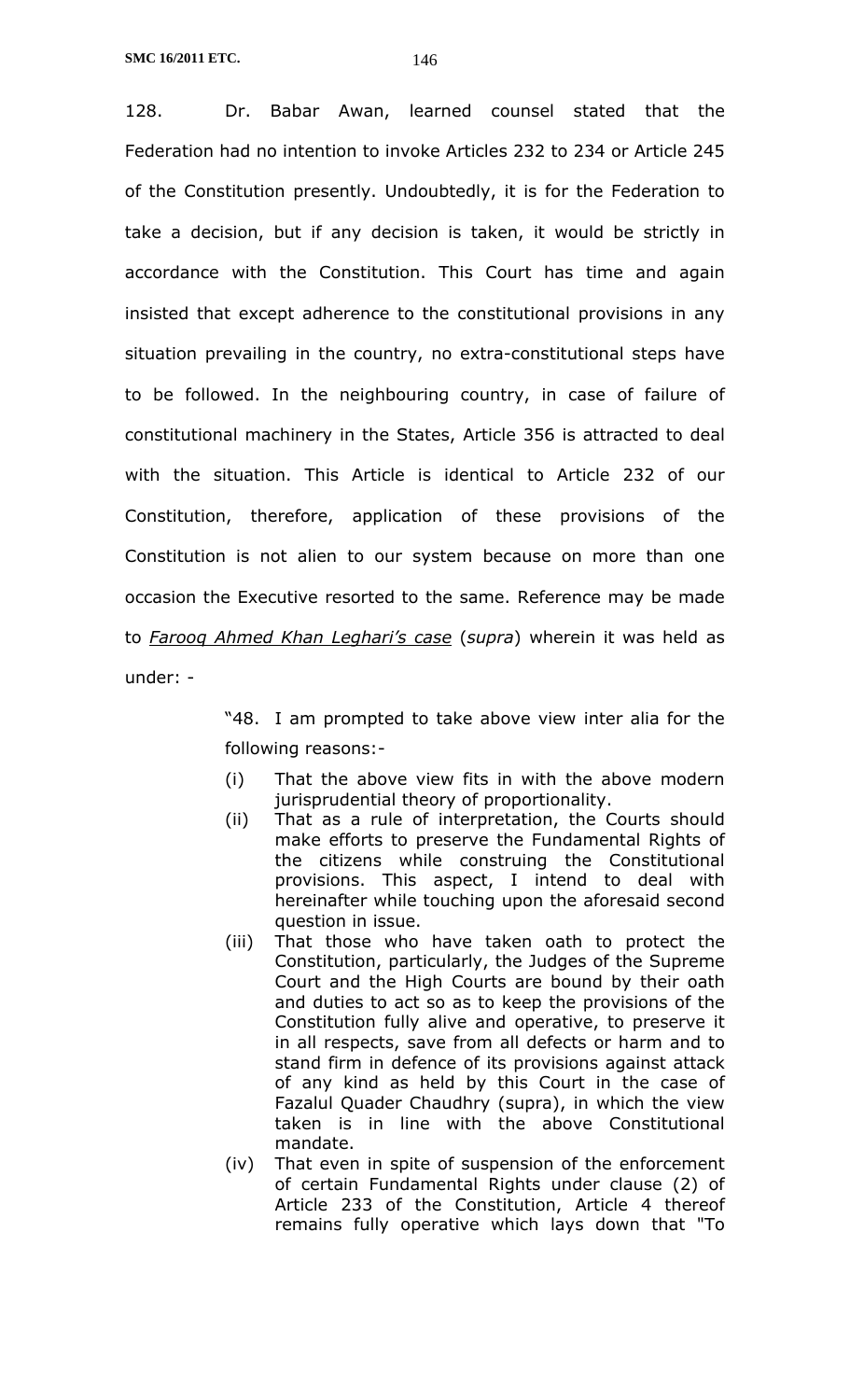enjoy the protection of law and to be treated in accordance with law is the inalienable right of every citizen, wherever he may be, and of every other person for the time being within Pakistan.

In particular -

- (a) no action detrimental to the life, liberty, body, reputation or property of any person shall be taken except in accordance with law;
- (b) no person shall be prevented from or be hindered in doing that which is not prohibited by law; and
- (c) no person shall be compelled to do that which the law does not require him to do."

as held by Salahuddin Ahmad, J. of this Court in the case of Manzoor Ilahi (supra)."

In view of the peculiar circumstances prevailing in Karachi, issuance of a large number of arms licences, both prohibited and non-prohibited, also seems to be one of the reasons for not bringing normalcy in Karachi and perhaps this is another reason that after every 2 to 4 weeks, some incident of torture, gang war, target killing, etc., takes place, which comes to an end after taking heavy toll of life. The Administration/Executive never realized the untold miseries of the sufferers including widows and orphans; therefore, the executive is bound to attend to this aspect of the case.

129. After the Court concluded the hearing on 16.9.2011 another very tragic incident took place in Karachi. A car bomb exploded outside the house of Chaudhry Aslam, SSP CID, in the Defence area of Karachi. Six Policemen and a mother along with her young son were martyred. Although this crime is apparently, and prima-facie of a different variety not related to the turf war or ethnic strife in Karachi, there is something to be learnt from it by the citizens of Karachi. The vehicle that exploded at the gate of the SP's House must have been loaded with explosives and prepared with a network of wires, fuses, projectiles such as ball bearings or shrapnels, and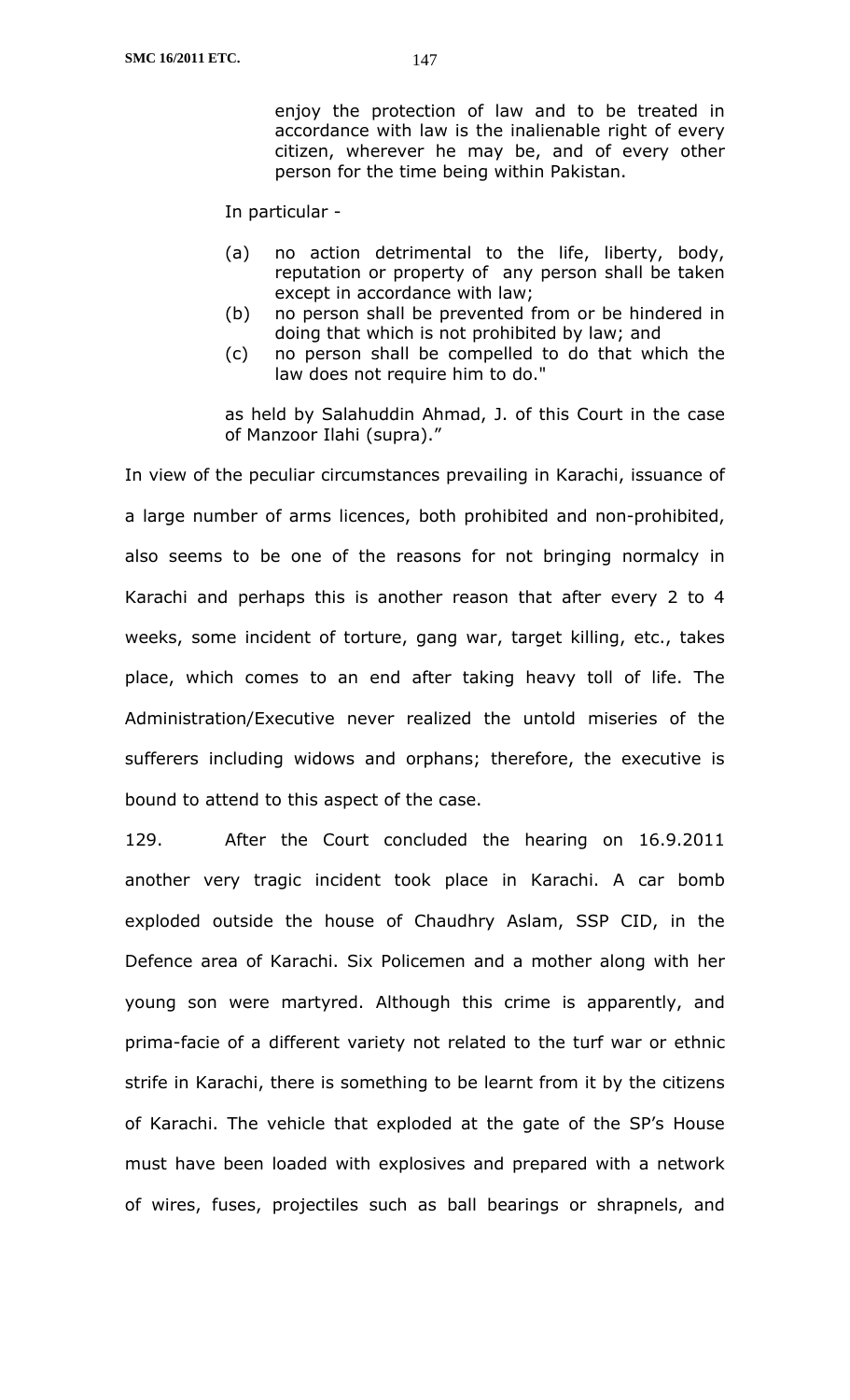triggers. A sophisticated remote control device may also have been needed although it is yet to be determined conclusively whether it was a suicide attack or not. One thing is clear that the vehicle was loaded with explosives and prepared for exploding in Karachi and nowhere else. Surely it was not brought, fully equipped and loaded all the way from the FATA area with explosives, projectiles, wires, fuses, triggers and remote control or suicide oriented equipment. It was indeed prepared in Karachi. All such vehicles and suicide bombers are finally prepared and equipped in our cities, not in FATA. Houses are previously rented for this purpose and rooms are taken in hotels. Whether the vehicle was prepared in a workshop or a house, the neighbours must have noticed some strange or at least dubious movements around and/or inside the workshop or house. The same applies to other terrorists and suicide attackers in Karachi, Lahore, Rawalpindi, Peshawar, Quetta and other cities of Pakistan. The vehicles and suicide bombers and assault teams are all assembled and prepared in our own neighborhoods and Mohallas. These then go out and attack Bazaars, shrines establishments, killing innocent men, women and children. If the citizens were vigilant and responsive, such incidents could be prevented. They must report suspicious activity. That is the best, perhaps the only way to finish this menace.

 No doubt the fear of reporting to some extent is due to a lack of confidence in the administration and the Police but that confidence will have to be revived for the mutual benefit of all. It is for the Government to revive that confidence by not using the administration and the police for political or private ends. That is the responsibility of the Government of the Day. We have seen the beneficial and positive effects of a depoliticized administration with the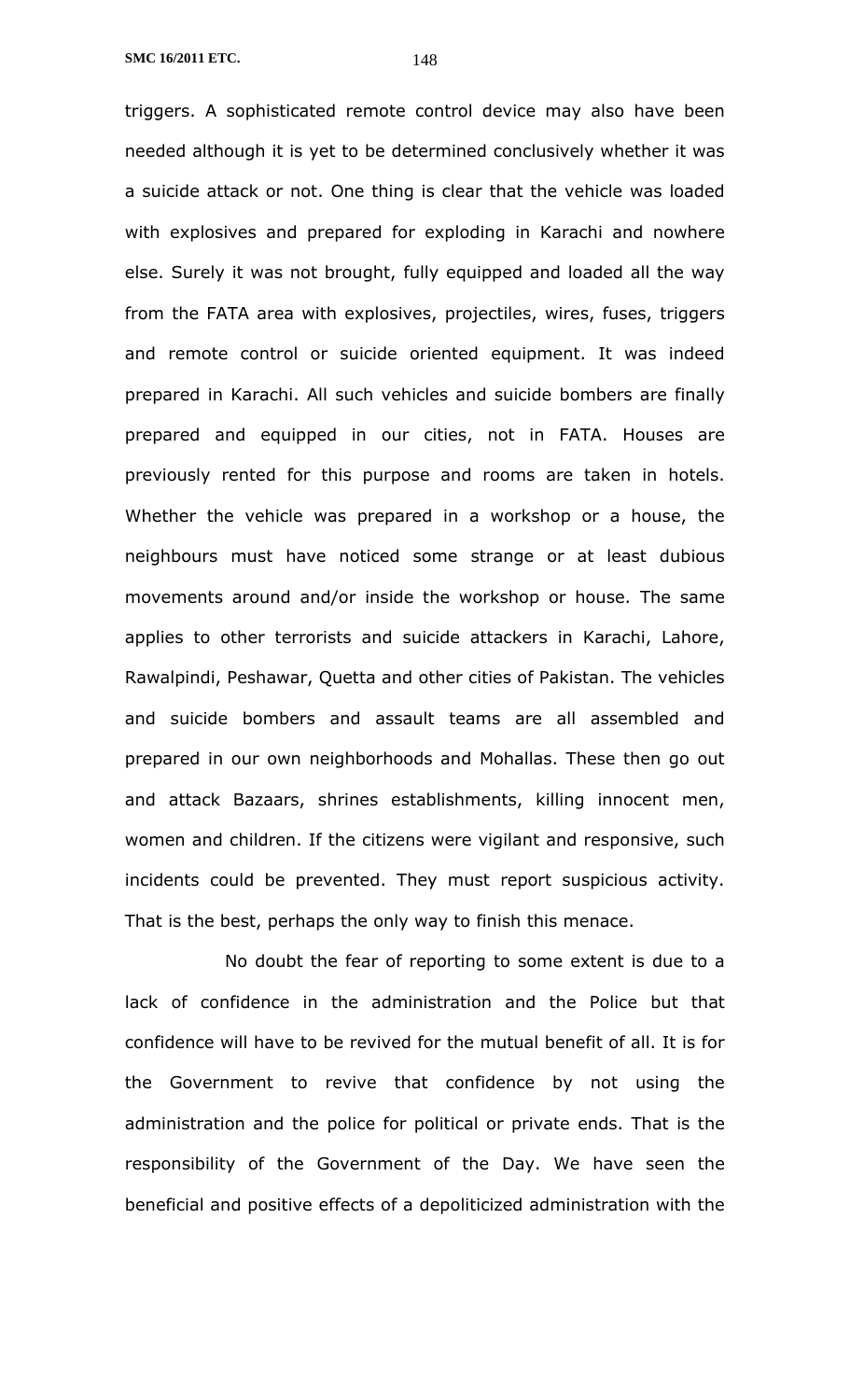**SMC 16/2011 ETC.** 149

intervention of the Court. It is now the bounden duty of the government to continue with this status and not deflect the administration to its own benefit in preference to the citizen. The Police must also be cleansed of unmerited appointments. We intend to keep an eye on this process and will respond to any genuine complaint. 130. The morale of the police is low. Even honest Policemen are demoralized. They are caught between the devil and the deep blue sea. On the one hand, they may be punished for doing their duty if it runs counter to the political objectives of the party in power and on the other, they are afraid of being shot by the persons they have apprehended or their associates. They are conscious of the fact that so many policemen who took part in the operations of 1992 and 1996 have disappeared or have been eliminated. It is necessary, therefore, for the Police to fully and impartially investigate and find out the circumstances of each such disappearance/elimination and provide a detailed report to this Court in respect thereof.

131. Thus, from the material produced before the Court and the information conveyed during hearing of the case by the ISI followed by intensified arguments advanced by the learned counsel appearing for the Provincial and Federal Governments, learned Attorney General, learned Advocate General, learned counsel for the Province of Sindh and learned counsel for the interveners, the Inspector General of Police, the DG Rangers, the Presidents of the Sindh High Court Bar Association and the Karachi Bar Association as well as all others, we –

Observe that violence in Karachi during the current year and in the past is not ethnic alone but it is also a turf war between different groups having economic, socio-politico interest to strengthen their position/aggrandizement, based on the phenomenon of tit for tat with political, moral and financial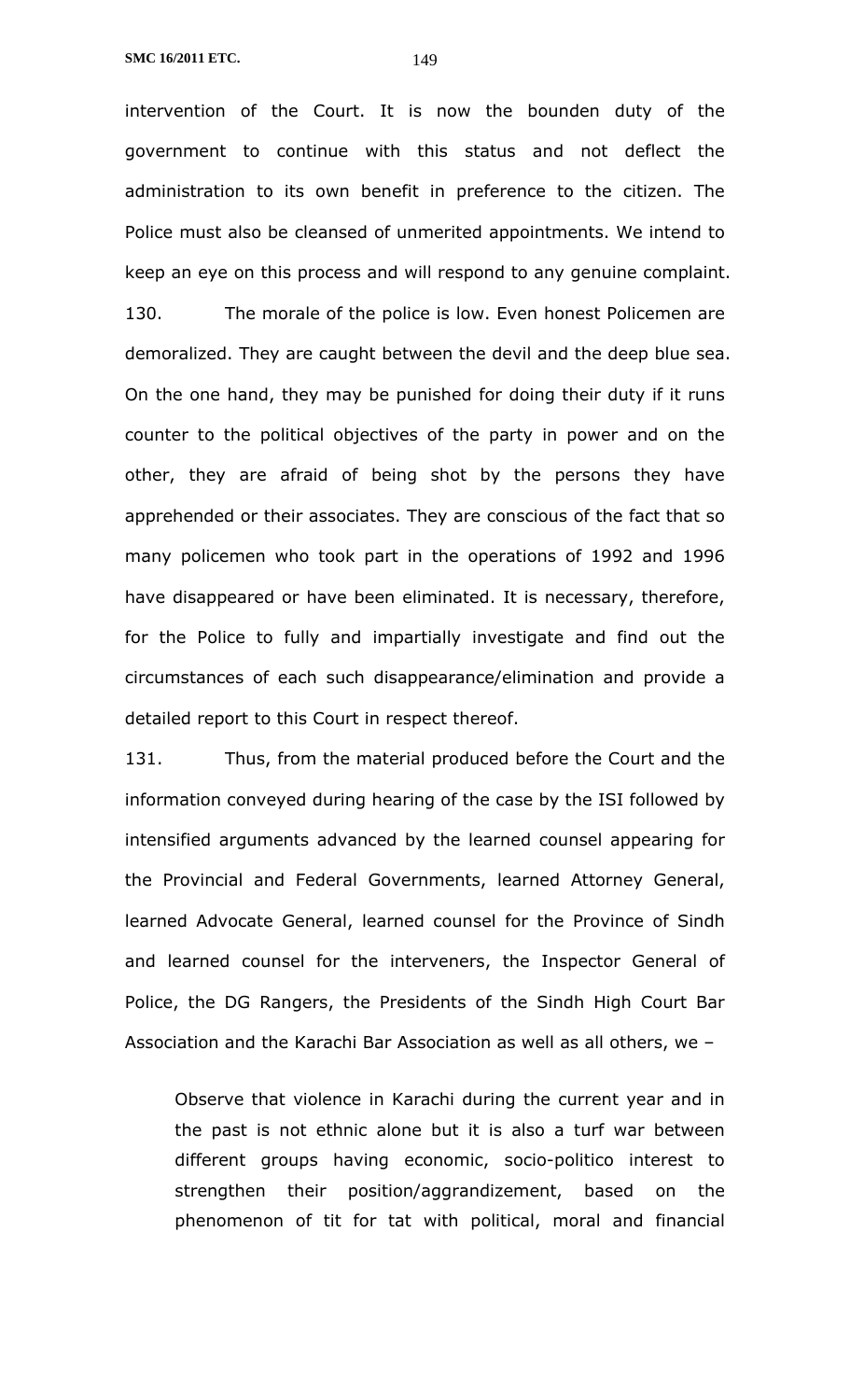support or endorsement of the political parties, who are claiming their representation on behalf of public of Karachi including components and non-components of Provincial Government/ Executive;

#### *A N D*

Declare that recent violence in Karachi represents unimaginable brutalities, bloodshed, kidnapping and throwing away dead bodies and torsos in bags; as illustration, indicating toll of 306 lives in one month; detection of torture cells video of which has been produced; receiving *bhatta* to strengthen the ranks of one group against the other; grabbing land; drug mafia etc., destroying moveable and immovable properties of the citizens, establishes that the Fundamental Rights of the citizens enshrined in Articles 9,14,15,18 and 24 of the Constitution have not been protected/enforced by the Provincial Government/Executive authority and this failure has made the lives and properties of the citizens insecure, inasmuch as Federal Government/ Executive has also not protected Province of Sindh against internal disturbance, thus the government of Province of Sindh, on this account, too, failed to carry out functions in accordance with the provisions of the Constitution [Article 148(3)];

### *A N D*

Further observe that both the Provincial and Federal Governments/Executives have to find out solutions of the present scenario as per provisions of the Constitution;

## *A N D*

Further observe that to come out of instant grave situation of law and order in Karachi, police force being principal law enforcing agency has to be de-politicized and strengthened so that they could, with full commitment, dedication, zeal and zest, perform its bounden duty, and unless there is a de-politicized police, the situation of law and order is likely to become more aggravated, no sooner the assistance of Rangers is withdrawn;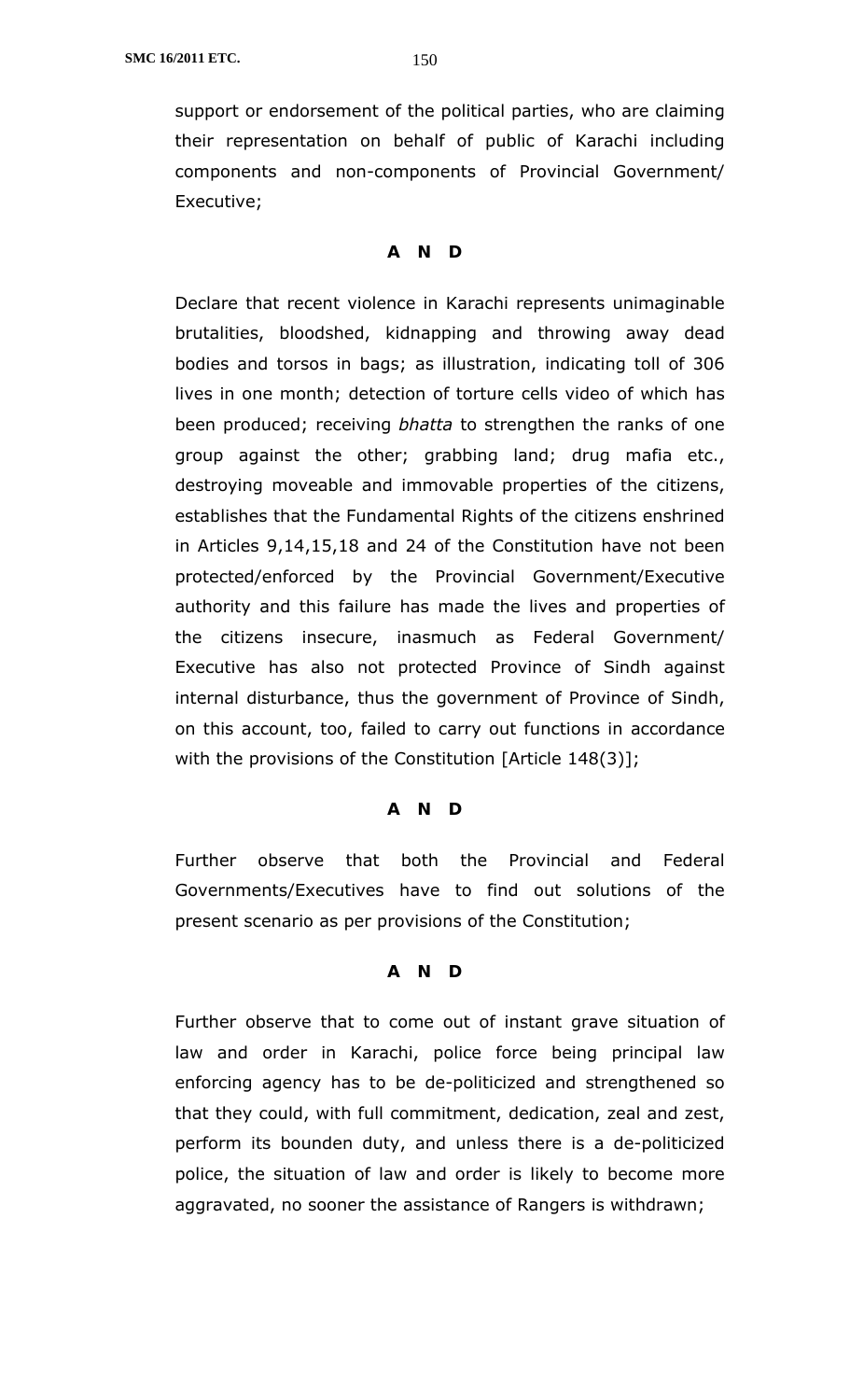### *A N D*

We apprehend that any further failure to protect the lives and property of the citizens is likely to cause unprecedented disaster, therefore, all efforts should be made to avoid the same in the interest of the nation and country, which is supreme as per the mandate of the Constitution and the law;

# *A N D*

Further observe that in respect of banning any political party including MQM, against whom all the interveners mostly had voiced complaints is not within domain of the Court at this stage as in terms of Article 17(2) of the Constitution every citizen, not being in the service of Pakistan, shall have the right to form or be a member of a political party, subject to any reasonable restrictions imposed by law in the interest of the sovereignty or integrity of Pakistan and it is the responsibility of the Federal Government to act under Article 17 for action against any party violating this Article. The Court will only review such issue at any other appropriate stage or proceeding if then necessary to determine whether the actions of any party are directly or indirectly prejudicial to the sovereignty or integrity of Pakistan within the meaning of the Article. The Court will remain, in appropriate proceedings, the ultimate arbiter of this question but will not allow any government to avoid its duty under the law and the Constitution;

# *A N D*

Further observe that as per material brought before the Court, there are criminals who have succeeded in making their ways in political parties notwithstanding whether they are components or non-components of government, and are getting political and financial support allegedly from such parties, therefore, the political parties should denounce their affiliation with them in the interest of the country and democratic set up and they should not allow them to use their names as militant outfits of the political parties. Failure to do so may entail consequences of a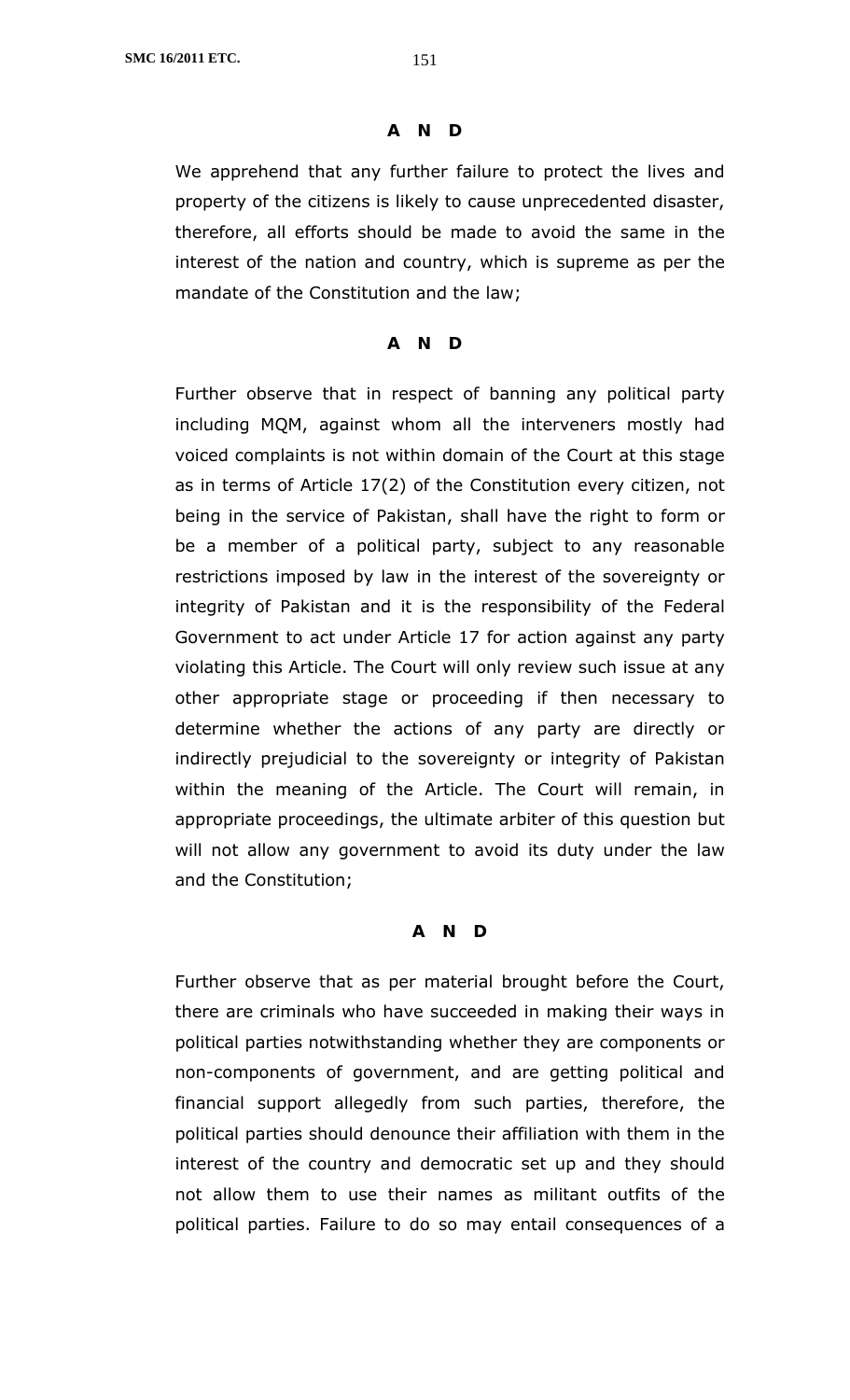penal nature against the party or person responsible, whether in office or not;

## *A N D*

Further observe that to avoid political polarization and to break the cycle of ethnic strife and turf war, boundaries of administrative units like police stations, revenue estates, etc., ought to be altered so that the members of different communities may live together in peace and harmony, instead of allowing various groups to claim that particular areas belong to them and declaring certain areas as NO GO Areas under their fearful influence. Subsequent thereto, on similar considerations, in view of relevant laws, delimitation of different constituencies has also to be undertaken with the same object and purpose, particularly to make Karachi, which is the hub of economic and commercial activities and also the face of Pakistan, a peaceful city in the near future. The Election Commission of Pakistan may also initiate the process on its own in this behalf;

## *A N D*

Further observe that equal chances should be provided to different communities of Karachi to participate in economic and commercial activities instead of confining the same to different political groups on the basis of parochial, racial, tribal, sectarian, partisan and provincial prejudices;

## *A N D*

Further observe that Karachi is full of arms and ammunition of prohibited and non-prohibited bores including licensed and illicit, therefore, Karachi has to be cleansed from all kinds of weapons by adhering to the laws available on the subject, and if need be, by promulgating new legislation. All licensed arms genuinely required for security concerns and personal safety may be retained but these must also be registered with NADRA. All other licenses, where such need cannot be shown, or where multiple licenses have been issued to the same individual (as distinct from security firms) if not justified, or which are used for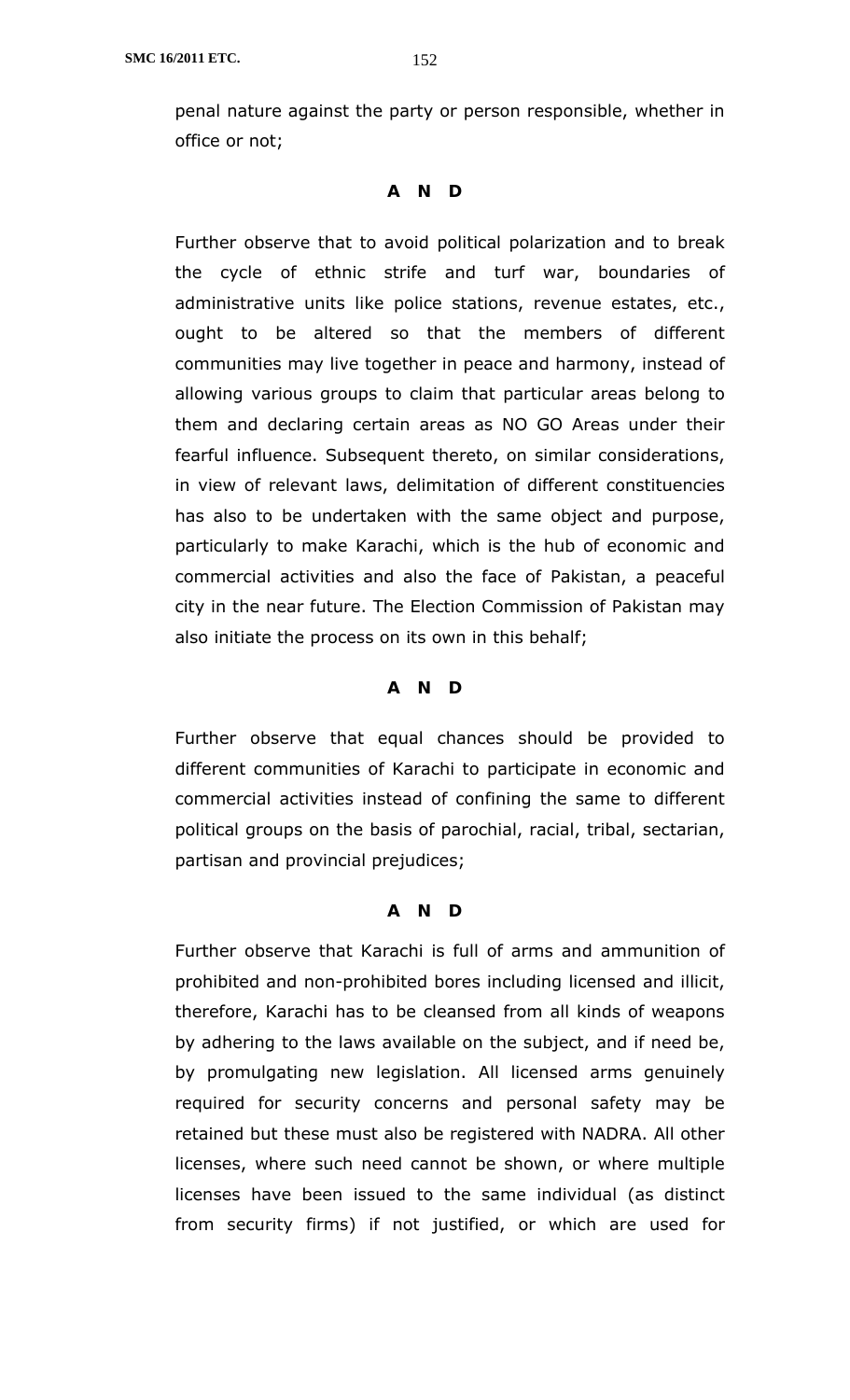unnecessary display at ceremonies or elsewhere for aerial firing should be cancelled after summary and expeditious proceedings in accordance with law;

# *A N D*

Further observe that there is a need for a fresh comprehensive law to eliminate and punish land grabbers and encroachers. This is one of Karachi's greatest problems. The Court has already dealt with some cases Suo Motu and otherwise, and will continue to do so whenever necessary or appropriate. Sometimes this Court is the last hope of the citizens or a community which turns to it for redress when all other avenues are denied to them. But overall it is the duty of both Governments to formulate such law and initiate it in the appropriate assembly; and thereafter to implement it fully without showing any favour or immunity to any person whether a political favourite, ally or for any other personal or party consideration;

# *A N D*

Further reiterate that monitoring of the criminal cases should take place in view of the observations made in the case of *Sheikh Liaqat Hussain* (*supra*). Besides, the appointments of the Presiding Officers of the Anti-Terrorism Courts should also not be delayed for any reason, as we experienced during the hearing of the case that those appointments were delayed for a period of nearly two years. However, under the direction issued by the Court, the Presiding Officers were appointed and we expect that such delays shall not be allowed to occur in future;

## *A N D*

We observe that since innocent citizens have lost their lives, number of which comes to 1310 during the current year. Similarly, a good number of citizens have been injured and/or lost their valuable property, both movable and immovable, therefore, provincial government/executive shall constitute a Commission to assess their losses and on its recommendation,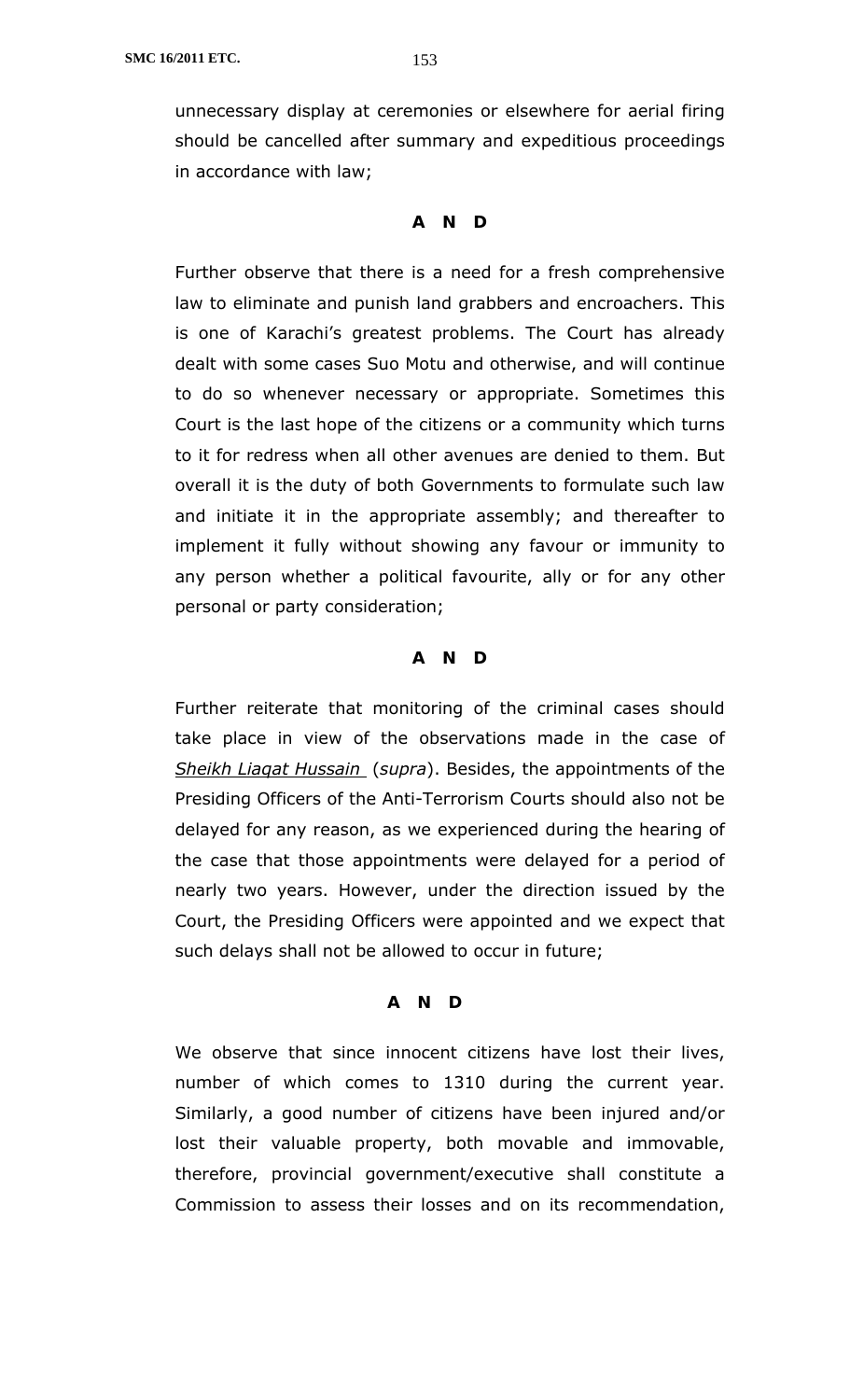# *A N D*

We direct that there must be no 'NO GO AREAS' at all in Karachi. If any is found or credibly reported to the Court the Police and, if required by the Provincial Government, the Rangers shall take strong and decisive action to eliminate it. Moreover, if such an area is proved to exist to the satisfaction of the Court, we may require the IGP himself, and if necessary the DG Rangers also, to personally lead the operation into such areas. The Police and Rangers are therefore, expected to conduct the on-going operation across the board without showing any favour to any one and without being influenced from any quarter, be it political or otherwise. In case they are asked to obey any illegal orders, or to show leniency to any criminal, it will be their duty to bring it to the notice of the Court and appropriate orders will be passed accordingly;

# *A N D*

Further direct that an independent and a depoliticized investigation agency be deputed to conduct investigation of cases fairly, honestly and without being influenced in any manner. Similarly, the prosecution agency comprising competent prosecutors and the Provincial Government/Executive must provide protection to the witnesses so that they may depose against the perpetrators of crimes without any fear, enabling the courts to decide cases against them in accordance with law. The prosecutors, particularly for the Anti-Terrorism Courts should be appointed in a highly transparent manner according to the Constitution and the law. Appointments of prosecutors are required to be undertaken without any political whims and considerations;

## *A N D*

Further direct that DG NADRA and the IGP will set up a special joint cell with specialized officials and experts along with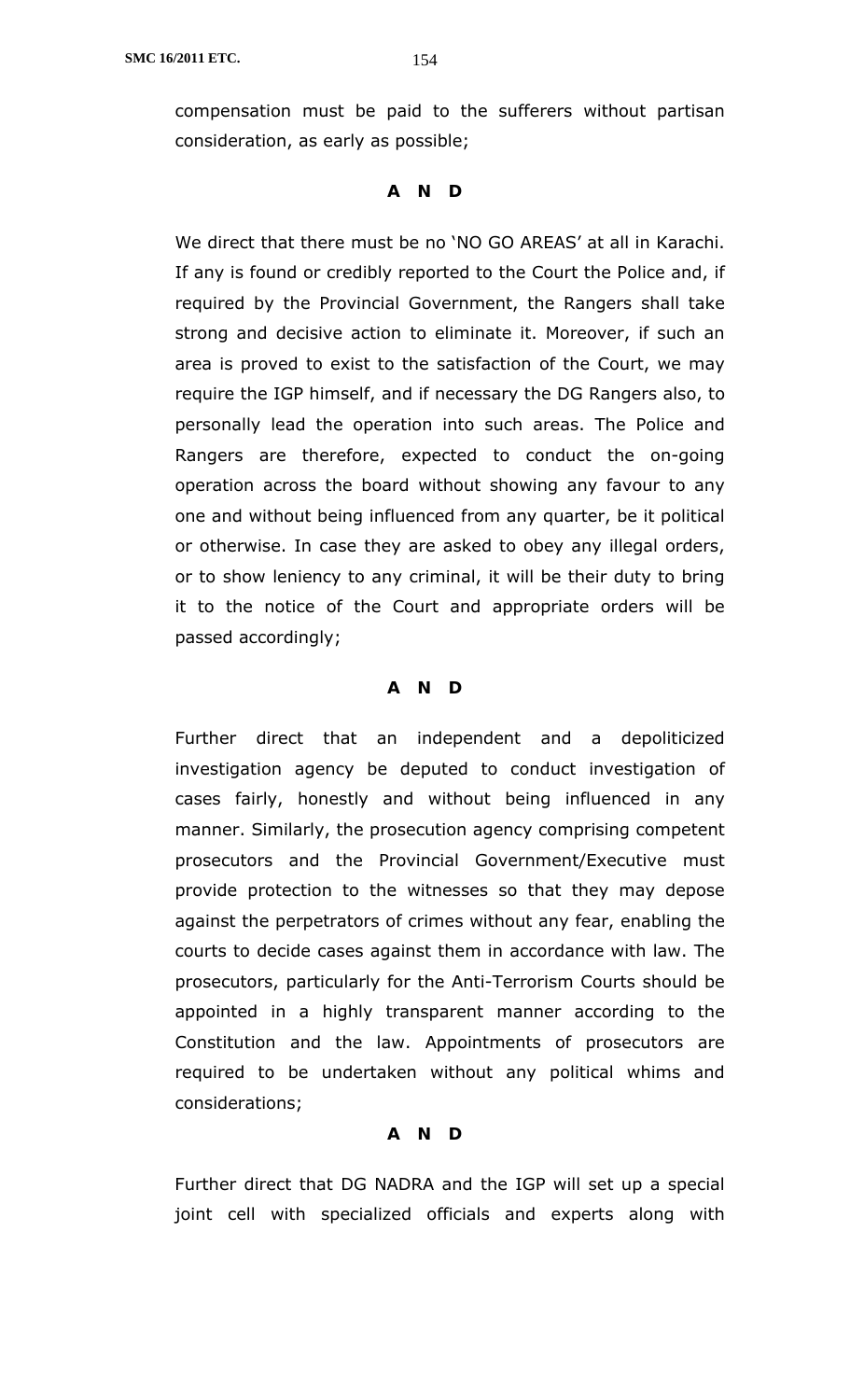sufficient manpower to establish several teams to visit on the spot and identify illegal foreigners so that they may be dealt with strictly in accordance with law after a proper hearing and opportunity to present proof of their citizenship. They should attempt to conclude this exercise preferably in one year;

### *A N D*

Further direct that the IGP shall collect the record and facts about the disappearance or elimination of all police and other officials who took part in the Karachi operations of 1992 and 1996 or were witnesses in ethnic or related crimes and present a report to the Court within the next one month also showing whether their families were compensated or not;

## *A N D*

Further direct that the Provincial Government shall place on record of the Court copies of all judicial inquiries instituted in the matter of law and order in Karachi since 1985. These shall be retained for perusal and for any necessary action or appraisal of the situation at any time in the future;

### *A N D*

Further observe that the Provincial Government/Executive shall ensure smooth running of economic and commercial activities and shall take necessary steps that the protection is provided against uncalled for and illegal shutter down and strikes to the businessmen. During arguments, it was also brought to our notice that due to illegal strikes and shutter down calls, the normal life of citizens of Karachi is paralyzed, and allegedly it causes loss of billions of rupees in a day, therefore, it is observed that the Government and the political parties shall evolve a respectable way out to avoid such a situation in future;

## *A N D*

Finally, it is directed that a Committee be constituted by the Provincial Government/Executive, headed by the Chief Justice of